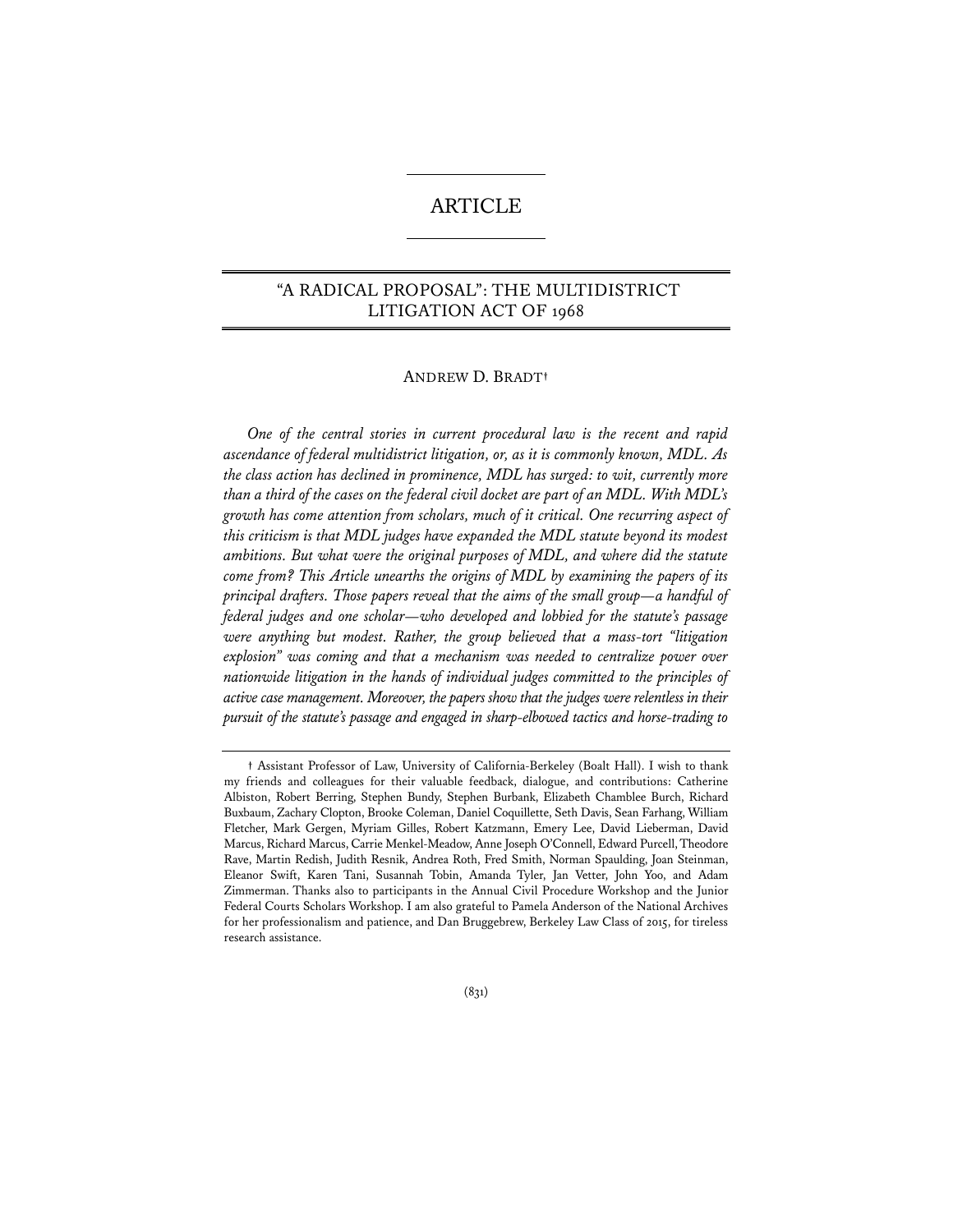*succeed. In short, MDL was a power grab—a well-intentioned and brilliant one, but a power grab all the same. Understanding the roots of the judges' accomplishment clarifies current debates about MDL and should shift those debates away from fights over the scope of the statute to more normative assessments of the concentration of power the drafters sought and successfully achieved. In short, MDL currently does what its creators intended; critiques of the statute should proceed on those terms, not from the position that MDL has somehow grown beyond its modest ambitions.* 

| WHAT IS MDL, AND WHY IS IT IMPORTANT<br>Ι.<br>A. An Integrated Federal Judiciary and the Ascendance of<br>В.<br>IV. THE BUMPY ROAD TO CONGRESSIONAL PASSAGE883<br>В.<br>C.<br>D.<br>E.<br>F.<br>V. |  |  |
|----------------------------------------------------------------------------------------------------------------------------------------------------------------------------------------------------|--|--|
|                                                                                                                                                                                                    |  |  |
|                                                                                                                                                                                                    |  |  |
|                                                                                                                                                                                                    |  |  |
|                                                                                                                                                                                                    |  |  |
|                                                                                                                                                                                                    |  |  |
|                                                                                                                                                                                                    |  |  |
|                                                                                                                                                                                                    |  |  |
|                                                                                                                                                                                                    |  |  |
|                                                                                                                                                                                                    |  |  |
|                                                                                                                                                                                                    |  |  |
|                                                                                                                                                                                                    |  |  |
|                                                                                                                                                                                                    |  |  |
|                                                                                                                                                                                                    |  |  |
|                                                                                                                                                                                                    |  |  |
|                                                                                                                                                                                                    |  |  |
|                                                                                                                                                                                                    |  |  |
|                                                                                                                                                                                                    |  |  |
|                                                                                                                                                                                                    |  |  |
|                                                                                                                                                                                                    |  |  |
|                                                                                                                                                                                                    |  |  |

## INTRODUCTION

As recently as a decade ago, it would have been reasonable to say that multidistrict litigation, the statutory authorization for consolidating cases filed around the country in a single federal district court for pretrial proceedings,**<sup>1</sup>** was a second banana to the class action, which had long demanded the lion's share of public and scholarly attention.**<sup>2</sup>** Despite several high-profile examples,

**<sup>1</sup>** 28 U.S.C. § 1407 (2012).

**<sup>2</sup>** *See, e.g.*, Stephen B. Burbank, *The Costs of Complexity*, 85 MICH. L. REV. 1463, 1471 (1987) (describing MDL as one of several "dubious packaging strategies that are supposedly provisional but that in substantive terms may be irremediable"); Howard M. Erichson, *Symposium: Multidistrict*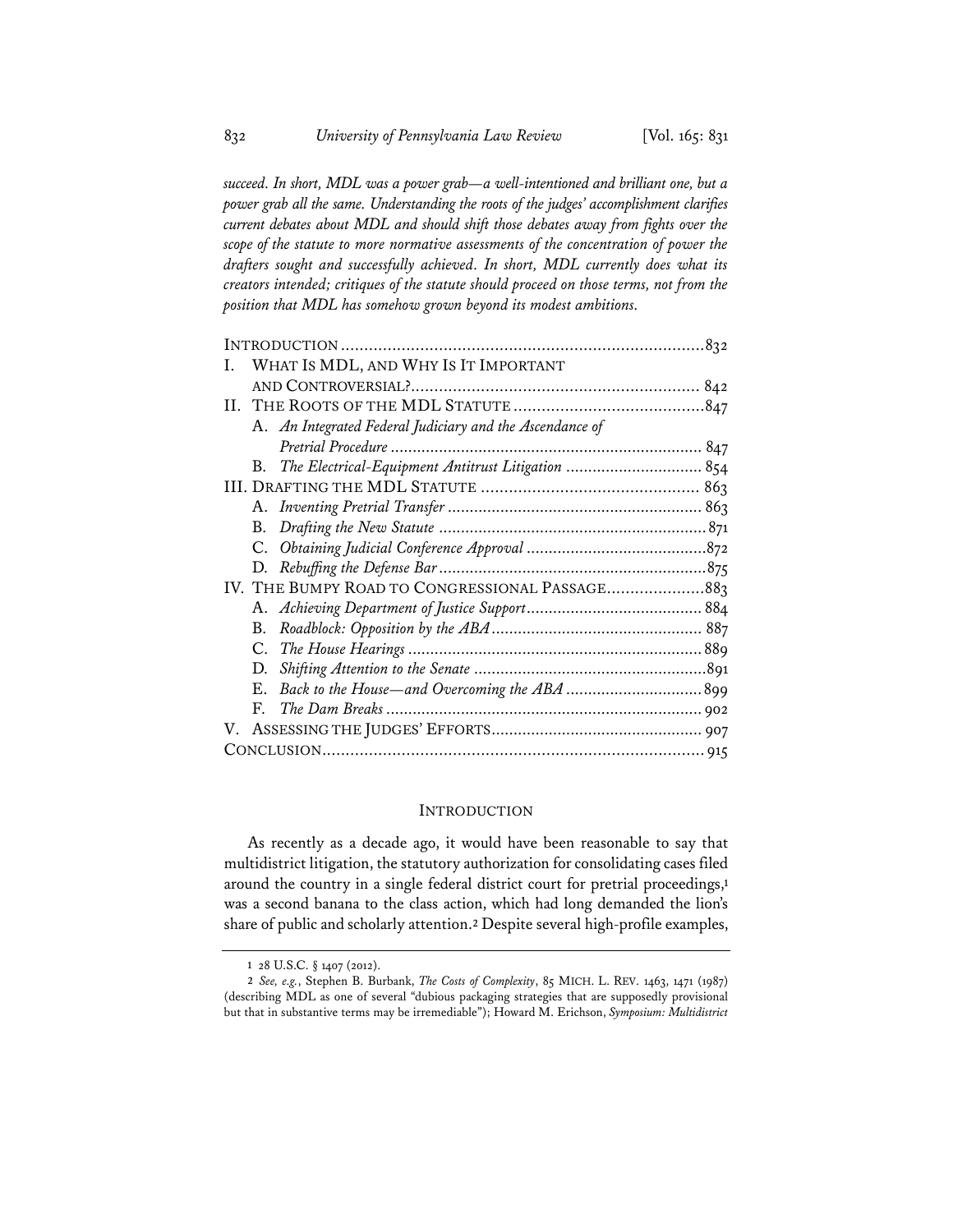scholars have characterized the device, commonly referred to as "MDL," as an obscure device or "disfavored judicial backwater."**<sup>3</sup>**

To the extent MDL was ever appropriately considered a bit player, things have changed. With the Supreme Court and lower courts cutting back the viability of the class action under Rule 23 for decades and with Congress providing for expanded jurisdiction over class actions in the federal courts,**<sup>4</sup>** MDL has become the leading mechanism for resolving mass torts.**<sup>5</sup>** As of June 2014, 36% of all filed federal civil cases were part of a pending MDL, up from 16% in 2002.**<sup>6</sup>** That now amounts to over 120,000 cases, the vast majority of which are mass-tort matters, including products liability or defective drugs—cases that had been considered by some courts, at least for a brief period, as appropriate subjects for class actions.**<sup>7</sup>** As astute an observer as Professor John Coffee has

**4** *See* JOHN C. COFFEE, JR., ENTREPRENEURIAL LITIGATION: ITS RISE, FALL, AND FUTURE 132 (2015) ("[A]fter a long, steady, retreat for nearly two decades, the domain of the class action has substantially shrunk—much like a grape in the sun, slowly drying into a raisin."); Stephen B. Burbank, *The Class Action Fairness Act of 2005 in Historical Context: A Preliminary View*, 156 U. PA. L. REV. 1439, 1507 (2008) [hereinafter Burbank, *CAFA in Historical Context*] (describing how "the federal appellate courts pretty quickly put an end" to mass-tort class actions and how "the Supreme Court made it very difficult for the lower federal courts to certify" settlement classes).

**5** *See, e.g.*, William B. Rubenstein, *Procedure and Society: An Essay for Steve Yeazell*, 61 UCLA L. REV. DISC. 136, 144 n.40 (2013) ("In the wake of *Amchem* and *Ortiz*, however MDLs have become *the*  form for resolution of mass tort matters."); Margaret S. Thomas, *Morphing Case Boundaries in Multidistrict Litigation Settlements*, 63 EMORY L.J. 1339, 1346-47 (2014) ("As reliance on Rule 23 has diminished, MDL has ascended as the most important federal procedural device to aggregate (and settle) mass torts."); Thomas E. Willging & Emery G. Lee III, *From Class Actions to Multidistrict Consolidations: Aggregate Mass-Tort Litigation After* Ortiz, 58 U. KAN. L. REV. 775, 798 (2010) (discussing the "massive increase in MDL aggregate litigation" in federal courts that occurred from 2004–2008).

**6** *See* MDL STANDARDS AND BEST PRACTICES x (DUKE LAW CTR. FOR JUDICIAL STUDIES, Proposed Draft 2014), https://law.duke.edu/sites/default/files/centers/judicialstudies/MDL\_Standards \_and\_Best\_Practices\_2014-REVISED.pdf [https://perma.cc/9X4U-8N4Q] (listing these statistics); *see also* Emery G. Lee III et al., *Multidistrict Centralization: An Empirical Examination*, 12 J. EMPIRICAL LEGAL STUD. 211, 221-22 (2015) (showing the increase in the Panel's caseload from 1968 to 2012).

**7** *See* Thomas Metzloff, *The MDL Vortex Revisited*, 99 JUDICATURE 36, 40 (2015) (explaining that MDL is "in fact dominated by mass-tort cases at a remarkable level"); *see also* Richard Marcus, *Bending in the Breeze: American Class Actions in the Twenty-First Century*, 65 DEPAUL L. REV. 497, 503-04 (2016) [hereinafter R. Marcus, *Bending in the Breeze*] (describing the brief "golden age" of mass-tort class actions).

*Litigation and Aggregation Alternatives*, 31 SETON HALL L. REV. 877, 881 (2001) (suggesting that MDL "cannot be understood without reference to . . . the class action"); Deborah R. Hensler, *The Role of Multi-Districting in Mass Tort Litigation: An Empirical Investigation*, 31 SETON HALL L. REV. 883, 885 (2001) (noting that "[m]uch of the attention civil procedure scholars have accorded mass torts" had focused on the class action mechanism); Judith Resnik, *From "Cases" to "Litigation*,*"* LAW &CONTEMP. PROBS., Summer 1991, at 5, 29-35 [hereinafter Judith Resnik, *From "Cases" to "Litigation"*] (explaining the importance of MDL while noting its "relative absence (until recently) from the academic literature on federal procedure").

**<sup>3</sup>** Linda S. Mullenix, *Aggregate Litigation and the Death of Democratic Dispute Resolution*, 107 NW. U. L. REV. 511, 552 (2013) [hereinafter Mullenix, *Aggregate Litigation*]; *see also* DAVID F. HERR, MULTIDISTRICT LITIGATION MANUAL § 1:1 (2006) (describing the Judicial Panel on Multidistrict Litigation's "relative inconspicuousness" and "obscurity in the vast majority of cases").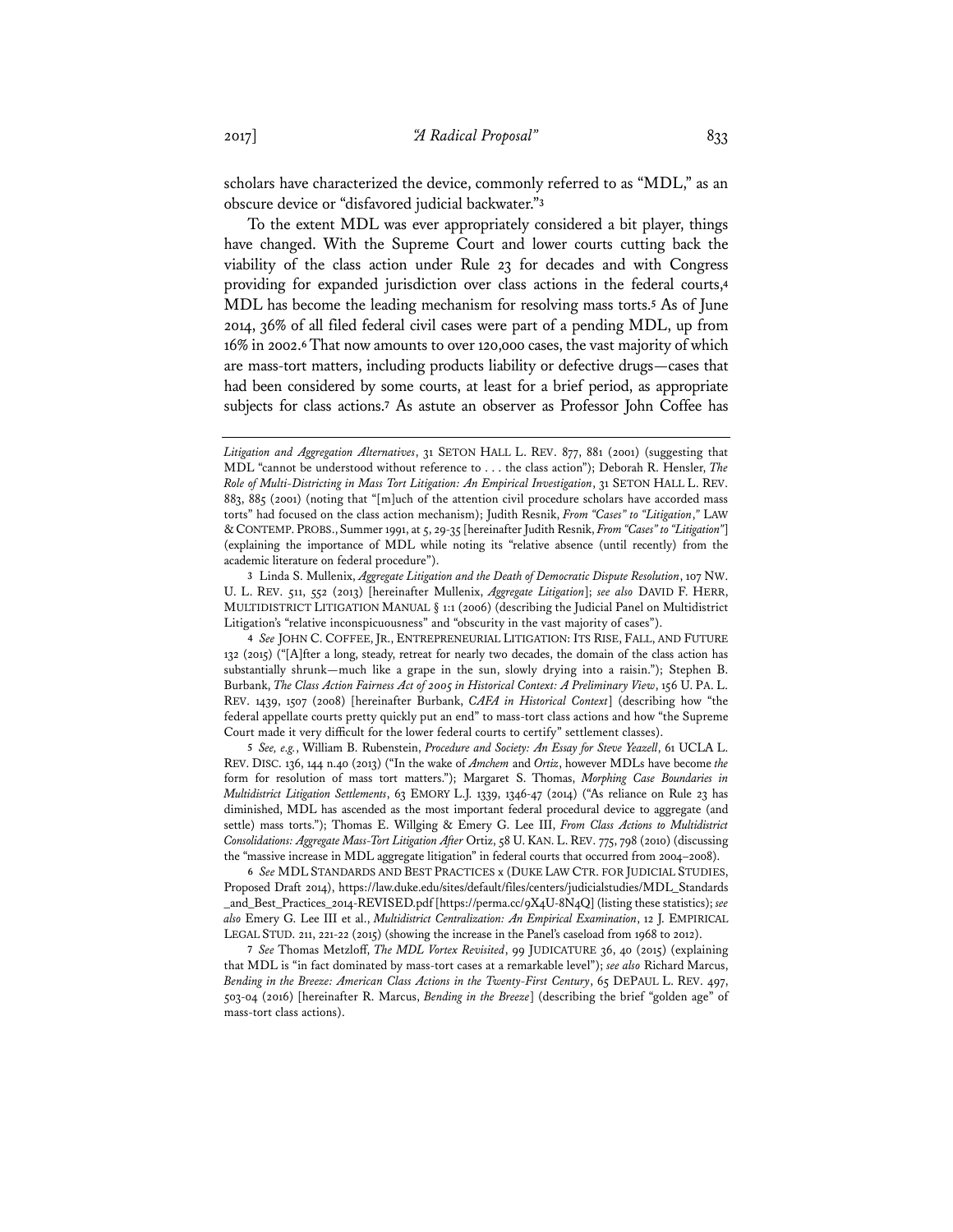lauded the rise of MDL, while saying that "[t]his achievement may have been the product of dumb luck, because the [Judicial Panel on Multidistrict Litigation] was created before the modern class action even arose."**<sup>8</sup>**

The central aim of this Article is to demonstrate that the preeminence of MDL is not the product of dumb luck, but a realized ambition. The small group of scholars and judges that invented MDL and shepherded it to enactment were remarkably prescient. They predicted in the early 1960s a "litigation explosion" arising from the increased prevalence of mass torts and recognized the need for a device to efficiently process that litigation by centralizing it in the federal courts. Moreover, these judges believed deeply that control of these cases could not be left in the hands of the parties or their attorneys—or even in the hands of federal judges scattered throughout the country committed to what the judges considered outmoded norms of party control of the litigation process.

But, although they saw the need, the proponents of MDL also recognized the radical nature of their proposal in a world where massive "aggregate" litigation was not yet part of the legal vocabulary. As a result, the judges acted strategically at every phase of MDL's development: drafting the statute in limited terms to avoid resistance from the Bar, carefully attracting support from key players in the Judicial Conference and Congress, and eventually overcoming resistance from corporate defense lawyers who sought to kill the proposal. As those current federal litigation statistics amply demonstrate, their project was remarkably successful. Not only were the judges ahead of their time, their creation was built to last. Some fifty years later, MDL is dominant.

A natural way to begin to understand MDL's effectiveness in tort cases is by comparing it to its more famous and now-much-diminished cousin, the class action. In a class suit, a representative files and pursues litigation on behalf of a group of absent plaintiffs. By contrast, in MDL, a panel of federal judges transfers already pending and to-be-filed cases sharing a common question of fact to a single district judge for "pretrial proceedings."**<sup>9</sup>** After pretrial proceedings are concluded, the statute mandates that cases be remanded to the courts from which they were transferred for trial.**<sup>10</sup>** Remand, however, happens less than 3% of the time—like most cases, in or out of an MDL, the vast majority of transferred cases are terminated or settled before

**<sup>8</sup>** COFFEE, JR., *supra* note 4, at 155; *see also* Richard Marcus, *America's Dynamic and Extensive Experience with Collective Litigation* ("As with modern Rule 23, it is difficult now to determine whether the framers of this new judicial body foresaw in the 1960s the importance it would assume in later decades."), *in* RESOLVING MASS DISPUTES: ADR AND SETTLEMENT OF MASS CLAIMS 148, 166 (Christopher Hodges & Astrid Stadler, eds., 2013).

**<sup>9</sup>** 28 U.S.C. § 1407(a) (2012).

**<sup>10</sup>** *Id.*; *see also* Lexecon, Inc. v. Milberg Weiss Bershad Hynes & Lerach, 523 U.S. 26, 34 (1998) (affirming that § 1407 "obligates the Panel to remand any pending case to its originating court when . . . pretrial proceedings have run their course").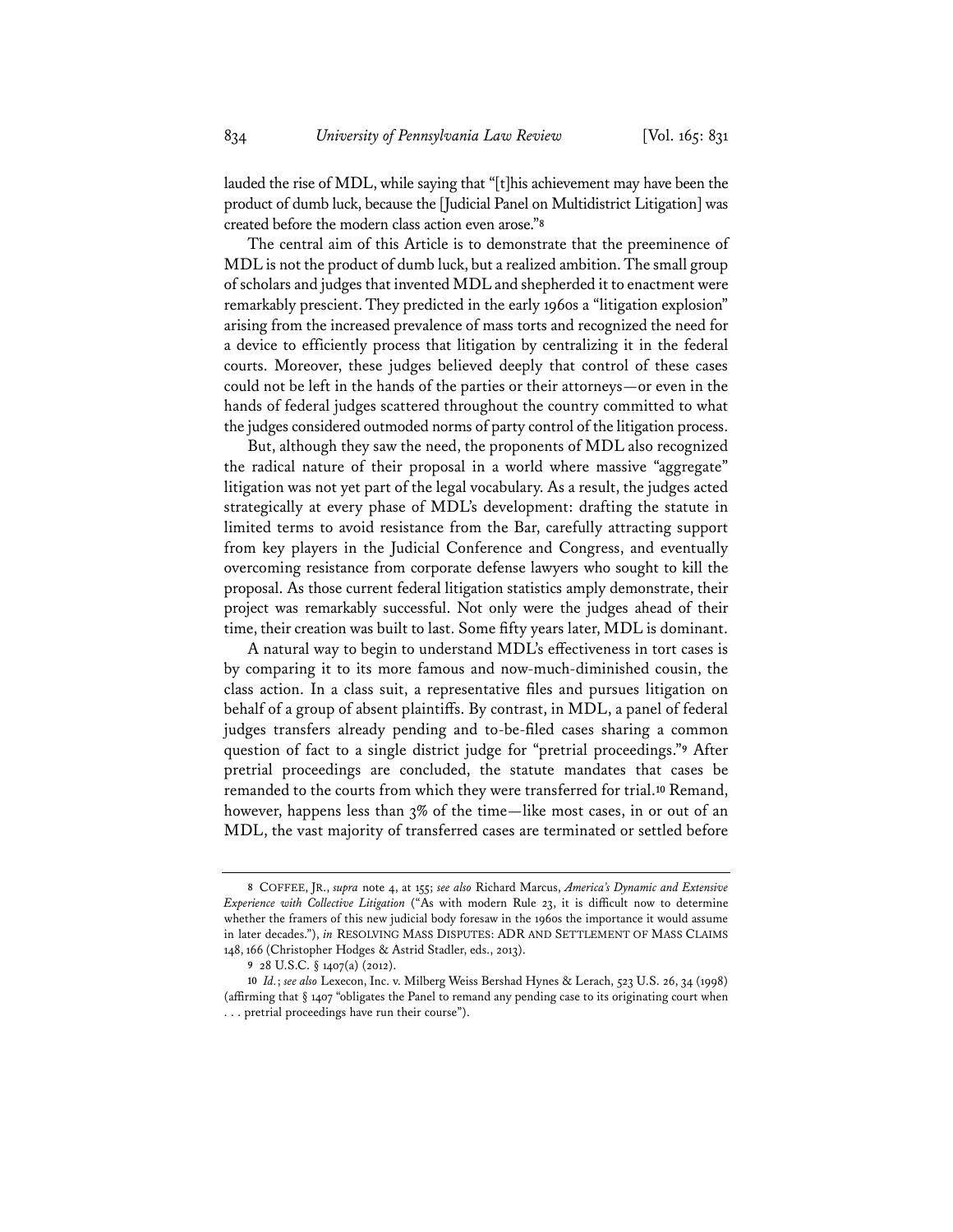pretrial proceedings conclude, that is, while they are within the control of the MDL judge.**<sup>11</sup>** In a world where trials are exceedingly rare, pretrial proceedings are the main event.**<sup>12</sup>**

In sum, this structure makes MDL, according to one prominent federal district judge, "a 'once-in-a-lifetime' opportunity for the resolution of mass disputes by bringing similarly situated litigants from around the country, and their lawyers, before one judge in one place at one time."**<sup>13</sup>** Indeed, as another prominent district judge has described it, "[I]t is almost a point of honor among transferee judges . . . that cases so transferred shall be settled rather than sent back to their home courts for trial."**<sup>14</sup>** While the concept of the "settlement class" under Rule 23(b)(3) has withered under Supreme Court scrutiny and after the passage of the Class Action Fairness Act of 2005, MDL has begun to accomplish essentially the same end.**<sup>15</sup>**

Courts and lawyers on both sides of the "v." appear to be adjusting to this new era of MDL ascendancy. Plaintiff-side firms have come to appreciate the ability to join forces to achieve parity with well-resourced defendants.**<sup>16</sup>**

**<sup>11</sup>** Elizabeth Chamblee Burch, *Remanding Multidistrict Litigation*, 75 LA. L. REV. 399, 400-01 (2014) [hereinafter Burch, *Remanding Multidistrict Litigation*]. In many MDL cases, the parties agree to allow newly filed cases to "bypass the transfer process" altogether through a stipulation for "direct filing" of cases into the MDL court. Andrew D. Bradt, *The Shortest Distance: Direct Filing and Choice of Law in Multidistrict Litigation*, 88 NOTRE DAME L. REV. 759, 759 (2012).

**<sup>12</sup>** *See* Marc A. Galanter & Angela M. Frozena, *A Grin Without A Cat: The Continuing Decline & Displacement of Trials in American Courts*, DAEDALUS, Summer 2014, at 121 (explaining how "the decline [in trials] has become institutionalized in the practices and expectations of judges, administrators, lawyers, and parties").

**<sup>13</sup>** Eldon E. Fallon et al., *Bellwether Trials in Multidistrict Litigation*, 82 TUL. L. REV. 2323, 2340 (2008); *see also* Howard M. Erichson & Benjamin C. Zipursky, *Consent Versus Closure*, 96 CORNELL L. REV. 265, 270 (2011) (explaining that MDL "creates the perfect conditions for an aggregate settlement"); Richard L. Marcus, *Cure-All for an Era of Dispersed Litigation? Toward a Maximalist Use of the Multidistrict Litigation Panel's Transfer Power*, 82 TUL. L. REV. 2245, 2272 (2008) [hereinafter R. Marcus, *Cure-All*] (describing how MDL allows for "order [to] be produced out of the chaos"); Edward A. Purcell, Jr., *Geography as a Litigation Weapon: Consumers, Forum-Selection Clauses, and the Rehnquist Court*, 40 UCLA L. REV. 423, 482 n.234 (1992) (noting that "the goal of judicial economy" is a "dominant consideration" for courts in MDL).

**<sup>14</sup>** DeLaventura v. Columbia Acorn Tr., 417 F. Supp. 2d 147, 152 (D. Mass. 2006).

**<sup>15</sup>** *See* COFFEE, JR., *supra* note 4, at 116 (describing MDL as "group litigation that is the functional equivalent to a class action [that] has come to supplant the class action in the mass tort field"); Judith Resnik, *Compared to What?: ALI Aggregation and the Shifting Contours of Due Process and of Lawyers' Powers*, 79 GEO WASH. L. REV. 628, 657 (2011) ("[T]he MDL process helped to make plausible the bundling of mass torts."); Willging & Lee, *supra* note 5, at 801 (citing empirical evidence "suggest[ing] that the MDL process has supplemented and perhaps displaced the class action device as a procedural mechanism for large settlements").

**<sup>16</sup>** *See* John G. Heyburn II & Francis E. McGovern, *Evaluating and Improving the MDL Process*, LITIGATION, Summer/Fall 2012, at 26, 26 ("Overall, counsel believe the panel is accomplishing its basic objective of easing the burdens of multiparty, multijurisdictional litigation on parties, counsel, and courts."); D. Theodore Rave, *Governing the Anticommons in Aggregate Litigation*, 66 VAND. L. REV. 1183, 1192-98 (2013) (describing the benefits to plaintiffs and defendants of aggregation).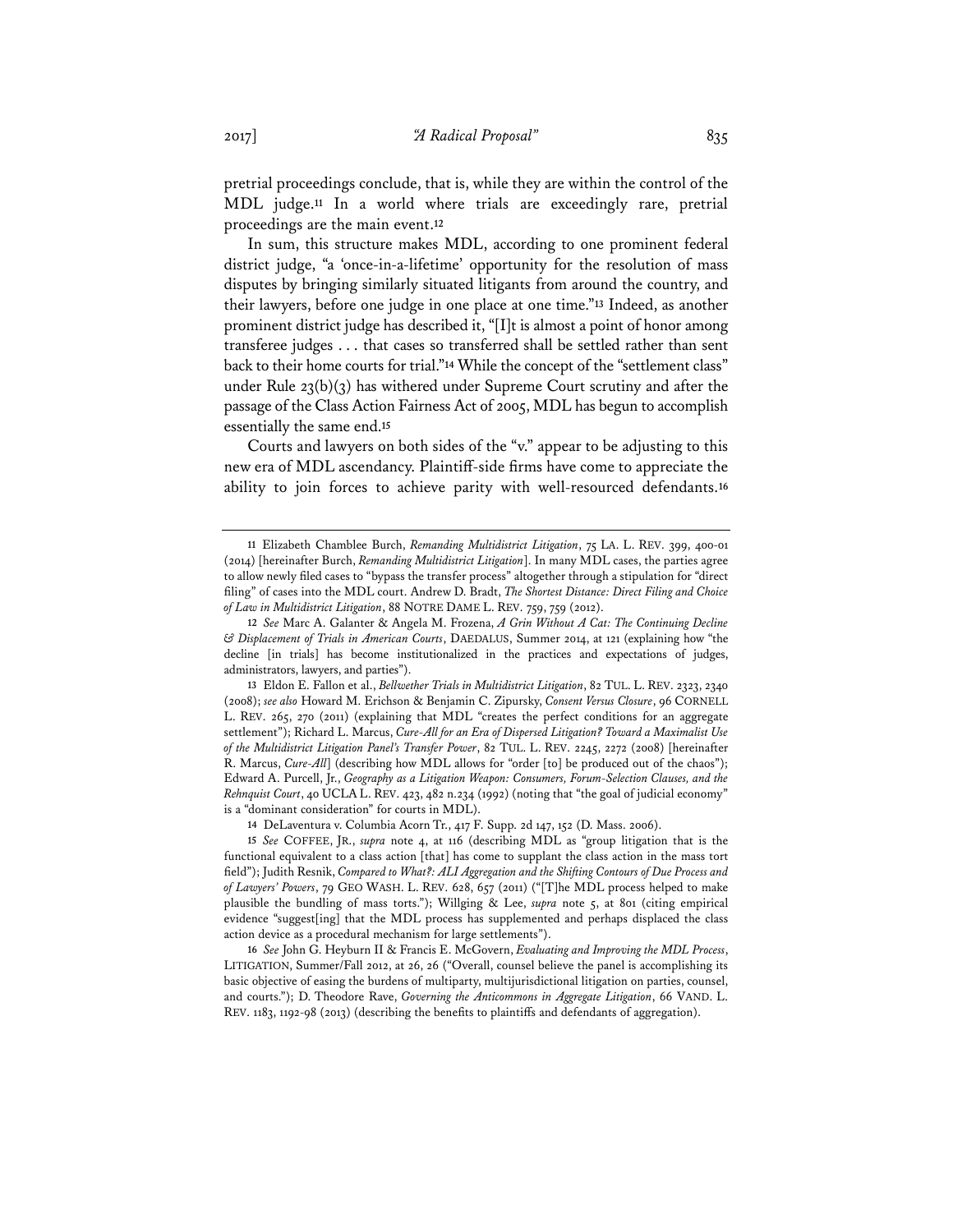Defendants recognize the opportunity to litigate all claims in a single forum where they can both efficiently perform discovery and motion practice and eventually achieve peace, whether through victory on a dispositive motion or through settlement.**<sup>17</sup>** And, for judges, the power of MDL to vacuum thousands of cases filed nationwide into one courtroom carries significant docket-clearing benefits.**<sup>18</sup>**

Scholars' reactions are more mixed. Some laud MDL for its success in achieving settlement of massive cases and for the flexibility it provides transferee judges.**<sup>19</sup>** But others contend that MDL is a raw deal for individual plaintiffs, who, compared to those in a class action, have fewer formal protections from unfairness but equally little control over the day-to-day conduct of the litigation.**<sup>20</sup>** For instance, although an MDL is not a representative suit, unlike a class action, there is no right to opt out of an MDL proceeding—once you're in, you're in, often for years until "pretrial proceedings" have concluded.**<sup>21</sup>** Moreover, while the litigation is within the jurisdiction of the MDL court, the cases are prosecuted primarily by "steering committees" of lawyers appointed by the court. These lawyers, who receive additional fees, take charge of discovery and motion practice and eventually play the most prominent role in negotiating global settlements.**<sup>22</sup>** In addition,

**<sup>17</sup>** *See* Burch, *Remanding Multidistrict Litigation*, *supra* note 11, at 414 ("Centralization likewise advantages defendants by making meaningful closure possible through a global settlement.").

**<sup>18</sup>** *See, e.g.*, Fallon et al., *supra* note 13, at 2337-42, (describing the benefits of establishing a centralized forum where cases can be litigated and the courts' interest in promoting effective pretrial discovery); Edward F. Sherman, *When Remand Is Appropriate in Multidistrict Litigation*, 75 LA. L. REV. 455, 470 (2014) (describing judges' view of MDL as "reducing the costs in both time and money of full-bore individual litigation").

**<sup>19</sup>** *See* COFFEE,JR., *supra* note 4, at 155 ("[T]he most successful step taken in the administration of aggregate litigation in the United States was the creation of the JPML in 1968 . . . ."); Edward F. Sherman, *The MDL Model for Resolving Complex Litigation if a Class Action Is Not Possible*, 82 TUL. L. REV. 2205, 2209 (2008) [hereinafter Sherman, *The MDL Model*] (defending MDL as achieving the efficiencies of a class action within a "looser and more flexible structure").

**<sup>20</sup>** *See* Elizabeth Chamblee Burch, *Aggregation, Community, and the Line Between*, 58 U. KAN. L. REV. 889, 898 (2010) [hereinafter Burch, *Aggregation*] (describing MDL as "a procedural no man's land"); Linda S. Mullenix, *Dubious Doctrines: The Quasi-Class Action*, 80 U. CIN. L. REV. 389, 391 (2011) [hereinafter Mullenix, *Dubious Doctrines*] (arguing that MDL "has stripped away protections afforded by [the] class action"); Martin H. Redish & Julie M. Karaba, *One Size Doesn't Fit All: Multidistrict Litigation, Due Process, and the Dangers of Procedural Collectivism*, 95 B.U. L. REV. 109, 110 (2015) ("[T]he current practice of MDL actually makes the modern class action appear to be the pinnacle of procedural due process by comparison.").

**<sup>21</sup>** *See, e.g.*, Troy A. McKenzie, *Toward a Bankruptcy Model for Nonclass Aggregate Litigation*, 87 N.Y.U. L. REV. 960, 994 (2012) ("[A] plaintiff drawn into MDL proceedings has little power to opt out in any meaningful sense."); Redish & Karaba, *supra* note 20, at 111 (noting that "*all* MDLs are mandatory" (emphasis in original)).

**<sup>22</sup>** *See* Elizabeth Chamblee Burch, *Judging Multidistrict Litigation*, 90 N.Y.U. L.REV. 71, 73 (2015) [hereinafter Burch, *Judging Multidistrict Litigation*] (describing the importance of steering committees); Howard M. Erichson, *Beyond the Class Action: Lawyer Loyalty and Client Autonomy in*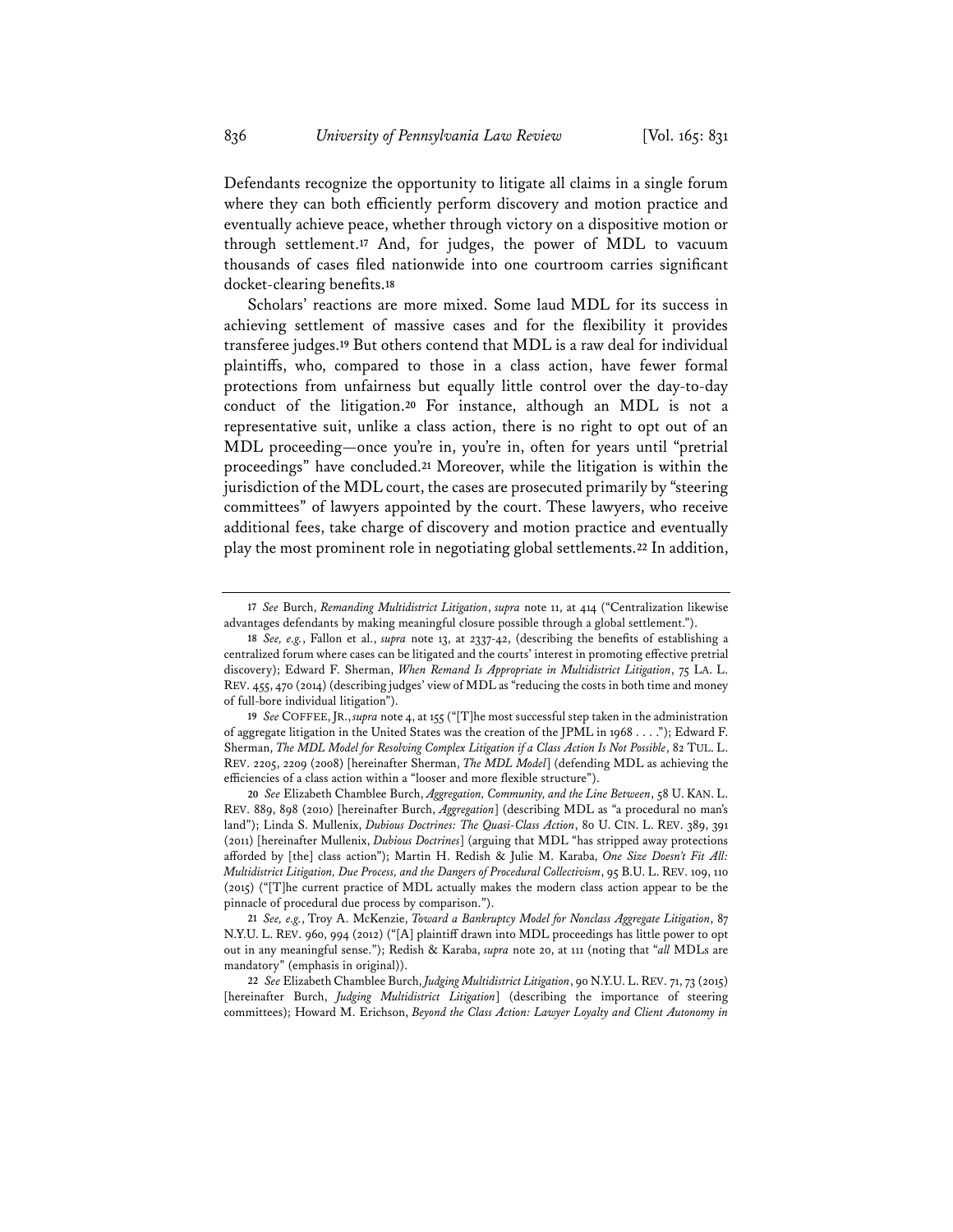unlike a class action, there is no requirement that a judge review a settlement for fairness.**<sup>23</sup>** But judges nevertheless play an active role in brokering global settlement deals, and some of those agreements (most notably in the massive set of cases arising from the use of the drug Vioxx) have been criticized as unduly coercive to the individual plaintiffs.**<sup>24</sup>** MDL, to these critics, presents the worst of both worlds—a statute that provides inadequate power to protect plaintiffs but also no real limitations on judges acting imperially to manage cases and essentially mandate settlement.**<sup>25</sup>**

Underlying both the criticism and laurels is the sense that MDL was never intended to play the leading role it now does and has been impressed into service as a second-best, jury-rigged alternative to the now-unavailable class action.**<sup>26</sup>** Dotting these assessments is the perception that MDL "has clearly become much more important than was envisioned by Congress back in the 1960s,"**<sup>27</sup>** and that what was only a modest tweak to the venue statute intended to provide only meager powers to transferee judges has now expanded to become an "end run" around the protective strictures of the class-action rule.**<sup>28</sup>** Given MDL's recent ascendance, and the sparseness of the legislative history, this perception is wholly understandable. The MDL statute attracted very little controversy

**25** *See* Charles Silver & Geoffrey P. Miller, *The Quasi-Class Action Method of Managing Multi-District Litigations: Problems and a Proposal*, 63 VAND. L. REV. 107, 111 (2010) ("[J]udges have compromised their independence, created unnecessary conflicts of interest, intimidated attorneys, turned a blind eye to ethically dubious behavior, and weakened plaintiffs' lawyers' incentives to serve clients well.").

**26** *See, e.g.,* Jeremy T. Grabill, *The Pesky Persistence of Class Action Tolling in Mass Tort Multidistrict Litigation*, 74 LA. L. REV. 433, 457 (2014) ("MDL consolidation merely brings related lawsuits before one judge so that they can be organized and managed collectively to avoid the need to conduct duplicative discovery."); Mullenix, *Aggregate Litigation*, *supra* note 3, at 553 (contending that parties and courts are "manipulating MDL procedure to accomplish ends the mechanism was never intended to perform").

*Non-Class Collective Representation*, 2003 U. CHI. LEGAL F. 519, 541 [hereinafter Erichson, *Beyond the Class Action*] (finding that MDL committees "dominate the conduct of pretrial litigation").

**<sup>23</sup>** *Compare* 28 U.S.C. § 1407(a) (2012), *with* FED.R.CIV.P. 23(e) (demonstrating the difference in the review process for MDL and class actions with respect to a judge's ability to review settlements for fairness).

**<sup>24</sup>** *See* Howard M. Erichson, *The Trouble with All-or-Nothing Settlements*, 58 U. KAN. L. REV. 979, 1000-04 (2010) (describing how, almost immediately after the Vioxx settlement "was announced, legal ethicists voiced concerns" about the agreement); *see also* Samuel Issacharoff, *Private Claims, Aggregate Rights*, 2008 SUP. CT. REV. 183, 218 (describing the "novel" nature of the Vioxx settlement, which extended offers to settle individually, but which required all clients to accept for the offer to be valid).

**<sup>27</sup>** RICHARD L. MARCUS, EDWARD F. SHERMAN, & HOWARD M. ERICHSON, COMPLEX LITIGATION 140 (5th ed. 2010); *see also* Metzloff, *supra* note 7, at 38 (contending that MDL "was anticipated to be the exception rather than the rule"); Mullenix, *Dubious Doctrines*, *supra* note 20, at 424-25 (stating that the MDL statute "actually describes a meager and vague set of powers for MDL judges" and only a "limited delegation of authority"); Sherman, *The MDL Model*, *supra* note 19, at 2205 (describing MDL as a "modest procedural development").

**<sup>28</sup>** *See* Mullenix, *Dubious Doctrines*, *supra* note 20, at 424 ("The MDL statute and MDL procedure was never intended to confer such broad power and authority on a federal court . . . ."); Willging & Lee, *supra* note 5, at 806 (noting the lack of "systematic judicial or other regulatory oversight" of settlements reached in MDL cases).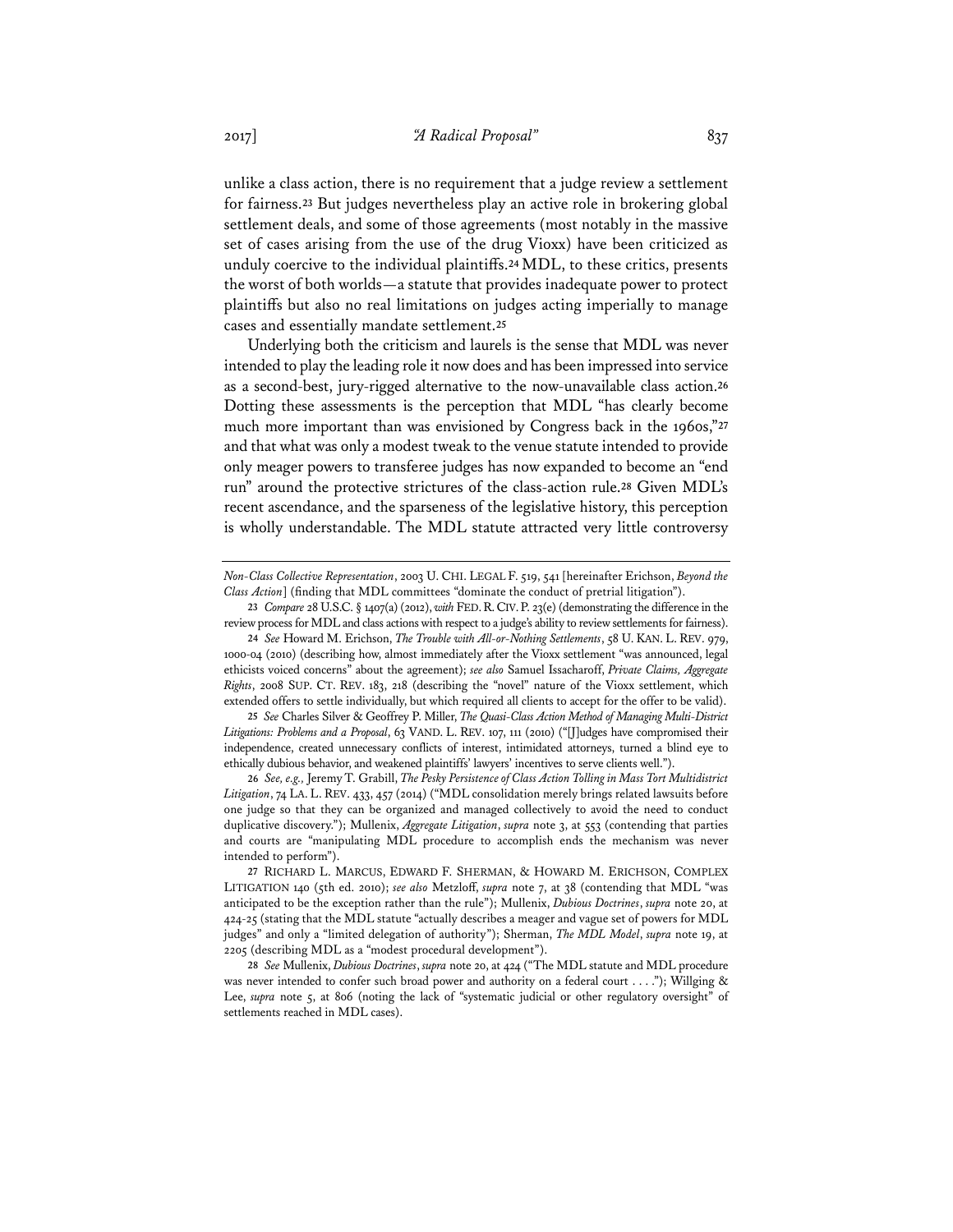after it passed in 1968 and not much public attention for decades thereafter.**<sup>29</sup>** And MDL *is* being used more than it ever has been in the past, and its use is primarily in the service of attaining large-scale settlements—settlements that are accurately characterized as built to secure mass resolution.**<sup>30</sup>**

But the story of MDL begins not in the 1990s when the Supreme Court began in earnest its cutback on class actions, but in the 1960s when the statute was created. Compared to the well-chronicled 1966 amendments to Rule 23 that spawned the modern era of class actions,**<sup>31</sup>** relatively little has been written about the development of the Multidistrict Litigation Act of 1968 beyond review of its meager legislative history. Indeed, there was almost no debate in Congress; after languishing in committee for several years, the Act suddenly passed on the consent calendar of both houses with no dissenting votes.**<sup>32</sup>** And the idea of transfer to a different district for pretrial proceedings seems to have appeared almost out of thin air, with no pedigree in procedure at law or equity.

This Article unearths MDL's origins, drawing primarily on the papers of the statute's two principal drafters: Judge William H. Becker of the Western District of Missouri**<sup>33</sup>** and Dean Phil C. Neal of the University of Chicago Law School.**<sup>34</sup>** Becker was the chairman of the Coordinating Committee on Multiple Litigation (the Committee), which was created in 1962 by the Judicial Conference to address a deluge of antitrust litigation spawned by revelations of price-fixing in the electrical-equipment industry. Neal, a professor and later the dean of the University of Chicago Law School, was the Committee's executive secretary. These two men, along with Chief Judge Alfred Murrah of the Tenth Circuit Court of Appeals and Judge Edwin Robson of the Northern District of Illinois,

**32** *See* 90 CONG. REC. 4927-28 (March 4, 1968) (recording how "the rules were suspended and the bill, as amended, was passed").

**34** Papers of Phil C. Neal, Dean, University of Chicago Law School, Chicago, IL [hereinafter Neal Papers] (on file at the University of Chicago Library, Special Collections Research Center).

**<sup>29</sup>** *See* Resnik, *From "Cases" to "Litigation*,*"supra* note 2, at 47 (describing MDL as a "'sleeper'—having enormous effect on the world of contemporary litigation but attracting relatively few critical comments").

**<sup>30</sup>** *Cf.* Howard M. Erichson, *The Role of the Judge in Non-Class Settlements*, 90 WASH. U. L. REV. 1015, 1018-20 (2013) (explaining how MDLs figure into the settlement of mass disputes).

**<sup>31</sup>** *See generally* David Marcus, *The History of the Modern Class Action, Part I:* Sturm und Drang*, 1953–1980*, 90 WASH. U. L. REV. 587 (2013) (describing the history and use of Rule 23 from 1953 to 1980); John K. Rabiej, *The Making of Class Action Rule 23—What Were We Thinking?*, 24 MISS. C. L. REV. 323 (2005) (providing an account of the 1996, 1998, and 2003 amendments to Rule 23). Histories of the class action's development prior to the amendments are also comprehensive. *See generally* STEPHEN C. YEAZELL: FROM MEDIEVAL GROUP LITIGATION TO THE MODERN CLASS ACTION 238-66 (1987) (describing the legislative history of Rule 23 and detailing in particular the actions of the advisory committee).

**<sup>33</sup>** Papers of Judge William H. Becker, Chairman, Coordinating Committee on Multiple Litigation, 1962–1968 (on file at the National Archives at Kansas City, Records of the Administrative Office of the United States Courts, Record Group 116). The papers pertinent to this research are divided into two sets: (1) Administrative Files, 1962–1967 [hereinafter Becker Papers] and (2) Chronological Files, 1964–1968 [hereinafter Becker Chronological Files].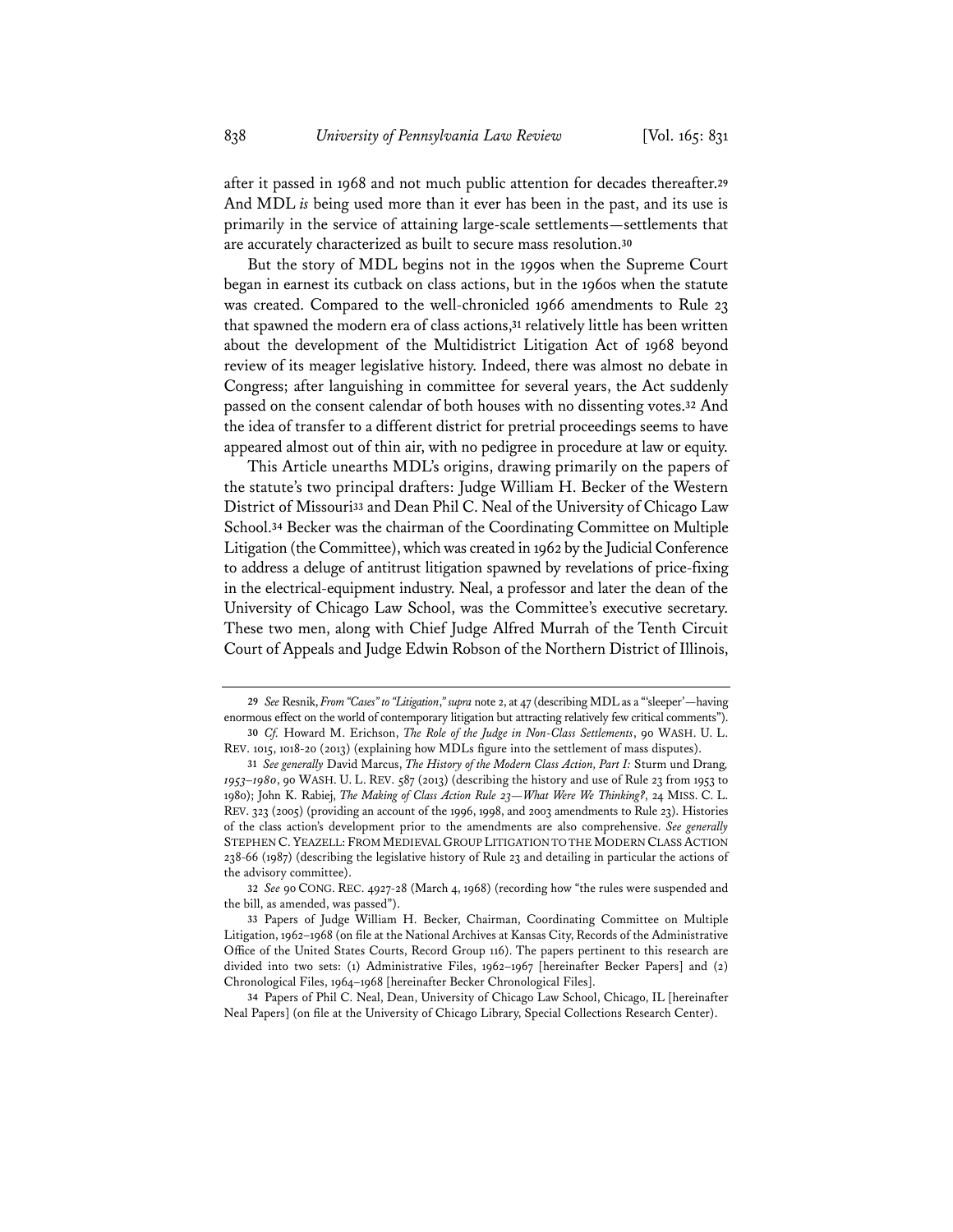spearheaded the effort to turn the experimental methods the Committee used to handle the electrical-equipment litigation into a permanent feature of the federal litigation system. Becker, in particular, kept voluminous records of this effort, documenting the evolution of what became the MDL statute and the judges' efforts to push the statute through Congress.

What stands out most from the drafters' papers is that they did not intend the role of the MDL statute, or the powers it confers on judges, to be modest. Nor did they intend its use to be exceptional. Quite the opposite is true. The drafters believed that their creation would reshape federal litigation and become the primary mechanism for processing the wave of nationwide mass-tort litigation they predicted was headed the federal courts' way.

And the drafters believed that for their creation to work effectively, it needed to endow the judges overseeing these litigations with plenary power to manage them and with the flexibility to innovate when doing so. The creators of the statute had the conviction that a litigation explosion was coming that would overwhelm the federal courts—an explosion caused by booms in population, technology, and expanded rights of action created by Congress. In these judges' view, the only way to meet the demands created by the litigation explosion was through centralized judicial power over national controversies. In short, these judges believed that individual litigants and judges could not be left in charge of litigation. Litigants—and in particular defendants, for whom delay was a weapon—would only perpetuate backlogs. Control of these cases therefore had to be centralized in the hands of a single and active judge—specifically a judge committed to strong pretrial case management who would direct the conduct of the nationwide litigation from the bench.

Although these judges believed that such centralization of power was necessary, they also recognized that their idea was a "radical proposal," one without precedent in a system in which the norms were party control of the course of litigation and decentralized district courts with little national coordination. The papers reveal the judges devised a political answer to this problem: consolidation for pretrial proceedings with eventual remand for trial. Such a "limited transfer" structure would insulate the statute from both the resistance of plaintiffs' lawyers who might fear loss of control over their cases (and their fees) and district judges who might fear invasion of their jurisdiction. The transfer structure might also, however, create the necessary central control for a single judge to manage the litigation.**<sup>35</sup>**

Having settled on pretrial consolidation as the mechanism for centralizing power, the judges entered the political fray to turn their idea into a solid statutory reality. In so doing, they were quite savvy. First, they understood that such a significant departure from past practice would have to be embodied in a

**<sup>35</sup>** *See infra* Part III.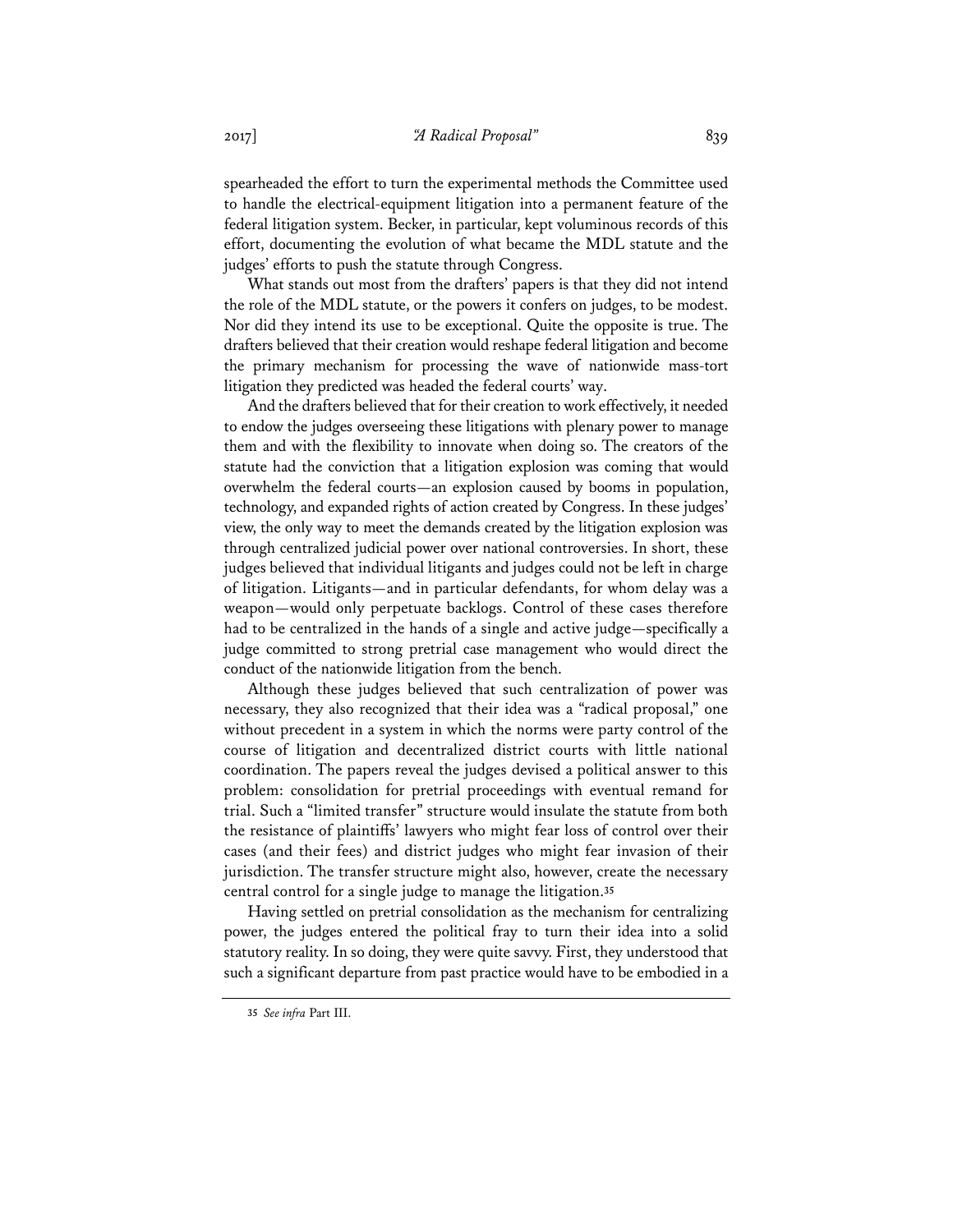statute, not a Federal Rule of Civil Procedure, which could be vulnerable to challenge under the Rules Enabling Act.**<sup>36</sup>** Second, they understood the necessity of achieving support of the Judicial Conference and Department of Justice.**<sup>37</sup>** And third, the judges realized that in order to succeed they would have to overcome the opposition of the powerful antitrust defense bar, which believed that any mechanism facilitating aggregation of litigation would be harmful to their clients' interests.**<sup>38</sup>** Therefore, the judges engaged in an aggressive campaign of lobbying both legislators and lawyers, culminating in a face-to-face meeting with the lawyers opposing the statute, at which the judges attempted to persuade them to change their minds.**<sup>39</sup>** The lawyers' change of heart, perhaps due to the judges finally including them in the process of drafting the first *Manual for Complex Litigation*, led to passage of the bill and the creation of the Judicial Panel on Multidistrict Litigation (the Panel).**<sup>40</sup>** The Panel, in turn, was staffed primarily by the men who drafted the statute.**<sup>41</sup>**

In telling this story, this Article makes three primary contributions. First, it describes for the first time the development and passage of MDL. Becker's and Neal's papers reveal both the determination of the statute's drafters and their canny strategy for getting it passed. Ultimately, on their terms, this is a success story born of a particular historical moment when federal judges could exercise significant influence on procedural matters. Congress was well disposed to reforms in judicial administration that would enhance the ability of private plaintiffs to enforce their claims. These judges both knew how, and were willing to use, the tools at their disposal, including twisting the arms of the lawyers who would appear before them.

Second, in this era of MDL ascendancy, a better understanding of the statute's history should inform future debates about how MDL is used. The judges did not intend MDL to live in the shadow of the class action, nor did they intend it to be a stand-in should the mass-tort class action ultimately prove to be unviable. They intentionally drafted the statute as a device that would allow for easy aggregation and provided no ability to opt out. The guiding light of the judges' efforts was their perception that power over litigation must be centralized in the hands of a single judge with national authority and maximum flexibility. The intent of the drafters does not necessarily determine how courts should construe the Act today in a litigation world that is admittedly quite

**<sup>36</sup>** *See infra* text accompanying notes 249–54.

**<sup>37</sup>** *See infra* subsections III.C., IV.A.

**<sup>38</sup>** *See infra* subsection IV.B.

**<sup>39</sup>** *See infra* subsection IV.E.

**<sup>40</sup>** *See infra* subsection IV.F.

**<sup>41</sup>** *See infra* Part V.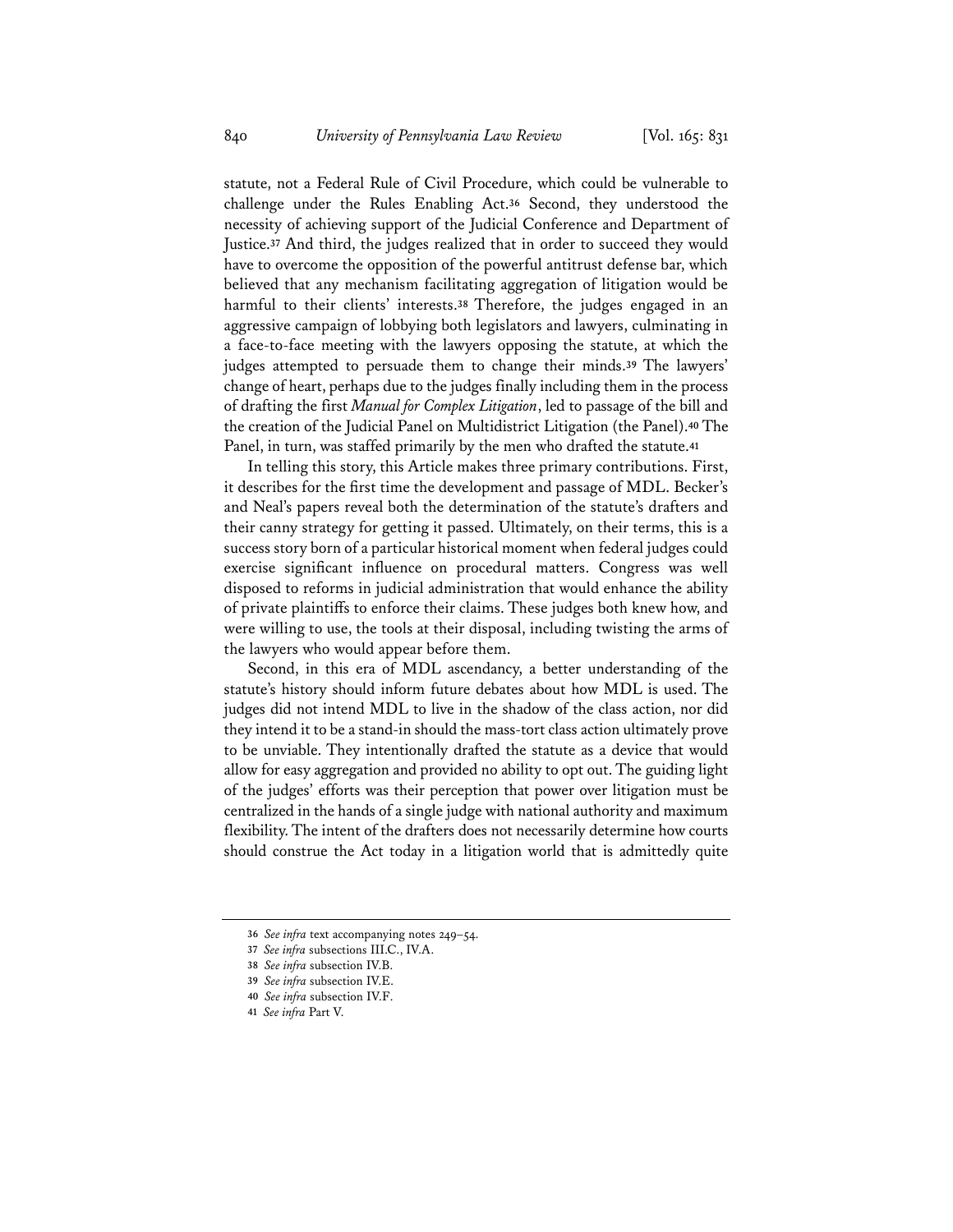different.**<sup>42</sup>** But the story of the statute's origins should disabuse observers of the notion that what was meant to be only a modest innovation has been perverted into an authoritarian device. MDL is now working essentially as its creators intended, and critics of the statute should train their fire on how judges use their power, not on whether the statute provides it.

Third, and relatedly, the Article highlights the particular genius of the statute's drafters: the political compromise that led to the development of partial transfer for pretrial proceedings. In prior work, I have referred to the dual nature of MDL in the sense that MDL cases exist simultaneously as a tightly consolidated unitary proceeding and as a temporary collection of individual cases.**<sup>43</sup>** It is the retention of the individual identities of the component lawsuits that gives the doctrinal cover to judges' control of the litigation. In other words, the patina of individual control within a coercive mechanism is what makes MDL tolerable as a matter of due process. Whether MDL ultimately makes litigants better off than possible alternatives is a subject for future work. But the origins of the statute reveal that its creators understood that retaining the individual identity of cases—embodied in choice of forum, choice of law, and eventual remand—was necessary to secure MDL's passage and legitimacy, particularly in an era when aggregate litigation was more of an anomaly. Essentially, MDL is an iron fist in a velvet glove. It is the surface-level modesty of the statute that facilitates the achievement of its creators' aims—something its creators understood well.

The Article proceeds as follows. In Part I, I briefly describe how MDL works, its current prominence, and why, after a long period of relative neglect, it has become a lightning rod for academic criticism. In Part II, I turn to the roots of the MDL statute, in particular the creation of the Judicial Conference and its committee system, as well as the electrical-equipment litigation that spawned the committee that wrote the MDL statute. In Parts III and IV, I detail the process of drafting and the passage of the statute, drawing on Becker's and Neal's papers. In Part V, I offer some observations about the implications of this story in the era of MDL ascendancy.

Today, procedure scholars and lawmakers understand that procedure is about power, both in terms of the law determining who controls litigation and who gets to make that law.**<sup>44</sup>** The story of MDL is a story about the power of

**<sup>42</sup>** *See* Stephen B. Burbank, *The Rules Enabling Act of 1934*, 130 U. PA. L. REV. 1015, 1026 (1982) [hereinafter Burbank, *The Rules Enabling Act*] (noting, in a different context, that "[o]f course, the history is not a Baedeker").

**<sup>43</sup>** *See* Bradt, *supra* note 11, at 791 (noting that "cases within [an MDL] retain their individual identities"); *see also* R. Marcus, *Cure-All*, *supra* note 13, at 2265 (noting "an inherent tension in the split authority arrangement Congress built into the statute").

**<sup>44</sup>** *See* Stephen B. Burbank, *Procedure and Power*, 46 J. LEGAL EDUC. 513, 513 (1996) [hereinafter Burbank, *Procedure and Power*] ("[T]he most important developments in federal civil procedure in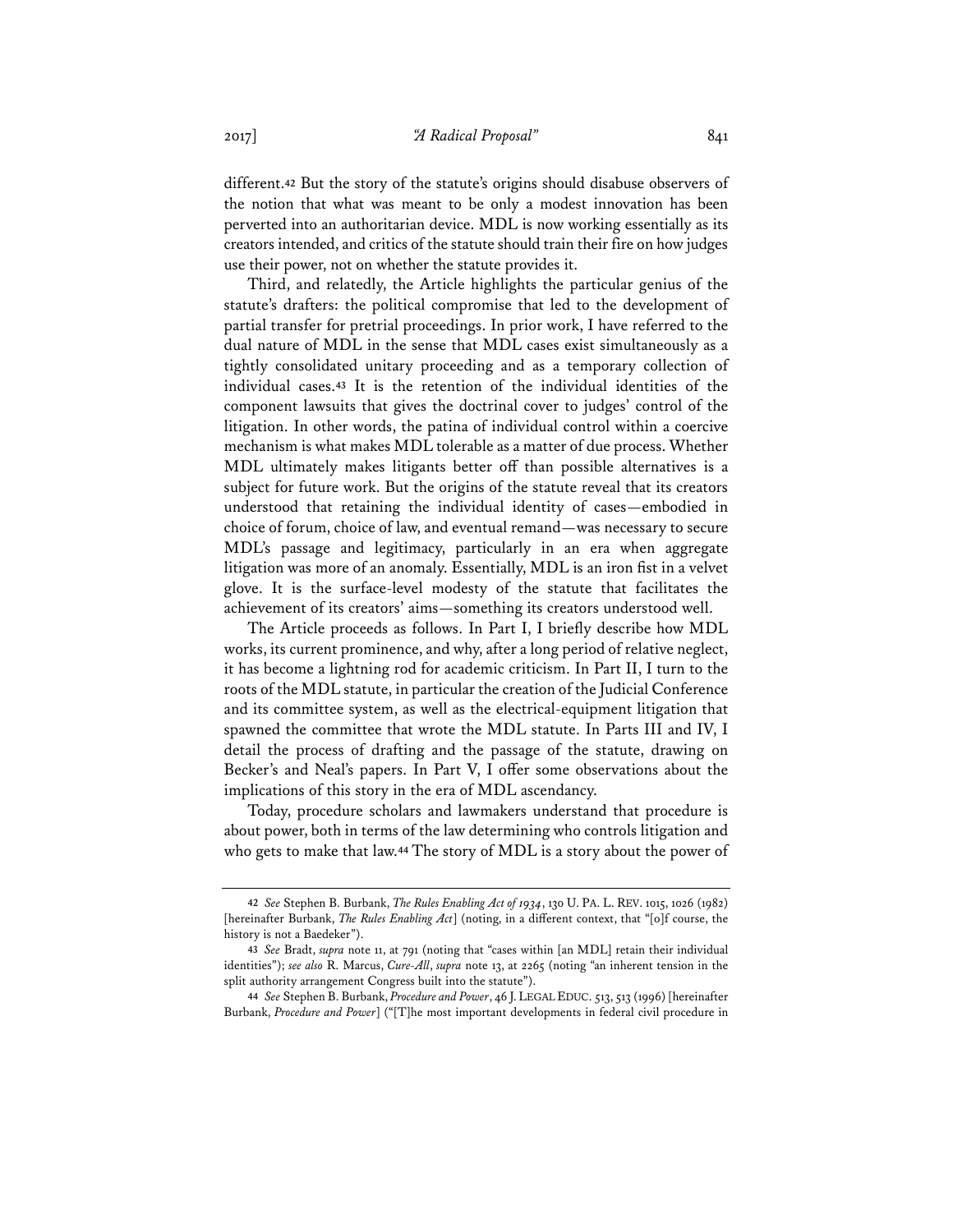procedure. In particular, it is the story of how a small group of judges developed a tool to transfer power in large-scale litigation away from the parties and from judges scattered around the country to individual judges committed to the principles of active case management. It is also a story of how that small group of judges used the tools at their disposal to make their idea a statutory reality that was built to last, essentially invulnerable to future interference, except by statutory amendment. MDL is a success story, and its impact is lasting. Far from being a modest innovation that has metastasized into the dominant structure of mass-tort litigation, MDL today is essentially just what its creators hoped it would be: an exceptionally powerful tool.

# I. WHAT IS MDL, AND WHY IS IT IMPORTANT AND CONTROVERSIAL?

To set the stage, consolidation and coordination of multidistrict litigation in the federal courts is authorized by  $28$  U.S.C.  $\S$  1407. The statute provides, "When civil actions involving one or more common questions of fact are pending in different districts, such actions may be transferred to any district for coordinated or consolidated pretrial proceedings."**<sup>45</sup>** To accomplish these transfers, the statute mandates creation of a panel of seven federal judges, appointed by the Chief Justice of the Supreme Court, called the Judicial Panel on Multidistrict Litigation.**<sup>46</sup>** Upon its own motion, or the motion of any party in any action to potentially be transferred, the Panel may initiate proceedings to create an MDL.**<sup>47</sup>** After notice to any affected party and a hearing, if the Panel decides that it "will be for the convenience of parties and witnesses and will promote the just and efficient conduct of [the] actions," it may transfer all of the pending cases to a single district judge of its choosing, commonly referred to as the "MDL judge," for pretrial proceedings.**<sup>48</sup>** All later-filed cases involving the same subject matter are transferred rather seamlessly as "tagalong cases" to the MDL judge.**<sup>49</sup>** The Panel's transfer orders are reviewable only by extraordinary writ;**<sup>50</sup>** the Panel's orders denying transfer are not reviewable at all.**<sup>51</sup>** The statute

**50** 28 U.S.C. § 1407(e).

**51** *Id.*

the last ten to fifteen years have concerned power: who has it and who should have it both in litigation and in making the rules for litigation.").

**<sup>45</sup>** 28 U.S.C. § 1407 (2012).

**<sup>46</sup>** *Id.* § 1407(d).

**<sup>47</sup>** *Id.* § 1407(c).

**<sup>48</sup>** *Id.* § 1407(a).

**<sup>49</sup>** *See* 15 CHARLES ALAN WRIGHT & ARTHUR R. MILLER, FEDERAL PRACTICE & PROCEDURE § 3865 (4th ed. 2015) (discussing the process for transferring tag-along matters, for which "there is considerable pressure to have . . . transferred expeditiously").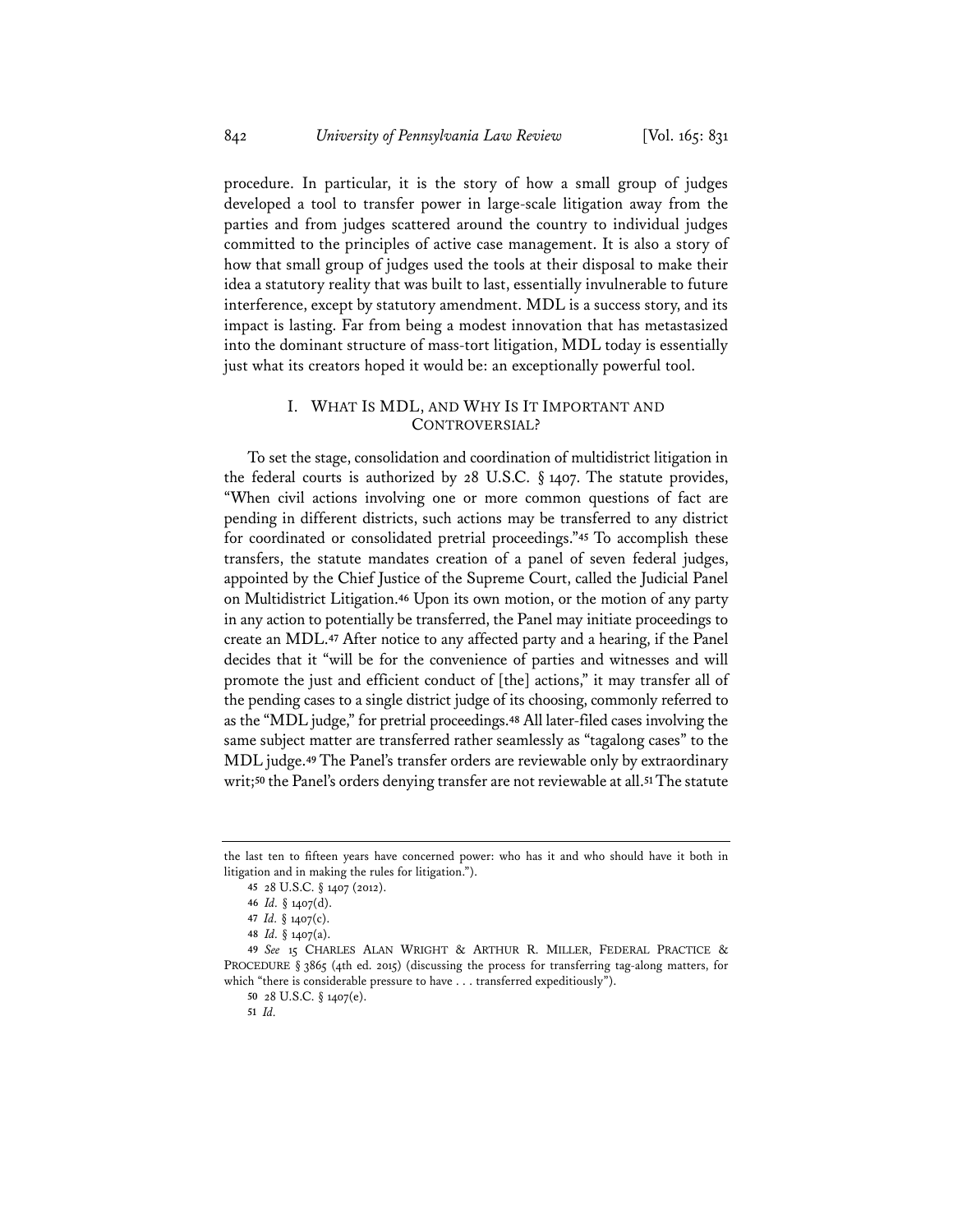mandates that the cases be remanded to the districts from which they came at the conclusion of pretrial proceedings.**<sup>52</sup>**

During pretrial proceedings, all actions in the transferor courts are stayed, and the MDL judge possesses all of the powers of any district judge, including the power to manage discovery, dismiss cases, exclude evidence, and grant summary judgment or other dispositive motions.**<sup>53</sup>** The result is that the MDL judge has complete authority over the mass of cases, whose numbers can run into the thousands, until pretrial proceedings have concluded and the cases have to be returned to their original courts. In practice, however, the MDL judge actively attempts to guide the litigation to a conclusion, typically through a "global settlement" that resolves most, if not all, of the component cases in the litigation.**<sup>54</sup>** As a result of the MDL judge's power to terminate and assist in settling the cases, very few cases are ultimately remanded to their home districts. Historically, the remand rate is around 3%.**<sup>55</sup>** Moreover, when cases involving the same subject matter are pending in both federal MDL proceedings and state court MDL analogs, the state court judges often coordinate with and defer to the federal MDL judges to reach a resolution.**<sup>56</sup>**

Although the MDL statute was little noticed when it was passed in 1968 and remained that way for the first decades of its existence, today it is central. The numbers are staggering—and become more so every year. According to a recent report by the Duke Law School Center for Judicial Studies,

More than one-third of the civil cases pending in the nation's federal courts are consolidated in multidistrict litigations. In 2014, these MDL cases make up 36% of the civil case load. In 2002, that number was 16%. Removing 70,328 prisoner and social security cases from the total, cases that typically (though not always) require relatively little time of Article III judges, the 120,449 pending actions in MDLs represented 45.6% of the pending civil cases as of June 2014.**<sup>57</sup>**

Strikingly, 96% of these cases are what are commonly considered "mass tort" cases—that is, tort claims involving similar claims by a large group of

**<sup>52</sup>** *Id.* § 1407(a); *see also* Lexecon, Inc. v. Milberg Weiss Bershad Hynes & Lerach, 523 U.S. 26, 35 (1998) (affirming that § 1407 "obligates the Panel to remand any pending case to its originating court when . . . pretrial proceedings have run their course").

**<sup>53</sup>** *See* Bradt, *supra* note 11, at 788.

**<sup>54</sup>** *See* Bradt, *supra* note 11, at 790-91.

**<sup>55</sup>** *See* Burch, *Judging Multidistrict Litigation*, *supra* note 22, at 73 ("[T]ransferee judges have remanded a scant 2.9% of cases to their original districts.").

**<sup>56</sup>** *See* Thomas, *supra* note 5, at 1358 (discussing how coordination of analogous state and federal claims "likely involves some persuasion and influence by the MDL judges over their state court colleagues, urging them to follow the MDL court's lead").

**<sup>57</sup>** MDL STANDARDS AND BEST PRACTICES, *supra* note 6, at x-xi.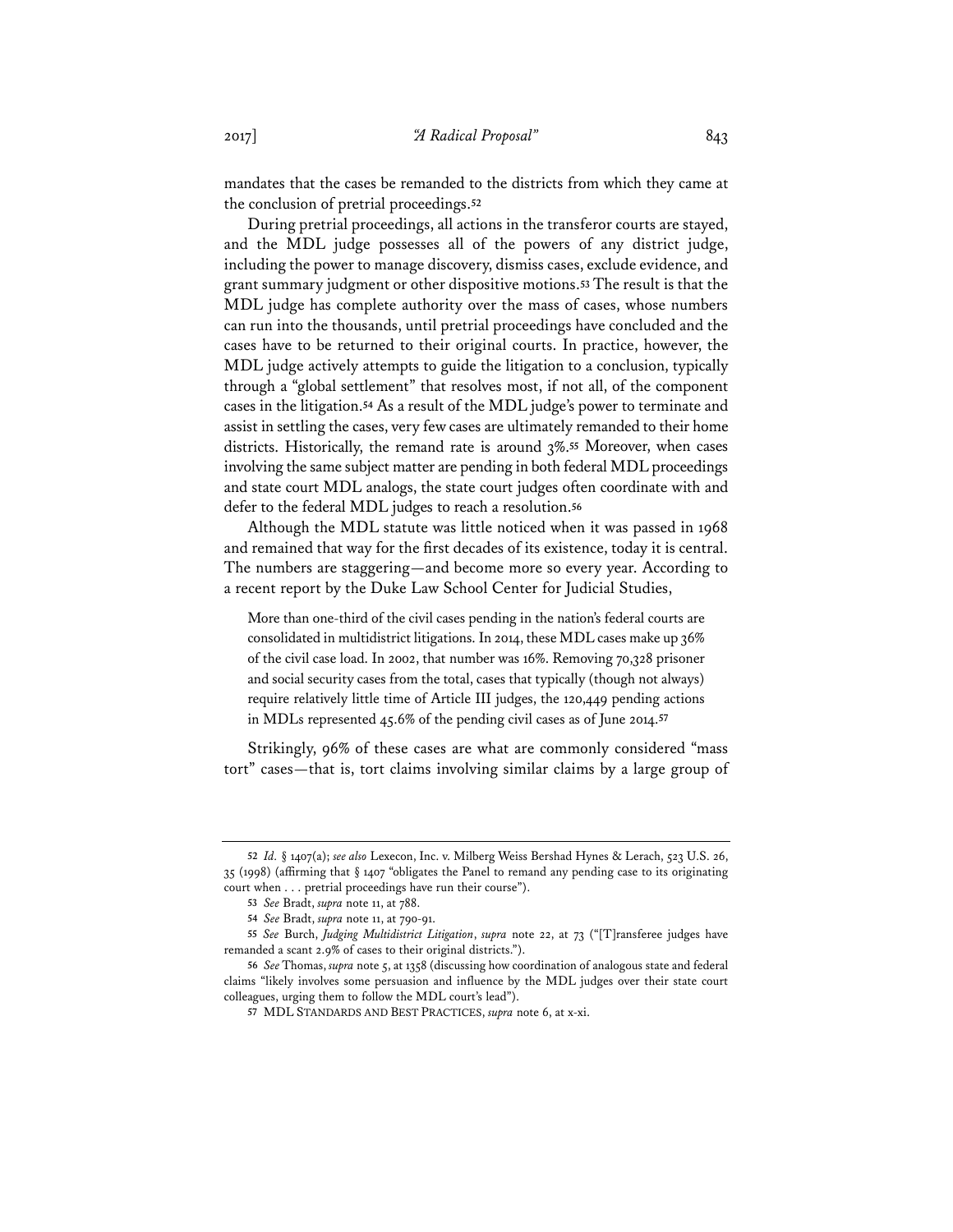plaintiffs—and the vast majority of those are state-law products liability cases.**<sup>58</sup>** Some MDLs are enormous. For instance, the pelvic-mesh product liability cases, consolidated in the Southern District of West Virginia, contain nearly 50,000 cases.**<sup>59</sup>** Those are at the high end of the spectrum, but there are currently twenty pending MDLs containing more than one thousand component cases, amounting to over 115,000 cases.**<sup>60</sup>**

Without belaboring the point, it is fair to say that MDL has exploded, particularly in the area of mass-tort products cases. Why the recent surge? It is apparently because such cases, at least for a brief period, were class actions (typically settlement class actions) brought under Rule  $23(b)(3)$  in federal court or, when those class actions became more difficult to maintain in federal court, were class actions brought in state court.<sup>61</sup> Rule  $23(b)(3)$  class actions have become harder to maintain in federal court due to restrictive lower appellate court decisions and the Supreme Court's decisions in *Amchem Products, Inc. v. Windsor***<sup>62</sup>** and *Ortiz v. Fibreboard Corp*.**<sup>63</sup>** When lawyers turned to comparatively friendly state courts, Congress responded by extending federal jurisdiction over class actions in the Class Action Fairness Act of 2005.**<sup>64</sup>** The catch-22 created by that combination (there is federal jurisdiction over these class actions, but under Rule 23 they cannot be certified as class

**<sup>58</sup>** *See* Metzloff, *supra* note 7, at 41 ("The results are stunning: mass-tort MDL dockets consolidated over 125,000 civil actions constituting over 96 percent of all pending actions included in all of the MDL dockets.")

**<sup>59</sup>** *See id.* at 42 tbl.2 (listing MDL No. 2327, Ethicon, Inc., as having 23,569 pending actions and 24,220 historical actions as of March 2015).

**<sup>60</sup>** *See* U.S. JUDICIAL PANEL ON MULTIDISTRICT LITIG., MDL STATISTICS REPORT – DISTRIBUTION OF PENDING MDL DOCKETS BY ACTIONS PENDING 6 (2017), http://www.jpml. uscourts.gov/sites/jpml/files/Pending\_MDL\_Dockets\_By\_Actions\_Pending-January-17-2017.pdf [https: //perma.cc/5GZS-3DST]; *see also In re* Pelvic Repair Sys. Prod. Liab. Litig., MDL Nos. 2187, 2325, 2326, 2327, 2387, 2440, 2511 (S.D. W. Va. 2015).

**<sup>61</sup>** *See* R. Marcus, *Bending in the Breeze*, *supra* note 7, at 499-503 (discussing the, albeit brief, "golden age" of class actions).

**<sup>62</sup>** 521 U.S. 591 (1997).

**<sup>63</sup>** 527 U.S. 815 (1999). *See* Burbank, *CAFA in Historical Context*, *supra* note 4, at 1507 (describing how "the federal appellate courts pretty quickly put an end" to mass-tort class actions and how "the Supreme Court made it very difficult for the lower federal courts to certify [mass tort] cases, first under Rule 23(b)(3) in *Amchem*, and then under Rule 23(b)(1) in *Ortiz*").

**<sup>64</sup>** *See* Burbank, *CAFA in Historical Context*, *supra* note 4, at 1494-1509 (discussing the history of, and changes brought by the Class Action Fairness Act to, mass tort and settlement classes in federal court); Eldon E. Fallon, *Common Benefit Fees in Multidistrict Litigation*, 74 LA. L. REV. 371, 372-73 (2014) ("Presently, with the passage of the Class Action Fairness Act (CAFA) and the general disfavor of nationwide class actions expressed by several U.S. circuit courts, multidistrict litigation is playing an increasingly significant quantitative role in all civil litigation in the United States."); *see also* Willging & Lee, *supra* note 5, at 803-04 (comparing the procedural questions raised by MDL to those in the class action context).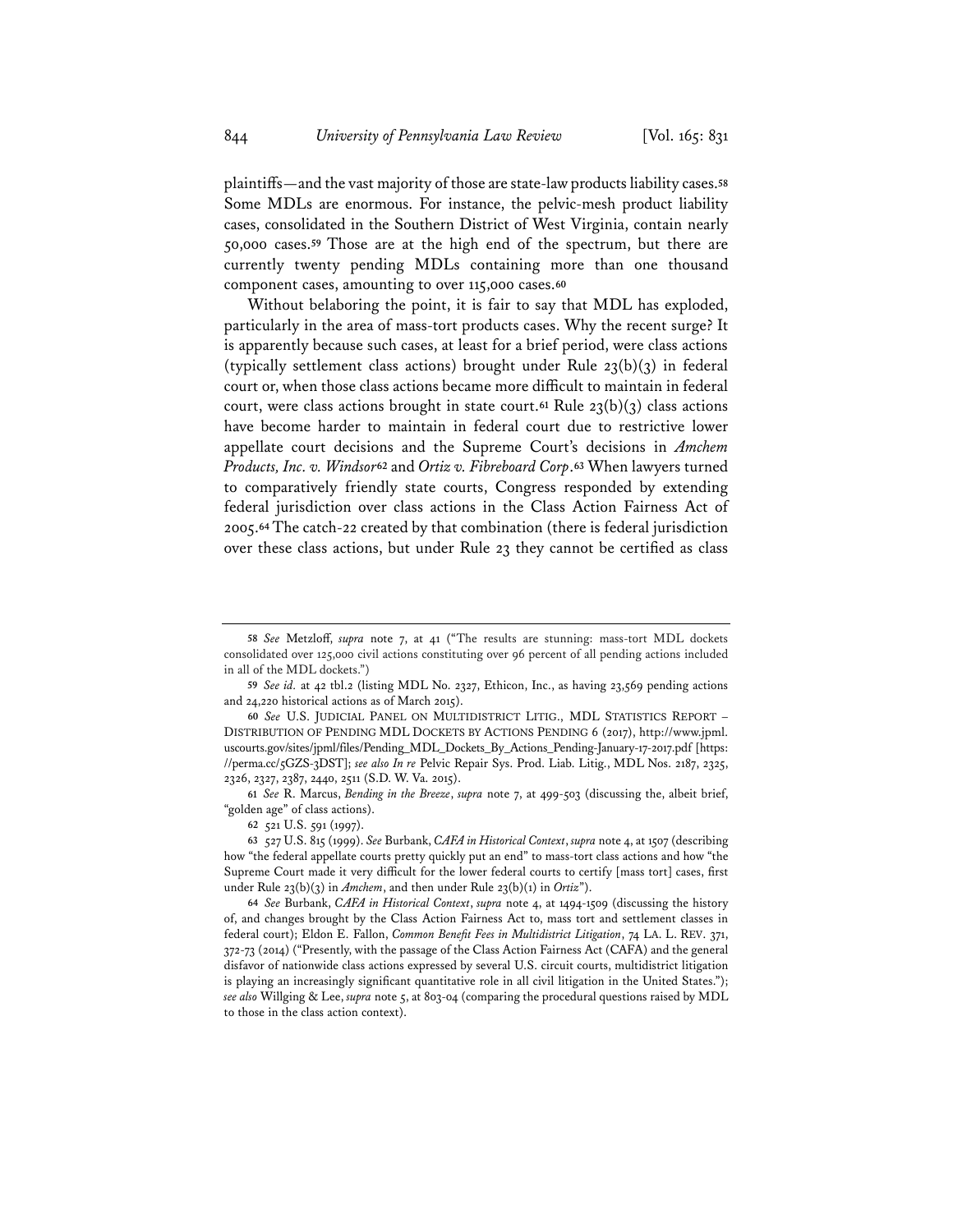actions) created a vacuum for aggregate mass-tort litigation.**<sup>65</sup>** Hiding in plain sight was the MDL statute, which has emerged as the primary alternative for mass-tort litigation.**<sup>66</sup>** Although it is not as blunt an aggregation tool as the class action because the plaintiffs file and formally pursue their own cases rather than being represented by a class representative, MDL achieves many of the same efficiencies—namely, coordinated discovery and motion practice controlled by small committees of lawyers appointed by the court and gathering most parties together into a single proceeding for a potential global resolution.**<sup>67</sup>** From an efficiency standpoint, there is much to be said for the flexibility offered by the MDL process. The MDL judge has the ability to coordinate and manage the litigation to its ultimate conclusion, relieving the federal courts of the burden of resolving the cases individually.**<sup>68</sup>** The parties and courts get a lot of bang for their aggregation buck without having to surmount the many hurdles to class certification.

Although many courts and lawyers have come to embrace MDL, it has come under attack in the academy. Why? It is precisely *because* MDL achieves many of the efficiencies of class actions without all of the procedural protections for absent plaintiffs.**<sup>69</sup>** By way of comparison, in order to sustain a mass-tort class action under Rule  $23(b)(3)$ , a class representative must fulfill all of the prerequisites of Rule 23(a),**<sup>70</sup>** plus show that the common questions predominate over individual questions,**<sup>71</sup>** demonstrate that the class action is a superior way of proceeding,**<sup>72</sup>** and provide notice and the opportunity to opt

**<sup>65</sup>** *See* Myriam Gilles, *Tribal Rituals of the MDL: A Comment on Williams, Lee, and Borden, Repeat Players in Multidistrict Litigation*, 5 J. TORT L. 173, 176 (2012) ("MDL proceedings have become an even more active venue for aggregating and resolving mass litigation in the 'post-class action' era . . . ."); *see generally* Robert H. Klonoff, *The Decline of Class Actions*, 90 WASH. U. L. REV. 729 (2013) (discussing how courts have limited the viability of class actions).

**<sup>66</sup>** *See* Burbank, *CAFA in Historical Context*, *supra* note 4, at 1538 (arguing that "CAFA may dry up the market for statewide class actions, leading counsel who understand the dynamics of the MDL process to seek to be the first in line" to file suit (internal citation omitted)); Deborah R. Hensler, *Has the Fat Lady Sung? The Future of Mass Toxic Torts*, 26 REV. LITIG. 883, 907 (2007) (discussing the major increase in products liability MDLs); Rubenstein, *supra* note 5, at 144 n.40 ("In the wake of *Amchem* and *Ortiz*, however, MDLs have become *the* forum for resolution of mass tort matters.").

**<sup>67</sup>** *See* R. Marcus, *Cure-All*, *supra* note 13, at 2279 (noting MDLs' potential for "resolving dispersed litigation" while registering "prudential concerns and statutory concerns" raised by their operation); Willging & Lee, *supra* note 5, at 803-05 (comparing the procedural protections offered by class actions to MDLs).

**<sup>68</sup>** *See* Sherman, *The MDL Model*, *supra* note 19, at 2223 ("The MDL model, applied creatively, can be an effective alternative in certain situations to class treatment for accomplishing an aggregate or global settlement.").

**<sup>69</sup>** *See* Burch, *Aggregation*, *supra* note 20, at 898 (describing MDL as "a procedural no man's land" that leaves plaintiffs "without the protections of either" individual or class action litigation).

**<sup>70</sup>** FED R. CIV. P. 23(a)(1)-(4); *see also* GEOFFREY C. HAZARD, JR. ET AL.,CIVIL PROCEDURE §§ 7.21–7.22 (6th ed. 2011) (discussing Rule 23(a)'s prerequisites and requirements under 23(b)).

**<sup>71</sup>** FED. R. CIV. P. 23(b)(3).

**<sup>72</sup>** *Id.*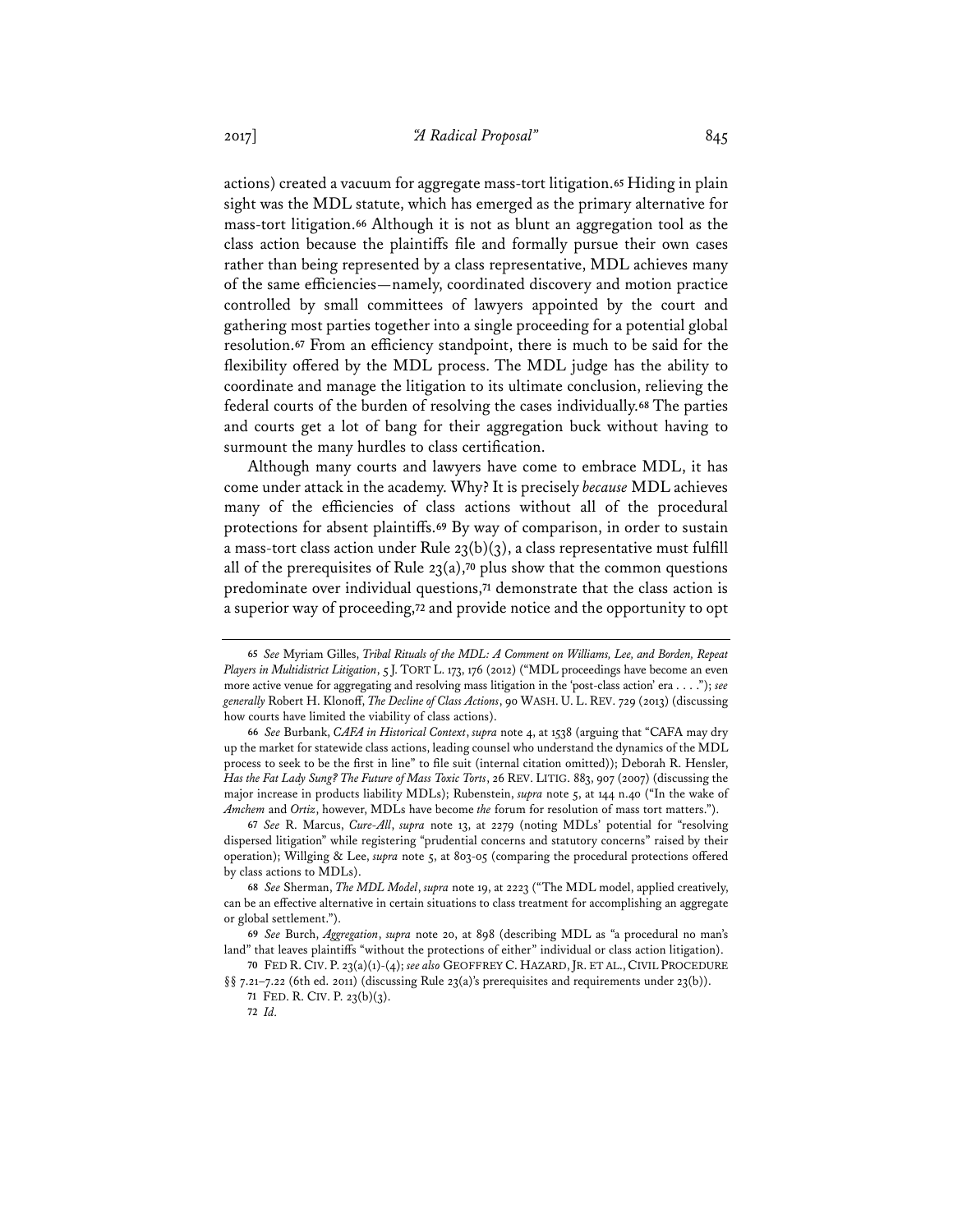out to class members.**<sup>73</sup>** MDL requires none of that. All that is necessary for consolidation is one common question of fact,**<sup>74</sup>** and there is no opportunity to opt out.**<sup>75</sup>** Once a plaintiff's case has been transferred into an MDL, it remains there until pretrial proceedings have been concluded, which, in practice, typically means until the MDL is terminated or settled.**<sup>76</sup>**

In a class action, all of these procedural hurdles are thought to be necessary because most of the plaintiffs are not actively participating in the litigation. Instead, they are represented by the class representative and must be protected from incompetent or unscrupulous representation.**<sup>77</sup>** In MDL, it is said that none of these additional protections need to exist because the plaintiff prosecutes her own case with her own attorney.**<sup>78</sup>** This, however, is not an accurate portrayal of how MDL actually works. In practice, the MDL process looks, in many ways, very much like the class action process, with judge-appointed steering committees of attorneys representing the plaintiffs as a whole, many of whose cases have been transferred to a far-flung location selected by the Panel.**<sup>79</sup>**

The three most prominent strands of criticism of MDL are that (1) MDL insufficiently protects individual plaintiffs' due process rights, including the right to a meaningful day in court,**<sup>80</sup>** (2) there are no established rules governing MDL judges' procedures, resulting in inconsistency,**<sup>81</sup>** and (3) MDL cases take a very long time to litigate.**<sup>82</sup>** These critiques are detailed and complex, but for brevity's sake, I will boil them down: critics think that the MDL statute gives MDL judges unlimited discretion and deprives plaintiffs of control over their cases with little procedural protection. The result for many plaintiffs is a coercive

**77** *See* Andrew D. Bradt & D. Theodore Rave, *The Information-Forcing Role of the MDL Judge*, 105 CALIF.L.REV. (forthcoming 2017) (discussing the role of the judge in protecting absentee class members).

**79** *See* Burch, *Judging Multidistrict Litigation*, *supra* note 22, at 73 ("[J]udges appoint steering committees and other lead lawyers to conduct discovery, disseminate information, draft motions, negotiate settlements, and try bellwether cases."); Erichson, *Beyond the Class Action*, *supra* note 22, at 540-41 (discussing how MDL "litigation comes to resemble a class action in the sense that hub lawyers conduct important work in the litigation on behalf of a large group of clients").

**80** *See* Redish & Karaba, *supra* note 20, at 115 (arguing that the way MDLs "crudely and artificially reshape[]" individuals' claims into a "generic lowest common denominator" violates the Fifth Amendment).

**81** *See* Erichson, *Beyond the Class Action*, *supra* note 22, at 524-25 (identifying MDLs' lack of the same procedural safeguards of class actions as a significant problem); *see also* Bradt, *supra* note 11, at 786- 87 (discussing how briefing and argument before the Panel is dominated by where to transfer the cases "as the parties vie for their preferred venue and even district judge").

**82** *See* Heyburn & McGovern, *supra* note 16, at 31 (noting delays as "the single most prominent complaint about multi-district litigation").

**<sup>73</sup>** *Id.* 23(c)(2).

**<sup>74</sup>** *See* Burch, *Remanding Multidistrict Litigation*, *supra* note 11, at 403 ("[C]ases need to share but one common question of fact.").

**<sup>75</sup>** *See supra* note 21 and accompanying text.

**<sup>76</sup>** *See supra* notes 24–25 and accompanying text.

**<sup>78</sup>** *See* Bradt, *supra* note 11, at 791 ("[T]he cases in an MDL keep their individual character.").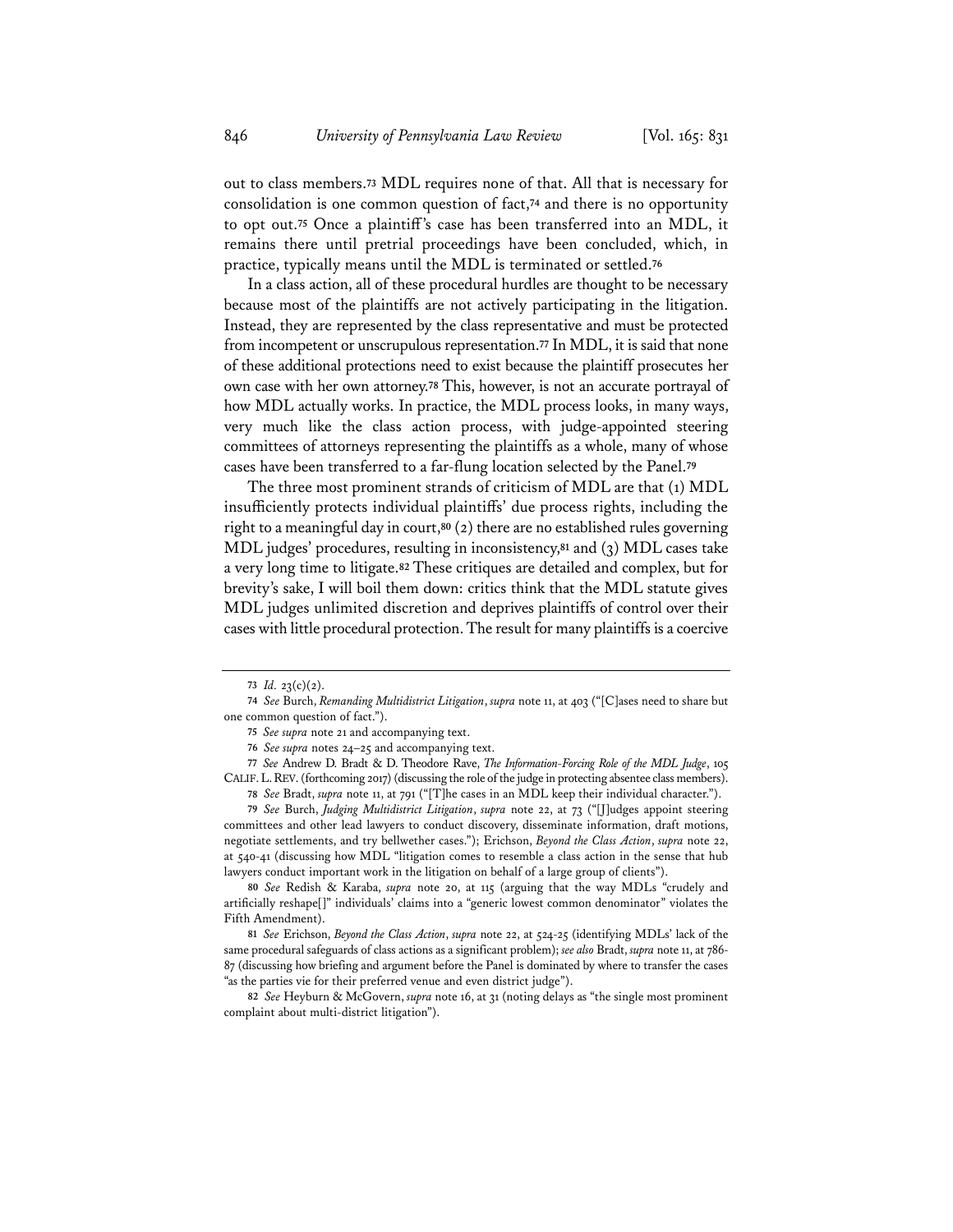global settlement negotiated in a distant court by someone else's lawyer that the plaintiffs have little practical choice but to accept.**<sup>83</sup>** In sum, what makes MDL such an effective means of resolving mass litigation is also what provokes intense criticism: the almost unlimited discretion of the district judge that the Panel puts in charge of the litigation. Yet, unlike the class action, the MDL structure has been unmolested by due process–based attacks to its legitimacy.**<sup>84</sup>** In one sense, the crackdown on alleged lawlessness of class actions has facilitated a shift to MDL and potential lawlessness in the *other* direction.**<sup>85</sup>**

Compared to the class action, MDL was, until recently and with notable exceptions, relatively underemphasized in academic literature.**<sup>86</sup>** But now that MDL is in the spotlight, it has begun to attract significant attention as well as trenchant commentary. This reaction proceeds from the accurate perception that MDL has emerged only after the demise of the mass-tort class action.**<sup>87</sup>** Much of this commentary, however, also proceeds from the assumption that MDL was intended to be used rarely and that the statute's aims were modest—that it is only the vacuum created by the class action that has spawned its expanded use and judges' imperialistic conceptions of their power in MDL cases.**<sup>88</sup>** This characterization of the statute raises the questions: What did its creators intend in the early 1960s before the class action boom? How did this statute come to be? And, given how controversial it has become, how did it manage to pass the House and the Senate on the consent calendar without even a roll call vote? I turn to that story now, beginning in the 1920s.

# II. THE ROOTS OF THE MDL STATUTE

### A. *An Integrated Federal Judiciary and the Ascendance of Pretrial Procedure*

The roots of the MDL statute can be found long before its passage, with the creation of the Judicial Conference in 1922 and the activities of its Pretrial

**<sup>83</sup>** *See* Mullenix, *Dubious Doctrines*, *supra* note 20, at 391 (describing MDL as having "stripped away" the protections of Rule 23); Silver & Miller, *supra* note 25, at 124 ("Being stuck forever in a court that cannot preside over a trial and that wants a global settlement at all costs, plaintiffs caught up in MDLs have little bargaining leverage.").

**<sup>84</sup>** *See* Redish & Karaba, *supra* note 20, at 115 ("[N]o court appears to have even considered, much less ruled upon, a due process challenge to MDL."); *see also* R. Marcus, *Cure-All*, *supra* note 13, at 2248 (noting that MDL has "not caused the sort of controversy the class action produced" (internal citation omitted)).

**<sup>85</sup>** *Cf.* Stephen B. Burbank & Stephen N. Subrin, *Litigation & Democracy: Restoring a Realistic Prospect of Trial*, 46 HARV.C.R.-C.L. L. REV. 399, 408 (2011) (describing the Supreme Court's decisions in *Twombly*  and *Iqbal* as "acts of lawlessness" that spawned "lower courts . . . ignoring *Iqbal*—lawlessness cubed").

**<sup>86</sup>** *See* Thomas, *supra* note 5, at 1350 (noting that MDL "remains one of the least studied types of federal litigation"). For exceptions to Professor Thomas's observation, see generally *supra* note 2.

**<sup>87</sup>** *See supra* notes 65–66 and accompanying text.

**<sup>88</sup>** *See supra* notes 26–28 and accompanying text.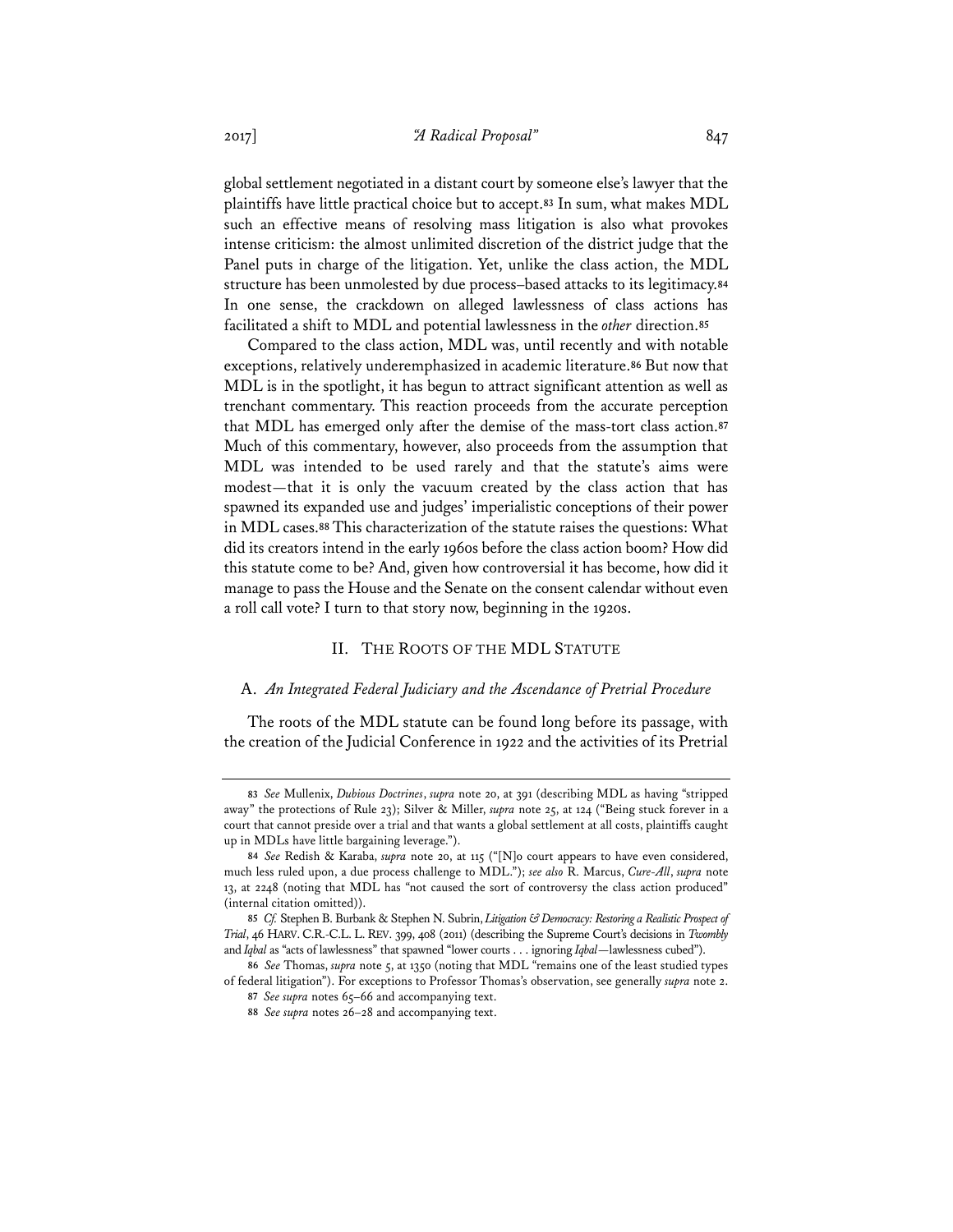Committee in the 1940s and 1950s. The creation of the Conference and its emergence as a policymaking force in Congress were a distinct break from the past. From their creation in the Judiciary Act of 1789, federal district courts were traditionally decentralized and autonomous with largely immobile judges.**<sup>89</sup>** The first Congress, drawing on suggestions in the Federalist Papers,**<sup>90</sup>** divided the country into geographically drawn judicial districts, all of which were located within the borders of a state.**<sup>91</sup>** This geographic decentralization was intentional because it allowed local figures throughout the country to represent the federal government to a dispersed population.**<sup>92</sup>** As Alison LaCroix has observed, "the inferior federal courts—not Congress—were the most important symbolic and institutional nodes by which the people of the nation would encounter the authority of the general government."**<sup>93</sup>** Despite being the local face of the federal government, the federal district courts were essentially autonomous and disconnected entities.**<sup>94</sup>** Throughout the nineteenth century, the district courts operated with almost no centralized oversight and possessed relatively limited jurisdiction.**<sup>95</sup>**

In the 1920s, however, Chief Justice William Howard Taft sought to unify both the federal courts and federal judges.**<sup>96</sup>** The fractured nature of the federal

**91** *See* Krotoszynski, *supra* note 89, at 1041 ("Congress designed the lower federal courts to be local institutions within the states . . . .").

**93** LaCroix, *supra* note 92, at 207; *see also* PETER GRAHAM FISH, THE POLITICS OF FEDERAL JUDICIAL ADMINISTRATION 7-8 (1973) ("[A]rticulation of national law and assimilation of state and local values . . . consumed the time and energy of the judges from Washington.").

**94** *See* FISH, *supra* note 93, at 12 ("[E]ach court administratively constituted an independent and autonomous unit.").

**96** *See* Carl Baar, *Federal Judicial Administration: Political Strategies and Organizational Change* (calling the outcome of Taft's efforts "the most important change in the judicial branch of the federal government during the past half-century"), *in* RUSSELL R.WHEELER & HOWARD R.WHITCOMB, JUDICIAL ADMINISTRATION: TEXT AND READINGS 97, 97 (1977). In this regard, one should also consider Chief Justice Taft's support of the merger of law and equity. *See* Burbank, *The Rules Enabling Act*, *supra* note 42, at 1069-70 (detailing Taft's proposal that the Court should have the power to "blend"

**<sup>89</sup>** *See* Ronald J. Krotoszynski, Jr., *The Unitary Executive and the Plural Judiciary: On the Potential Virtues of Decentralized Judicial Power*, 89 NOTRE DAME L. REV. 1021, 1040-42 (2014) (describing the structure of the early federal judiciary).

**<sup>90</sup>** *See* THE FEDERALIST NO. 81, at 398 (Alexander Hamilton) (Lawrence Goldman ed., 2008) ("[I]t will be found highly expedient and useful to divide the United States into four or five or half a dozen districts . . . .").

**<sup>92</sup>** *See id*. at 1044 ("[F]ederal courts were to be local federal institutions and would operate in a *decentralized* fashion." (emphasis in original)); Alison L. LaCroix, *Federalists, Federalism, and Federal Jurisdiction*, 30 LAW & HIST. REV. 205, 206 (2012) (noting that Justices Marshall and Story believed deeply that "the inferior federal courts were and ought to be the principal physical embodiment of the national government, reaching into the otherwise highly localized space of the cities, towns, and countryside").

**<sup>95</sup>** *See id.* at 13 (noting that "decentralizing features of the Act of 1789 were everywhere in evidence"); Judith Resnik, *Constricting Remedies: The Rehnquist Judiciary, Congress, and Federal Power*, 78 IND. L.J. 223, 273 (2003) ("Only in the twentieth century did federal judges gain the capacity to function as a  $\text{cohort} \ldots$ .").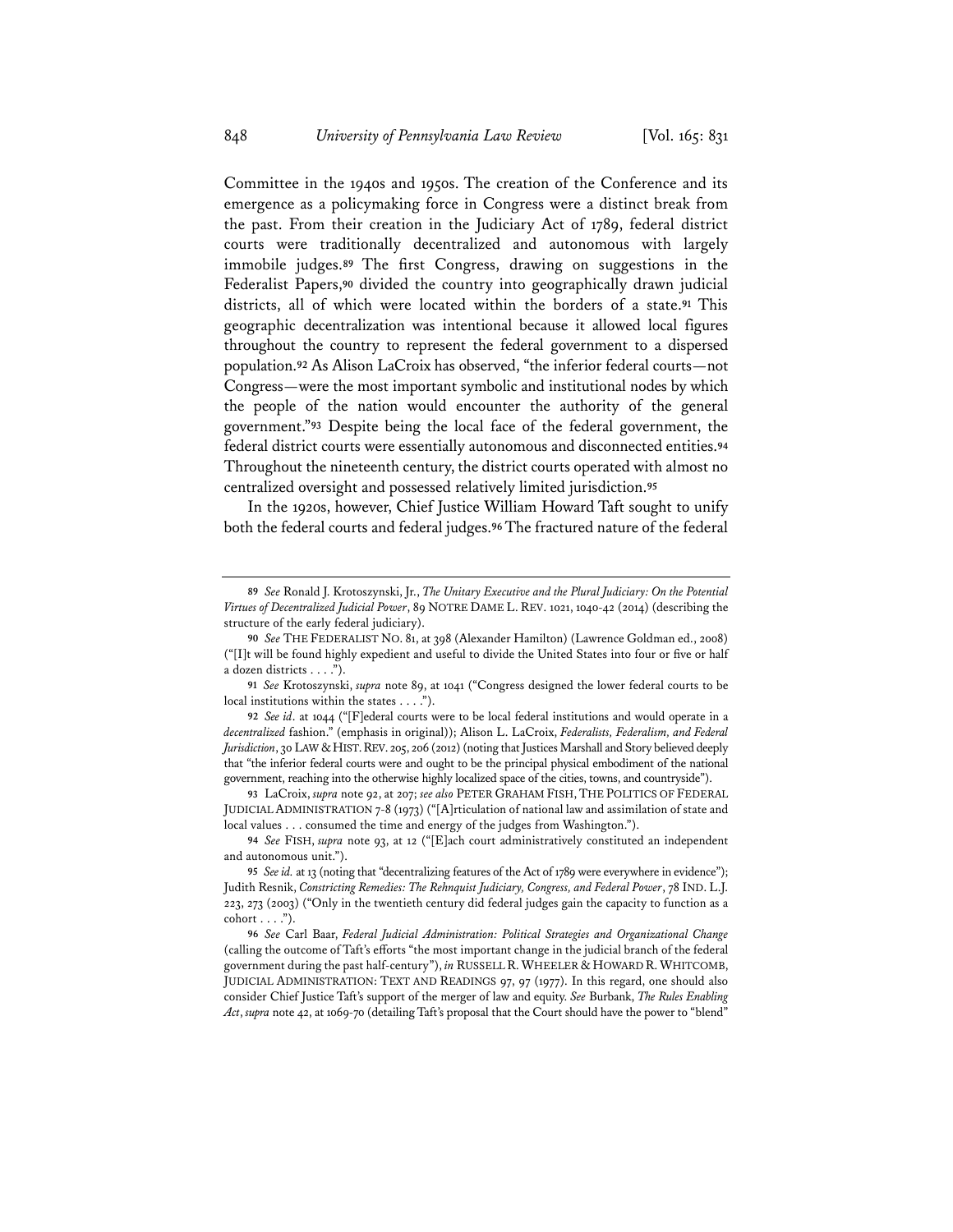courts and the absence of a representative voice in Congress prevented the judiciary from formulating and effectively supporting reforms to remedy the numerous problems it was facing.**<sup>97</sup>** Among the most glaring problems, according to Taft, was "delayed justice" in crowded, urban federal courts that negatively affected the legitimacy of the courts.**<sup>98</sup>** To solve this problem, Taft supported the creation of a nationally unified and geographically unconstrained corps of judges belonging to "a system by which the whole judicial force of circuit and district judges could be distributed to dispose of the entire mass of business promptly."**<sup>99</sup>** Taft's plan centered on convincing Congress to authorize the Chief Justice to appoint a force of "judges-at-large" who could travel as needed to different districts to combat overwhelmed dockets and delay.**<sup>100</sup>** But Taft's attempt to create such a "flying squadron" of judges never really got off the ground.**<sup>101</sup>** Congress considered such a break from tradition too stark and such power in the hands of the Chief Justice too great (particularly when such a power threatened the traditional patronage opportunity presented by federal

law and equity "into a code" with the same procedure (quoting William Howard Taft, *Three Needed Steps of Progress*, 8 A.B.A. J. 34, 35 (1922))).

**<sup>97</sup>** *See* FISH, *supra* note 93, at 24 (citing Taft's desire for "administrative integration of the judiciary" in order to create a centralized means of control).

**<sup>98</sup>** *Id.* at 19; *see also* JUSTIN CROWE, BUILDING THE JUDICIARY: LAW, COURTS, AND THE POLITICS OF INSTITUTIONAL DEVELOPMENT 198-212 (2012) (summarizing Taft's goals, which often related to judicial autonomy, and his political savvy in achieving many of them).

**<sup>99</sup>** William Howard Taft, *Address of the President*, *in* REPORT OF THE THIRTY-SEVENTH ANNUAL MEETING OF THE AMERICAN BAR ASSOCIATION 384 (1914); *see also* William Howard Taft, *The Attacks on the Courts and Legal Procedure*, 5 KY. L.J. 3, 16 (1916) (describing his recommendations for "adjustment of our judicial force to the disposition of the increasing business").

**<sup>100</sup>** *See* Judith Resnik & Lane Dilg, *Responding to a Democratic Deficit: Limiting the Powers and the Term of the Chief Justice of the United States*, 154 U. PA. L. REV. 1575, 1617 (2006) ("Taft wanted Congress to commission eighteen 'judges-at-large' to be dispatched at the discretion of the Chief Justice.").

**<sup>101</sup>** *See id.* (describing how Congress rejected Taft's proposal to create a "flying squadron of judges" (quoting Theodore W. Ruger, *The Judicial Appointment Power of the Chief Justice*, 7 U. PA. J. CONST. L. 341, 356 (2004))).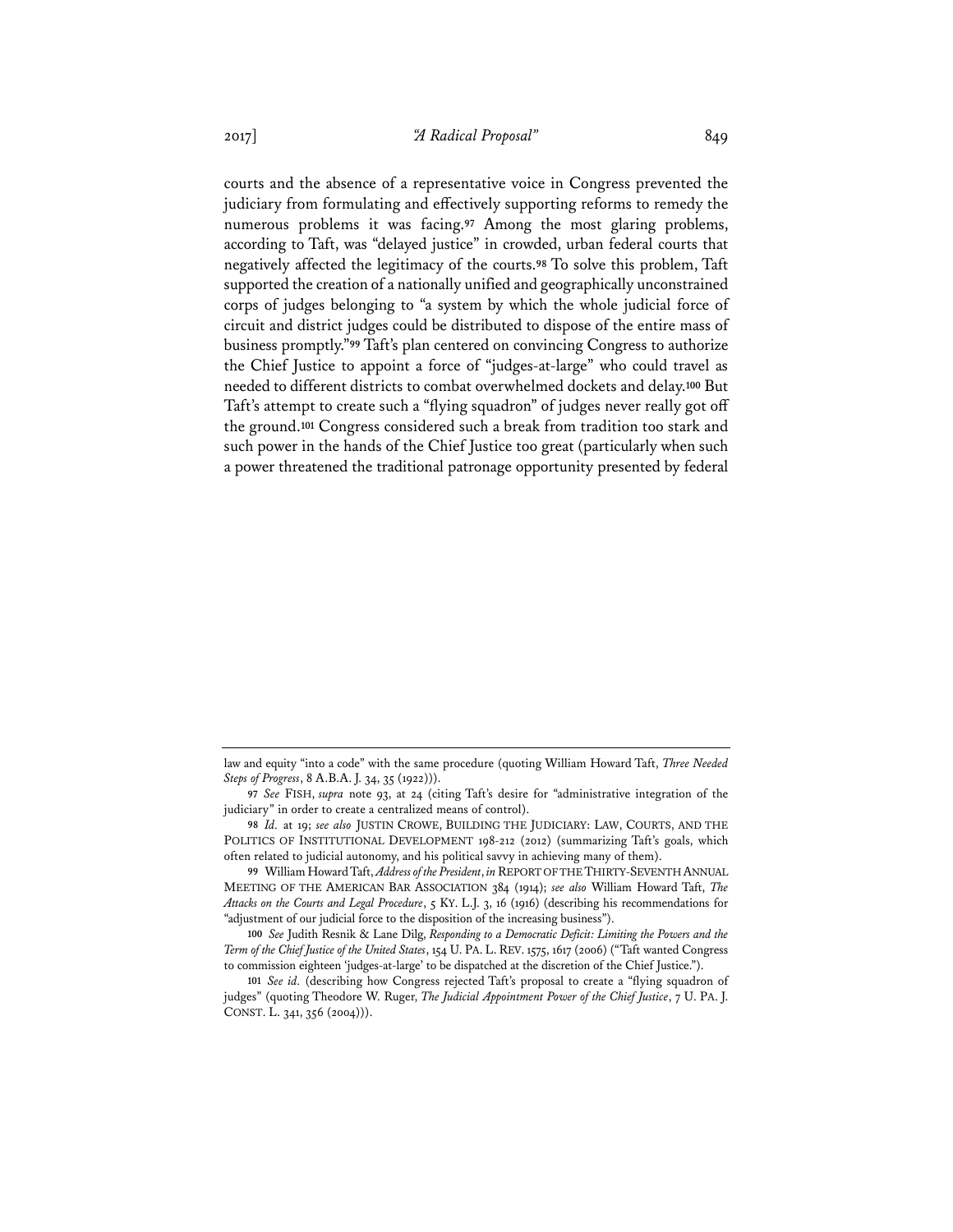judgeships).**<sup>102</sup>** Local lawyers similarly bristled at the idea of appearing before judges whose predilections were unknown.**<sup>103</sup>**

Although his attempts to achieve a flexible and mobile judiciary failed, Taft succeeded in convincing Congress to authorize the creation of a multi-judge body responsible for proposing legislation in the judiciary's interest that was capable of enhancing communication among federal judges.**<sup>104</sup>** In 1922, Congress passed legislation creating the Conference of Senior Circuit Judges, the predecessor to the modern Judicial Conference.**<sup>105</sup>** According to judicial-administration scholar Peter Graham Fish, the Conference "created an institutional framework with administrative leadership and informal responsibility lodged in the Chief Justice and the presiding officers of the intermediate appellate courts."**<sup>106</sup>** The Conference received additional resources in 1939 when Congress created the Administrative Office of the U.S. Courts, which serves as an institutional liaison between Congress and federal judges.**<sup>107</sup>** Over the years, Taft's creation has been wildly successful in becoming, as Judith Resnik describes it, "the corporate policymaking voice for the federal judiciary."**<sup>108</sup>**

**103** *See* FISH, *supra* note 93, at 60 (noting that "such judges [were] met with criticism from local lawyers" who complained of uncertainty and the judges' unfamiliarity with the local context).

**106** FISH, *supra* note 93, at 39.

**<sup>102</sup>** *See* FELIX FRANKFURTER & JAMES M. LANDIS, THE BUSINESS OF THE SUPREME COURT: A STUDY IN THE FEDERAL JUDICIAL SYSTEM 236 (1928) (ascribing the failure of Taft's proposal to survive the committee stage to the fact that "[r]egard for local representation is one of the most obstinate characteristics of American politics"); David S. Clark, *Adjudication to Administration: A Statistical Analysis of Federal District Courts in the Twentieth Century*, 55 S. CAL. L. REV. 65, 111 (1981) ("Congressmen, reflecting their local biases, could not accept the idea of 'outside' judges whose judicial philosophy was unknown and whose decisions might reflect values prevalent in other parts of the country."); Peter G. Fish, *William Howard Taft and Charles Evans Hughes: Conservative Politicians as Chief Judicial Reformers*, 1975 SUP. CT. REV. 123, 136 ("Such a departure from historic principles of localism fell before heated congressional opposition."); Ruger, *supra* note 101, at 356 (pointing out that Taft's "plan encountered heated opposition in Congress because of the proposal's sharp break from the traditional conception of geographic fixity").

**<sup>104</sup>** *See* Jeremy Buchman, *Judicial Lobbying and Politics of Judicial Structure: An Examination of the Judiciary Act of 1925*, 24 JUST. SYS. J. 1, 4-5 (2003) (describing how Taft "launch[ed] a comprehensive lobbying campaign on behalf of legislation that would enhance the Court's policymaking capacity"); Fish, *supra* note 102, at 136 (noting Taft's success in establishing "a policy-making institution with ready access to Congress").

**<sup>105</sup>** An Act for the Appointment of an Additional Circuit Judge for the Fourth Judicial Circuit, for the Appointment of Additional District Judges for Certain Districts, Providing for an Annual Conference of Certain Judges, and for Other Purposes, ch. 306, 42 Stat. 837 (1922).

**<sup>107</sup>** *See* John W. Winkle III, *Interbranch Politics: The Administrative Office of U.S. Courts as Liaison*, 24 JUST. SYS. J. 43, 45 (2003) (describing the Administrative Office as the "chief administrative policymaker for the federal courts").

**<sup>108</sup>** Judith Resnik, *Building the Federal Judiciary (Literally and Legally): The Monuments of Chief Justices Taft, Warren, and Rehnquist*, 87 IND. L.J. 823, 863 (2012).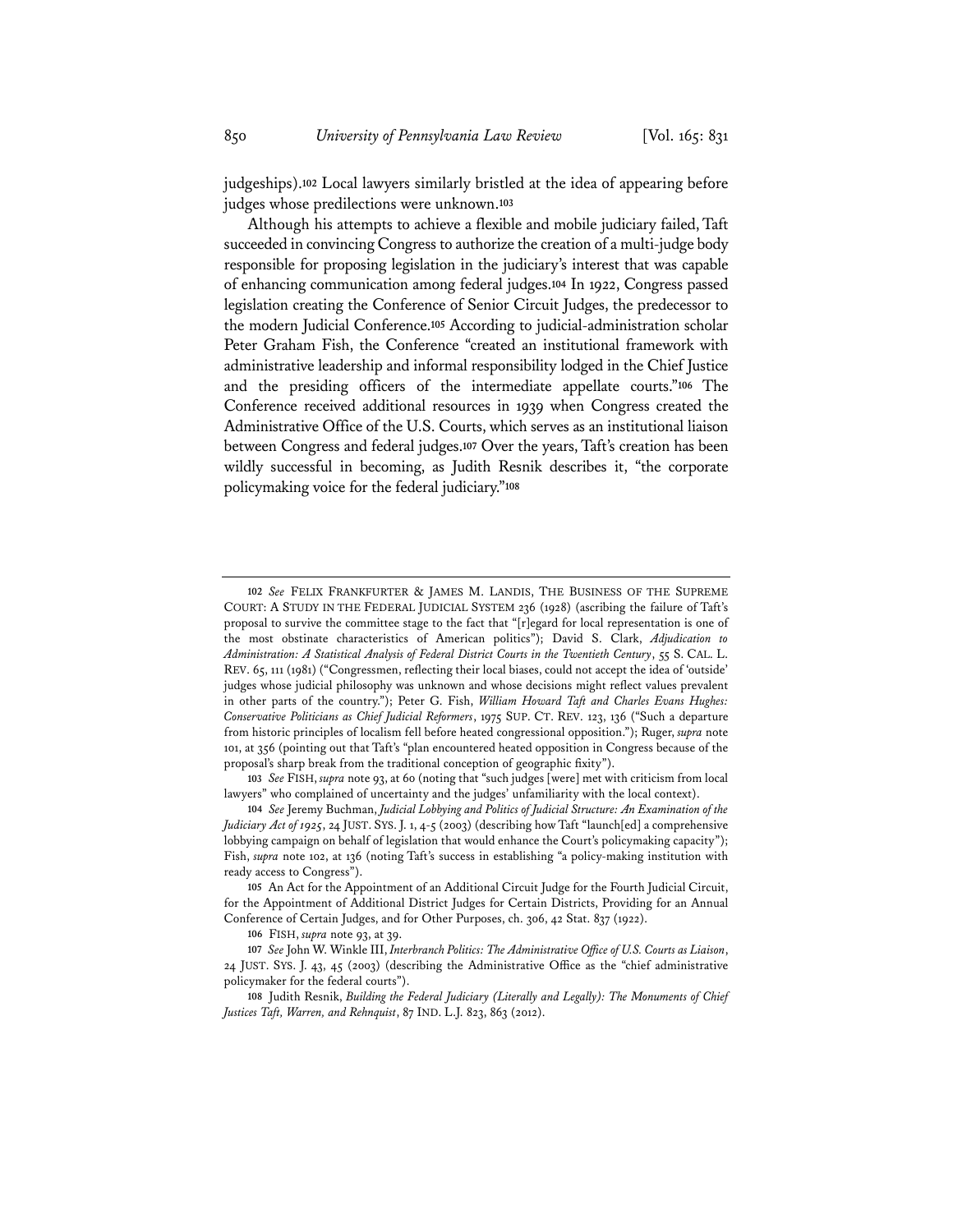The Conference develops policy proposals primarily through committees of judges appointed by the Chief Justice.**<sup>109</sup>** Certain committee members develop the various federal rules of practice and procedure while others develop legislation to present to the Conference as a whole, and then, with the Conference's approval, to Congress.**<sup>110</sup>** One of the most influential committees is the Committee on Pretrial Procedure (the Pretrial Committee), established in 1943. Up until that point, the prevailing norm among federal judges was to remain passive in cases until trial, leaving it to the parties to manage litigation at their own pace unless the judge was called upon to decide a motion.**<sup>111</sup>** Even though the original 1938 Federal Rules of Civil Procedure included a provision for pretrial conferences, judges rarely used it.**<sup>112</sup>** The Pretrial Committee sought to change that by engaging in a major educational and promotional campaign to convince judges of the benefits of pretrial case management, including active control of discovery and repeated pretrial conferences.**<sup>113</sup>** The Pretrial Committee's chairman, Chief Judge Alfred Murrah of the Tenth Circuit (who, when appointed to the district court at age thirty-two, was one of the youngest federal judges ever), traveled the country proselytizing experienced judges and training new ones about the virtues of active case management to sharpen the issues for trial, reduce costs and delays, and facilitate settlement when appropriate.**<sup>114</sup>**

By the 1950s, the Pretrial Committee's efforts were gaining traction, particularly as the federal courts were more regularly confronted with complicated, large-scale, multi-party cases.**<sup>115</sup>** Murrah argued, "[T]he judicial

**<sup>109</sup>** *See* FISH, *supra* note 93, at 269-71 (detailing the development and organization of the Judicial Conference's committee system).

**<sup>110</sup>** *See id.* at 271 (discussing the creation of "a Committee on Committees" by the Judicial Conference to take stock of and manage this administrative framework).

**<sup>111</sup>** *See* Steven S. Gensler, *Judicial Case Management: Caught in the Crossfire*, 60 DUKE L.J. 669, 670-71 (2010) (discussing the old norm of "federal judges sit[ting] back passively and let[ting] the lawyers manage their cases unless and until they encounter[ed] a problem that require[d] judicial attention").

**<sup>112</sup>** *See* Burbank, *Procedure and Power*, *supra* note 44, at 514 ("[F]ederal judges, accustomed to a relatively passive role in common law cases, were loath to use the tools that *were* given them in 1938 . . . ." (emphasis in original)).

**<sup>113</sup>** *See* Judith Resnik, *Changing Practices, Changing Rules: Judicial and Congressional Rulemaking on Civil Juries, Civil Justice, and Civil Judging*, 49 ALA. L. REV. 133, 173-74 (1997) (discussing the Judicial Conference's authorization of educational seminars for judges).

**<sup>114</sup>** *See id.* at 174 ("One of the agendas of this educational effort was to teach judges about 'effective judicial supervision of litigation from "cradle to grave,"' and another was to educate lawyers about new procedures. The proponents were self-described 'proselytizers.'" (citations omitted)); *see also* William J. Brennan, Jr., *Remarks on Pretrial Procedure in Protracted Civil and Criminal Litigation,*  23 F.R.D. 319, 379 (1958) (suggesting that effective pretrial management "puts people in a frame of mind to settle").

**<sup>115</sup>** *See* David L. Shapiro, *Federal Rule 16: A Look at the Theory and Practice of Rulemaking*, 137 U. PA. L. REV. 1969, 1983 (1989) ("Judges began to see themselves less as neutral adjudicatorsdeciding what the parties brought to them for decision and proceeding at a pace to be determined by the parties—and more as managers of a costly and complicated process.").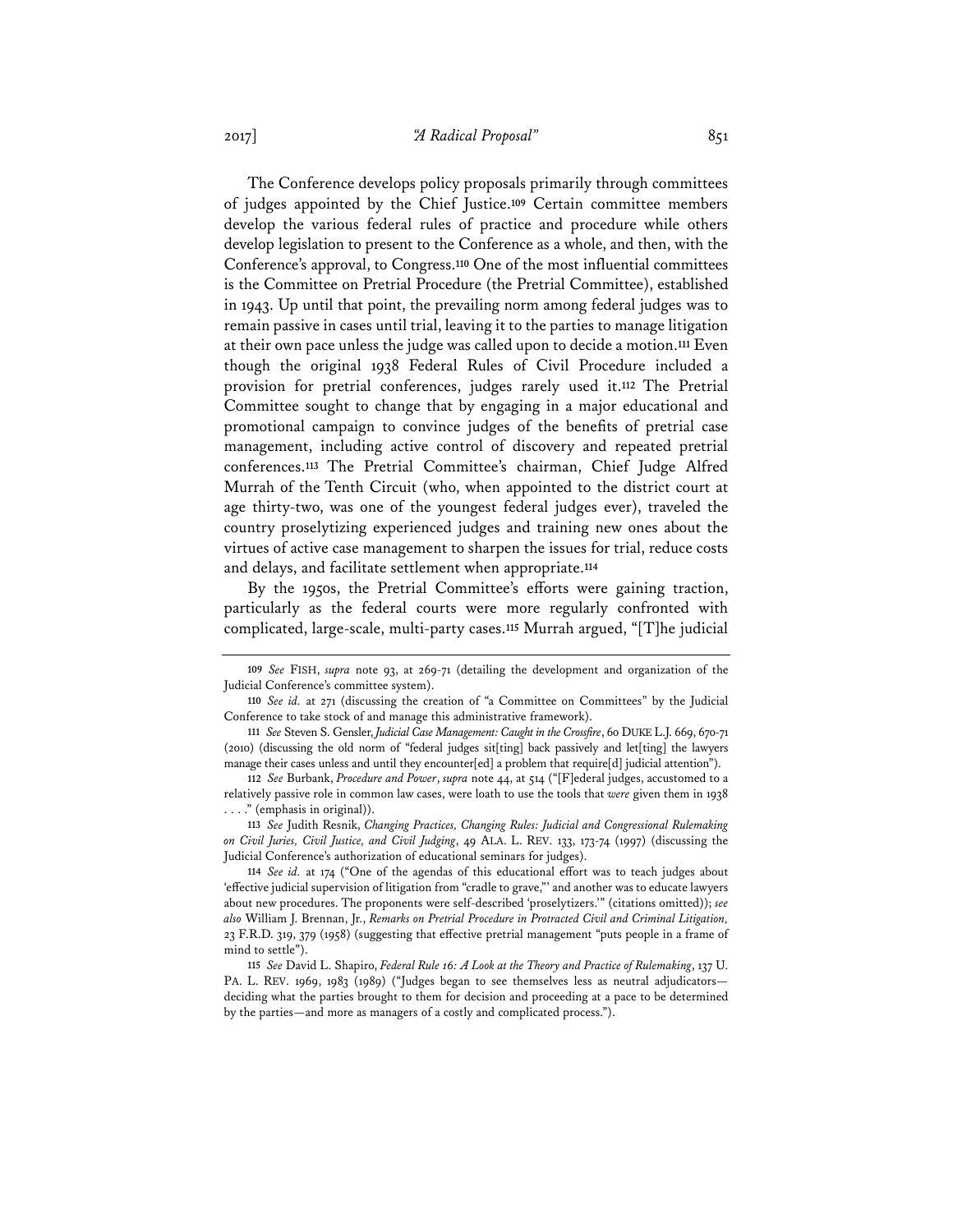process was literally breaking down under the weight of these cases."**<sup>116</sup>** In 1949, due to the increase in complex antitrust actions in the 1940s brought both by the government and private plaintiffs, Chief Justice Vinson appointed a subcommittee of ten federal judges to study the problem of large-scale, "protracted" litigation—so-called "big cases."**<sup>117</sup>** As part of this subcommittee, Murrah continued to circulate around the country, frequently speaking to judicial meetings to expound on the importance of pretrial conferences and control of discovery in complex cases.**<sup>118</sup>**

In 1951, the subcommittee issued the "Prettyman Report," named after its chairman E. Barrett Prettyman, Chief Judge of the D.C. Circuit.**<sup>119</sup>** The Prettyman Report described the growth of complex cases as an "acute major problem in the current administration of justice," both because of the complexity of those cases—in which the litigation was "less certain and less accurate"—but also because of the congestion they created in the district courts.**<sup>120</sup>** The Prettyman Report refrained from proposing new legislation or rules to respond to the "big cases," but instead offered suggestions based on the experiences of judges and lawyers in litigating these cases.**<sup>121</sup>** Foremost among these suggestions was increased pretrial procedure and "rigid control" by the trial judge from the outset of the litigation.**<sup>122</sup>**

The Prettyman Report was met with widespread praise.**<sup>123</sup>** And in 1955, still troubled by the problem of delay in federal litigation, Chief Justice Warren

**<sup>116</sup>** Alfred P. Murrah, *Proceedings of the Seminar on Protracted Cases for United States Judges*, 23 F.R.D. 319, 386 (1958) [hereinafter Murrah, *Proceedings*]; *see also* Alfred P. Murrah, *Seminar on Procedures Prior to Trial*, 20 F.R.D. 485, 491 (1957) ("A judge must be willing to assume his role as the governor of a lawsuit. He can't be just an umpire.").

**<sup>117</sup>** *See* Murrah, *Proceedings*, *supra* note 116, at 319 (discussing the "panel of federal judges appointed by the Chief Justice . . . to study the problems of procedure in protracted civil and criminal litigation"); *see also* Breck P. McAllister, *The Judicial Conference Report on the "Big Case": Procedural Problems of Protracted Litigation*, 38 A.B.A. J. 289, 289-92 (1952) (summarizing the report of the Judicial Conference of the United States "entitled 'Procedure in Anti-Trust and Other Protracted Cases'"); E. Barrett Prettyman, *Needed: New Trial Technique: Suggestions for the Trial of Complicated Cases*, 34 A.B.A. J. 766, 767 (1948) (arguing that "[o]ur time-honored trial procedure" was not designed for the "complicated, cumbersome and expensive" cases that were "coming to the trial Courts in increasing number").

**<sup>118</sup>** *See* Earl Warren, *The Problem of Delay: A Task for Bench and Bar Alike*, 44 A.B.A. J. 1043, 1045 (1958) (noting Murrah's efforts over the past ten years to demonstrate to federal judges the importance of pretrial procedure).

**<sup>119</sup>** *See* Judicial Conference of the U.S., *Procedure in Anti-Trust and Other Protracted Cases*, 13 F.R.D. 41, 62 (1951).

**<sup>120</sup>** *Id.* at 64.

**<sup>121</sup>** *See id.* (noting that the "Committee does not recommend legislation or rules" based on the belief that the most effective "remedial methods and measures" came from the "experienced judges"). **122** *Id.* at 66.

**<sup>123</sup>** *See, e.g.*, SECTION OF ANTITRUST LAW, AM. BAR ASS'N, REPORT OF THE COMMITTEE ON PRACTICE AND PROCEDURE IN THE TRIAL OF ANTITRUST CASES 1-3 (1954) (reviewing the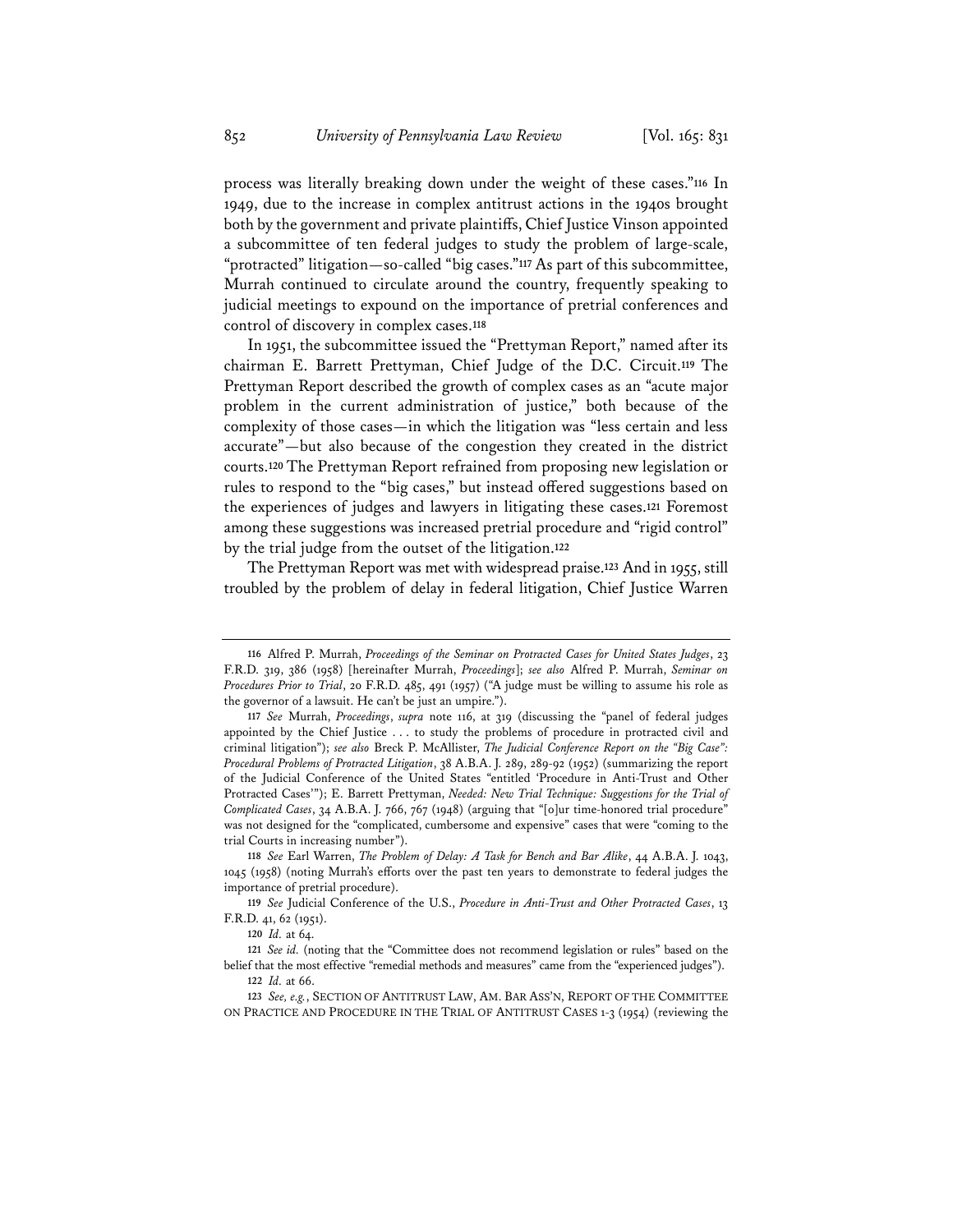formed a new subcommittee (which included several of the same members as the 1949 subcommittee, including Murrah as chairman) to translate the Prettyman Report into courtroom action.**<sup>124</sup>** Warren actively promoted the project, lauding Murrah personally in his keynote speech at the annual meeting of the American Bar Association (ABA) in 1958.**<sup>125</sup>** In that speech, Warren decried how "interminable and unjustifiable delays in our courts are today compromising the basic legal rights of countless thousands of Americans and, imperceptibly, corroding the very foundations of constitutional government in the United States."**<sup>126</sup>** Among the solutions to this problem, Warren claimed, was the kind of pretrial procedure that "Judge Murrah has tried for ten years to demonstrate to our federal judges."**<sup>127</sup>**

Ultimately, the result of these discussions and "[t]hree years of intensive investigation" by the subcommittee was the *Handbook of Recommended Procedures for the Trial of Protracted Cases* (the *Handbook*), adopted by the Judicial Conference of the United States in March 1960.**<sup>128</sup>** In an introductory note, Judge Prettyman noted that the *Handbook* primarily would respond to the "lack of central control" of cases by trial judges.**<sup>129</sup>** The *Handbook* recommended (1) early identification of protracted litigation, (2) assignment of the case to a single judge, (3) definition of the contested issues through use of pretrial conferences, (4) confined discovery to prevent fishing expeditions, and (5) careful planning of trial procedure.**<sup>130</sup>** In short, the *Handbook* endorsed all of the tenets of what we now consider typical case management.**<sup>131</sup>**

The ink was barely dry on the *Handbook* when the federal courts would be confronted with the biggest "big case" in their history. The tenets of rigid control would soon be put to an extreme test.

report positively); Leon Yankwich, *Short Cuts in Long Cases*, 13 F.R.D. 41, 48 (1953) (affirming that the Committee was correct to emphasize that "much can be achieved through pre-trial" procedure).

**<sup>124</sup>** *See* Resnik, *From "Cases" to "Litigation*,*" supra* note 2, at 30 (discussing how "Chief Justice Warren appointed another committee . . . charged with considering the problems of 'protracted cases.'").

**<sup>125</sup>** *See* Warren, *supra* note 118, at 1045 (attributing improvements in the administration of such cases to the "untiring efforts of such men as . . . Alfred P. Murrah").

**<sup>126</sup>** *Id.* at 1043.

**<sup>127</sup>** *Id.* at 1045.

**<sup>128</sup>** Alfred P. Murrah, *Foreword* to JUDICIAL CONFERENCE STUDY GRP. ON PRETRIAL PROCEDURE IN PROTRACTED LITIG., HANDBOOK OF RECOMMENDED PROCEDURES FOR THE TRIAL OF PROTRACTED CASES 5, 5 (1960).

**<sup>129</sup>** E. Barrett Prettyman, *Preface* to HANDBOOK OF RECOMMENDED PROCEDURES FOR THE TRIAL OF PROTRACTED CASES, *supra* note 128, at 9, 10.

**<sup>130</sup>** *See* HANDBOOK OF RECOMMENDED PROCEDURES FOR THE TRIAL OF PROTRACTED CASES, *supra* note 128, at 23-24 (listing these "solutions for handling the big case").

**<sup>131</sup>** *See generally* Gensler, *supra* note 111, at 669 (examining the prominence of case management in modern complex litigation); Tobias Barrington Wolff, *Managerial Judging and Substantive Law*, 90 WASH. U. L. REV. 1027, 1027 (2013) (discussing how the "managerial judge . . . displaced the passive umpire as the dominant paradigm in the federal courts").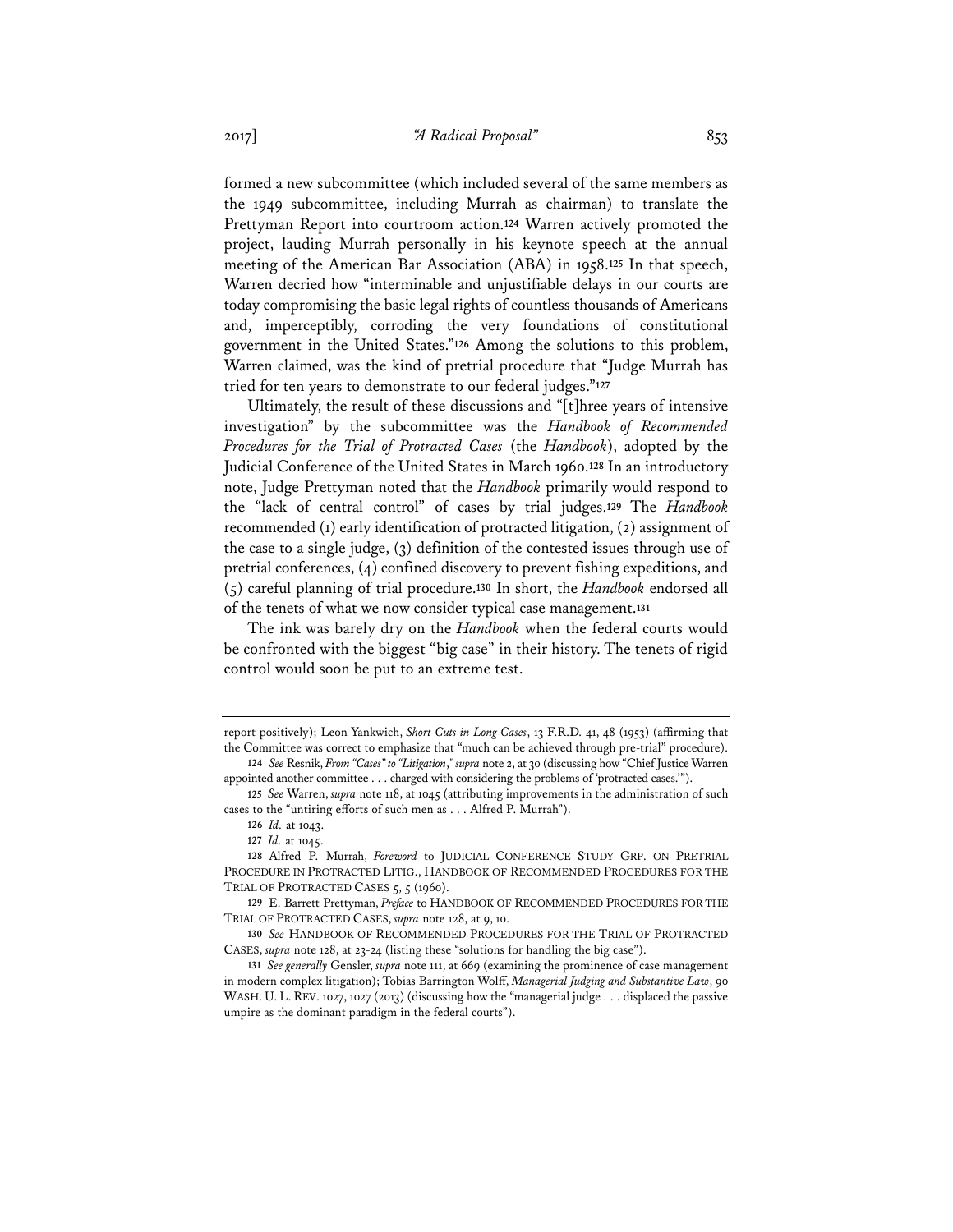#### B. *The Electrical-Equipment Antitrust Litigation*

In 1961, an unprecedented challenge arose: massive antitrust litigation involving the electrical-equipment industry that threatened to overwhelm the federal courts.**<sup>132</sup>** Before the electrical-equipment cases began, civil antitrust actions comprised a significant amount of the business in the federal courts, and indeed they motivated much of the original investigation into adapting procedure to the "big case." But their impact was manageable.**<sup>133</sup>** In 1959, for instance, 315 antitrust cases were filed in the federal courts, amounting to approximately one per district judge.**<sup>134</sup>**

In 1960, though, virtually every significant American manufacturer of electrical equipment, from General Electric to Westinghouse on down, was indicted under the Sherman Act.**<sup>135</sup>** The indictments alleged conspiracies to divide business and fix prices in twenty product lines of electrical equipment, implicating \$6-7 billion in sales.**<sup>136</sup>** The Chief Judge of the Eastern District of Pennsylvania, where the indictments issued, called the conspiracies "a shocking indictment of a vast section of our economy."**<sup>137</sup>** Ultimately, the criminal cases were resolved through a series of guilty and *nolo contendere* pleas in February 1961, resulting in nearly \$2 million in fines, some short jail sentences for relatively low-level defendant-employees, and consent decrees

**<sup>132</sup>** *See* Burbank, *Procedure and Power*, *supra* note 44, at 515 (discussing "[t]he crisis emerging from the electrical equipment antitrust cases").

**<sup>133</sup>** *See* Warren Olney III, *Meeting the Impact of Antitrust Litigation in the United States District Courts* (noting that "antitrust litigation does have a heavy impact on the business of the federal courts," but "[n]umerically, antitrust cases account for but a small percentage of the total caseload"), *in* N.Y. STATE BAR ASS'N, 1960 ANTITRUST LAW SYMPOSIUM: NEW THEORIES OF FEDERAL TRADE COMMISSION ENFORCEMENT 3, 4 (1960).

**<sup>134</sup>** *See id.* (reporting this statistic).

**<sup>135</sup>** *See generally* Phil C. Neal & Perry Goldberg, *The Electrical Equipment Antitrust Cases: Novel Judicial Administration*, 50 A.B.A.J. 621, 621 (1964) (discussing the flood of cases against the electrical equipment industry). For a comprehensive description of the activities that led to the indictments, see JOHN HERLING, THE GREAT PRICE CONSPIRACY: THE STORY OF THE ANTITRUST VIOLATIONS IN THE ELECTRICAL INDUSTRY (1962), which discusses the electrical industry's multibillion-dollar violations of antitrust laws.

**<sup>136</sup>** *See* CHARLES A. BANE, THE ELECTRICAL EQUIPMENT CONSPIRACIES: THE TREBLE DAMAGE ACTIONS 83 (1973) ("[I]n the light of the total sales that seemed to have been involved in the claims, estimated in the range from  $$6$  to  $$7$  billion, ... it is clear that the claims for damages, after trebling, were in the hundreds of millions of dollars.").

**<sup>137</sup>** *Id.* at 14. (quoting Chief Judge James Cullen Ganey).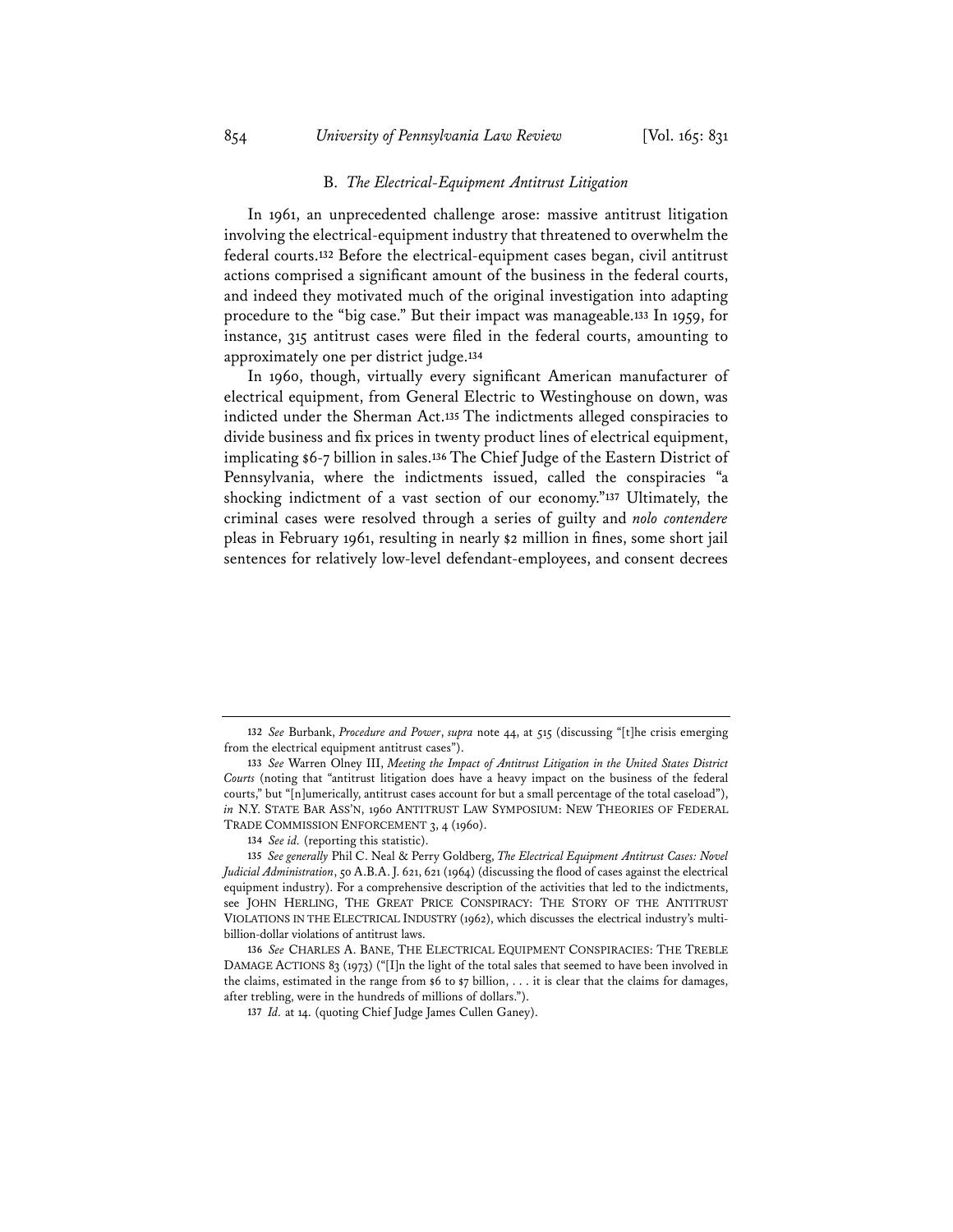entered in September 1962.**<sup>138</sup>** Congressional hearings held by Senator Estes Kefauver followed.**<sup>139</sup>**

Although the criminal cases concluded by the fall of 1962, the civil litigation was just beginning. As Charles Bane, the lawyer who represented plaintiff Commonwealth Edison, noted, "[I]t was clear to . . . practically every investor-owned public utility in the United States, and to their counsel, that the convictions in themselves, together with the information (meager though it was) developed at the Kefauver hearings, established that there had been unlawful conspiracies to fix prices and allocate markets."**<sup>140</sup>** These investor-owned utilities were purchasers of all of the equipment involved in the indictments, and they organized among themselves a group of attorneys to study the extent of the damages they had suffered during the conspiracies, which had allegedly stretched back to the 1940s.**<sup>141</sup>** Having realized that the overcharges amounted to up to forty percent for some products, plaintiffs filed treble-damage actions nationwide against the manufacturers, mostly in the plaintiffs' home districts.**<sup>142</sup>** As Bane put it, "[t]oward the end of 1961 the filings for treble damages had swollen to a torrent."**<sup>143</sup>** Over 1800 cases were filed in thirty-five federal districts.**<sup>144</sup>** As Chief Judge Thomas Clary of the Eastern District of Pennsylvania noted, "[I]n these cases, there were as many as 40 plaintiffs. There were actually 25,632 claims, in other words, individual cases involved in these 1912 cases."**<sup>145</sup>** Although the cases were scattered throughout the country, the courts with the most individual filings were in major cities, with New York, Chicago, Philadelphia, and Seattle leading the way.**<sup>146</sup>**

This opening of the floodgates caught the attention of the Judicial Conference, and in February 1962, Chief Justice Warren formed a subcommittee

**143** *Id.* at 81.

**144** *See* Neal & Goldberg, *supra* note 135, at 622 (referring to the filings as an "avalanche of over 1,800 complex, protracted cases filed in thirty-five districts").

**<sup>138</sup>** *See id.* at 20-21. The penalties were, at the time, "among the strongest ever levied for violations of the Sherman Antitrust Act." Wayne E. Baker & Robert R. Faulkner, *The Social Organization of Conspiracy: Illegal Networks in the Heavy Electrical Equipment Industry*, 58 AM. SOC. REV. 837, 838-39 (1993).

**<sup>139</sup>** *See generally Price Fixing and Bid Rigging in the Electrical Manufacturing Industry: Hearings Before the Subcomm. on Antitrust & Monopoly of the S. Comm. on the Judiciary*, 87th Cong. 16507 (1961). **140** BANE, *supra* note 136, at 50.

**<sup>141</sup>** *See id.* at 50-51 (discussing the organization that was formed to "carry[] through expert studies to find the answers to the damages questions . . . raised by the Philadelphia convictions").

**<sup>142</sup>** *See id.* at 75 (describing how the investor-owned utilities "generally [filed suit] in their home federal districts").

**<sup>145</sup>** Proceedings of the Twenty-Eighth Annual Judicial Conference: Third Judicial Circuit of the United States, 39 F.R.D. 375, 497 (1965) [hereinafter Judicial Conference Proceedings] (statement of Thomas J. Clary, C.J., U.S. Dist. Court for the E. Dist. of Pa.); *see also* BANE, *supra* note 136, at 83 ("[T]he 1,912 separate cases in fact represented over 25,000 separate antitrust claims.").

**<sup>146</sup>** The number of cases filed in each relevant districts was as follows: S.D.N.Y., 427; N.D. Ill., 226; E.D. Pa., 182; and W.D. Wash., 141. Neal & Goldberg, *supra* note 135, at 622 tbl.3.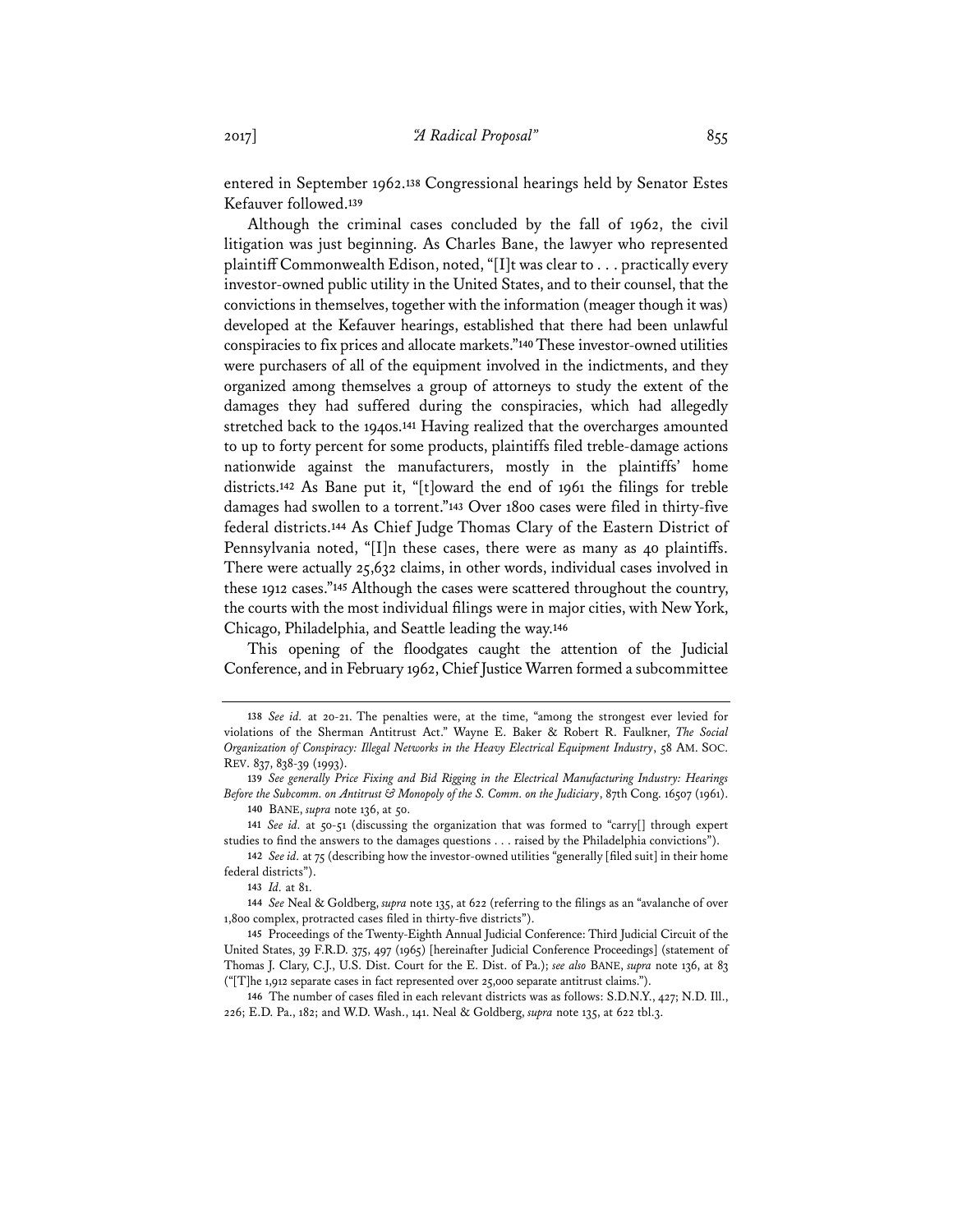of the Committee on Pretrial Procedure "for the purpose of considering the problems arising from discovery procedures in multiple litigation filed in different judicial districts but with common witnesses and exhibits," such as "major air crashes" and "antitrust conspiracies."**<sup>147</sup>** As Warren noted, "A proper solution of these problems . . . [was] essential to the proper administration of our court system."**<sup>148</sup>** The new committee, christened the Coordinating Committee on Multiple Litigation, included seven judges: Alfred P. Murrah (Chairman; C.J., 10th Cir.), George H. Boldt (J., W.D. Wash.), Thomas J. Clary (C.J., E.D. Pa.), Joe E. Estes (C.J., N.D. Tex.), Edwin A. Robson (J., N.D. Ill.), Sylvester J. Ryan (C.J., S.D.N.Y.), and Roszel C. Thomsen (C.J., D. Md.).**<sup>149</sup>** Judges William H. Becker (J., W.D. Mo.) and William M. Byrne (J., S.D. Cal.) were added later in 1962.**<sup>150</sup>** Murrah, appointed to the bench by Franklin Roosevelt, was the first chairman.**<sup>151</sup>** In 1964, Robson, appointed in 1951 by President Eisenhower, succeeded him, and in 1966, Becker, a 1961 Kennedy appointment, succeeded Robson. These three judges would ultimately become the driving force behind the MDL statute.

The Committee met in New York on February 21, 1962, and reported to the Judicial Conference in early March that it would seek to coordinate the progress of the litigation "in the hands of as few judges as possible, who should carefully supervise and regulate all discovery procedures."**<sup>152</sup>** In so doing, the Committee agreed "that the principles enumerated in the [*Handbook*] are applicable and should be applied to these cases."**<sup>153</sup>** The Judicial Conference endorsed these plans, and the Committee was off and running.**<sup>154</sup>** The Committee's operations were centered in Chicago, in an office adjoining Judge Robson's chambers. Dean Phil C. Neal of the nearby

**150** *See* Neal & Goldberg, *supra* note 135, at 623 (listing Judges Byrne and Becker as members of the Coordinating Committee).

**<sup>147</sup>** Press Release, Admin. Office of the U.S. Courts 1-2 (Feb. 7, 1962) [hereinafter Feb. 1962 Press Release] (on file at Becker Papers, *supra* note 33, Box 6, Folder 16) (announcing the membership of the Coordinating Committee).

**<sup>148</sup>** *Id.* at 2; *see also* Edward Ranzal, *Warren Combats Utility-Suit Jam*, N.Y. TIMES, Feb. 7, 1962, at A1 (describing how Chief Justice Warren had created a panel of federal judges to deal with the "more than 1,500 damages suits filed against electrical equipment manufacturers").

**<sup>149</sup>** *See* Feb. 1962 Press Release, *supra* note 147, at 1 (announcing the members of the Coordinating Committee).

**<sup>151</sup>** *See id.*

**<sup>152</sup>** SUBCOMM. ON MULTIPLE LITIG., REPORT OF THE SUBCOMMITTEE OF THE COMMITTEE ON PRETRIAL PROCEDURE FOR CONSIDERING DISCOVERY PROBLEMS ARISING IN MULTIPLE LITIGATION WITH COMMON WITNESSES AND EXHIBITS 5 (1962) (on file at Becker Papers, *supra* note 33, Box 6, Folder 15) [hereinafter REPORT OF THE SUBCOMM. ON MULTIPLE LITIG.].

**<sup>153</sup>** *Id.* at 4-5.

**<sup>154</sup>** *See* ADMIN. OFFICE OF THE U.S. COURTS, REPORT OF THE JUDICIAL CONFERENCE OF THE UNITED STATES: PROCEEDINGS, MARCH 8-9, 1962, at 26 (1962) ("[T]he Conference desires to express its approval and encouragement of the forthcoming meetings of judges aimed to effect voluntary coordinating procedures in processing the civil antitrust cases in the electrical equipment industry.").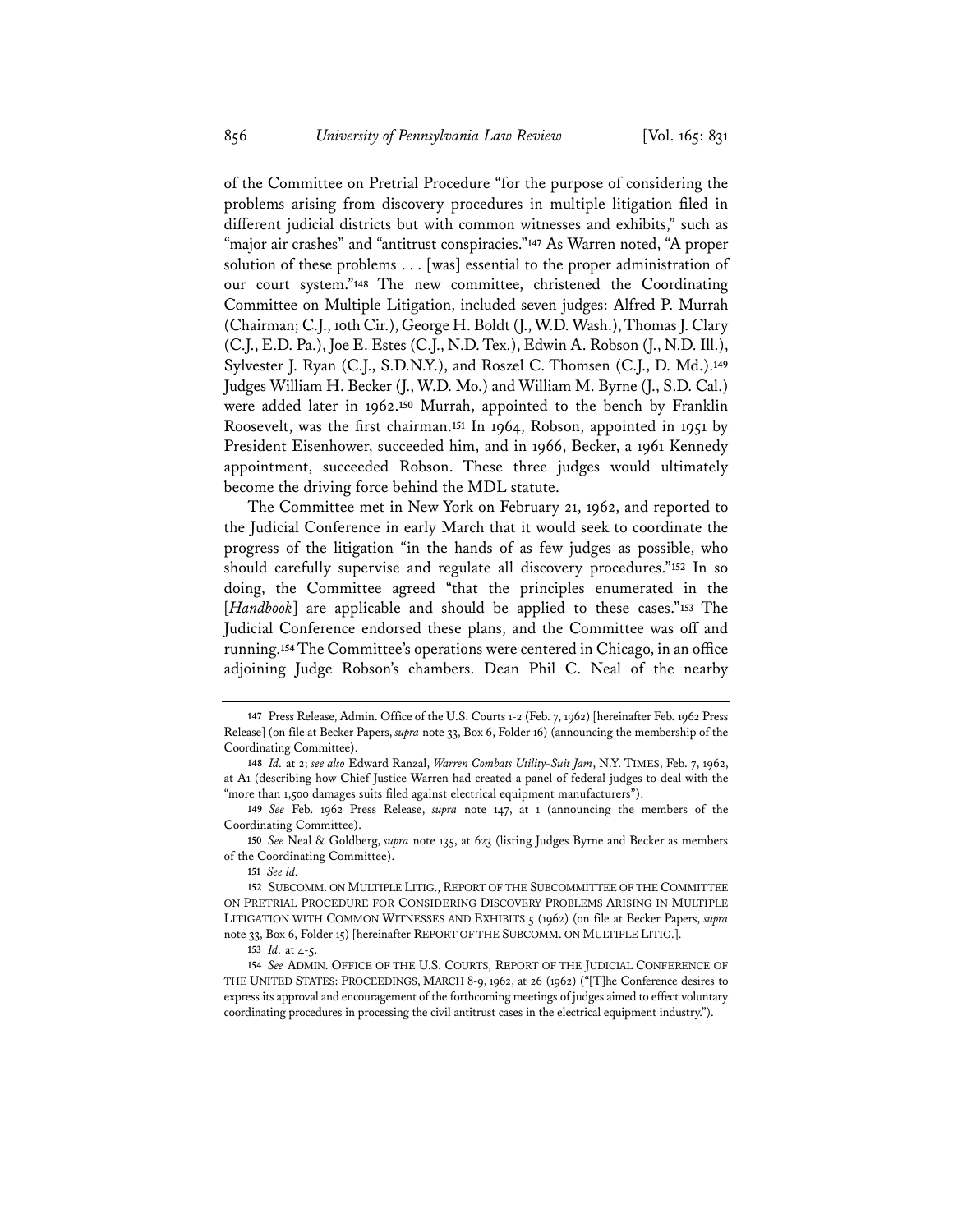University of Chicago Law School was named Executive Secretary, and he hired Perry Goldberg, a 1960 graduate of the school, as his clerk.**<sup>155</sup>**

The Committee had no power to enter any orders or to require any judge assigned to any of the cases to do anything—its efforts depended entirely on the voluntary cooperation of the district judges involved.**<sup>156</sup>** The first major innovation of the coordination program was a series of uniform pretrial orders, the first set of which were borrowed from the orders Chief Judge Sylvester Ryan (a Committee member) had already issued in the cases pending before him in the Southern District of New York.**<sup>157</sup>** The orders were developed at national meetings—first by the Committee, finally with all of the judges assigned to the cases, and then after hearings open to all attorneys.**<sup>158</sup>** Following these hearings, the local judges entered the proposed pretrial orders in their own cases after "local" hearings, at which the parties could be heard, though the orders were rarely altered.**<sup>159</sup>** Although it was not unanimous, the level of cooperation by district judges was remarkable.**<sup>160</sup>**

The pretrial orders followed the guidance of the *Handbook* by placing control of discovery within the hands of the judge.**<sup>161</sup>** Moreover, these orders stayed already issued discovery requests or scheduled depositions in order to coordinate discovery on a national level, including having uniform sets of interrogatories issued to the defendants in cases involving major product

**157** *See* Neal & Goldberg, *supra* note 135, at 623 (discussing how the "set of seven pretrial orders recommended by the Co-ordinating Committee" was developed from Chief Judge Ryan's previously entered orders).

**<sup>155</sup>** *See* Neal & Goldberg, *supra* note 135, at 621, 624-25 (listing the titles of each man vis-à-vis the subcommittee and offering a brief biographical background of each).

**<sup>156</sup>** *See, e.g.*, Judicial Conference Proceedings, *supra* note 145, at 515 (statement of Benjamin P. Kaplan, Professor, Harvard Law Sch.) ("Now bear in mind that the Coordinating Committee can do nothing except by voluntary cooperation . . . . Unless the judges act with substantial unanimity on these Orders, the plan would break down."); *see also* Phil C. Neal, *Multi-district Coordination—The Antecedents of* § *1407*, 14 ANTITRUST BULL. 99, 101 (1969) ("The Committee was of course operating without statutory or other formal authority. The success of its effort depended entirely upon the willingness of all the judges responsible for the cases to follow the lead of the Committee.").

**<sup>158</sup>** *See id.* at 623-24 (describing this process).

**<sup>159</sup>** *See id.* at 624 (discussing how the cases were handled on the "local" level).

**<sup>160</sup>** *See id.* at 623 (discussing "several important objectives" that were effectively "accomplished" by the pretrial orders). Some judges bristled at the heavy-handedness of the Coordinating Committee. For example, Judge Sherrill Halbert of the Northern District of California ceased cooperating with the national program based on his "strong feeling that a Court ought to be able to run its own affairs . . . I may be wrong, but I will tell you very candidly that I think these cases would have all been done and disposed of long ago had it not been for the intervention of this super-dooper Court." Reporter's Transcript Motion to Bring in Additional Parties, Motion to Enter National Pre-trial Orders at 2, 4, Sacramento Mun. Util. Dist. v. Gen. Elec. Co., Nos. 8380-83, 8403-04 (N.D. Cal. Aug. 12, 1963).

**<sup>161</sup>** *See* BANE, *supra* note 136, at 123 (discussing how the pretrial orders "took control of discovery from counsel . . . and placed that control in the judges").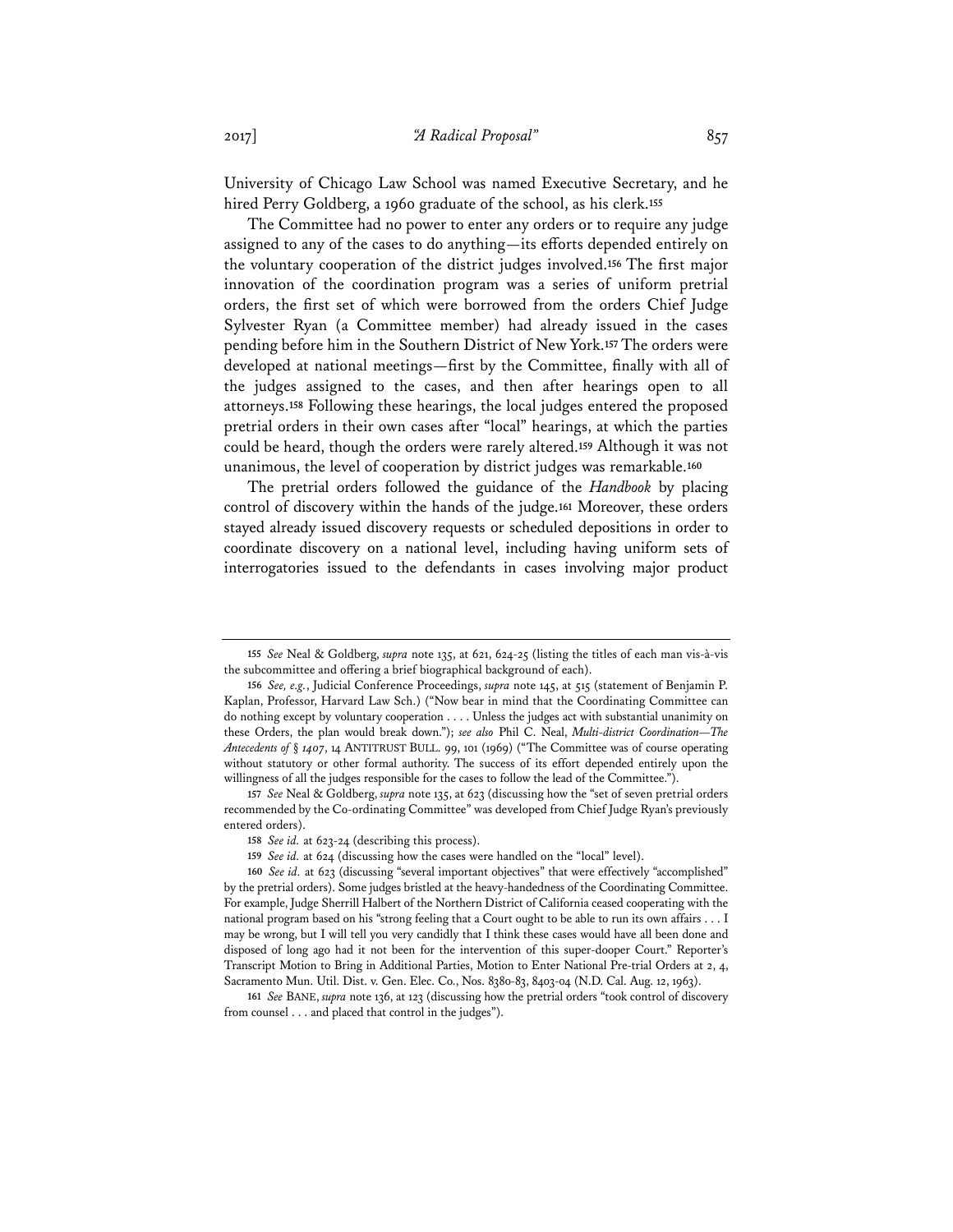lines.**<sup>162</sup>** Other cases, involving products lines with less sales, were, by consent of the parties, placed on "back burner" status, so that national discovery could proceed on the largest sets of claims.**<sup>163</sup>** In order to manage the nationwide depositions of defense witnesses, the plaintiffs' lawyers met in Chicago to appoint a "steering committee."**<sup>164</sup>** The steering committee would decide in what order the witnesses would be deposed and divide up the workload.**<sup>165</sup>** The next major steps included establishing, at defendants' expense, a national document depository in Chicago, at which all discovery of defendants' materials would be housed and available to the lawyers.**<sup>166</sup>** Later a similar depository funded by plaintiffs was established in New York for plaintiffs' documents.**<sup>167</sup>**

The Committee also created a schedule of national depositions—first by plaintiffs, then by defendants—that were presided over by a judge who would make legal rulings, and which were held around the country so that common witnesses would be deposed only once.**<sup>168</sup>** Plaintiffs and defendants agreed among themselves who would conduct the depositions, but the deposition would remain "open" for forty days after oral testimony concluded so that any other lawyer could ask additional questions.**<sup>169</sup>**

Although discovery was moving full steam ahead, the judges had been requesting that the parties consider settlement since December 1962.**<sup>170</sup>** In response, the plaintiffs' steering committee began developing damage models and lump-sum proposals for the defendants.**<sup>171</sup>** Settlement talks did not heat up, however, until the government settled its claims against the defendants in

**<sup>162</sup>** *See id.* at 123-24 (discussing how the pretrial orders set about to achieve coordinated discovery); *see also* Neal & Goldberg, *supra* note 135, at 626 ("Suits in three product lines, steam turbine-generators, hydrogenerators and power transformers, were selected for priority . . . .").

**<sup>163</sup>** *See* BANE, *supra* note 136, at 125 (discussing the cases put on the "back burner" in order). **164** *See id.* at 131 ("Approximately eighty attorneys representing plaintiffs met in Chicago . . .

and organized the plaintiffs' counsel Steering Committee."). **165** *See id.* at 131-34 (discussing how the Steering Committee set about to "carry out the plaintiffs' obligations under the deposition program").

**<sup>166</sup>** *See id.* at 135 (describing the establishment of a "national document depositor[y]" of defendants' documents in Chicago).

**<sup>167</sup>** *See* Neal & Goldberg, *supra* note 135, at 627 ("[P]laintiffs agreed to establish a national depository in New York similar to the defendants' depository in Chicago.").

**<sup>168</sup>** *See id.* at 625-26 (discussing the process of coordinating and executing the committee's national deposition plan).

**<sup>169</sup>** *See* BANE, *supra* note 136, at 129-30 (detailing the parameters set by the pretrial orders regarding depositions); *see also* Judicial Conference Proceedings, *supra* note 145, at 498 (statement of Thomas J. Clary, C.J., U.S. Dist. Court for the E. Dist. of Pa.) (noting that "an assorted 180—by actual count—lawyers from throughout the country were present in the courtroom" for the first national deposition).

**<sup>170</sup>** *See* BANE, *supra* note 136, at 215 (noting that "[a]s early as December 1962, . . . Judge Clary requested the parties to the Philadelphia actions to open settlement negotiations").

**<sup>171</sup>** *See id.* at 220-21 (describing the various models and formulas used by plaintiffs to calculate their damages).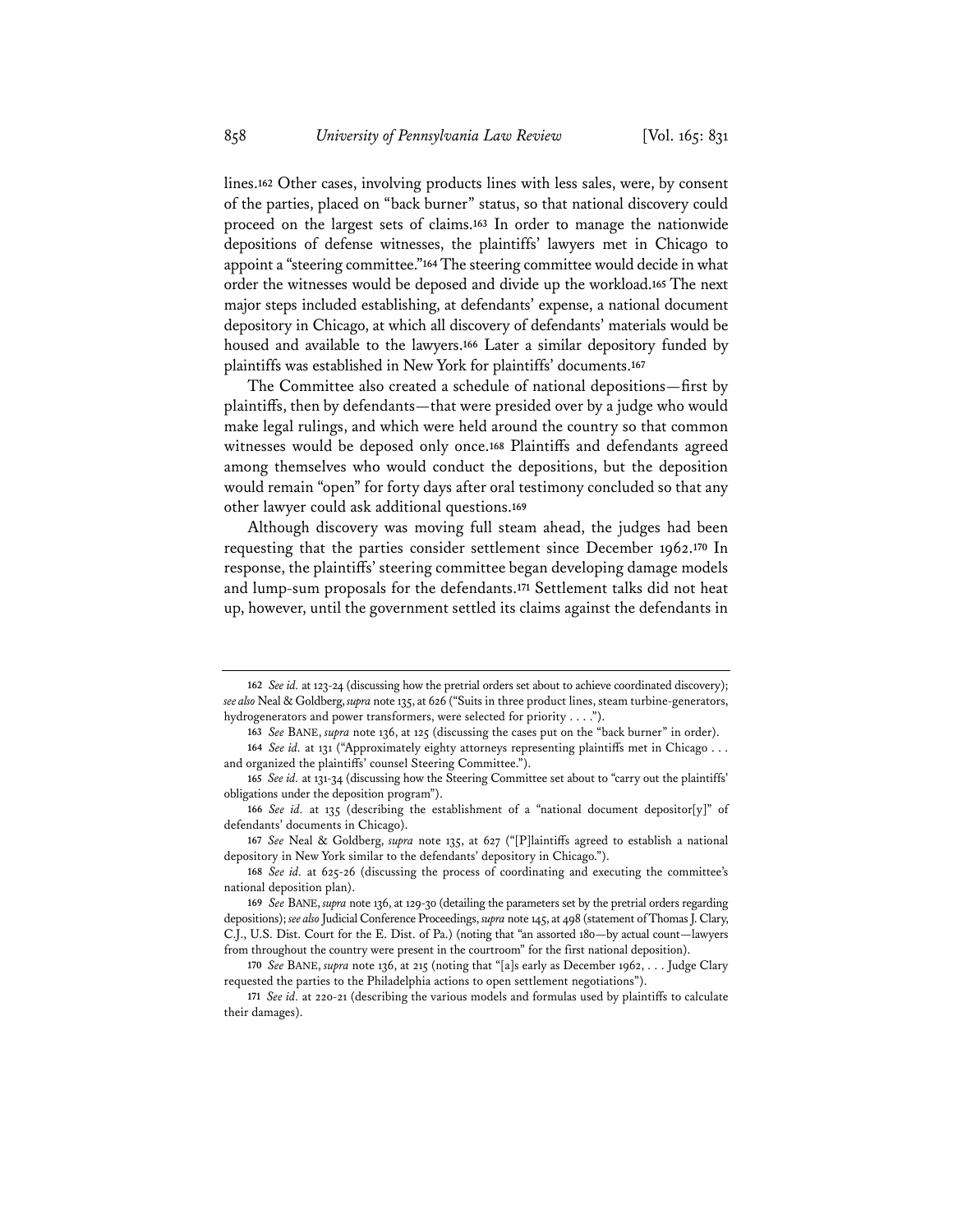the spring of 1963,**<sup>172</sup>** and General Electric, the largest defendant, came to the table with the civil plaintiffs.**<sup>173</sup>** From the beginning, the judges played an active role in the negotiations between General Electric and the plaintiffs, including most notably the private conferences conducted by Chief Judge Ryan and Judges Robson and Wilfred Feinberg (J., S.D.N.Y.).**<sup>174</sup>** At the conferences, the judges frankly assessed the strengths and weaknesses of the parties' cases—and the acceptability of their settlement positions. Upon hearing one of the plaintiffs' early settlement offers, Judge Ryan made clear that he considered it a non-starter on the ground that "what the utility executive was asking for would break General Electric and put it out of business."**<sup>175</sup>**

Eventually, General Electric came to an agreement with the plaintiffs, settling all claims against it for around \$300 million by the end of 1964.**<sup>176</sup>** Although they were not required to do so, the judges nevertheless held hearings to approve the fairness of the settlements.**<sup>177</sup>** The plaintiffs' actively acknowledged the judges' involvement in the entire settlement process. For instance, at the fairness hearing approving Commonwealth Edison's settlement with Westinghouse, its lawyer remarked, "[W]e believe we can honestly attribute [the settlement agreement] to your Honor and your Honor's efforts, and we wish to thank you for it."**<sup>178</sup>**

Although by mid-1965 the cases involving the major product lines had begun settling in droves, some cases involving smaller product lines, which had been placed on the "back burner," had not yet settled.**<sup>179</sup>** The judges' plan was to transfer these remaining cases for trial to one district court per product

**<sup>172</sup>** *See id.* at 225 (noting that, upon settling the criminal charges against the defendants, Attorney General Robert F. Kennedy stated that the "Department of Justice ha[d] a responsibility to help clean up [the] congestion" created by the private civil litigation).

**<sup>173</sup>** *See id.* at 232 ("As the parties came into the latter part of 1963, it was obvious that the key to settlement lay with the larger manufacturers and, above all others, with General Electric.").

**<sup>174</sup>** *See id.* at 238, 244-45 (describing the conferences and small meetings that these judges held with the parties during the negotiation process).

**<sup>175</sup>** *Id.* at 239.

**<sup>176</sup>** *See id.* at 250 (noting estimations of the payments reaching as high as \$300 million).

**<sup>177</sup>** *See id.* at 259-61 (describing the settlements which "were made subject to court approval," despite "[s]uch approvals . . . not [being] required by federal rules in any of the cases"). Apparently, another reason the parties sought judicial approval of the settlements as fair and reasonable was to justify the decision of plaintiffs' officers and directors in approving the settlement. *Id.* at 261. Moreover, approval of the settlements as "price adjustments" rather than treble damages carried important tax consequences for both the plaintiffs and the defendants. *Id.* The judges' acquiescence in the parties' preferred classification for tax purposes is a further illustration of the scope of judicial involvement in the settlements. *Id.* at 261-62.

**<sup>178</sup>** *Id.* at 259-60.

**<sup>179</sup>** *See id.* at 339 (noting that while "practically all claims of plaintiffs against practically all defendants" were resolved or close to resolution, over 1000 claims against I-T-E Circuit Breaker Company were still pending).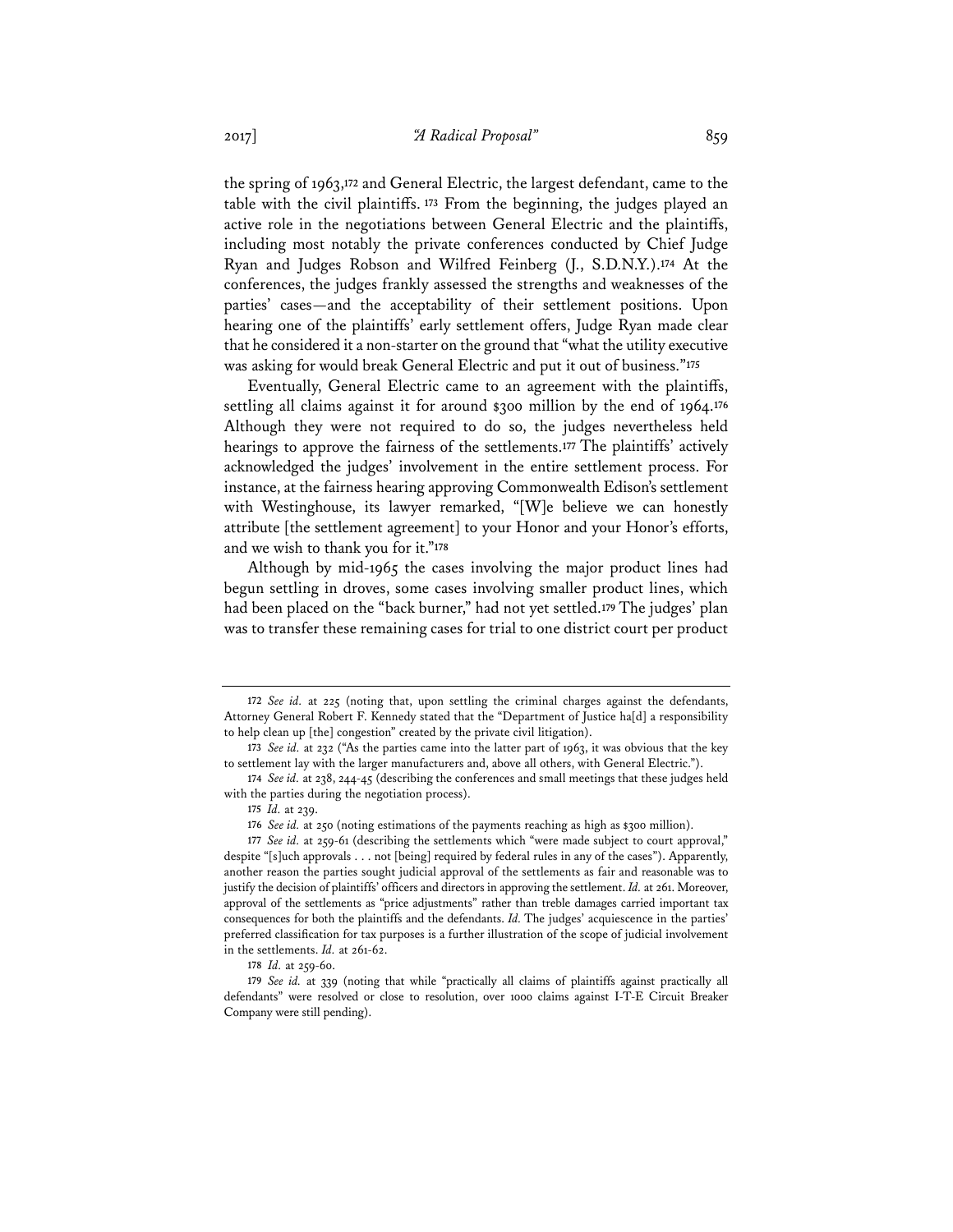line.**<sup>180</sup>** One sticking point in this plan was the defendant I-T-E Circuit Breaker, primarily represented by the Philadelphia law firm Dechert, Price & Rhoads.**<sup>181</sup>** By the end of 1965, I-T-E was the defendant with the largest number of cases still pending against it—"some 365"**<sup>182</sup>**—and the Committee determined that Judge Robson should try those cases in the Northern District of Illinois.**<sup>183</sup>** I-T-E objected to its cases being sent to Chicago, but the judges, including Judge Becker, overrode their objections and transferred the cases anyway, sometimes on their own motion.**<sup>184</sup>** I-T-E went so far as to seek mandamus against Becker in the Eighth Circuit, but its gambit was unsuccessful.**<sup>185</sup>** The Eighth Circuit rejected its position, both lauding the success of the national program and noting that I-T-E "has not formulated any program, and indeed that it is without even a suggestion of any plan, for effecting termination of the litigation thus pending against it, either by way of desire to engage in trials, of intention to attempt settlements, or of basis to seek dismissals."**<sup>186</sup>** The court added that what I-T-E "seemingly wants done is simply to have all of the suits against it left alone."**<sup>187</sup>**

As a result of the Eighth Circuit's decision, the I-T-E cases were transferred to Chicago, where the parties eventually settled on the first day of trial.**<sup>188</sup>** Once I-T-E settled, settlements of the rest of the cases followed quickly without trial, and by the end of 1966 the litigation was over.**<sup>189</sup>** No less

**182** *See* BANE, *supra* note 136, at 339.

**183** *See id.* at 339-40 (describing how the Committee determined that "all cases were to be transferred to the Northern District of Illinois").

**<sup>180</sup>** *See id.* at 339-41 (discussing the Coordinating Committee's proposed plan to handle the outstanding cases); *see also* Atl. City Elec. Co. v. I-T-E Circuit Breaker Co., 247 F. Supp. 950, 953 (S.D.N.Y. 1965) ("There are obvious advantages to having the remaining cases in a particular produce line centered in one locale before one judge.").

**<sup>181</sup>** *See id.* (discussing how I-T-E "had refused to discuss settlement" and had "consistently resisted all steps looking toward trial of the cases in which it was a party defendant"); *see also Multidistrict Litigation: Hearings Before the Subcomm. on Improvements in Judicial Mach. of the S. Comm. on the Judiciary*, 89th Cong. 103 (1967) [hereinafter Jan. 24, 1967 Senate Hearings] (statement of Philip Price, Esquire, Dechert, Price & Rhoads) (explaining that Dechert was "'national counsel' for I-T-E Circuit Breaker Company"); *infra* text accompanying notes 438–39 (recounting I-T-E attorney Phillip Price's testimony before the subcommittee in opposition to the MDL bill).

**<sup>184</sup>** *See* Kan. City Power & Light Co. v. I-T-E Circuit Breaker Co., 240 F. Supp. 121, 124 (W.D. Mo. 1965) (Becker, J.) (ordering the transfer of five civil damages actions against I-T-E); *see also* BANE, *supra* note 136, at 340 ("Judge Becker, initially acting almost on his motion but ultimately on the basis of plaintiffs' motion, ordered the transfer of five cases . . . .").

**<sup>185</sup>** *See* I-T-E Circuit Breaker Co. v. Becker, 343 F.2d 361, 364 (8th Cir. 1965) (per curiam) (refusing to grant I-T-E's petition for writ of mandamus against Judge Becker).

**<sup>186</sup>** *Id.* at 362.

**<sup>187</sup>** *Id.*

**<sup>188</sup>** *See* BANE, *supra* note 136, at 378 (detailing the "true courthouse steps settlement" that occurred on the first day of trial).

**<sup>189</sup>** *See id.* at 379 (describing how the I-T-E settlement "broke the logjam" and led to the resolution of "practically all of the remaining pending cases" by the end of 1966); *see also* Milton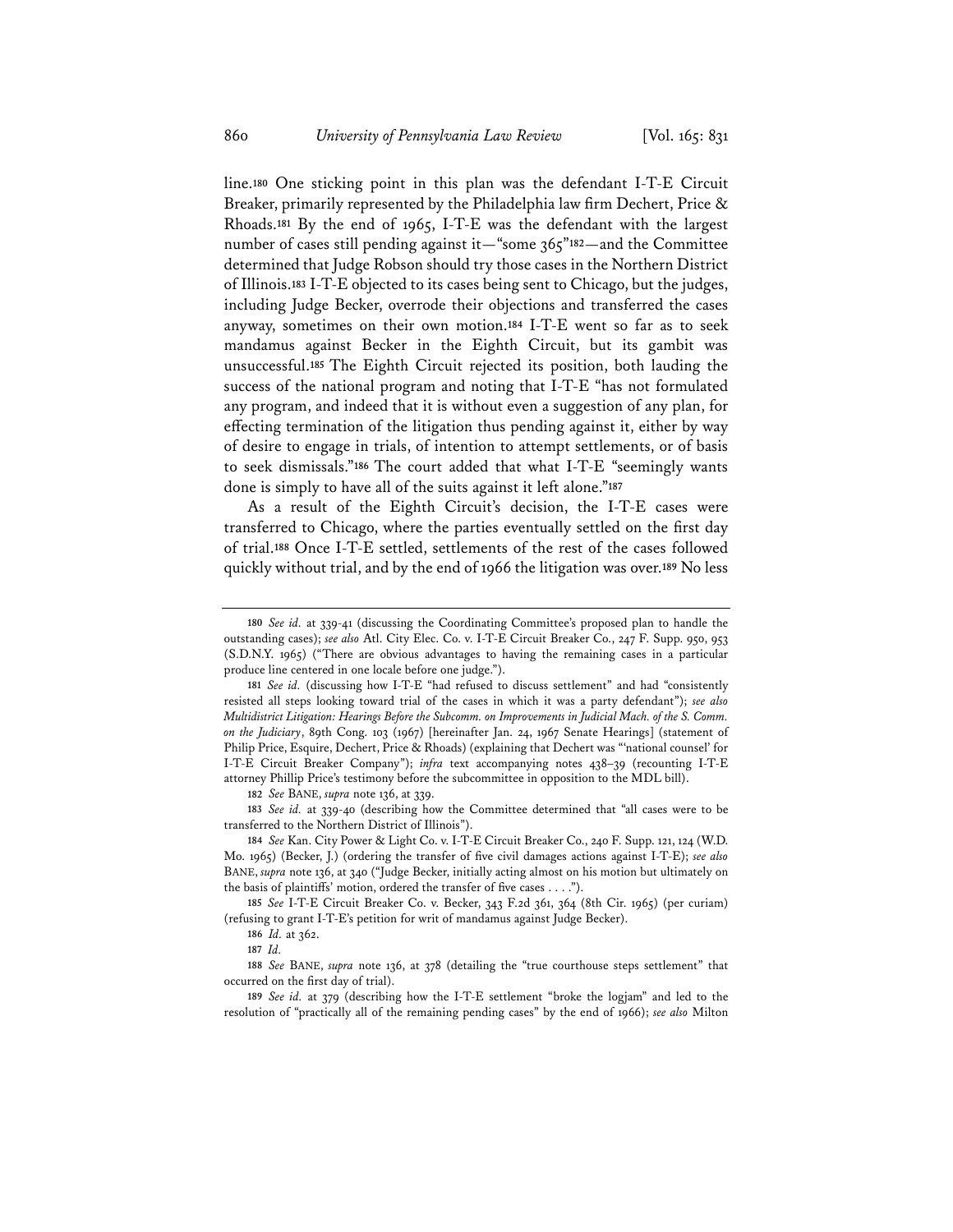important a figure than Chief Justice Warren himself lauded the Committee's achievement in a speech at the American Law Institute: "If it had not been for the monumental effort of the nine judges on this committee of the Judicial Conference and the remarkable cooperation of the 35 district judges before whom these cases were pending, the district court calendars throughout the country could well have broken down."**<sup>190</sup>**

But the reaction to the mass settlements was not universal praise. The pace of the national discovery program played a role in resolving the cases. As one of the lead lawyers for the plaintiffs, Charles Bane, put it, "[D]oubtless the pressures of the national discovery program contributed greatly to the defendants' desire to be relieved of the burden of the electrical equipment cases."**<sup>191</sup>** Defense counsel roundly criticized the speed with which discovery proceeded, judges' lack of regard for their arguments, and their impression that the hearings were simply for show, the Committee having decided on pretrial orders in advance of argument.**<sup>192</sup>** They also complained that "it became very clear . . . that the national program of the Committee would move forward and that 'nothing' would interfere with its progress," particularly pleas for relief from the pace of discovery by the defendants.**<sup>193</sup>** Defense lawyer John Logan O'Donnell complained that the coordinated proceedings inured to the exclusive benefit of the plaintiffs. O'Donnell argued that the Committee's actions eliminated defendants' best institutional advantage: their "advantage of numbers which we all know has significance in any litigation such as antitrust which can be so time-consuming and complex

**191** BANE, *supra* note 136, at 266.

**192** *See, e.g.*, John Logan O'Donnell, *Pretrial Discovery in Multiple Litigation from the Defendants' Standpoint*, 32 ANTITRUST L.J. 133, 137 (1966) (arguing that the way discovery was handled "virtually eliminated" defendants' "ability . . . to point out and question specific characteristics of the cases"). Typical of the allegations of a power grab by the judges are the comments of Breck McAllister, of the Donovan Leisure firm, at the 1966 New York State Bar Association Antitrust Law Symposium:

The extraordinary point to be made about this Co-ordinating Committee at the outset is this: without any mandate from statute or other source, it was able to embark upon and carry out a program of action in discovery and pretrial in this mass of cases that was largely accepted, often only after vigorous protest by the parties, and that was almost invariably applied and carried out in many district courts in which these cases had been filed. This was surely an extraordinary exercise in the use of judicial prestige and persuasion.

Breck P. McAllister, *Judicial Administration of Multiple-District Treble Damage Administration*, *in* N.Y. STATE BAR ASS'N, 1966 ANTITRUST LAW SYMPOSIUM 55, 58 (1966).

**193** McAllister, *supra* note 192, at 60.

Handler, *The Shift from Substantive to Procedural Innovations in Antitrust Suits*, 71 COLUM. L. REV. 1, 9 (1971) ("[A]lthough a total of 1,912 cases had been filed, only nine trials were required.").

**<sup>190</sup>** Earl Warren, Chief Justice, Supreme Court of the U.S., Address to the Annual Meeting of the American Law Institute, *in* MANUAL FOR COMPLEX AND MULTIDISTRICT LITIGATION 6 (1st ed. 1969); *see also*, S. REP. NO. 90-454, at 4 (1967) (observing that the Committee's "procedures worked exceptionally well"); Resnik, *From "Cases" to "Litigation*,*" supra* note 2, at 32 ("Much legal commentary describes the work of the Committee as successful.").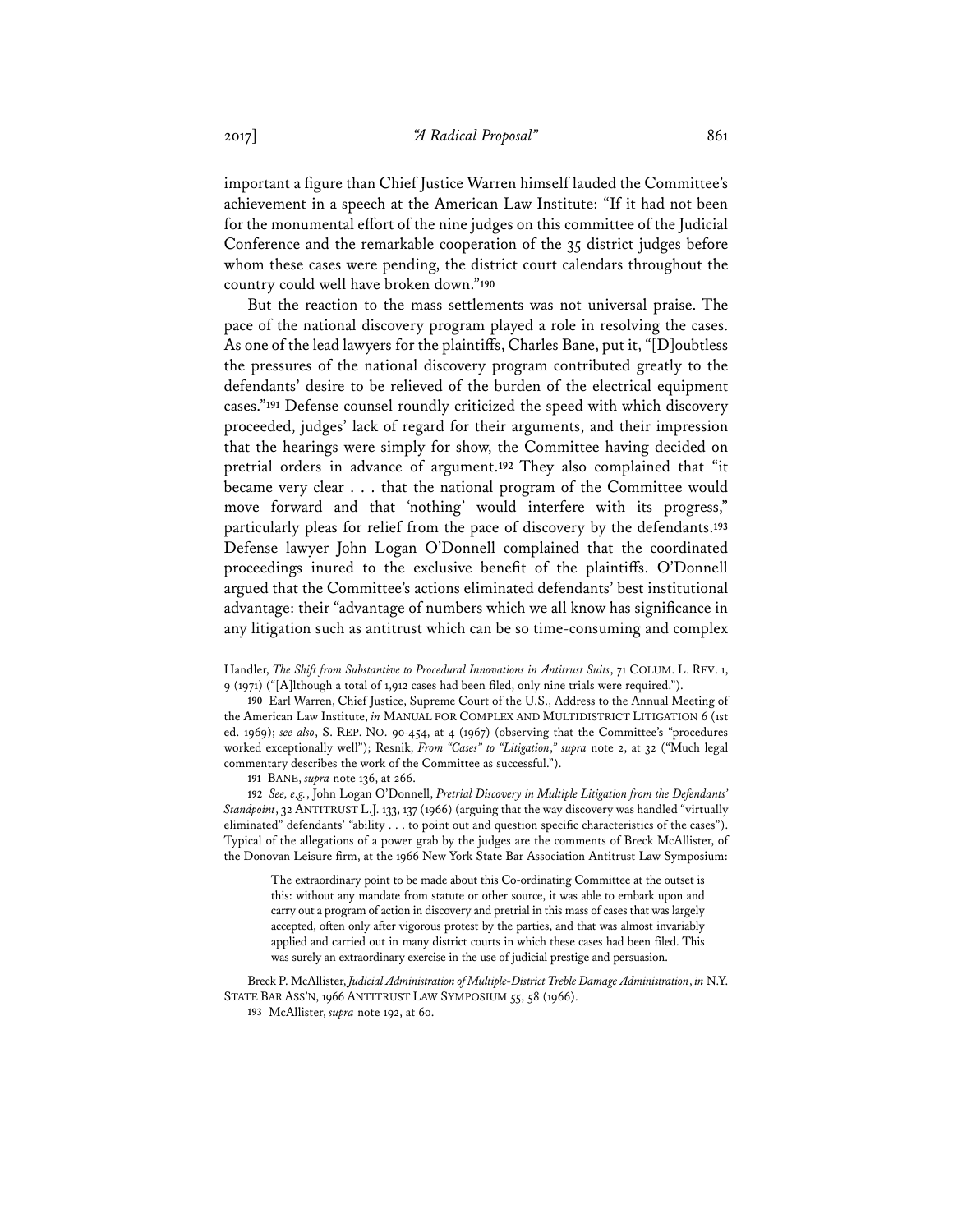as to tax the energy and perseverance of the best of lawyers."**<sup>194</sup>** O'Donnell added, in a passage that wins high marks for frankness,

In multiple litigation, however, the differential is eliminated in large part. Plaintiffs pool their resources and generally designate their most experienced lawyers and skilled cross-examiners as lead counsel to conduct depositions and supervise and coordinate all phases of plaintiffs' pretrial discovery . . . .

First, costs are lessened and, in fact, there may be virtually no cost to a particular individual plaintiff. Like it or not, from the defendants' standpoint the potential cost to be incurred by plaintiffs in prosecuting a triple damage case is a factor which may lead to a favorable, reasonable and satisfactory settlement under ordinary circumstances. Second, and more important, each plaintiff is handed a ready-made case to the extent that expert lead counsel can establish it and, in any event, a far better case than most plaintiffs' counsel could ever establish without the coordinated program.**<sup>195</sup>**

Defendants also decried the pressure they felt to settle due to the pace of discovery. As William M. Sayre, Vice Chairman of the New York State Bar Section on Antitrust, noted in a meeting of his group in 1966,

The defendants litigated, but it was all uphill. The courts had little sympathy for their plight, and it must have been obvious to the courts that their burden would be relieved if enough pressure were put upon the defendants to force them to settle. And pressure there was. The judges put into the game a series of new and unprecedented rules . . . and greatly accelerated the discovery and trial timetables. . . . Settlements came in most of the cases, and they were expensive.**<sup>196</sup>**

For their part, plaintiffs, perhaps recognizing the benefits of coordination and speed, were generally in favor of coordinated proceedings.**<sup>197</sup>**

Despite the voices of complaint on the defense side, most commenters considered the settlement of the electrical-equipment litigation a resounding success. In fact, district judges were so impressed by the work of the Committee that as new multidistrict cases arose in the 1960s, they repeatedly sought out the Committee's help.**<sup>198</sup>** By the middle of the 1960s, the

**198** *See* Neal, *supra* note 156, at 104 (noting that by the time the electrical-equipment cases ended, "other judges had begun to come to the Committee for advice and aid").

**<sup>194</sup>** O'Donnell, *supra* note 192, at 138.

**<sup>195</sup>** *Id.* at 138-39.

**<sup>196</sup>** William M. Sayre, *Developments in Multiple Treble Damage Act Litigation—Introduction*, *in* N.Y. STATE BAR ASS'N, 1966 ANTITRUST LAW SYMPOSIUM 46, 51-52 (1966).

**<sup>197</sup>** *See* BANE, *supra* note 136, at 131 (noting that while defendants' counsel were objecting to the national deposition program, nearly eighty plaintiffs attorneys were meeting to organize a litigation steering committee); *see also* Charles A. Bane, *Pretrial Discovery in Multiple Litigation from the Plaintiffs' Standpoint*, 32 ANTITRUST L.J. 117, 129 (1966) (proclaiming that the national discovery program in the electrical-equipment cases "must be considered to have been an unqualified success").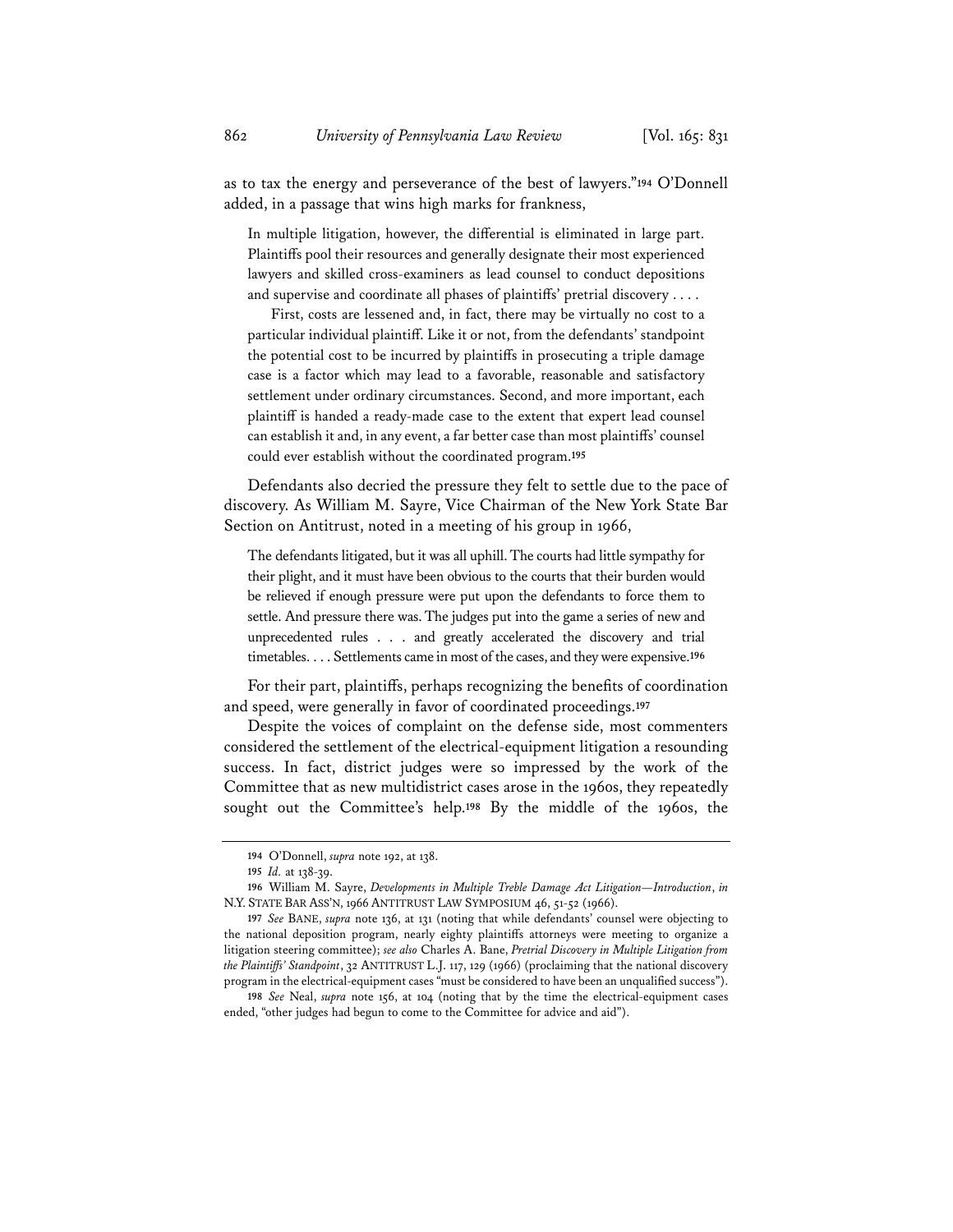Committee was coordinating cases pending around the country dealing with subjects as diverse as patents and airplane crashes, as well as large-scale antitrust cases involving the concrete pipe, children's schoolbooks, and rock salt industries.**<sup>199</sup>** The Committee coordinated this litigation at the request of other judges despite having no permanent staff, source of funding, or any statutory authority to act.**<sup>200</sup>** By the mid-1960s the Committee—whose members had advocated strong pretrial management even before their approach had proven successful in the electrical-equipment litigation—was riding high. They next turned to making their activities a permanent fixture of the federal litigation system.

### III. DRAFTING THE MDL STATUTE

### A. *Inventing Pretrial Transfer*

It was not long after its inception that the Coordinating Committee began to consider more permanent mechanisms for the type of coordination it had begun in the electrical-equipment cases. As early as September 1962, the Judicial Conference endorsed the development by the Committee of "general principles applicable to the handling of discovery problems in multiple litigation . . . in the light of the methods developed in processing the cases presently under consideration."**<sup>201</sup>** This early move toward a broader application of the case-management techniques the Committee was pioneering is unsurprising. The enthusiasm of both Chief Justice Warren and the Committee's members for the innovations of the *Handbook* was especially great for strong judicial control over discovery and early definition of the issues for settlement or trial. Moreover, the members of the Committee were pleased with how the electrical-equipment consolidation had gone in its first year. Discovery was proceeding rapidly, settlement talks were already underway, and judges were cooperating with the national program. Buoyed by their success, the Committee began to formulate ideas to codify a new statute or rule of civil procedure that would coordinate litigation pending in multiple districts. In support of this effort, the Committee began studying various consolidation

**<sup>199</sup>** *See* Co-Ordinating Comm. for Multidistrict Litig., Minutes of Special Preliminary Meeting of the Co-Ordinating Committee 2-3 (Nov. 3, 1967) [hereinafter Co-Ordinating Committee Nov. 3, 1967 Meeting Minutes] (on file at Becker Chronological Files, *supra* note 33, Box 11, Folder 8) (describing Committee member's coordination of various multidistrict cases).

**<sup>200</sup>** *See id.* at 2 (discussing how to delegate the Committee's workload given "the absence of a staff for the Co-Ordinating Committee"); *see also* Neal, *supra* note 156, at 104 (discussing the quickly expanding caseload of the Committee).

**<sup>201</sup>** ADMIN. OFFICE OF THE U.S. COURTS, REPORT OF THE JUDICIAL CONFERENCE OF THE UNITED STATES: PROCEEDINGS, SEPTEMBER 19-20, 1962, at 45 (statement of Alfred P. Murrah, Chairman, Comm. on Pretrial Procedure).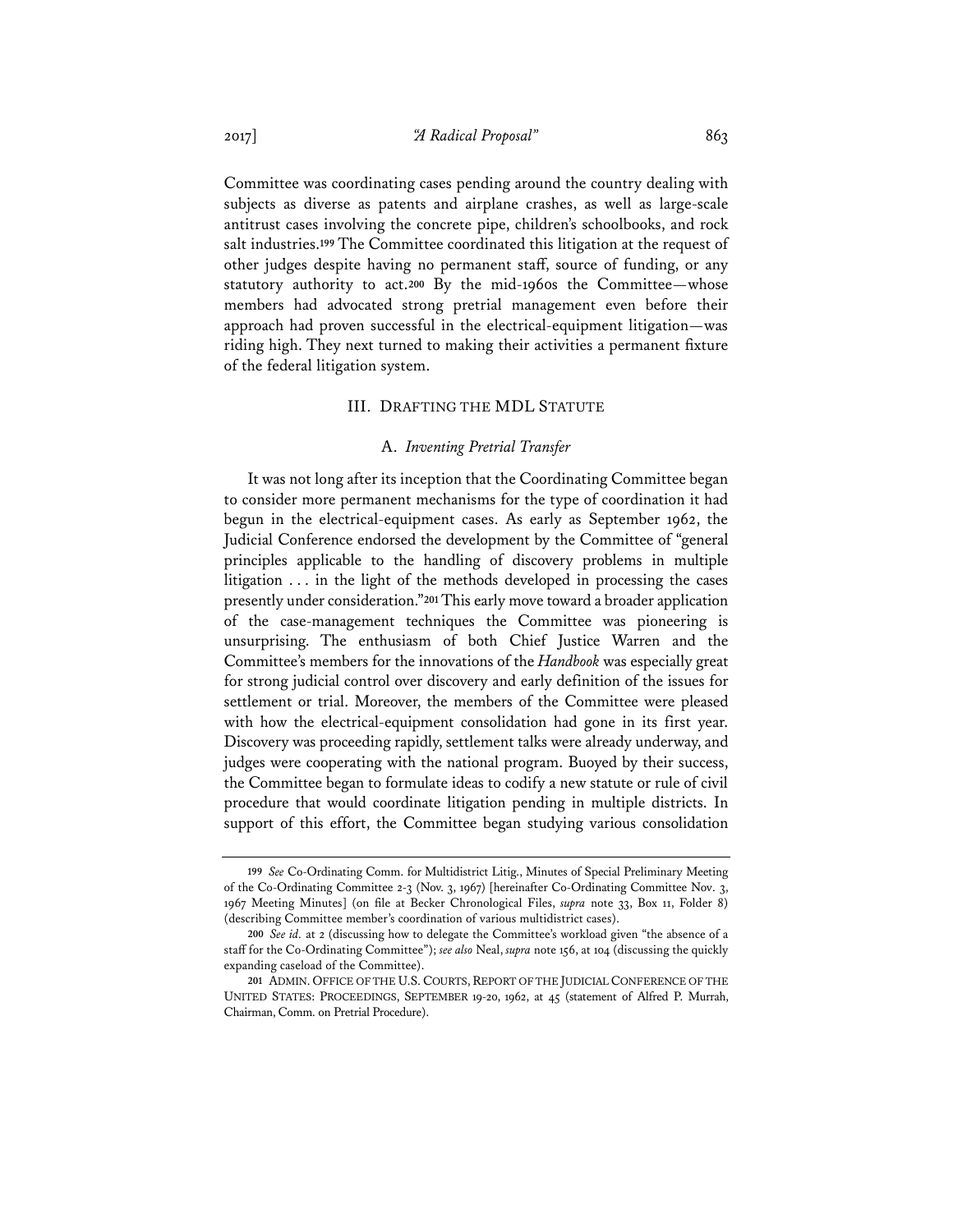mechanisms in federal courts around the country.**<sup>202</sup>** The Committee's efforts gained further momentum in the spring of 1963, thanks to Chief Justice Warren's endorsement at the annual meeting of the American Law Institute.**<sup>203</sup>**

Dean Neal, the executive secretary of the Committee, floated his inchoate ideas for a permanent response to multidistrict litigation during a speech to the Seventh Circuit Judicial Conference in Chicago on May 14, 1963.**<sup>204</sup>** Echoing sentiments raised by Committee members, Neal both predicted "that similar batches of related litigation will continue to be part of the business of the federal courts"**<sup>205</sup>** and suggested that in such circumstances it would be "desirable to recognize a class of cases in which much greater flexibility in the transfer of cases would be permitted."**<sup>206</sup>** This would mean that "cases could be brought within the control of a single district judge simply to obtain the advantages of consolidation or partial consolidation which would be available if the cases had all been brought originally in a single district."**<sup>207</sup>** With language that would have made Chief Justice Taft smile, Neal argued, "Surely at least a part of the answer lies in making a fuller use of the potential unity of the federal judicial system, and allowing ourselves some of the advantages which would be available if the federal district courts were parts of one court rather than many courts."**<sup>208</sup>**

Emphasizing "the interest of the public in the efficient administration of justice, and the interest of all the other litigants in clearing the dockets of the courts,"**<sup>209</sup>** Neal concluded that "what is needed is some supervisory mechanism in the federal judicial system for identifying related cases filed in different districts as soon as they are filed, reviewing such cases to determine whether justice requires that they be brought together, and directing transfer to the

**<sup>202</sup>** *See* CO-ORDINATING COMM. FOR MULTIPLE LITIG., REPORT OF THE CO-ORDINATING COMMITTEE FOR MULTIPLE LITIGATION OF THE UNITED STATES DISTRICT COURTS, A SUB-COMMITTEE OF THE COMMITTEE ON PRE-TRIAL PROCEDURE AND PRACTICE OF THE JUDICIAL CONFERENCE OF THE UNITED STATES (1963) (on file at Becker Papers, *supra* note 33, Box 23, Folder 51) (discussing the Committee's approach for executing national coordination of the electrical-equipment cases).

**<sup>203</sup>** *See* Earl Warren, Chief Justice, Supreme Court of the U.S., Address to the Fortieth Annual Meeting of the American Law Institute (May 22, 1963), *in* 40 A.L.I. PROC. 25, 34 (1963) (commending the subcommittee of the Judicial Conference Committee on Pretrial Procedure for its work on "discovery problems arising in multiple litigation").

**<sup>204</sup>** *See* Phil C. Neal, Exec. Sec'y, Coordinating Comm. for Multidistrict Litig., Talk at the Annual Judicial Conference of the Seventh Federal Circuit at the Ambassador West (May 14, 1963) (on file at Becker Papers, *supra* note 33, Box 17, Folder 39, Divider 4).

**<sup>205</sup>** *Id.* at 16.

**<sup>206</sup>** *Id.* at 17.

**<sup>207</sup>** *Id.*

**<sup>208</sup>** *Id.* at 16-17.

**<sup>209</sup>** *Id.* at 17-18.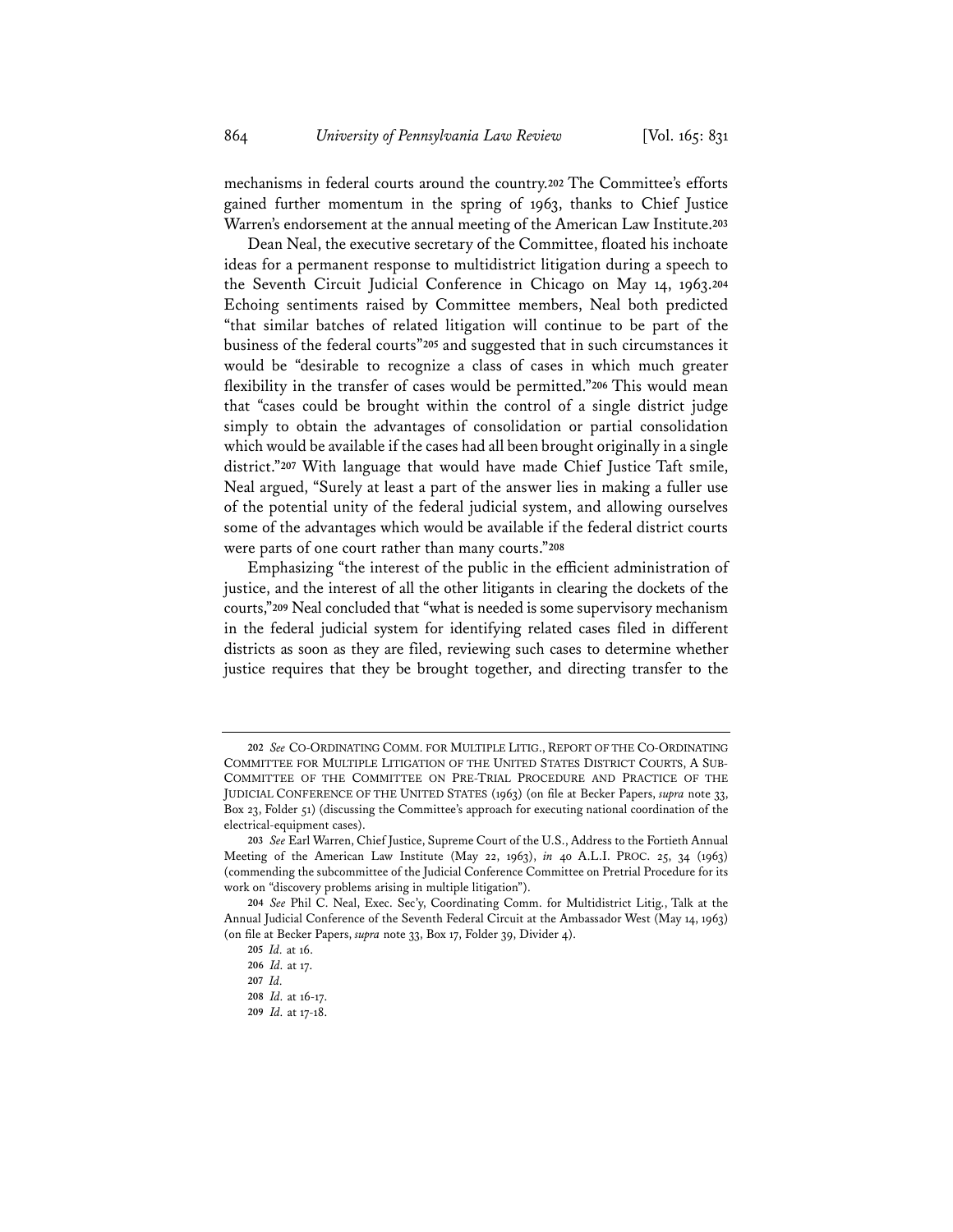proper district."**<sup>210</sup>** Candidly, however, Neal conceded, "This is perhaps a radical proposal, and I am unable to suggest any close analogy for such a power."**<sup>211</sup>**

By summer, however, Neal, Judges Becker and Robson, and the Committee's law clerk, Perry Goldberg, began laying out options for possible legislative or rule-based reform along these lines. Reflecting the difficult communication capabilities of the period, their primary initial concern was the problem of identifying litigation involving the same subject matter pending in multiple districts. Although "the immensity and resultant publicity" of the electrical-equipment litigation made the need for action apparent in those cases,**<sup>212</sup>** typically, litigation involving common questions would be pending in multiple districts without the assigned judges being aware.**<sup>213</sup>** As a result, they understood the need for some federal mechanism for identifying multidistrict cases for special treatment.**<sup>214</sup>**

But the drafters also understood that "identification is clearly only a first step, and quite possibly not of itself very meaningful . . . leaving for judicial determination the basic question of whether coordination, consolidation, or some combination technique would have net utility."**<sup>215</sup>** The drafters, therefore, also cited the necessity of asserting centralized judicial control early in the litigation, a concept consistent with the *Handbook*, but "clearly in conflict with the basis of the Federal Discovery rules where party governed pre-trial is an overriding object."**<sup>216</sup>** As a result, according to an early memo, Neal, Becker, and Robson recognized the need for "[a] new rule or new rules to permit *unified* judicially controlled discovery in situations of multiple litigation,"**<sup>217</sup>** but they expressed concern about complete transfer of all related cases nationwide to a single district because it "might present problems with due process overtones."**<sup>218</sup>** Nevertheless, the drafters emphasized the need for "centralization of the power to make decisions."**<sup>219</sup>** By the fall of that year, however, the drafters believed they had developed a solution: "Consolidation before [a] panel of Judges" who would facilitate "[a]ssignment of cases to one

**<sup>210</sup>** *Id.* at 18.

**<sup>211</sup>** *Id.* 

**<sup>212</sup>** DISCOVERING INSTANCES OF MULTIPLE LITIGATION - A CLUE TO THE NEED FOR MANUALLY OPERATED RULES? 5 (1963) (on file at Becker Papers, *supra* note 33, Box 17, Folder 39, Divider 1).

**<sup>213</sup>** *See id.* at 1-4 (discussing the difficulty of identifying instances of multiple litigation).

**<sup>214</sup>** *See id.* at 4-6 (identifying the need for "rules or [a] formula . . . to deal with future situations" like the one presented by the electrical-equipment cases).

**<sup>215</sup>** *Id.* at 2.

**<sup>216</sup>** *Id.* at 5.

**<sup>217</sup>** *Id.* (emphasis in original).

**<sup>218</sup>** *Id.* at 6. **219** *Id.*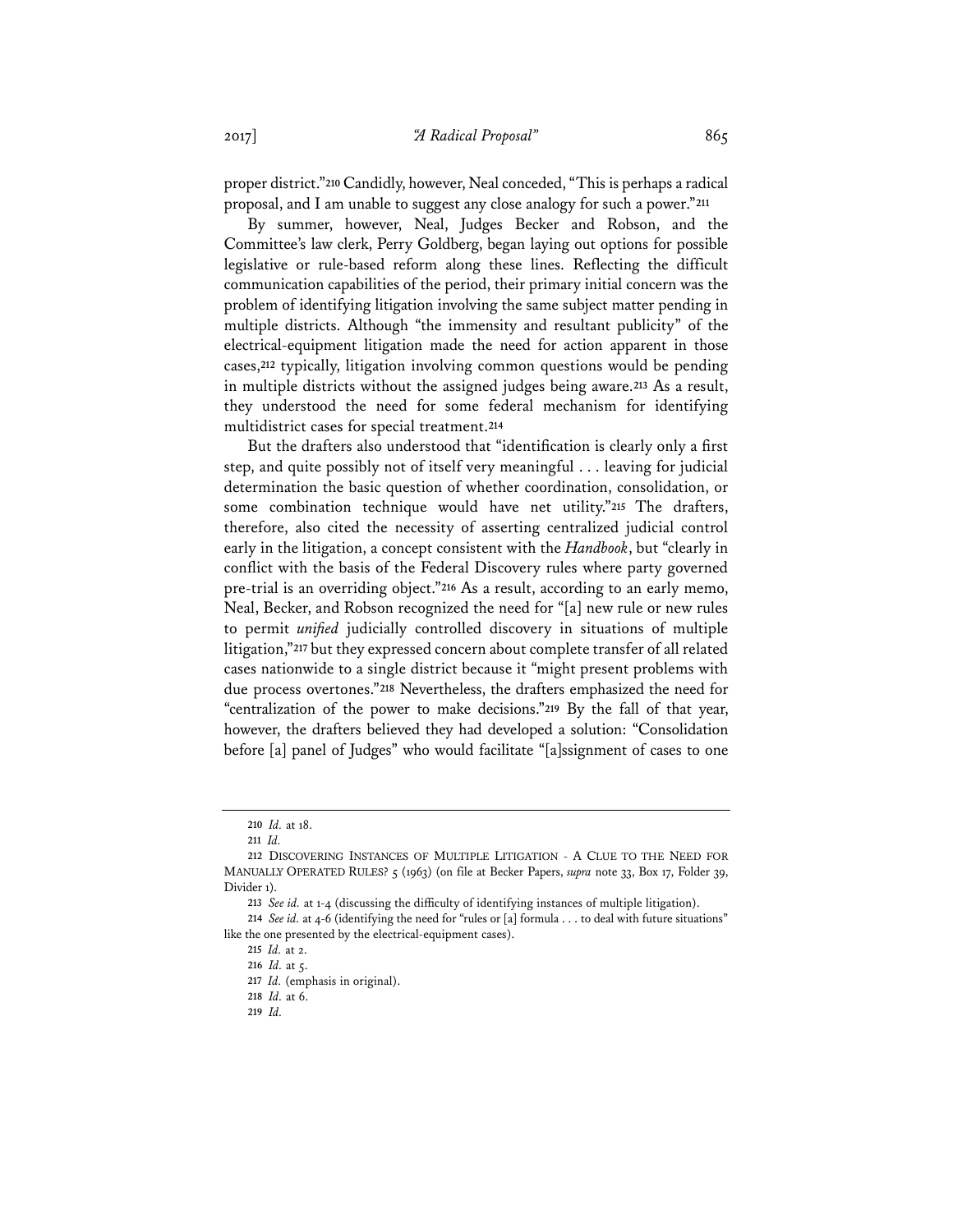judge and consolidation for pre-trial purposes" combined with "[v]enue problems and consolidation of cases in one district for pre-trial and trial."**<sup>220</sup>**

As the team began developing these ideas, Judge Robson thought it important to coordinate its activities with the Civil Rules Advisory Committee (the Rules Committee), which was by then fully engaged in its work on a revised Federal Rule 23 on class actions.**<sup>221</sup>** Early that summer, Neal reached out to the Rules Committee's reporters, Professors Benjamin Kaplan and Albert Sacks of Harvard Law School.**<sup>222</sup>** Kaplan responded with interest,**<sup>223</sup>** and he and Sacks agreed to attend the Coordinating Committee's next meeting in November 1963 in New York to collaborate.**<sup>224</sup>**

Though the Rules Committee significantly reworked Rule 23 in ways that brought on the class-action revolution,**<sup>225</sup>** they explicitly did not intend so-called "mass accidents" to be the typical grist for the class-action mill.**<sup>226</sup>** In other words, the Rules Committee did not intend to reshape the law to facilitate class treatment of claims in which individual litigation was justified by the amount of damages at stake; to the contrary, the Rules Committee hoped to

**<sup>220</sup>** Perry Goldberg, Coordinating Comm. for Multiple Litig., Outline of Suggested Topics for Discussion on Problems Related to Multiple Litigation 1 (Oct. 16, 1963) (on file at Becker Papers, *supra* note 33, Box 17, Folder 39, Divider 1).

**<sup>221</sup>** *See* Letter from Edwin A. Robson, Judge, U.S. Dist. Court for the N.D. Ill., to the Co-Ordinating Comm. for Multiple Litig. (Nov. 4, 1963) (on file Becker Papers, *supra* note 33, Box 18, Folder 19) (suggesting an agenda and setting out the contents of the upcoming meeting).

**<sup>222</sup>** *See* Letter from Benjamin Kaplan, Reporter, Comm. on Rules of Practice and Procedure of the Judicial Conference of the U.S., to Phil C. Neal, Dean, Univ. of Chi. Law Sch. (May 28, 1963) (on file at Neal Papers, *supra* note 34, Box 4, Folder XYZ) ("Al Sacks tells me that you expressed interest in our draft rule on class actions.").

**<sup>223</sup>** *See id.* ("We'd be delighted to know what you [Neal] think of it.").

**<sup>224</sup>** *See* Letter from Benjamin Kaplan, Reporter, Comm. on Rules of Practice and Procedure of the Judicial Conference of the U.S., to Phil C. Neal, Dean, Univ. of Chi. Law Sch. (Nov. 6, 1963) (on file at Neal Papers, *supra* note 34, Box 4, Folder XYZ) ("Al and I plan to be in New York . . . , and we will await word about where and when to meet you."). Judge Roszel Thomsen of the District of Maryland was a member of both the Coordinating Committee and the Civil Rules Advisory Committee. Thomsen was a major proponent of the two committees exchanging ideas. *See* Letter from Benjamin Kaplan, Reporter, Comm. on Rules of Practice and Procedure, to Dean Acheson (Dec. 4, 1963), *microformed on* CIS No. CI-7003 (Cong. Info Serv.) (noting Thomsen's proposal that the two committees consult with one another).

**<sup>225</sup>** *See* Burbank, *CAFA in Historical Context*, *supra* note 4, at 1487 (noting that the drafters of Rule  $23(b)(3)$  "were aware that they were breaking new ground and that those effects might be substantial").

**<sup>226</sup>** *See* Benjamin Kaplan, *Continuing Work of the Civil Committee: 1966 Amendments to the Federal Rules of Civil Procedure (I)*, 81 HARV. L. REV. 356, 393 (1967) ("[T]he Committee stated that litigation arising from 'mass accidents' injuring numerous persons would ordinarily not be appropriate for class handling."). One focus of the amendments was the facilitation of civil rights suits seeking injunctions under Rule 23(b)(2). *See* D. Marcus, *supra* note 31, at 608 (noting that committee "[m]embers designed Rule 23(b)(2) expressly for [civil rights enforcement]"); R. Marcus, *Bending in the Breeze*, *supra* note 7, at 500 ("[O]ne goal of the 1962-1966 rewriting of Rule 23 was to . . . enable injunction suits to enforce civil rights.").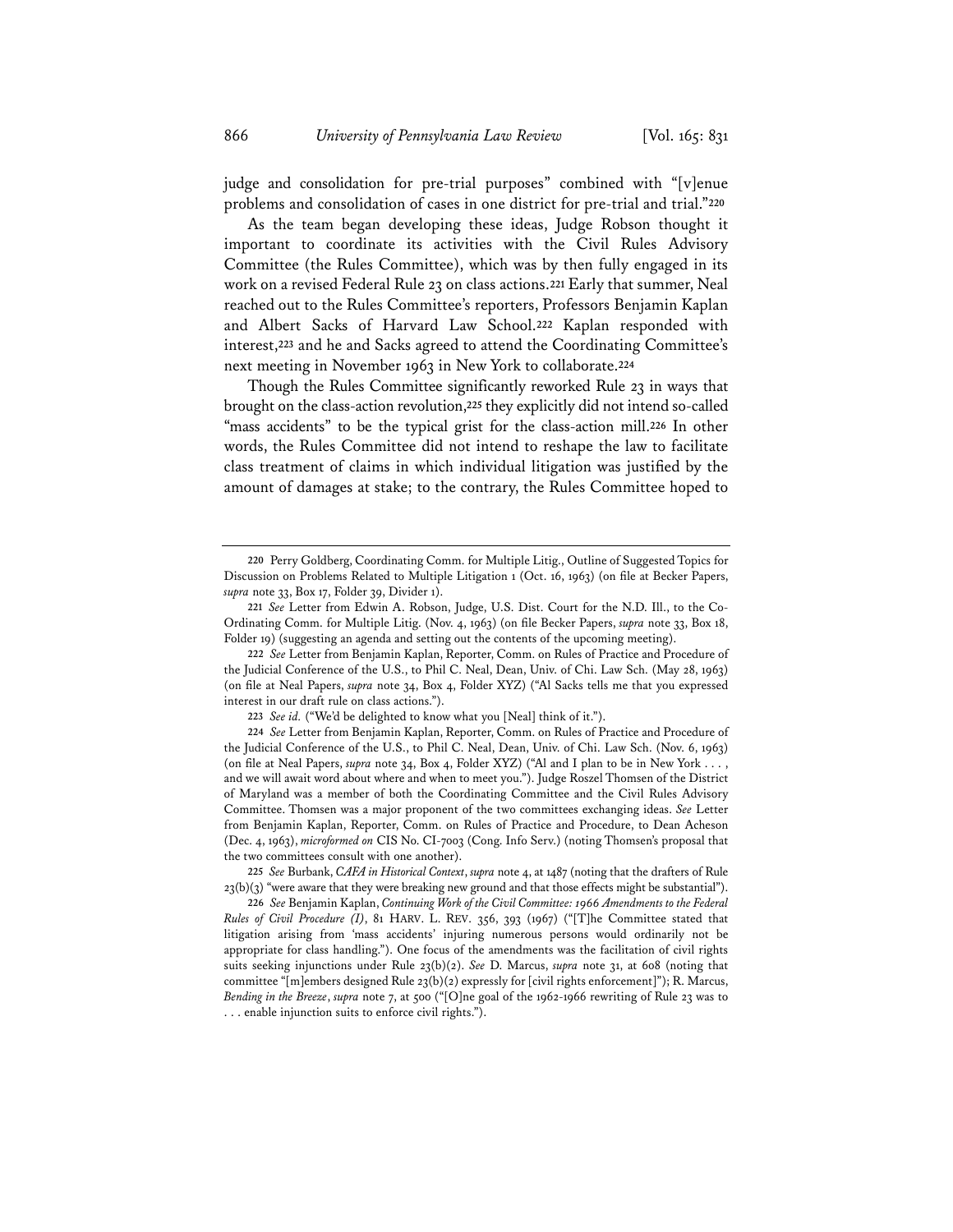clarify an outmoded and vague rule to better reflect current practice.**<sup>227</sup>** If the Rules Committee had any ideological valence, it was to better facilitate civil rights class actions.**<sup>228</sup>**

Indeed, Rules Committee member John Frank sought to delete proposed Rule  $23(b)(3)$  entirely on the ground that a rule facilitating such "mass" accident" class actions would open the door to serious due process abuses for absent plaintiffs represented by unscrupulous lawyers.**<sup>229</sup>** Although Kaplan was committed to retaining Rule 23(b)(3), despite its somewhat "adventuresome" quality, he agreed that  $23(b)(3)$  should be used sparingly in cases where the damages to individual plaintiffs justified separate litigation.**<sup>230</sup>**

In any event, the debate over Rule  $23(b)(3)$  was in full swing within the Rules Committee when Kaplan met with the Coordinating Committee in November 1963 in New York. Consistent with the Rules Committee's view that class actions were generally not appropriate for mass torts, all assembled agreed that the class-action rule amendments did not obviate the need for a more permanent mechanism to consolidate litigation pending in multiple districts.**<sup>231</sup>** According to the Coordinating Committee's minutes, after review of the suggested Rule 23 amendments "[t]he consensus was that the proposed rule [23] change would be most beneficial for resolving certain existing ambiguities of class actions, but that a general solution of the problems posed by multiple litigation w[ould] require more comprehensive treatment."**<sup>232</sup>** Judge Becker added that the "[b]ig problem in electrical suits is one of *management*," adding that the "[p]roblem cannot be handled under rule making power . . . . Who's

**<sup>227</sup>** *See* Arthur R. Miller, *Of Frankenstein Monsters and Shining Knights: Myth, Reality, and the "Class Action Problem*,*"* 92 HARV. L. REV. 664, 669-70 (1979) (discussing the intentions and goals of the drafters of the 1966 amendment and concluding that "the rulemakers apparently believed that they simply were making rule 23 a more effective procedural tool").

**<sup>228</sup>** *See* D. Marcus, *supra* note 31, at 604 (contending that the rulemakers' primary "job was to craft a cleaner, more flexible rule that better reflected how some courts had begun to use the class action device"); David Marcus, *Flawed but Noble: Desegregation Litigation and Its Implications for the Modern Class Action*, 63 FLA. L. REV. 657, 702-08 (2011) (describing the centrality of facilitating desegregation cases to the drafters of the Rule 23 amendments).

**<sup>229</sup>** *See* Resnik, *From "Cases" to "Litigation*,*" supra* note 2, at 9-15 (quoting the Frank–Kaplan correspondence about their concern that the class action not be used for mass tort claims); *see also* John P. Frank, *Response to 1996 Circulation of Proposed Rule 23 on Class Actions* ("There was great concern that in mass torts perhaps there should be no class actions at all."), *in* 2 WORKING PAPERS OF THE ADVISORY COMMITTEE ON CIVIL RULES ON PROPOSED AMENDMENTS TO CIVIL RULE 23, at 264, 268 (1997).

**<sup>230</sup>** *See* Benjamin Kaplan, *A Prefatory Note*, 10 B.C. INDUS. & COM. L. REV. 497, 498 (1969) (arguing that making each individual plaintiff meet the amount in controversy was "inapposite to the new Rule [23]").

**<sup>231</sup>** *See* Co-Ordinating Comm. for Multiple Litig., Bulletin No. 20 to the Judges Before Whom Electrical Equipment Anti-trust Cases Are Pending 2 (Nov. 27, 1963) [hereinafter Bulletin No. 20] (on file at Becker Papers, *supra* note 33, Box 8, Folder 19) (discussing the continued need for "solutions" outside of the Rule 23 amendments).

**<sup>232</sup>** *Id.*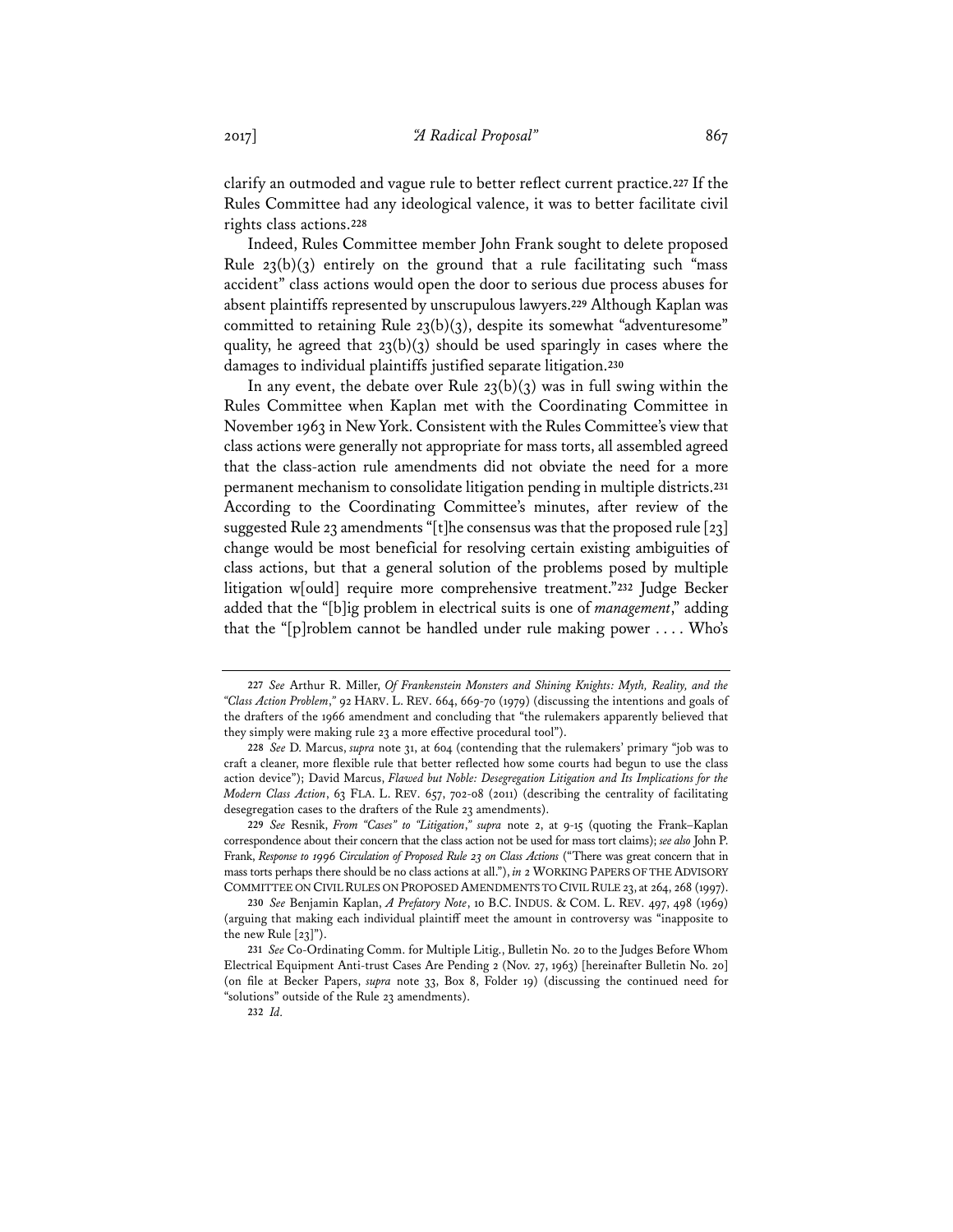going to say where the cases should go?"**<sup>233</sup>** Becker and the Committee concluded that it was necessary to "[c]reate a new package for multiple litigation."**<sup>234</sup>**

Kaplan and Sacks' reflections of the meeting, memorialized in a December 2, 1963 memorandum to the Rules Committee, are consistent with those of the Coordinating Committee. Regarding the meeting, the memo notes the Coordinating Committee's conviction that "multiple litigation—perhaps not often of the scale of these anti-trust cases, but nevertheless of a sizable character—will henceforth be a staple item appearing with increasing frequency on the Federal court calendars."**<sup>235</sup>** The memo also describes the attendees' consensus that district judges must have significant flexibility in handling large litigations, stating, "[I]t would be unwise to introduce stiff rules excluding judicial discretion. On the contrary, a good deal of play in the joints is imperatively required."**<sup>236</sup>**

More generally, the memo states, "The judges were quite aware of the problem that has given us concern, namely, that of allowing the individual litigants a fair amount of freedom while at the same time not undercutting the values (which in part accrue to the individuals) of efficient unitary adjudication."**<sup>237</sup>** Along those lines, when consulted about the Rules Committee's debate over whether to allow individuals to opt out of a class action, the Coordinating Committee judges expressed that opt-out "should not be allowed simply on the say-so of the individual member of the class. The interest of the individual in litigating as he pleased may be strong, but it should not be considered absolute."**<sup>238</sup>**

The following day, November 18, 1963, the Coordinating Committee met with all of the judges before whom electrical-equipment cases were pending, with Kaplan again in attendance.**<sup>239</sup>** At the meeting, Judge George Boldt of Seattle, a Committee member, expressed the urgent need to create permanent legislation to handle multidistrict cases due to the growing resistance of

**<sup>233</sup>** Co-Ordinating Comm. for Multiple Litig., Minutes of Meeting of Co-Ordinating Committee Held on Sunday, November 17, 1963, at 3:00 PM, at 2 (Nov. 17, 1963, 3:00 PM) (statement of William H. Becker, J., U.S. Dist. Court for the W.D. Mo.) (emphasis in original) (on file at Becker Papers, *supra* note 33, Box 10, Folder 23). The notes also reflect that the Committee's work went beyond antitrust and included "[d]isaster (cases)" and "[p]roducts [l]iability" cases as well. *Id.* at 1 (statement of Edwin A. Robson, J., U.S. Dist. Court for the N.D. Ill.).

**<sup>234</sup>** *Id.* at 2.

**<sup>235</sup>** Memorandum to the Chairman & Members of the Advisory Comm. on Civil Rules 4 (Dec. 2, 1963), *microformed on* CIS No. CI-7104 (Cong. Info Serv.) [hereinafter Memorandum to the Advisory Comm. on Civil Rules].

**<sup>236</sup>** *Id.*

**<sup>237</sup>** *Id.*

**<sup>238</sup>** *Id.* at 6.

**<sup>239</sup>** *See* Bulletin No. 20, *supra* note 231, at 2.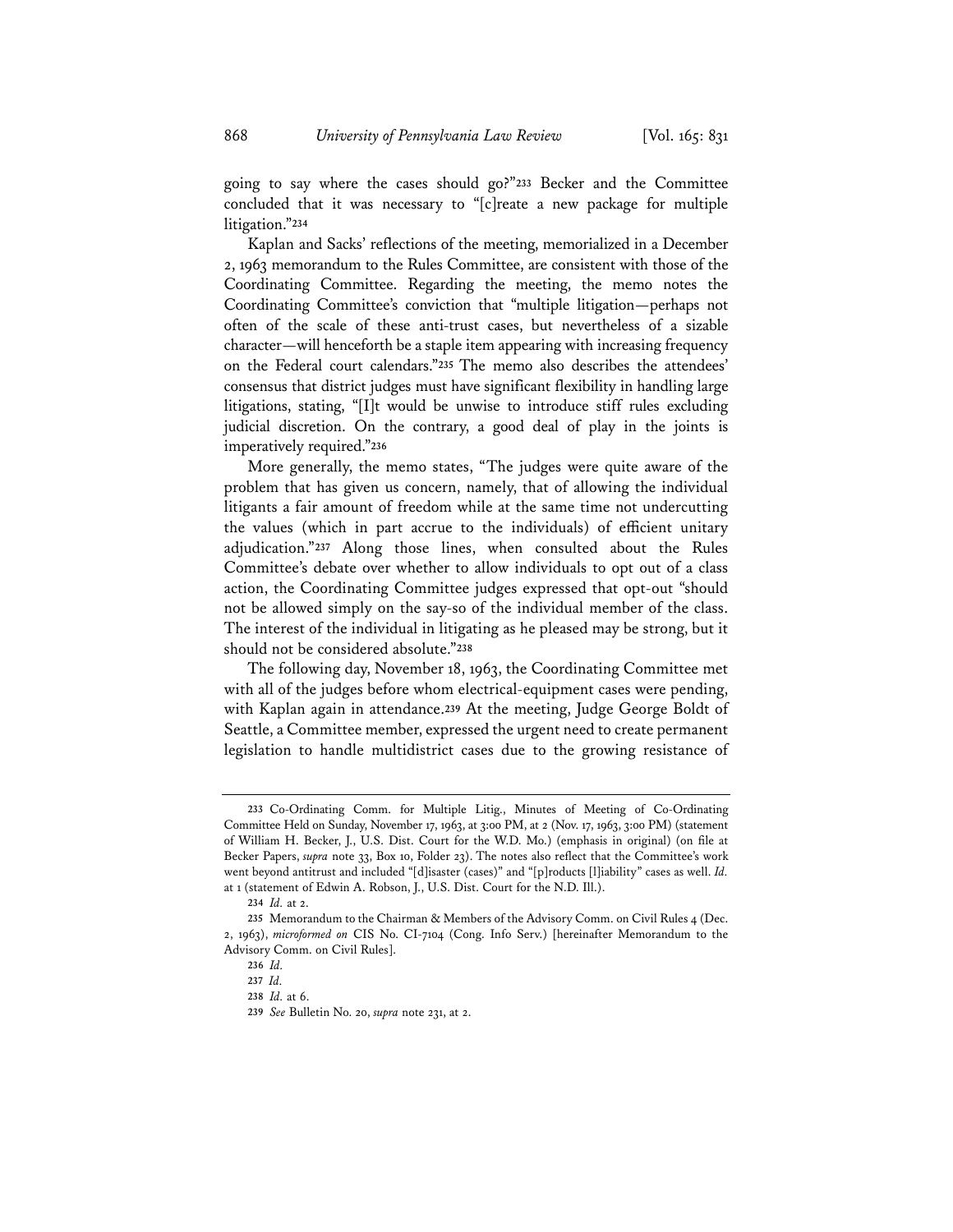defense lawyers and judges to the Committee's actions in the electrical cases. Boldt emphasized, and the attending judges agreed, that "[c]ooperation in [the] future cannot be expected," and that such coordination "[c]an't be left to voluntary good will."**<sup>240</sup>** As the memos of both the Coordinating Committee and Kaplan and Sacks demonstrate, all parties left the November 1963 meetings in agreement that the class action amendments were not intended for mass-tort litigation and that a multidistrict litigation statute would be necessary to provide for centralized management of widespread tort cases.**<sup>241</sup>** Indeed, it was this meeting with the Coordinating Committee that prompted Kaplan to add the "superiority" requirement to Rule  $23(b)(3)$ , on the ground that in most mass-tort cases, MDL should be considered as an alternative to the class action.**<sup>242</sup>** This view was also eventually expressed in the Rule 23 advisory committee notes.**<sup>243</sup>**

By March 1964, with the electrical-equipment cases proceeding apace, the Judicial Conference again affirmed its support for the Coordinating Committee's efforts at reform.**<sup>244</sup>** So Neal, Goldberg, and Judge Becker picked up where the November 1963 meeting left off: beginning in earnest to develop a proposal intended to apply broadly to all litigation pending in multiple districts, including "[c]ontract, fraud, negligence, antitrust and civil rights" as well as "[p]roducts liability cases with absolute liability."**<sup>245</sup>**

**242** *See* Memorandum to the Advisory Comm. on Civil Rules, *supra* note 235, at 6 ("The discussion with the judges showed the wisdom of stressing the need for considering alternative procedures, and in this connection it will be advisable to refer in the Note to the increasing and developing experience with devices other than the class action for managing multiple litigation.").

**243** *See* FED. R. CIV. P. 23 advisory committee's notes on the 1966 Amendment (noting that "[a] 'mass accident' . . . is ordinarily not appropriate for a class action" and that "[c]urrently the Coordinating Committee on Multiple Litigation . . . is charged with developing methods for expediting such massive litigation").

**244** *See* ADMIN. OFFICE OF THE U.S. COURTS, REPORT OF THE PROCEEDINGS OF THE JUDICIAL CONFERENCE OF THE UNITED STATES 42-43 (Mar. 16-17, 1964) (resolving that the Committee "develop . . . general principles and guidelines for use in other multiple litigation, including any recommendations for statutory change" and "any desirable rules of procedure for multiple litigation").

**245** Outline of Alternatives for Processing Multiple Litigation 3 (May 19, 1964) (on file at Becker Papers, *supra* note 33, Box 17, Folder 39). Among the alternatives they considered were complete transfer and consolidation under 28 U.S.C. § 1404(a), "limited transfer for discovery (other

**<sup>240</sup>** Co-Ordinating Comm. on Multiple Litig., Minutes of Meeting of Co-Ordinating Committee Held on Monday, November 18, 1963, at 9:30 A.M. at 4 (Nov. 18, 1963) [hereinafter Co-Ordinating Comm. Nov. 18, 1963 Meeting Minutes] (statement of George H. Boldt, J., U.S. Dist. Court for the W. Dist. of Wash.) (on file at Becker Papers, *supra* note 33, Box 17, Folder 39).

**<sup>241</sup>** *See* Bulletin No. 20, *supra* note 231, at 1-2 (reporting that the judges had met with Kaplan and Sacks and "[t]he consensus was that the proposed rule change would be most beneficial for resolving . . . ambiguities of class actions, but that a general solution of the problems posed by multiple litigation w[ould] require more comprehensive treatment"); *see also* Memorandum to the Advisory Comm. on Civil Rules, *supra* note 235, at 5. *See generally* Andrew D. Bradt, *Something Less and Something More: MDL's Roots As A Class Action Alternative*, 165 U. PA. L. REV. (forthcoming 2017).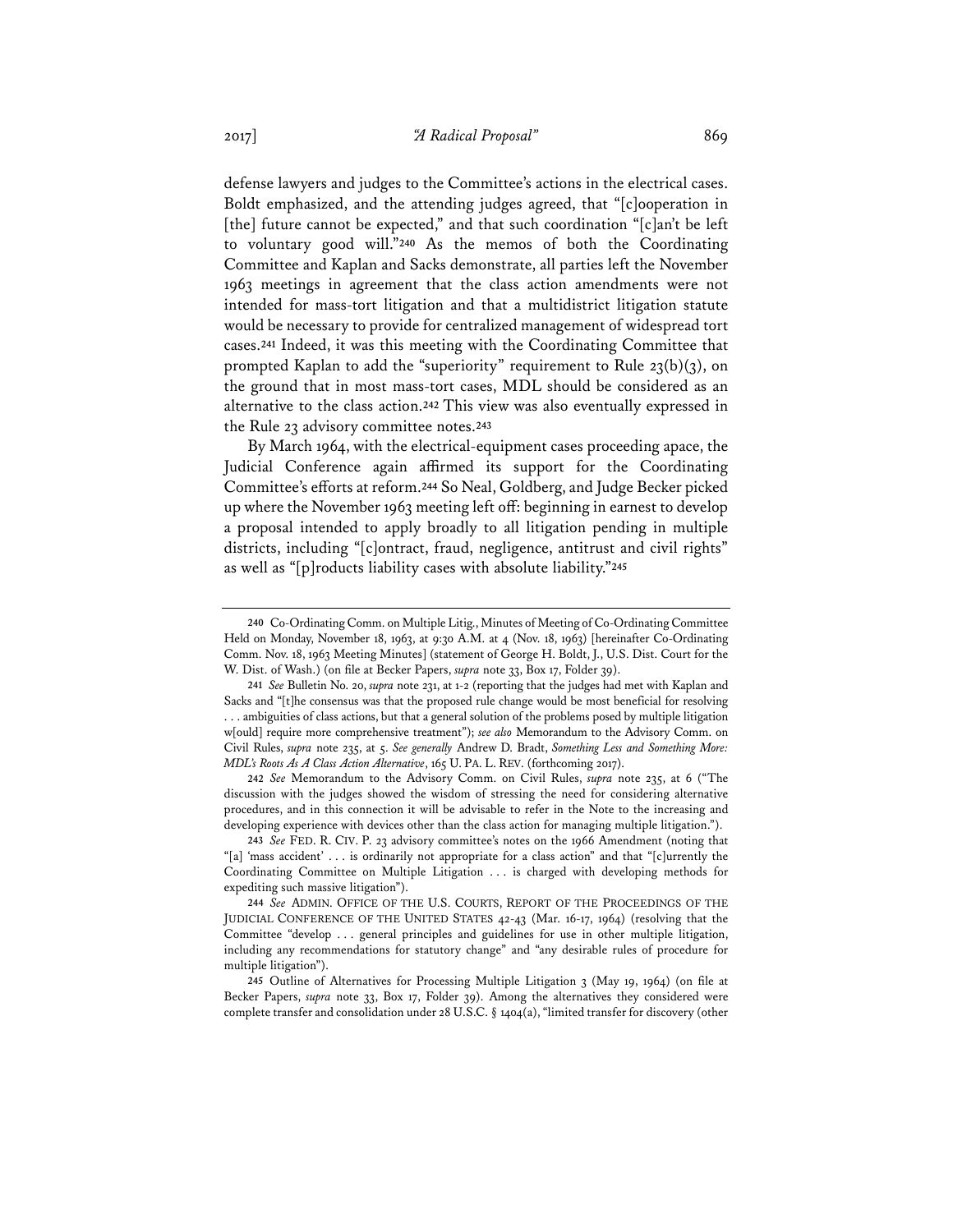In June, Becker presented the group's progress to the Coordinating Committee in New York, explaining that creating a panel to order partial transfer for pretrial proceedings was the "maximum practical objective that is attainable."**<sup>246</sup>** More aggressive consolidation alternatives, such as complete transfer through trial, would attract resistance from the Bar due to the "propriet[ar]y notion of their cases."**<sup>247</sup>** Becker, emphasized however, that although transfer would be limited to pretrial proceedings, "the procedure should invest the transferee Judge, Judges, or Court with plenary pre-trial powers, including among other things, powers to render summary judgments, to invoke sanctions for violation of pre-trial orders and other pre-trial powers ordinarily reposed in the District Court."**<sup>248</sup>**

Becker also added that even though he thought "[a] substantial case could be made for rule making authority on the theory that venue is procedural," he believed that the reform must be accomplished through legislation in order to eliminate doubts under the Rules Enabling Act.**<sup>249</sup>** Because venue had typically been a subject of legislation, Becker believed "no chance should be taken here if it can be avoided."**<sup>250</sup>** Nevertheless, Becker recognized the challenge of obtaining congressional approval, so he suggested that "a minimum amount of legislation be sought and that the rule making power be employed to the maximum" in order to "allow greater flexibility for amendment and supplement of the procedures."**<sup>251</sup>** In sum, Becker argued that Congress must authorize pretrial transfer but that the Rules Committee should be in charge of drafting

aspects of pre-trial)," voluntary coordination of judges involved in multiple litigation, and expanded use of class actions. *See id.* at 3-5 (discussing these alternatives).

**<sup>246</sup>** William H. Becker, Proposal for Legislation and Rules for Multiple Litigation 1 (June 3, 1964) [hereinafter Becker Proposal] (on file at Becker Papers, *supra* note 33, Box 1, Folder 1).

**<sup>247</sup>** Co-Ordinating Comm. on Multiple Litig., Minutes of the Co-Ordinating Committee in the United States Courthouse in New York City 8 (June 5, 1964, 2:00 PM) [hereinafter Co-Ordinating Comm. June 5, 1964 Meeting Minutes] (on file at Becker Chronological Files, *supra* note 33, Box 1, Folder 1). Although the text of the minutes uses the word "propriety," I believe this is a typo and that the intended language is "proprietary." Aside from the observation that "propriety" makes no sense here, use of the word "proprietary" would be consistent with reservations about the transfer proposal expressed at the November 18, 1963 New York meeting of the judges involved in the electrical-equipment cases with the Coordinating Committee and Professors Kaplan and Sacks. *See* Co-Ordinating Comm. Nov. 18, 1963 Meeting Minutes, *supra* note 240. In discussing the possibility of formalizing change of venue in multiple litigation, Chief Judge Roy W. Harper of the Eastern District of Missouri expressed concern that local bars would oppose any such reform for fear of losing control over their cases in a national litigation. *See id.* at 4 ("Venue will be fought by [the] practicing Bar.").

**<sup>248</sup>** Becker Proposal, *supra* note 246, at 1.

**<sup>249</sup>** *Id.* at 2.

**<sup>250</sup>** *Id.*

**<sup>251</sup>** *Id.* at 1.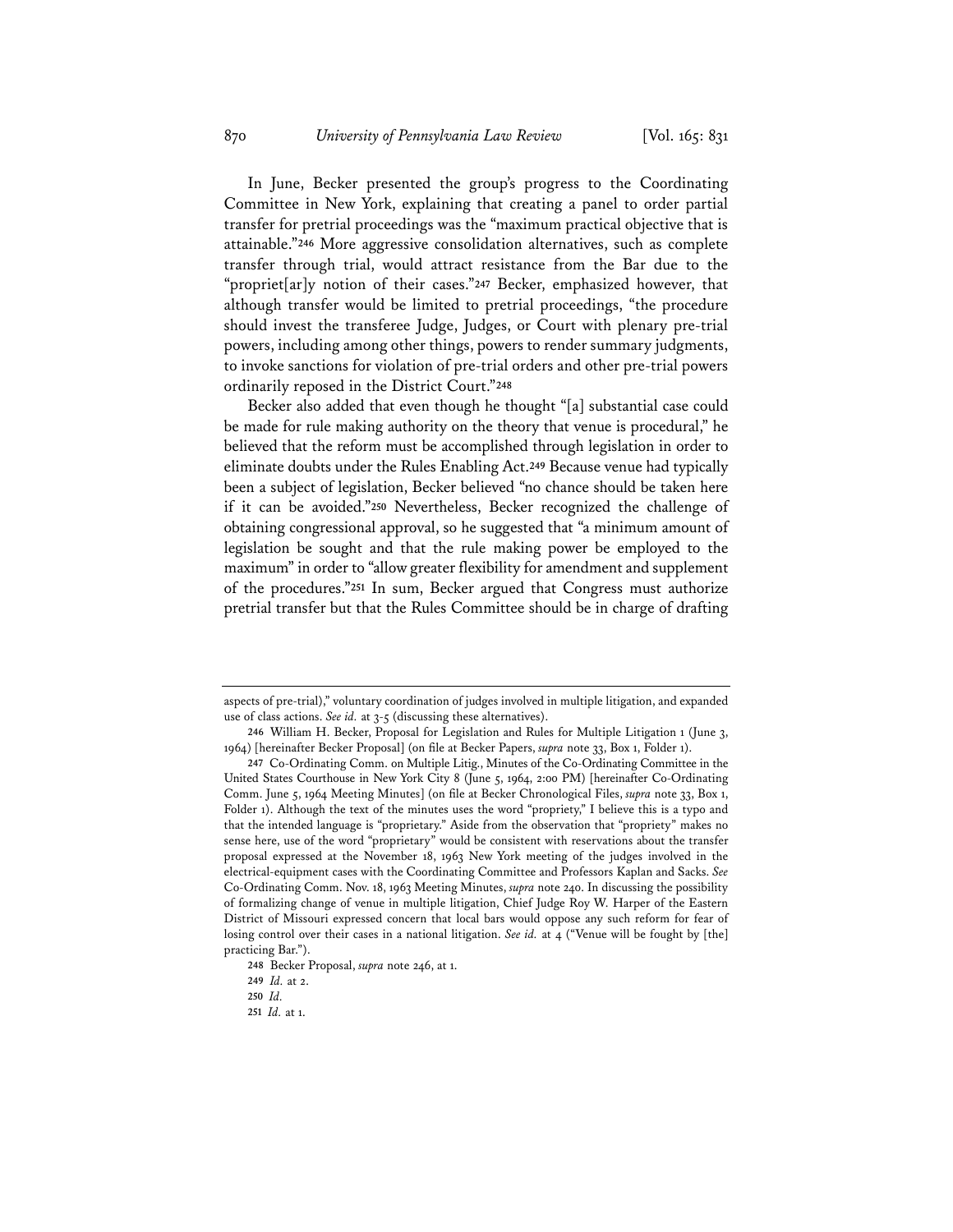rules to provide standards for when such transfer would be appropriate and procedures for conducting the litigation following the transfer.**<sup>252</sup>**

The Committee was receptive to Becker's suggestions and agreed to a set of "general objectives," including creating "a panel to manage and transfer multiple litigation" named by the Chief Justice and that "the proposal should require a minimum of legislation and employ the rule making power to the maximum."**<sup>253</sup>** Judge Becker was enthusiastic, even though he recognized the political limitations to the statute's aims, noting that the Committee "felt that it was desirable from a practical standpoint to return the cases to the jurisdiction in which they arose for local discovery and for trial. One reason for this is to allay massive resistance to the new legislation and new rules."**<sup>254</sup>**

### B. *Drafting the New Statute*

With the Committee's endorsement of the pretrial-transfer concept in hand, Judges Becker and Robson, Dean Neal, and Perry Goldberg met in Chicago to begin drafting the new statute on June 24, 1964.**<sup>255</sup>** All four concurred with the Committee's view that the authorization of pretrial transfer must be accomplished by statute rather than amendment of the Federal Rules.**<sup>256</sup>** The first draft of the statute reflects the outline agreed to in New York, including the plan to provide for most details through subsequent rulemaking.**<sup>257</sup>** Indeed, the initial draft delegates to the Supreme Court, through the process created by the Rules Enabling Act,

the power to prescribe, by general rules . . . the method and criteria by which the determination to transfer shall be made, the district to which the actions shall be transferred, the District Judges who shall conduct pre-trial proceedings

**<sup>252</sup>** *See id.* at 2-3 (discussing the need to seek "statutory authority for the transfer" but also for a statute that "delegated rule making power").

**<sup>253</sup>** Co-Ordinating Comm. June 5, 1964 Meeting Minutes, *supra* note 247, at 9.

**<sup>254</sup>** Letter from William H. Becker, Judge, W. Dist. of Mo., to Albert B. Maris, Senior Judge, U.S. Court of Appeals for the Third Circuit 3 (June 15, 1964) (on file at Becker Papers, *supra* note 33, Box 16, Folder 14).

**<sup>255</sup>** *See* Letter from William H. Becker, Judge, W. Dist. of Mo., to Alfred P. Murrah, Chief Judge, U.S. Court of Appeals for the Tenth Circuit 1 (June 26, 1964) (on file at Becker Papers, *supra* note 33, Box 16, Folder 4) ("On Wednesday, June 24, 1964, Judge Robson, Dean Neal, Perry Goldberg, and I met in Chicago . . . .").

**<sup>256</sup>** *See id.* ("All of us agreed that adequate procedures for the identification of multiple litigation, and the management of pre-trial procedures therein, could not be provided by amendment of the Rules of Civil Procedure under existing rule-making powers.").

**<sup>257</sup>** *See generally* Co-Ordinating Comm. on Multiple Litig., Draft of § 1401. Change of Venue 1 (June 25, 1964) (on file at Becker Papers, *supra* note 33, Box 16, Folder 1).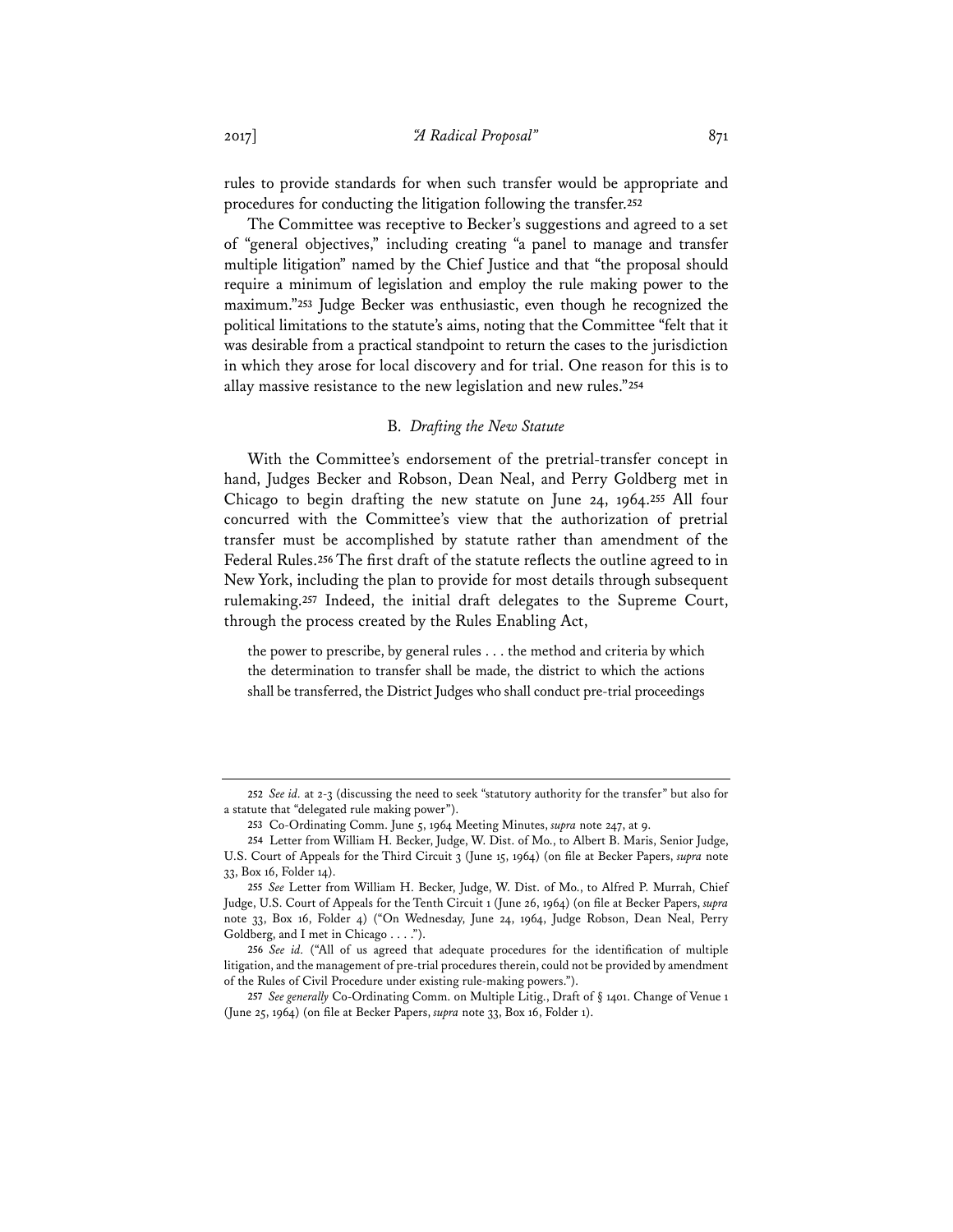therein, and the places where pre-trial proceedings shall be conducted, and the practice and procedure in such actions following transfer.**<sup>258</sup>**

Becker, Neal, and Goldberg continually revised the proposal throughout the summer of 1964.**<sup>259</sup>** Many of the specifics of the statute we are now familiar with began to take shape during this period. For instance, a draft of a proposed rule to be promulgated under the statute includes a provision for a "standing Panel on Multi-District Litigation" appointed by the Chief Justice, as well as for transfer to any district for "consolidated pre-trial proceedings" where "common elements may be present in the actions."**<sup>260</sup>**

# C. *Obtaining Judicial Conference Approval*

Judges Becker, Boldt, Estes, and Murrah, as well as Dean Neal, Perry Goldberg, and Mr. Cooper met to consider the proposed draft in Chicago on July 28, 1964, with the intention of presenting the proposal to the Judicial Conference at its upcoming August meeting.**<sup>261</sup>** All of the judges recognized the importance of Judicial Conference approval. By the 1960s, Chief Justice Warren had realized Taft's vision of using the Conference as a major driver of the courts' Congressional agenda.**<sup>262</sup>** If they could secure approval from the Judicial Conference, the judges on the Committee could then set their sights on Congress. But without such approval there would be virtually no hope of getting Congressional attention, since the legislation would be seen as a pet project of a few judges rather than the position of the judiciary as a whole.**<sup>263</sup>**

**<sup>258</sup>** *Id.*

**<sup>259</sup>** *See, e.g.*, Draft Rule on Multi-District Litigation (July 16, 1964) (on file at Becker Papers, *supra* note 33, Box 16, Divider 1, File 3).

**<sup>260</sup>** *Id.* at 1-2.

**<sup>261</sup>** *See* Co-Ordinating Comm. on Multiple Litig., Meeting of Co-Ordinating Committee Judges in Chicago, July 28, 1964, at 1, 4 (July 28, 1964) [hereinafter Co-Ordinating Comm. July 28, 1964 Meeting Minutes] (on file at Becker Papers, *supra* note 33, Box 8, Folder 19) (listing the meeting's attendees and noting their decision to have "Chief Judge Murrah . . . attempt to take the proposal straight to the top . . . at [the Committee on Revision of the Laws's] meeting in August"). Although Murrah noted "the difficulties and delay involved with securing legislative passage," the judges again agreed that "such a provision must take the form of legislation. Historically, venue is a statutory field." *Id.* Becker's notes provide additional color. In response to Murrah's concerns about opposition to the legislation, Becker quotes himself as saying, "'Venue is a substantial right' – not for the rules." William H. Becker, Handwritten Notes on Meeting of Co-Ordinating Committee Judges in Chicago, July 28, 1964, at 1 (July 28, 1964) [hereinafter Becker Notes on July 18, 1964 Meeting] (on file at Becker Papers, *supra* note 33, Box 8, Folder 19).

**<sup>262</sup>** *See* FISH, *supra* note 93, at 301 (explaining that "congressional committee chairmen looked to the Conference . . . for authoritative pronouncements of the judiciary's legislative program"); *see also* Judith Resnik, *Judicial Independence and Article III: Too Little and Too Much*, 72 S. CAL. L. REV. 657, 666 (1999) ("Through the Judicial Conference, the judiciary can make policy.").

**<sup>263</sup>** *See* FISH, *supra* note 93, at 304 (describing the huge importance of obtaining Conference approval).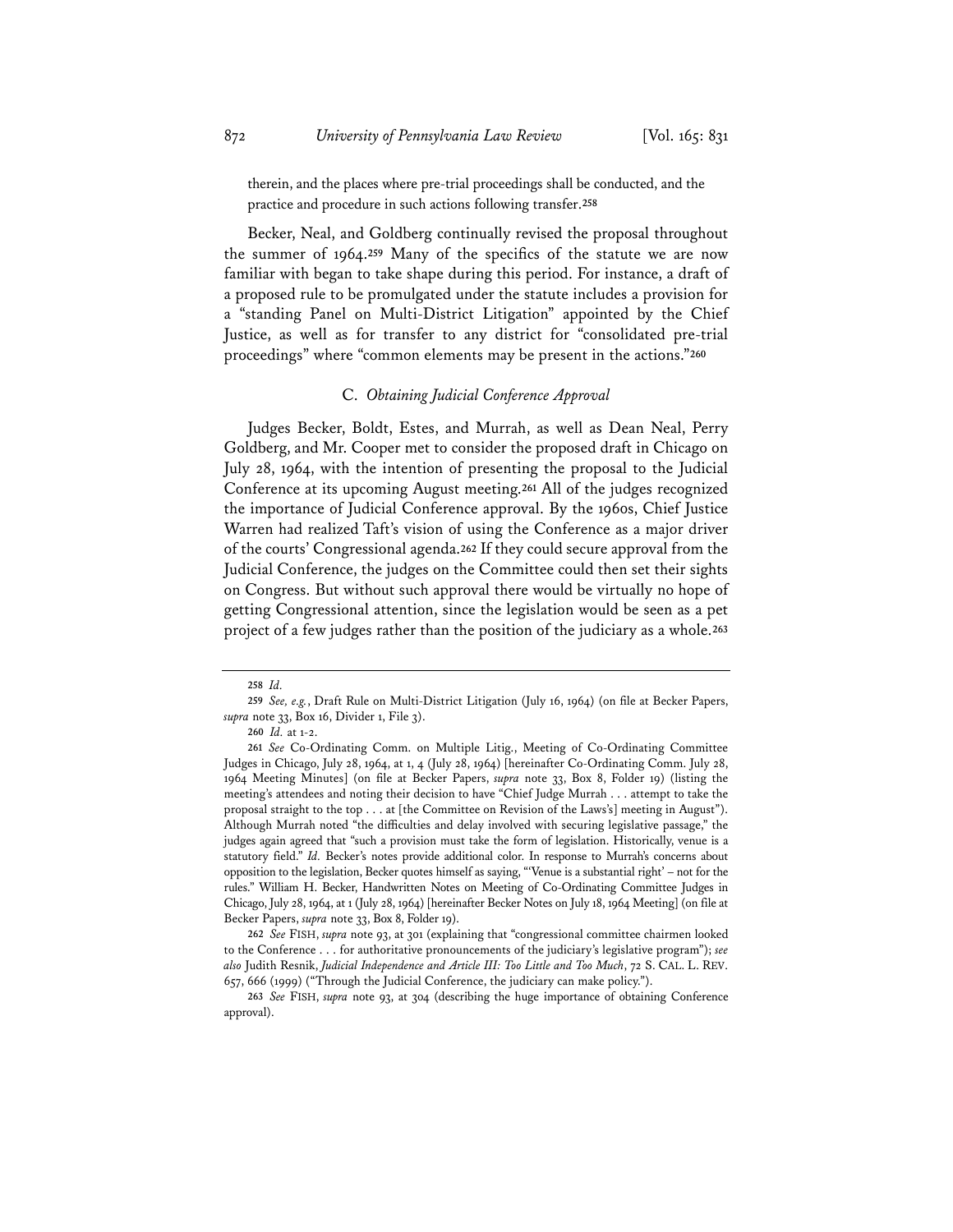Approval by the Conference would give the bill the imprimatur of the federal judiciary and would also invite the assistance of the legislative liaisons at the Administrative Office.**<sup>264</sup>**

The judges wanted to proceed as quickly as possible partly because, as noted above, the Committee was accepting requests by other judges to coordinate litigations other than the electrical cases, but had no explicit authorization—or resources—to do so.**<sup>265</sup>** The judges also understood that due to the negative reaction to their activities by defense counsel in the electrical cases and the increasingly skeptical reaction of some recalcitrant district judges, voluntary coordination would likely not be feasible in future multidistrict litigations.**<sup>266</sup>** As a result, Judge Becker thought it important that the group sidestep the lengthy process of presenting its draft for revisions by the Civil Rules Committee, which could take years and would also leave their statute vulnerable to revision by other judges.**<sup>267</sup>** Yet this presented a problem. Given its similarity to the large package of joinder provisions that had recently been produced by the Rules Committee,**<sup>268</sup>** it is likely that such a proposal *would* have been considered within that Committee's purview, and an attempt to circumvent its consideration might have risked losing the committee's support. Lack of support from such a crucial committee could have generated opposition to the proposal in the Judicial Conference.**<sup>269</sup>**

Murrah, the Judicial Conference stalwart since the early 1940s, had the answer. Rather than seek approval from the entire Rules Committee, Murrah decided to "take the proposal straight to the top" by lobbying the Rules Committee's chairman, Dean Acheson, its Reporter, Benjamin Kaplan, and the chairman of both the Standing Committee on Practice and Procedure and the Committee on Revision of the Laws, Judge Albert Maris of the Third Circuit.**<sup>270</sup>** The Coordinating Committee "felt that with the endorsement of these three people the provision would stand a good chance of winning widespread support."**<sup>271</sup>**

**<sup>264</sup>** *See id.* at 303-06 (same).

**<sup>265</sup>** *See supra* text accompanying notes 198–200.

**<sup>266</sup>** *See* Becker Notes on July 18, 1964 Meeting, *supra* note 261, at 1 (detailing Becker's view that the judges would "never be able to do this again as in antitrust cases").

**<sup>267</sup>** *See id.* (noting Becker's desire that the group not "have proposal rise through rules committee").

**<sup>268</sup>** *See* Charles Alan Wright, *Proposed Changes in Federal Civil, Criminal, and Appellate Procedure*, 31 TENN. L. REV. 417, 436 (1964) (noting that the new (b)(3) provisions "might be appropriate" in situations like "the electrical cases which are now so numerous" as well as "airplane crash[es] or similar mass tort[s]").

**<sup>269</sup>** *Cf.* FISH, *supra* note 93, at 265-66, 271-72 (describing the importance of approval of legislative proposals by the relevant committees).

**<sup>270</sup>** Co-Ordinating Comm. July 28, 1964 Meeting Minutes, *supra* note 261, at 4; *see id.* (noting that Murrah "should attempt to enlist the support of Judge Maris, Professor Kaplan, and Dean Atcheson [sic]"). **271** *Id.*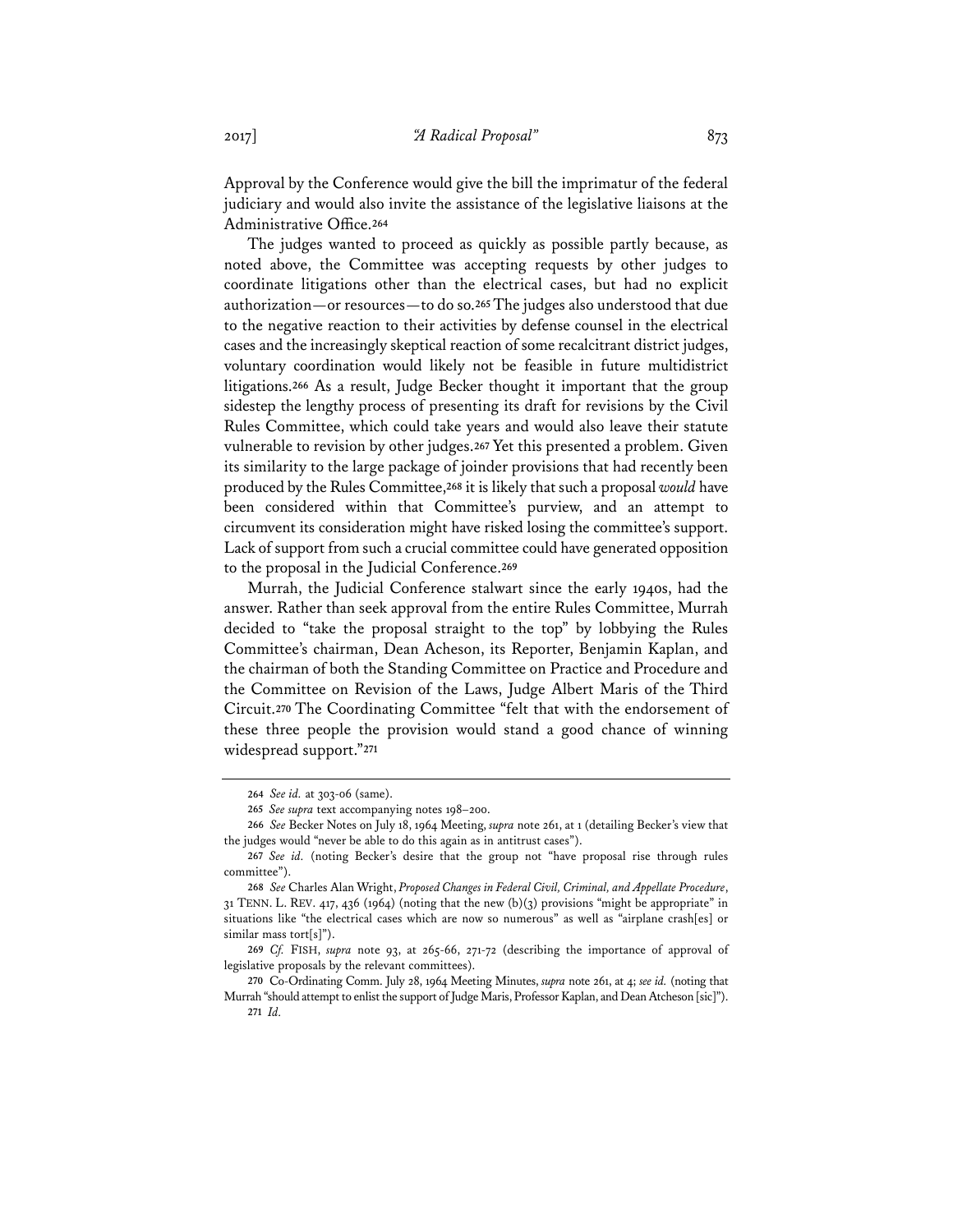At its July meeting the Coordinating Committee also considered "the problems that [were] likely to be encountered in seeking passage of this legislation" in Congress.**<sup>272</sup>** The major problem the Committee predicted—also noted by Judge Becker at the June meeting—was that "great opposition would arise from local lawyers fearful that all their business [was] about to be seized by the city attorneys."**<sup>273</sup>** The judges' proposed solution was to mollify lawyers by emphasizing the statute's modesty in a "note . . . drafted to accompany the proposal" that would "stress the fact that transfer is *only* for pre-trial purposes."**<sup>274</sup>** The judges also noted other potential "strategic weapons" they could deploy in support of the proposal, including "some sympathetic members of the Bar" and "some recorded testimony by members of the Bar praising the work done in the electrical equipment cases."**<sup>275</sup>**

Murrah presented the draft to the Pretrial Committee as a whole at its August 1964 meeting on Cape Cod, where the draft was approved in principle for presentation to the Judicial Conference.**<sup>276</sup>**

On behalf of the Pretrial Committee, Judge Murrah presented the proposed statute to the Judicial Conference at its September 1964 meeting.**<sup>277</sup>** The explanatory commentary drafted by Judge Becker and Dean Neal accompanied the statute.**<sup>278</sup>** The commentary is consistent with the strategy devised by the judges in Chicago; at numerous points, it emphasizes the statute's purportedly modest aims**<sup>279</sup>**—in particular that the transfer would be for pretrial proceedings only and not trial and that the statute would *not* be self-executing; that is, it "would not require that any case be transferred for pre-trial purposes unless the Supreme Court exercises the power to prescribe general rules for such transfers."**<sup>280</sup>** Despite its supposed modesty, the comment is not shy about its "major innovation": "the technique of transferring related cases to a single

**<sup>272</sup>** *Id.* at 5.

**<sup>273</sup>** *Id.* at 6.

**<sup>274</sup>** *Id.* (emphasis in original).

**<sup>275</sup>** *Id.*

**<sup>276</sup>** *See* Letter from Alfred P. Murrah, Chief Judge, U.S. Court of Appeals for the Tenth Circuit to Joe E. Estes, Chief Judge, U.S. Dist. Court for the N. Dist. of Tex.; George H. Boldt, Judge, U.S. Dist. Court. for the W. Dist. of Wash. & William H. Becker, Judge, U.S. Dist. Court for the W. Dist. of Mo. 1 (Aug. 10, 1964) (on file at Becker Chronological Files, *supra* note 33, Box 1, Folder 6) (noting "that it would be propitious for us to discuss this matter in connection with the meeting of the National Pre-Trial Committee, to be held . . . at . . . Harwich Port (Cape Cod)").

**<sup>277</sup>** *See generally* Proposed Amendment to Title 28, U.S.C. § 1404 (Sept. 2, 1964) (on file at Becker Papers, *supra* note 33, Box 9, Folder 22, Divider 3) (detailing the Committee's proposal).

**<sup>278</sup>** *See id.*

**<sup>279</sup>** *See, e.g.*, *id.* at 26-27 ("The Statute does not change the existing methods of joint treatment and explicitly leaves untouched 'the power to transfer for any or all purposes under any other statutory provision or rule.'").

**<sup>280</sup>** *Id.* at 29.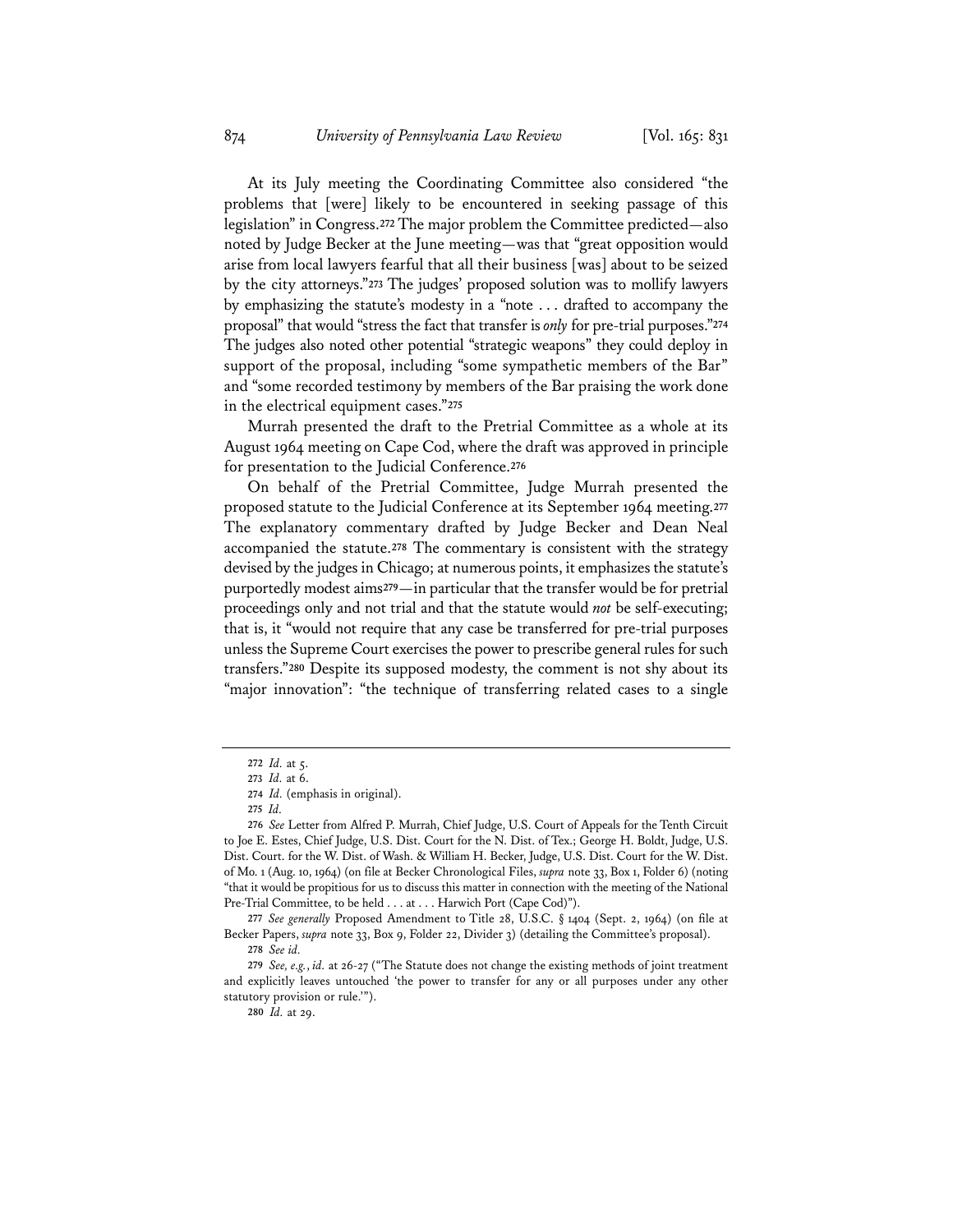district solely for pre-trial purposes."**<sup>281</sup>** The note explains that such a provision was necessary because the general transfer provisions, Sections 1404(a) and 1406(a), only provided for transfer to a district where the case might otherwise have been brought—significantly limiting the possibility of transferring all related cases to a single district (if jurisdiction or venue would not lie against the defendant in that district).**<sup>282</sup>** Murrah successfully convinced the Judicial Conference to "approve[] the amendment in principle,"**<sup>283</sup>** but to delay submission of the proposal to Congress.**<sup>284</sup>**

# D. *Rebuffing the Defense Bar*

After receiving the Judicial Conference's partial approval, the draft was circulated to all district judges handling the electrical-equipment litigation in Chicago on October 2, where "[t]here was unanimous consent that the Co-Ordinating Committee continue its work on the legislative proposal along the form outlined."**<sup>285</sup>** At this meeting, Judge Alfonso Zirpoli of the Northern District of California reaffirmed that "the feature of return of the cases for trial where filed is important in getting support from the Bar."**<sup>286</sup>**

The following day, the judges held a hearing with lawyers in the electricalequipment cases, to whom they presented the draft statute and from whom the judges sought input.**<sup>287</sup>** At the hearing, Robson asked that the plaintiffs and defendants name representatives who could survey lawyers on their respective sides for their views on the proposal.**<sup>288</sup>** Charles Bane, the lawyer representing Commonwealth Edison in the Northern District of Illinois, responded that he, William Ferguson of Seattle, and Harold Kohn of Philadelphia would represent the plaintiffs.**<sup>289</sup>** On behalf of the defendants, Steven E. Keane of Milwaukee

**<sup>281</sup>** *Id.* at 27.

**<sup>282</sup>** *See id.* at 28 (describing the limited flexibility of the then-existing transfer provisions).

**<sup>283</sup>** Memorandum from Meeting of All the Judges Before Whom Electrical Equipment Antitrust Cases Are Pending 18 (Oct. 2, 1964, 9:30 AM) (on file at Becker Papers, *supra* note 33, Box 9, Folder 22).

**<sup>284</sup>** *See id.* ("Chief Judge Murrah will work with Chief Judge Maris on the form of the legislation and on having it sponsored in Congress.").

**<sup>285</sup>** *Id.* at 18.

**<sup>286</sup>** *Id.* at 19.

**<sup>287</sup>** *See id.* at 19 ("[C]opies of the proposed amendment would be distributed to the lawyers at the hearing on October  $3 \ldots$ .").

**<sup>288</sup>** *See* Letter from Steven E. Keane, Partner, Foley, Sammond & Lardner, to Edwin A. Robson, Judge, U.S. Dist. Court for the N. Dist. of Ill. 1 (Oct. 19, 1964) [hereinafter Defendants Committee Letter] (on file at Becker Papers, *supra* note 33, Box 16, Folder 4) (responding to Robson's "request that three representatives each of counsel for the plaintiffs and for the defendants in the pending electrical equipment cases be designated to serve on a committee in connection with the proposed amendment of Section 1404").

**<sup>289</sup>** *See* Letter from Charles A. Bane, Att'y, Isham, Lincoln & Beale, to Edwin A. Robson, Judge, U.S. Dist. Court for the N. Dist. of Ill. 1 (Oct. 9, 1964) (on file at Becker Papers, *supra* note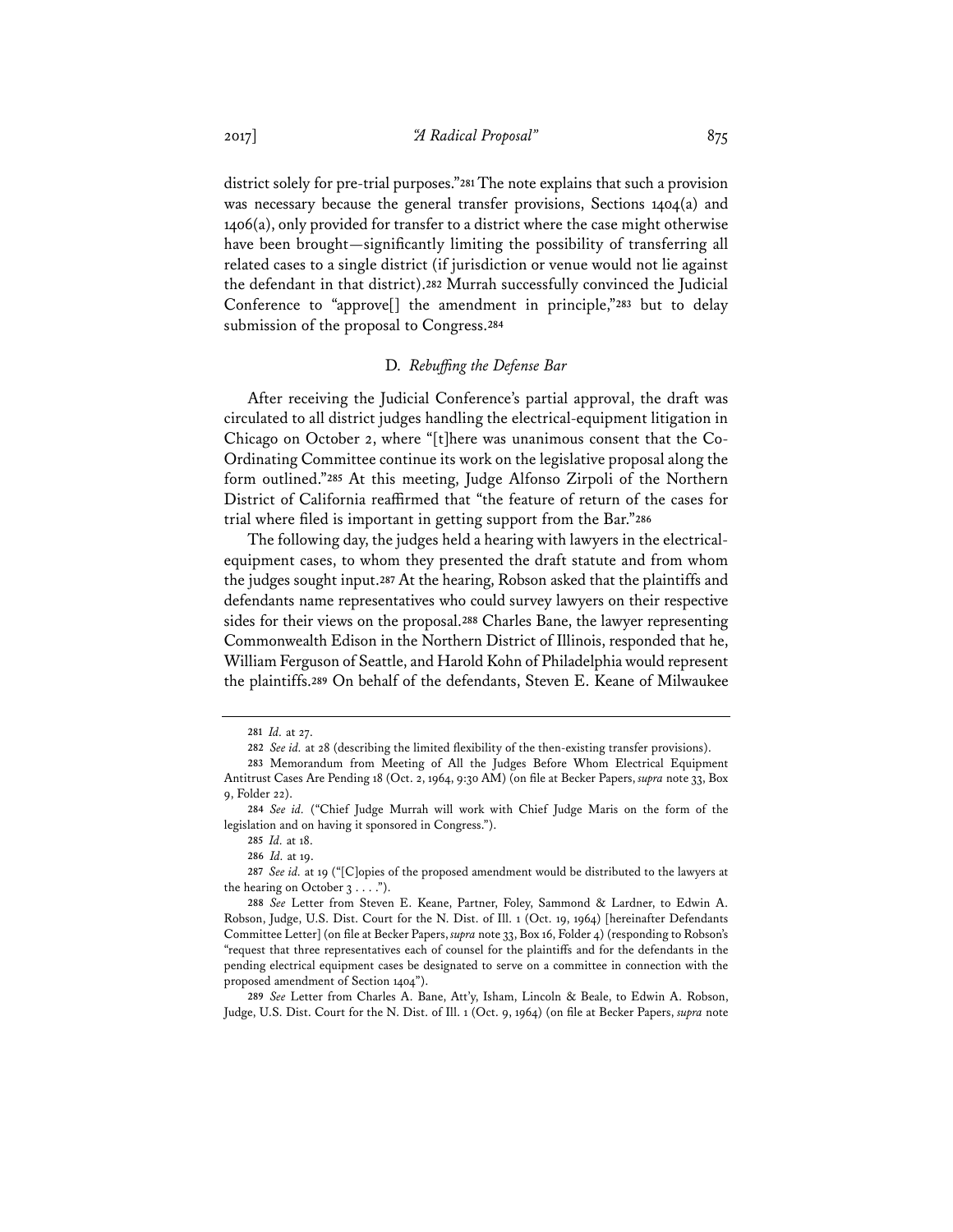responded that he, Ralph L. McAfee of New York, and Edward W. Mullinix of Philadelphia would represent the defendants.**<sup>290</sup>**

On behalf of defense counsel, Keane refused to provide any comment on the proposal, explaining that "[t]here is, however, substantial unanimity of opinion that it may well be regarded as inappropriate for a committee composed only of counsel actively engaged in the pending litigation to serve the purposes you have in mind."**<sup>291</sup>** He added, "[S]ince the scope of the proposed legislation extends far beyond the area encompassed by the electrical equipment cases and is of such great importance to the overall administration of justice, it seems to us that your Committee of Judges would want to obtain the views of the Bar generally."**<sup>292</sup>** Keane also offered, "Many of the lawyers who have been actively engaged in the electrical equipment litigation are giving thoughtful consideration to the proposed legislation, and we are certain they will be prepared to present their individual views to any appropriate committee of the Bar."**<sup>293</sup>**

Judges Robson and Becker did not appreciate this suggestion. In their view, the defendants sought only to delay and eventually thwart the legislation. The last thing the judges wanted was for the electrical-equipment defense lawyers, who by then had expressed that they felt bullied by the national program,**<sup>294</sup>** to present their proposal to the Bar at large. In a letter to Becker, Robson plainly stated, "It is apparent that defendants wish to kick the ball around . . . ."**<sup>295</sup>** He added, "In my opinion certainly some of the defendants, if not a substantial number of them, are trying to do all they can to block this amendment."**<sup>296</sup>**

Judge Becker responded, expressing his own skepticism about the defendants' motives,

Underlying the action of some of the defendants' counsel throughout this litigation must have been the hope that this electrical equipment antitrust litigation would overwhelm the Courts and demonstrate the unworkability of the antitrust laws allowing treble damage recoveries in civil suits.

<sup>33,</sup> Box 16, Folder 4) (nominating himself, Ferguson, and Kohn "to constitute the committee of three plaintiffs' counsel").

**<sup>290</sup>** *See* Defendants Committee Letter, *supra* note 288, at 1 (writing to inform Judge Robson of the three men's nominations to represent the defendants).

**<sup>291</sup>** *Id.*

**<sup>292</sup>** *Id.* at 1-2.

**<sup>293</sup>** *Id.* at 2.

**<sup>294</sup>** *See supra* notes 192–96 and accompanying text.

**<sup>295</sup>** Letter from Edwin A. Robson, Judge, U.S. Dist. Court for the N. Dist. of Ill., to William H. Becker, Judge, U.S. Dist. Court for the W. Dist. of Mo. 1 (Oct. 21, 1964) (on file at Becker Papers, *supra* note 33, Box 16, Folder 4, File 2).

**<sup>296</sup>** *Id.*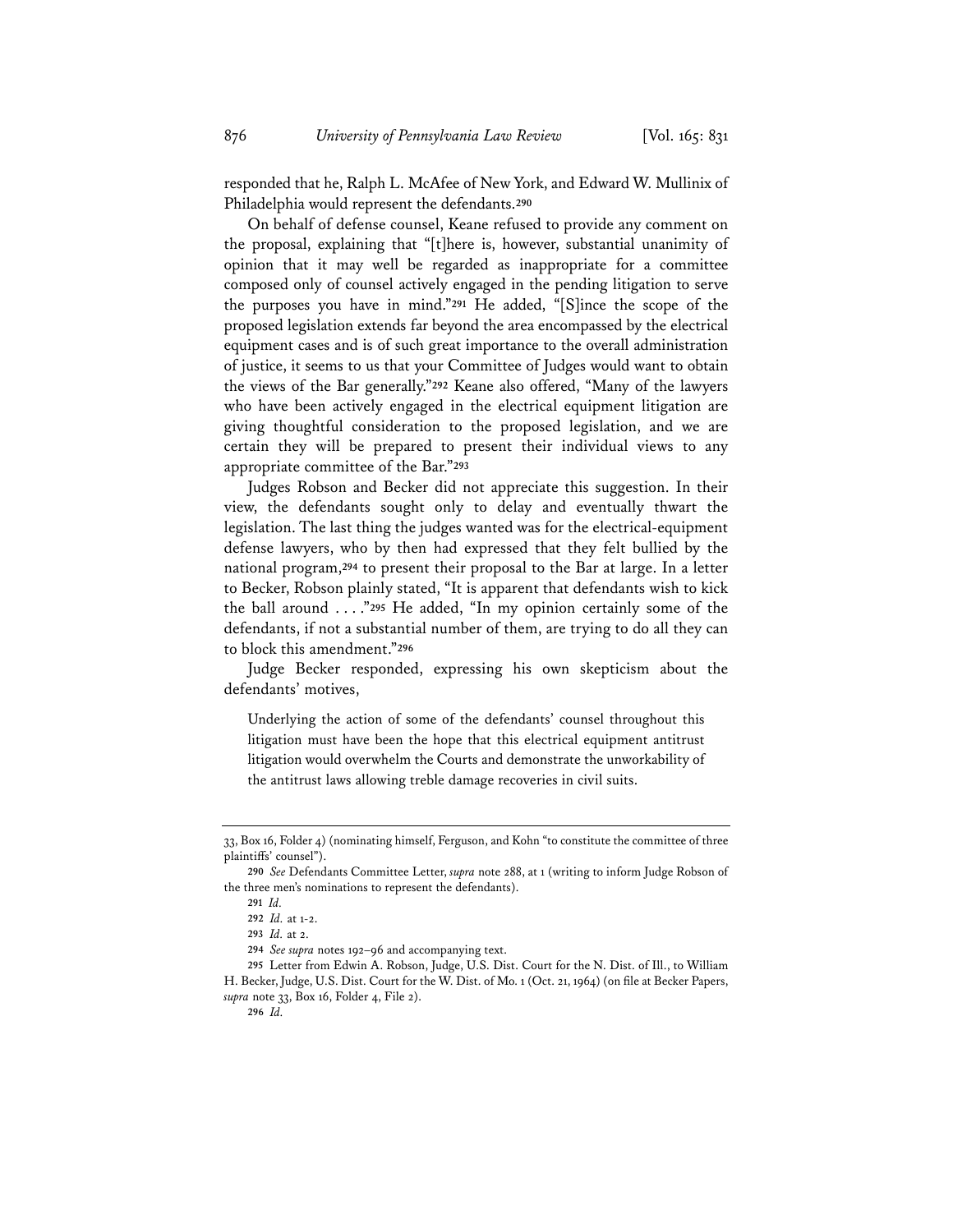Every measure proposed which would make multiple civil antitrust litigation manageable, impairs that hope. Yet we must deal with the defendants' counsel who are inspired by this hope.**<sup>297</sup>**

Soon thereafter, Robson wrote to Murrah reaffirming his concerns that the defendants would attempt to block the bill. Referring to the "committee" of lawyers invited to comment, Robson noted,

We, of course, have to keep in mind the problem presented primarily by the defendants in that they are not overly enthusiastic about this proposed legislation . . . . I think a meeting should be held with the respective members of the committee to ascertain their attitude, and determine then whether to enlarge the committee, place others in it, or thank them and just forget about their assistance.**<sup>298</sup>**

Such a meeting was scheduled. The attorneys for each side submitted memoranda in advance containing remarks on the proposed statute. The plaintiffs expressed "general, but not unanimous, support for enactment of the basic provisions in the Proposed Amendment."**<sup>299</sup>** The defendants, on the other hand, did not offer specific feedback.**<sup>300</sup>** Rather, they reaffirmed their view that the legislation should be presented to the entire American Bar Association for reactions from lawyers across a wide range of fields.**<sup>301</sup>** On November 13, Becker and Robson met with these lawyers in Washington.**<sup>302</sup>** At the outset, though, the judges explained "that the purpose of this meeting was not to obtain [counsels'] endorsement for the proposal, but to receive and

**300** *See* Letter from Steven E. Keane, Att'y, Foley, Sammond & Lardner, to Edwin A. Robson, Judge, U.S. Dist. Court for the N. Dist. of Ill. 2 (Nov. 6, 1964) [hereinafter Keane–Robson Nov. 6, 1964 Letter] (on file at Becker Papers, *supra* note 33, Box 16, Folder 3) (reporting that due to "the divergent opinions" of defense attorneys, Keane, McAfee, and Mullinix were "not authorized to, and indeed could not accurately, represent the views of counsel with whom we are associated in the defense of the electrical litigation").

**301** *See id.* at 1-2 (reaffirming their position "that views of the Bar generally should be sought" by the judges).

**302** *See generally* Summary of Meetings Held in Washington, D.C., November 13 and 14, 1964 Re: Proposed Amendment to 28 U.S.C. § 1404 (Nov. 13-14, 1964) [hereinafter D.C. Meetings Re: Proposed Amendment] (on file at Neal Papers, *supra* note 34, Box 7, Folder on C.O.C. Documents) (recounting the attendees and topics of discussion at the meetings).

**<sup>297</sup>** Letter from William H. Becker, Judge, U.S. Dist. Court for the W. Dist. of Mo., to Edwin A. Robson, Judge, U.S. Dist. Court for the N. Dist. of Ill. (Oct. 26, 1964) (on file at Becker Papers, *supra* note 33, Box 16, Folder 4, File 1).

**<sup>298</sup>** Letter from Edwin A. Robson, Judge, U.S. Dist. Court for the N. Dist. of Ill., to Judge Alfred P. Murrah, Chief Judge, U.S. Court of Appeals for the Tenth Circuit (Oct. 28, 1964) (on file at Becker Papers, *supra* note 33, Box 7, Folder 18, Divider 1).

**<sup>299</sup>** Letter from Charles A. Bane, Att'y; William H. Ferguson, Att'y & Harold E. Kohn, Att'y, to William H. Becker, Judge, U.S. Dist. Court for the W. Dist. of Mo.; George H. Bolt, Judge, U.S. Dist. Court for the W. Dist. of Wash. & Edwin A. Robson, Judge, U.S. Dist. Court for the N. Dist. of Ill. 1 (Nov. 11, 1964) (on file at Becker Papers, *supra* note 33, Box 16, Folder 3, File 13).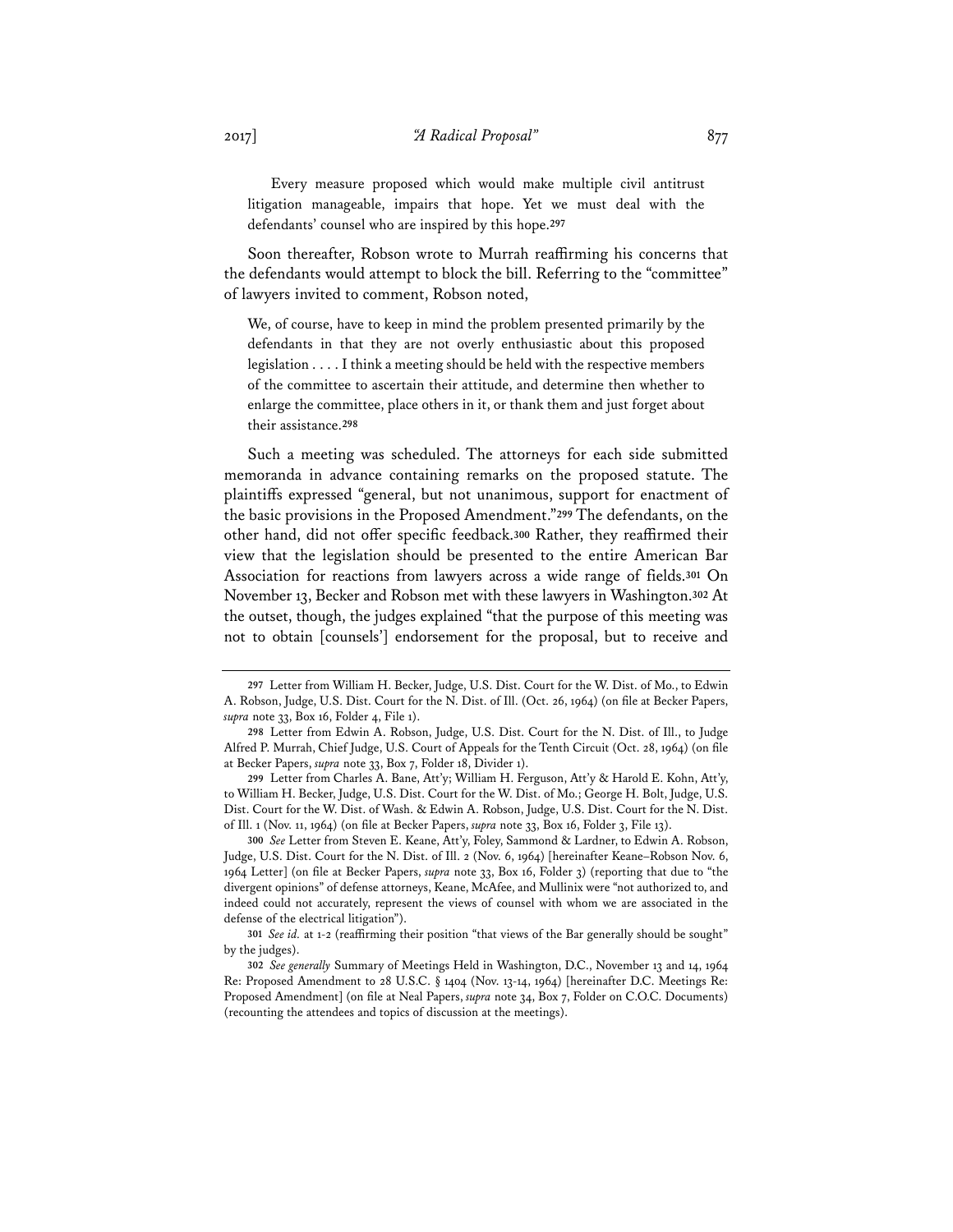discuss their suggestions on and criticisms of the draft."**<sup>303</sup>** The defense lawyers again urged submission of the proposed statute to relevant members of the Bar Association.**<sup>304</sup>** It was made clear that this would not be in the offing because of "the length of time required for meaningful study by an outside group, reference to a Bar committee would be inappropriate and would unduly delay implementation."**<sup>305</sup>** Perhaps accurately perceiving the direction of the wind, the plaintiffs expressed strong support for the proposed statute.**<sup>306</sup>** Their main concern related to whether the choice-of-law rules of the transferor forum would apply in diversity cases once transferred into the MDL court.**<sup>307</sup>**

In any event, the next day, Judges Robson, Becker, and Boldt, along with Dean Neal, held a meeting with Judge Maris to seek his crucial support.**<sup>308</sup>** At that meeting, Becker explained that there was an "[e]xtreme need for central management" in multidistrict cases and that the proposed statute was an "[a]lternative to [a] radical *forum non conveniens* statute" providing for complete transfer.**<sup>309</sup>** Maris expressed skepticism as to whether the statute was necessary in light of the successful cooperation achieved in the electrical cases.**<sup>310</sup>** Becker responded that voluntary cooperation would not be effective because "[l]itigants would run cases" in direct opposition to the kind of centralized judicial control that was necessary.**<sup>311</sup>** Further, Becker argued that the transferee judge needed to have the power to grant summary judgment

**<sup>303</sup>** *Id.* at 1.

**<sup>304</sup>** *Seeid.* at 1-2 (reporting that "the meeting of defense counsel . . . had concluded that . . . reference to a Bar committee consisting of practitioners from relevant areas of law would be more appropriate").

**<sup>305</sup>** *Id.* at 2-3.

**<sup>306</sup>** *See id.* at 2 ("Messrs. Bane, Kohn and Ferguson reported that plaintiffs' counsel generally favored the proposal.").

**<sup>307</sup>** *See id.* (reporting the plaintiffs committee's suggestion that "further study be undertaken of the proposal's effects in diversity cases"). For discussion of the myriad choice-of-law problems created by MDL, see generally Bradt, *supra* note 11, discussing why "MDL is a much better fit with choice of law" as compared to other aggregation methods. *See also* Richard L. Marcus, *Conflicts Among Circuits and Transfers Within the Federal Judicial System*, 93 YALE L.J. 677, 680-82 (1984) (arguing that "section 1401(a) created a new species of choice-of-law problem in diversity cases"). Judge Becker eventually adopted the plaintiff lawyers' preferred view, contending that transferred cases would be governed by the law of the transferor court under the rule of *Van Dusen v. Barrack*. *See* Co-Ordinating Comm. on Multiple Litig., Meeting of the Co-Ordinating Committee for Multiple Litigation, at New Orleans, February 7, 1965, at 2-3 (Feb. 7, 1965) [hereinafter Co-Ordinating Comm. Feb. 7, 1965 Meeting Minutes] (on file at Becker Papers, *supra* note 33, Box 9, Folder 21) (reporting that Becker "pointed out" to the group that *Van Dusen* would apply in MDL cases).

**<sup>308</sup>** *See generally* Minutes of Meeting Held at Washington D.C., Saturday Morning, November 14, 1964, at 1-4 (Nov. 14, 1964) (on file at Becker Papers, *supra* note 33, Box 8, Folder 19, Divider 3) (listing the attendees of the meeting and recounting their discussion).

**<sup>309</sup>** *Id.* at 1 (emphasis in original).

**<sup>310</sup>** *See id.* (recounting that Judge Maris asked whether "temporary venue change" could just "be done by rule").

**<sup>311</sup>** *Id.*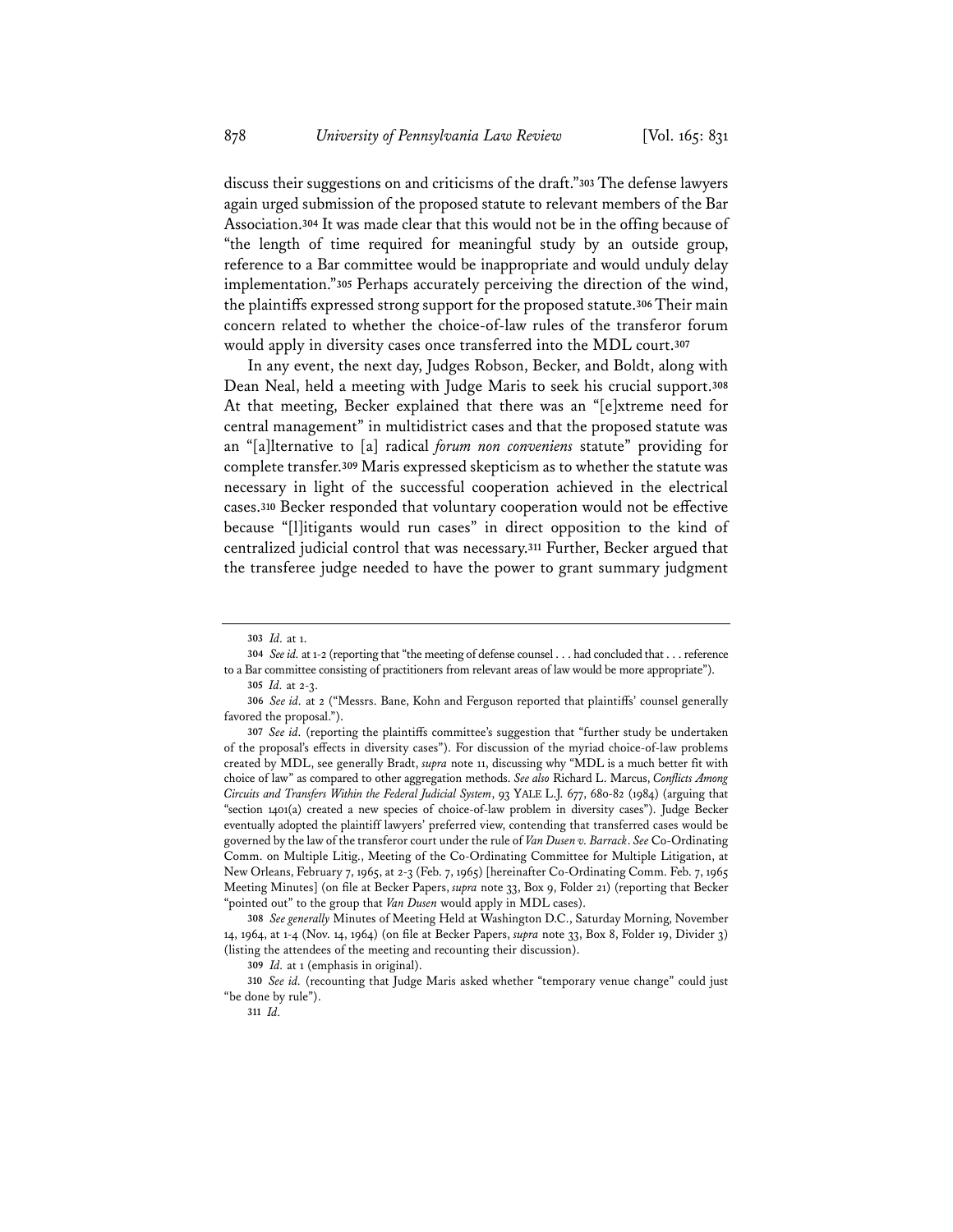and award sanctions in order for the statute to work effectively.**<sup>312</sup>** Maris expressed tentative support for the concept of pretrial transfer,**<sup>313</sup>** and everyone involved agreed to meet again.**<sup>314</sup>**

Maris's support, however, cooled the following month, apparently due to comments by defense counsel in the electrical-equipment cases. After the November meeting in Washington, defense lawyer John Collins sent the judges a memorandum criticizing the statute.**<sup>315</sup>** Abandoning the strategy of refusing to comment, the defendants issued a series of objections.**<sup>316</sup>** In essence, they argued that litigation on the scale of the electrical-equipment cases would be a "rare occurrence" and that adoption of a statute based on experience in the electrical cases would be premature.**<sup>317</sup>** The defendants also contended that the successful cooperation of judges in the electrical cases demonstrated that a transfer statute was unnecessary.**<sup>318</sup>** Beyond these general objections, the defendants raised numerous other concerns, mostly regarding the vagueness of the concepts of pretrial proceedings and related litigation concepts.**<sup>319</sup>**

Maris seemed to find the critique persuasive. In a letter to Murrah, he remarked that he was "much impressed by the points made in the memoranda" and endorsed the wait-and-see approach of the defendants.**<sup>320</sup>** Maris added that he viewed transfer authority as unnecessary, and that "[f]urther experience along these lines may give us much more light on the shape permanent procedural provisions should take."**<sup>321</sup>**

Murrah reacted with apparent alarm. Noting that he thought Maris had agreed with the need for legislation in November, Murrah worried that now Maris "would not favor any statutory authority to prescribe by general rules the

**<sup>312</sup>** *See id.* (emphasizing the need for "[s]ummary judgements," "'partial'-sanctions," and "discovery denials").

**<sup>313</sup>** *See id.* at 1-2 (showing Maris's shift over the course of the meeting from questioning the need for a new statute to his proposal of potential provisions to be included in the statute).

**<sup>314</sup>** *See* D.C. Meetings Re: Proposed Amendment, *supra* note 302, at 4 ("The discussions concluded with the decision to re-evaluate the proposal and to meet again . . . .").

**<sup>315</sup>** *See* Letter from John R. Collins, Att'y, Foley, Sammond & Lardner, to Edwin A. Robson, Judge, U.S. Dist. Court for the N. Dist. of Ill. 3-5 (Dec. 7, 1964) (on file at Neal Papers, *supra* note 34, Box 4, Folder XYZ) (listing concerns about the proposed amendments held by the committee of counsel representing the electrical litigation defendants). Collins took over communications from Steven Keane after Keane "became seriously ill and was hospitalized with a hemorrhaging ulcer." *Id.* at 1.

**<sup>316</sup>** *Seeid.* at 3-5 (listing the committee's objections and concerns about the proposed amendment).

**<sup>317</sup>** *Id.* at 3; *see also id.* (adding that "[t]here may be an advantage in adopting *ad hoc* procedures for each of the few times when national discovery and pretrial procedures are called for, rather than trying to anticipate all of the problems that might arise and cover them by so-called general rules"). **318** *Id.*

**<sup>319</sup>** *Id.* 

**<sup>320</sup>** Letter from Albert B. Maris, Judge, U.S. Court of Appeals for the Third Circuit, to Alfred Murrah, Chief Judge, U.S. Court of Appeals for the Tenth Circuit 1 (Dec. 15, 1964) (on file at Neal Papers, *supra* note 34, Box 4, Folder XYZ).

**<sup>321</sup>** *Id.* at 2.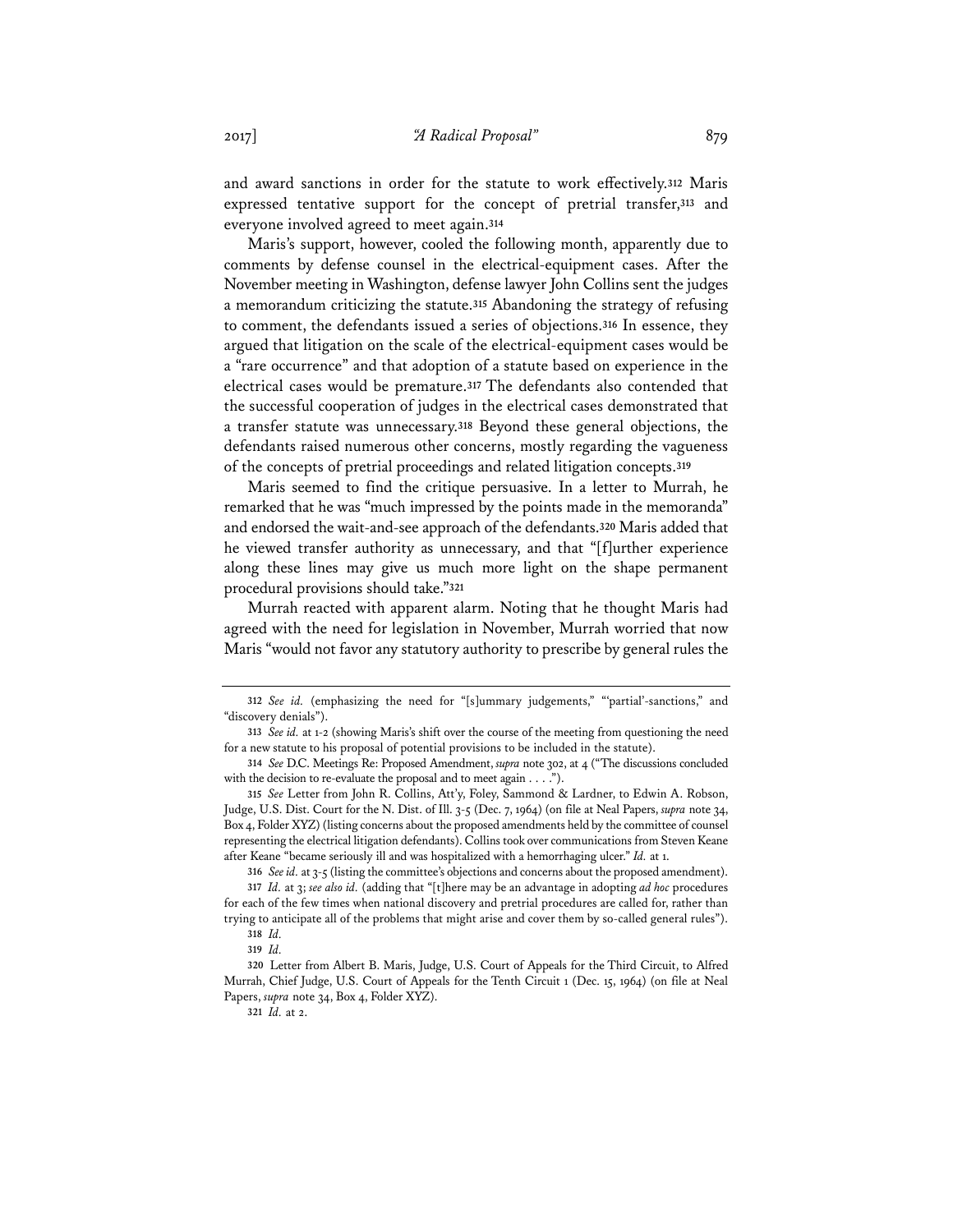method and criteria for transferring multiple district litigation for the sole purpose of pretrial."**<sup>322</sup>** Murrah added, "If this is your view, I would beg you to grant us a rehearing . . . ."**<sup>323</sup>** Murrah also cast aspersions on the motivations of defense counsel, echoing the observations of Robson and Becker earlier in the summer, contending that "[t]he memorandum submitted by certain lawyers in the so-called electrical equipment cases is admittedly colored by their experience in these cases which, as we know, has not been to their liking. They frankly admit their inability to be entirely objective in their approach to this problem."**<sup>324</sup>** Murrah continued, "[T]he judges who have had the responsibility of these cases are in a position to be objective. They want nothing more than a codification of the procedures which have been followed in the cases."**<sup>325</sup>**

Maris responded with skepticism, adhering to the view that specific rules promulgated by the Rules Committee for multiple litigation would be too rigid.**<sup>326</sup>** Instead, he preferred ad hoc consideration by the Judicial Conference to cases as they arose.**<sup>327</sup>** But Maris promised that he was "keeping [his] mind completely open on the subject of the legislation" and that he would "await a copy of the redraft with interest."**<sup>328</sup>**

Returning to the drawing board in November 1964, Becker and Neal developed an ironic solution to Maris's opposition: they eliminated the provision for implementing rules governing procedure in multidistrict litigation enacted through the Enabling Act process altogether.**<sup>329</sup>** They excised the part of the statute providing for any such rules to be drafted by the Rules Committee and approved by the Supreme Court. By that point, there had developed among the drafters "considerable sentiment for eliminating or short-cutting these steps where possible" due to the "undesired possible or probable result that lengthy steps will be required before the Court will approve any procedural changes."**<sup>330</sup>** As the judges noted, such

**<sup>322</sup>** Letter from Alfred P. Murrah, Chief Judge, U.S. Court of Appeals for the Tenth Circuit, to Albert B. Maris, Judge, U.S. Court of Appeals for the Third Circuit 1 (Dec. 24, 1964) (on file at Neal Papers, *supra* note 34, Box 4, Folder XYZ).

**<sup>323</sup>** *Id.* 

**<sup>324</sup>** *Id.* at 1-2.

**<sup>325</sup>** *Id.* at 2.

**<sup>326</sup>** *See* Letter from Albert B. Maris, Judge, U.S. Court of Appeals for the Third Circuit, to Alfred P. Murrah, Chief Judge, U.S. Court of Appeals for the Tenth Circuit 1 (Dec. 29, 1964) (on file at Becker Papers, *supra* note 33, Box 15, Folder 34) (expressing Maris's concern that "it should be possible to formulate the necessary legislation in broad general terms" to maintain flexibility).

**<sup>327</sup>** *See id.* (noting Maris's desire for "the Judicial Conference [to have] full power to make necessary and appropriate provisions" on a case-by-case basis).

**<sup>328</sup>** *Id.*

**<sup>329</sup>** *See* Perry Goldberg, Two Suggestions on the Draft Venue Statute 1 (Nov. 10, 1964) (on file at Becker Papers, *supra* note 33, Box 16, Folder 1) ("[T]he draft does not provide for any particular rule-making procedures . . . .").

**<sup>330</sup>** *Id.* at 1-2.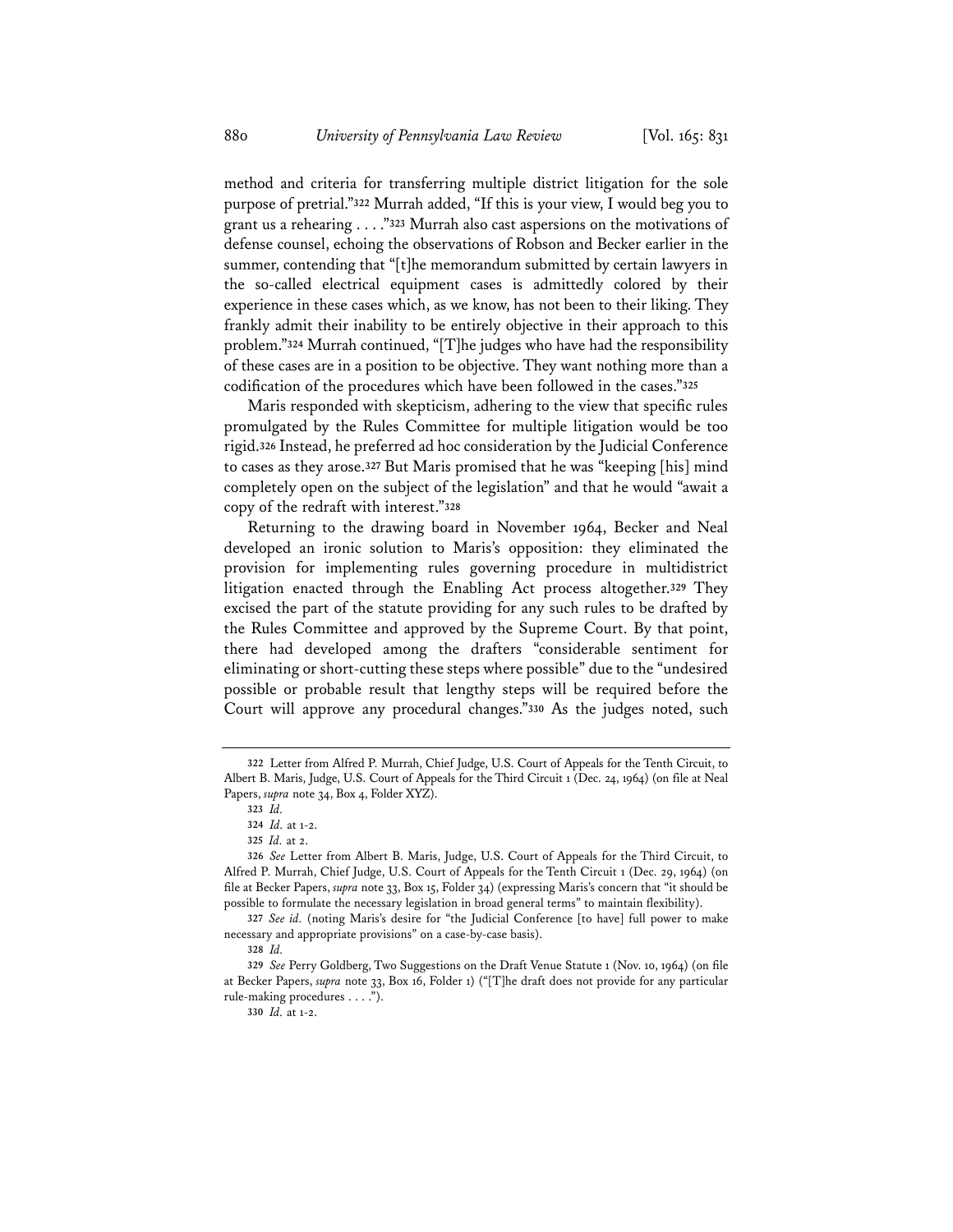rulemaking "would require lengthy consideration and review by the standing Committee on Federal Rules of Procedure and its Sub-Committee on Federal Rules of Civil Procedure, to be followed subsequently by further consideration and/or review in the Supreme Court and the Congress."**<sup>331</sup>** Maris, through his skepticism of implementing rules, had sparked the idea to cut the Rules Committee out of the implementation of MDL entirely.

To accomplish this, the drafters made three changes to the statute: they (1) added language providing the standard for when cases should be transferred for coordinated for pretrial proceedings,**<sup>332</sup>** (2) provided for creation of the Panel and its appointment by the Chief Justice,**<sup>333</sup>** and (3) eliminated the provision for Supreme Court rulemaking, instead allowing the newly created Panel to promulgate *its own rules* of procedure governing transfer.**<sup>334</sup>** Not only would these changes "shortcut" the need for follow-on rulemaking for the statute to be implemented, they would assuage Maris's concerns about rigidly codifying one-size-fits-all procedure in all kinds of multidistrict litigation through rules drafted by the Rules Committee. This assured the drafters both an easier route to Maris's approval of the statute and less future interference with its eventual implementation. The new statute would therefore retain maximum future flexibility and ensure control by the new Judicial Panel, to which Warren would presumably appoint Becker and Robson. From this point forward, all drafts eschew the rulemaking provisions and provide only for consolidated pretrial proceedings.**<sup>335</sup>**

The Coordinating Committee next met in New Orleans in February 1965 to consider this new draft.**<sup>336</sup>** At the meeting, in response to a request by Judge Roszel Thomsen for clarification of the powers granted to the transferee judge,**<sup>337</sup>** Judge Becker emphasized that the judge assigned by the panel would, "while assigned," have responsibility over "all matters."**<sup>338</sup>** For the most

**<sup>331</sup>** *Id.* at 1.

**<sup>332</sup>** *See* Co-Ordinating Comm. on Multiple Litig., Preliminary Draft of 28 U.S.C. § 1404(e), at 1 (Jan. 11, 1964) (on file at Becker Papers, *supra* note 33, Box 16, Folder 1) (providing that "civil actions involving a common question of fact . . . may be transferred . . . upon [a] determination that such proceedings are required for the just and efficient conduct of such actions").

**<sup>333</sup>** *See id.* at 3 (establishing that the Panel "shall be constituted by the Chief Justice and shall consist of seven circuit and district judges designated from time to time by the Chief Justice, no two of whom shall be from the same circuit").

**<sup>334</sup>** *See id.* ("The panel may prescribe rules for the conduct of its business . . . .").

**<sup>335</sup>** Both strategies are implicit in a draft report for submission to the Judicial Conference highlighting the need for "rapid and flexible procedures." Co-Ordinating Comm. on Multiple Litig., Comment on Proposed Title 28 U.S.C.  $\S$  1404(e), at 8 (Dec. 28, 1964) (on file at Becker Papers, *supra* note 33, Box 16, Folder 1).

**<sup>336</sup>** *See* Co-Ordinating Comm. Feb. 7, 1965 Meeting Minutes, *supra* note 307.

**<sup>337</sup>** *See id.* at 2 ("Judge Thomsen questioned what authority the local judges would have after transfer.").

**<sup>338</sup>** *Id.*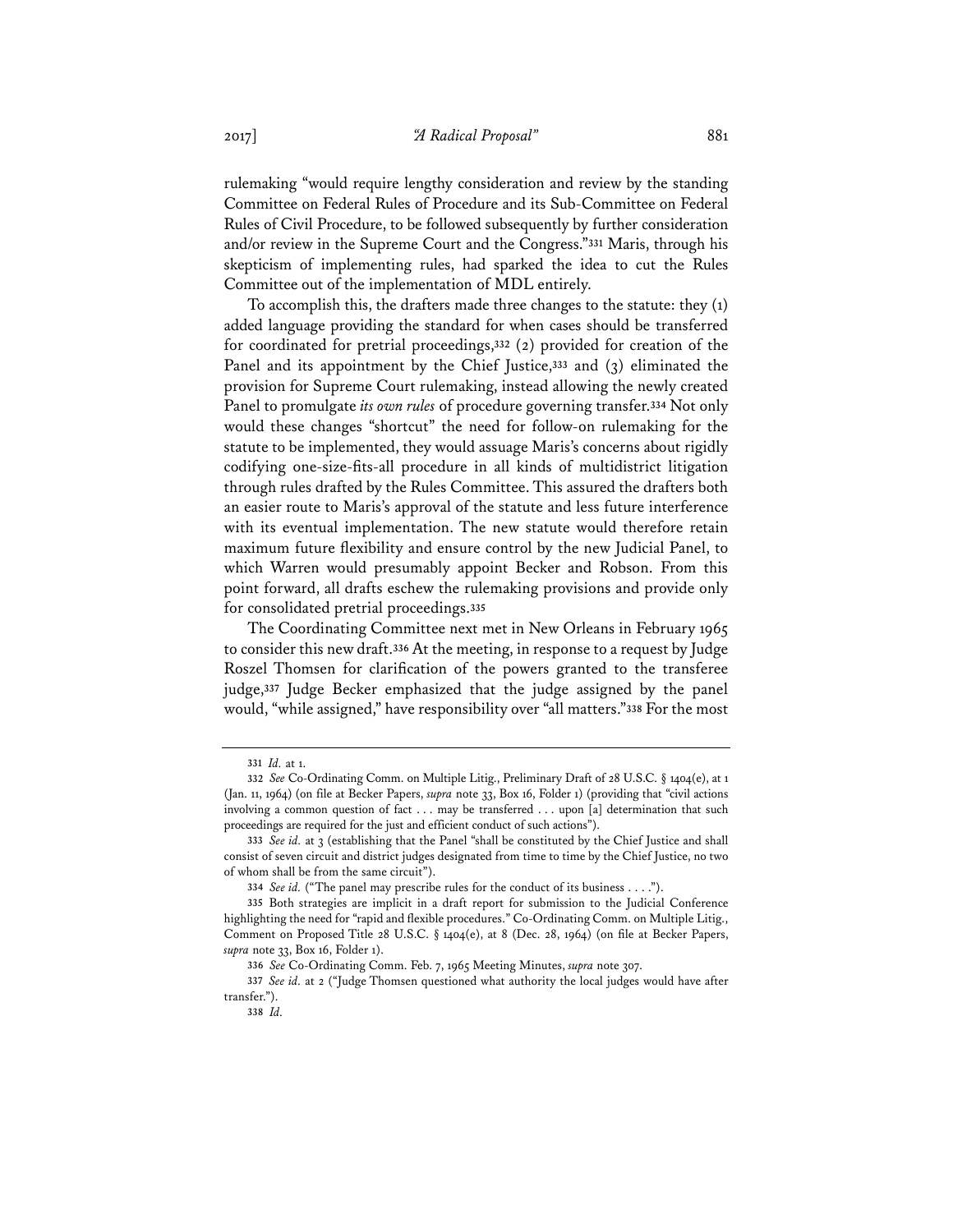part, the judges in attendance were in support, although Judge Sylvester Ryan, a member of the Committee and the Chief Judge of the Southern District of New York, expressed reservations for the first time about how the statute would invade the of authority of transferor judges, who would have no say in whether their cases would be transferred.**<sup>339</sup>** Nevertheless, the drafters presented the draft the following day to Judge Maris, who expressed his support for the new version, "observ[ing] that the draft of the proposed statute was greatly improved."**<sup>340</sup>**

The drafters of the statute also agreed that they would meet with Judge Ryan in New York in February to discuss his objections.**<sup>341</sup>** Only Becker's handwritten notes from that February meeting survive, but Ryan is reported as believing it would "not [be] desirable to set up permanent institutions with power to invade [the] jurisdiction of dist[rict] c[our]t."**<sup>342</sup>** Apparently, as a result of this meeting, new language—later referred to as the "Ryan Amendment"—was inserted into the bill providing that "no action shall be transferred without consent of the District Court in which it is pending."**<sup>343</sup>**

With Judge Ryan temporarily mollified and Judge Maris's support secured, the Committee submitted this new draft to the Judicial Conference for final approval at its next meeting on March 18, 1965.**<sup>344</sup>** The report submitted by the Committee (somewhat disingenuously) trumpets its consultation with "judges and various representative counsel who have been involved in the electrical equipment antitrust cases" and notes its decision to "revise the draft to permit for a largely self-implementing statutory procedure."**<sup>345</sup>** The commentary also notes the limited scope of the statute in that it "affects only the pre-trial stages in multi-district litigation."**<sup>346</sup>** Indeed, the limited nature of pretrial transfer was framed as an "advantage" over use of the class action device because "each

**<sup>339</sup>** *See id.* at 1 (proposing "a joint conference of the panel and all the judges before whom related cases are pending before determination to transfer"). Ryan was not in attendance; he expressed his reservations by letter. *Id.*

**<sup>340</sup>** Legislative Comm., Meeting of Legislative Committee at New Orleans, February 9, 1965, at 1 (Feb. 9, 1965) (on file at Becker Papers, *supra* note 33, Box 9, Folder 21).

**<sup>341</sup>** *See id.* (noting that "Judges Thomsen, Robson and Becker will consult with Judge Ryan . . . to explain the legislative committee's actions regarding his suggestions").

**<sup>342</sup>** William H. Becker, Judge, U.S. Dist. Court for the W. Dist. of Mo., Notes on Thursday Meeting 2 (Feb. 18, 1965) (on file at Becker Papers, *supra* note 33, Box 17, Folder 39).

**<sup>343</sup>** Proposed Title 28, U.S.C. § 1407, at 1 (Feb. 10, 1965) (on file at Becker Chronological Files, *supra* note 33, Box 2, Folder 8).

**<sup>344</sup>** *See* CO-CORDINATING COMM. ON MULTIPLE LITIG., REPORT OF THE CO-ORDINATING COMM. FOR MULTIPLE LITIG. OF THE UNITED STATES DISTRICT COURTS, A SUB-COMMITTEE OF THE COMMITTEE ON PRE-TRIAL PROCEDURE AND PRACTICE OF THE JUDICIAL CONFERENCE OF THE UNITED STATES 13 (Mar. 2, 1965) (on file at Becker Papers, *supra* note 33, Box 16, Folder 1) (suggesting that the "proposed § 1407 and the Comment thereon be considered at the March 18, 1965 meeting").

**<sup>345</sup>** *Id.*

**<sup>346</sup>** *Id.* at 19.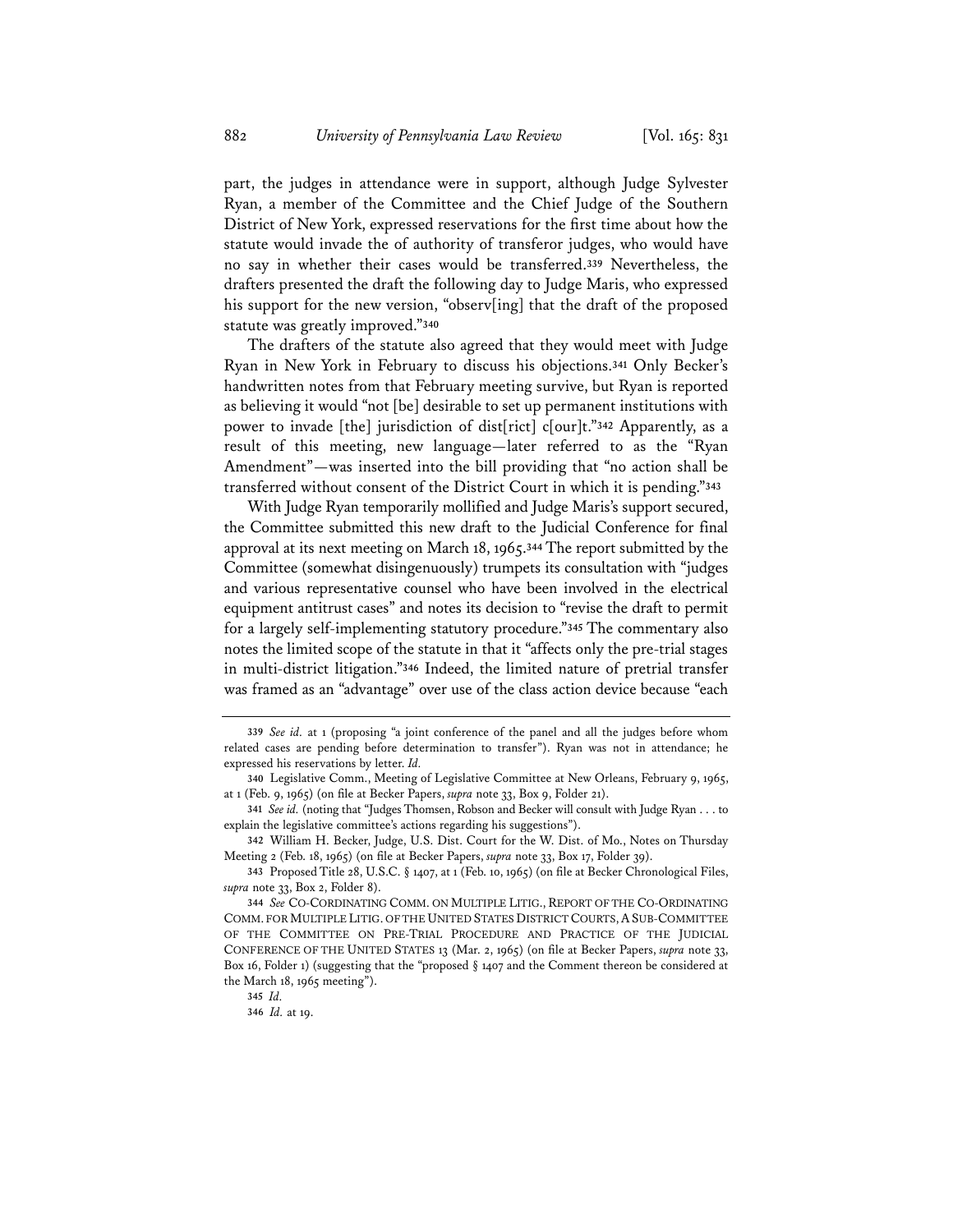action remains as an individual suit with the litigants retaining control over their separate interests."**<sup>347</sup>** As a result, the "[p]roposed § 1407 would maximize the litigant's traditional privileges of selecting where, when and how to enforce his substantive rights or assert his defenses while minimizing possible undue complexity from multi-party jury trials."**<sup>348</sup>** With the support of Judge Maris's committee, and with no dissents recorded, the Judicial Conference approved the statute for submission to the Congress.**<sup>349</sup>**

The Committee had come a long way in two years: Dean Neal's "radical proposal" had become a draft statute endorsed without dissent by the Judicial Conference. Although the judges may have limited the scope of transfer to preempt potential political difficulties, they had conceived of legislation that for the first time would provide for identification and centralized control of multidistrict litigation in the manner of the electrical-equipment cases. Moreover, they had achieved the critical support of the Judicial Conference without engaging in the lengthy and deliberative process of rulemaking. And thus far the judges had avoided any resistance from the plaintiffs' bar and rebuffed the skeptical and aggrieved antitrust defense bar. By the summer of 1965, the drafters had reason to be optimistic as they turned their attention to Congress. But there were storm clouds on the horizon. The defense lawyers they had rebuffed were not going to go down without a fight.

# IV. THE BUMPY ROAD TO CONGRESSIONAL PASSAGE

The Judicial Conference formally communicated the proposed statute to the House and Senate Judiciary Committees on April 12, 1965.**<sup>350</sup>** Congressman Emanuel Celler, Chairman of the House Judiciary Committee, subsequently introduced the bill, H.R. 8276, in the House on May 19, 1965.**<sup>351</sup>** All seemed to be going according to plan.**<sup>352</sup>** At the June 25 meeting of the Coordinating

**<sup>347</sup>** *Id.* at 20.

**<sup>348</sup>** *Id.* at 21.

**<sup>349</sup>** *See* ADMIN. OFFICE OF THE U.S. COURTS, REPORT OF THE JUDICIAL CONFERENCE OF THE UNITED STATES: PROCEEDINGS, MARCH 18-19, 1965, at 12-13 (reporting the introduction of the draft bill and that "[u]pon recommendation of the Committee, the Conference approved the draft bill submitted by the subcommittee").

**<sup>350</sup>** *See* Letter from William E. Foley, Deputy Dir., Admin. Office of the U.S. Courts, to Hubert H. Humphrey, President, U.S. Senate (Apr. 12, 1965) (on file at Becker Papers, *supra* note 33, Box 15, Folder 34, Divider 4) (providing the draft bill to the President of the Senate); Letter from William E. Foley, Deputy Dir., Admin. Office of the U.S. Courts, to John W. McCormack, Speaker, U.S. House of Representatives (Apr. 12, 1965) (on file at Becker Papers, *supra* note 33, Box 15, Folder 34, Divider 4) (providing the draft bill to the Speaker of the House).

**<sup>351</sup>** *See* H.R. 8276, 89th Cong. (1st Sess. 1965).

**<sup>352</sup>** *See* Letter from Edwin A. Robson, Judge, U.S. Dist. Court for the N. Dist. of Ill., to the Co-Ordinating Comm. for Multiple Litig. 1-2 (May 26, 1965) (on file at Becker Papers, *supra* note 33, Box 15, Folder 34) (expressing enthusiasm over the cooperation of Congress so far). Review of Congressman Celler's papers did not reveal anything of note regarding MDL.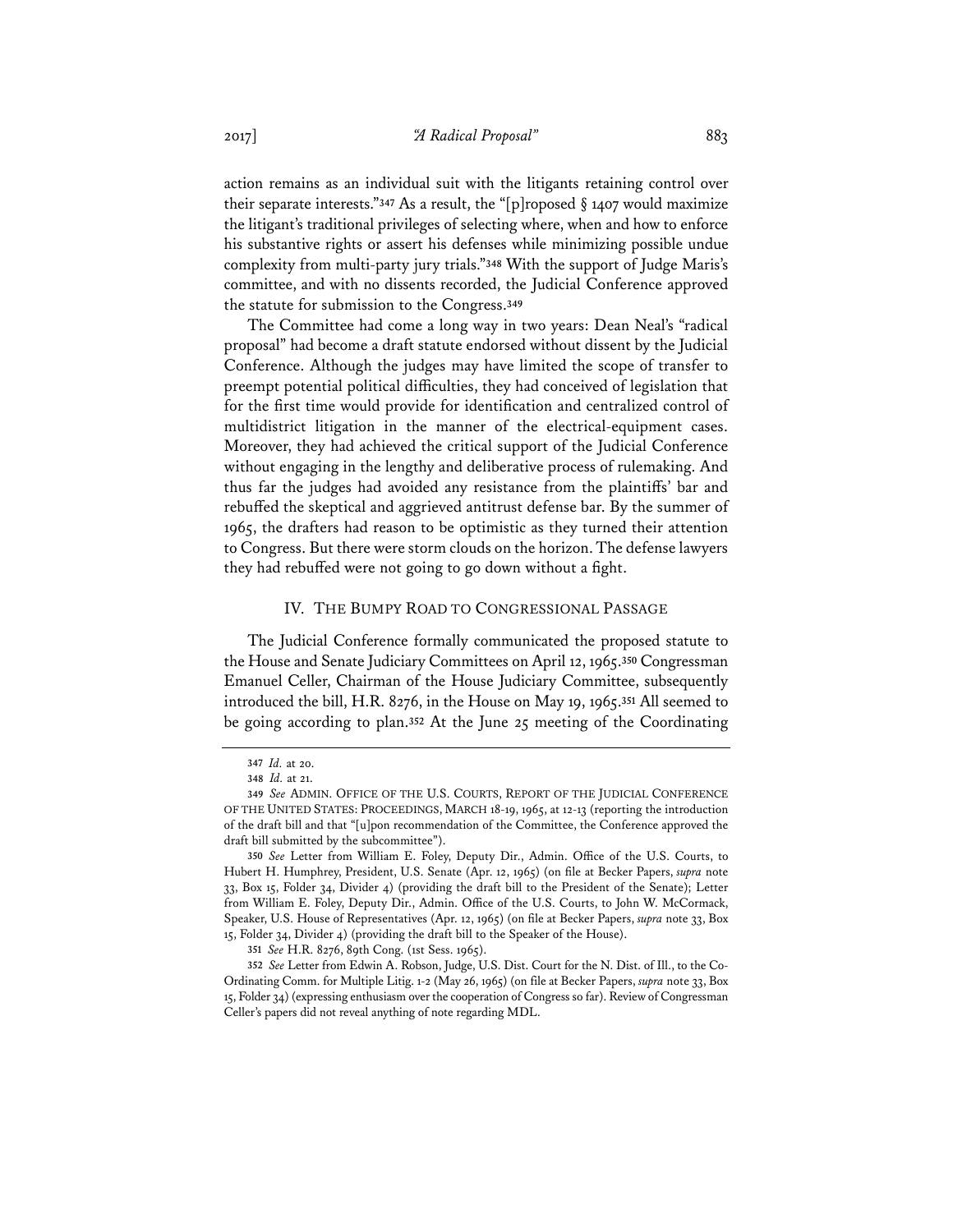884 *University of Pennsylvania Law Review* [Vol. 165: 831

Committee in Denver, Judge Robson optimistically "reported that the proposed legislation has been introduced into the House and that hearings will be conducted before the House Judiciary Committee in July. After passage in the House, the bill will be introduced in the Senate where no problems are anticipated."**<sup>353</sup>** This optimism was premature.

## A. *Achieving Department of Justice Support*

Any possibility of quick action in the House hit an immediate snag. The Judiciary Committee deferred action on the statute until the Department of Justice (DOJ) could present its views. This was not necessarily cause for worry, as the Congress regularly consulted the DOJ on the Judicial Conference's statutory recommendations, but it did mean that DOJ support would be vital.**<sup>354</sup>** Judge Robson, Dean Neal, and Goldberg set up a meeting with Donald Turner, Assistant Attorney General for Antitrust, on August 4, 1964, to discuss the statute.**<sup>355</sup>** Turner, though, was noncommittal; although he expressed general support for the concept, Turner apparently believed that actions by the government should be exempt in order to avoid having the government's cases become enmeshed in private actions.**<sup>356</sup>** Neal acknowledged Turner's request but hoped the Department would nevertheless "affirmatively support the legislation in principle."**<sup>357</sup>** Turner, however, was unwilling to offer a quick endorsement, citing "the pressure of [the] circumstances" and the need to "take some time" to consider the proposal.**<sup>358</sup>**

Radio silence from the DOJ persisted through the fall of 1965.**<sup>359</sup>** Concerned about the Department's ability to derail the legislation, the

**<sup>353</sup>** Co-Ordinating Comm. for Multidistrict Litig., Minutes of Meeting of the Co-Ordinating Committee 3 (June 25, 1965, 2:00 PM) (on file at Becker Papers, *supra* note 33, Box 9, Folder 21).

**<sup>354</sup>** *See* FISH, *supra* note 93, at 208 (describing how the Judicial Committee "strove to ameliorate conflicts with the Department of Justice" in order to accomplish the Committee's agenda).

**<sup>355</sup>** *See* Letter from Phil C. Neal, Exec. Sec'y, Coordinating Comm. for Multidistrict Litig., to Donald F. Turner, Assistant Att'y Gen., Antitrust Div., Dep't of Justice 1 (Aug. 5, 1965) (on file at Becker Papers, *supra* note 33, Box 15, Folder 34) (thanking Turner "for the generous amount of time" he spent with the men the previous day discussing § 1407).

**<sup>356</sup>** *See id.* ("[W]e are hopeful that after further consideration . . . you may see your way to endorsing the proposed Section 1407 without the need for a special exclusion in behalf of the United States."). **357** *Id.*

**<sup>358</sup>** Letter from Donald F. Turner, Assistant Att'y Gen., Antitrust Div., Dep't of Justice to Phil C. Neal, Exec. Sec'y, Co-Ordinating Committee for Multidistrict Litig. 1-2 (Aug. 12, 1965) (on file at Becker Papers, *supra* note 33, Box 15, Jacket 34, Divider 1).

**<sup>359</sup>** *See* Co-Ordinating Comm. for Multidistrict Litig., Minutes of the Meeting of the Co-Ordinating Committee 1 (Dec. 9, 1965, 2:00 PM) [hereinafter Co-Ordinating Comm. Dec. 9, 1965 Meeting Minutes] (on file at Becker Papers, *supra* note 33, Box 9, Folder 21) ("Congressional action remains delayed pending the Justice Department's recommendations. Though repeated efforts have been made to determine the Department's position, no report has been received."); *see also* Co-Ordinating Comm. for Multidistrict Litig., Minutes of Meeting of the Co-Ordinating Committee 1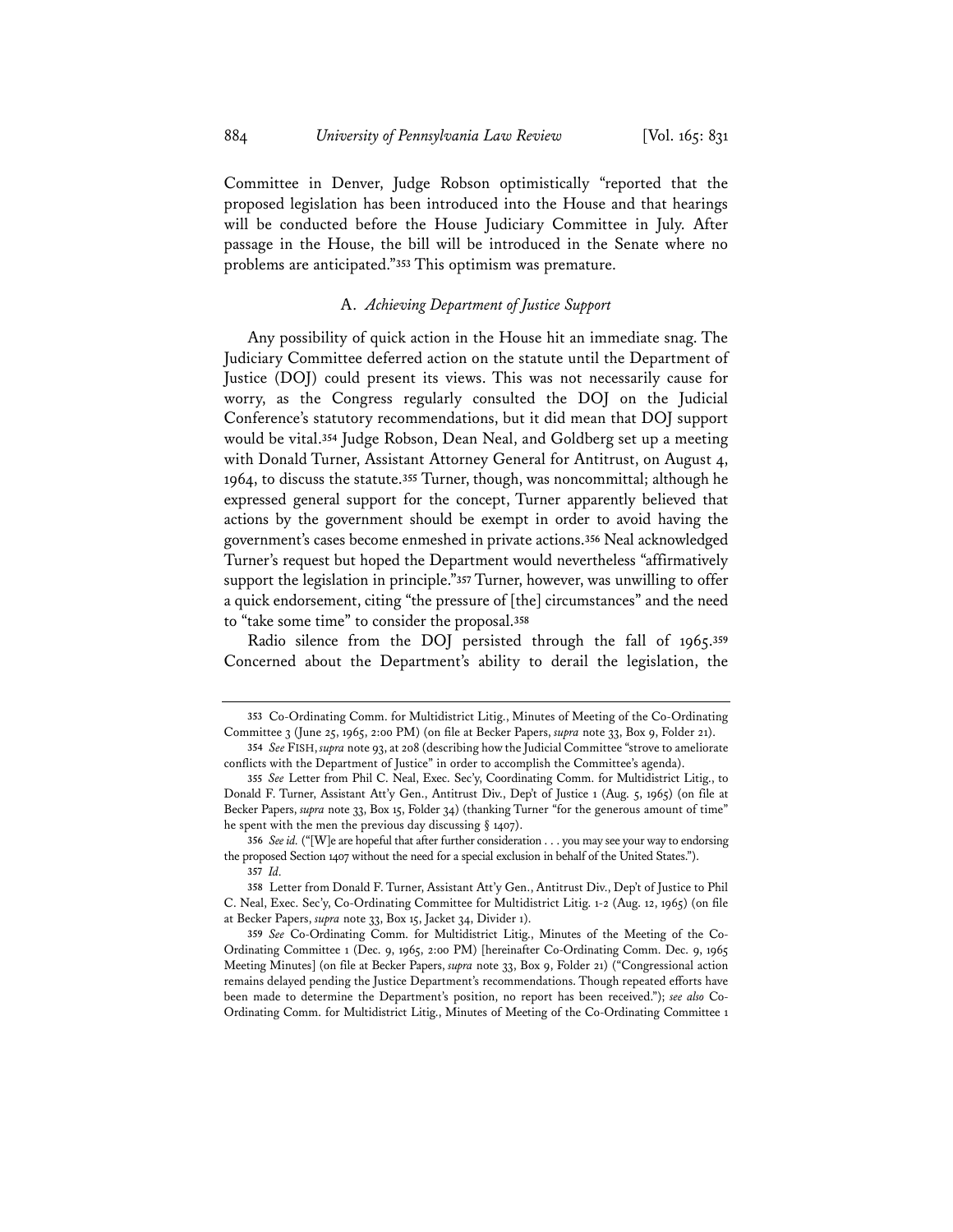Committee authorized Murrah "to take all necessary steps to secure action by the Department."**<sup>360</sup>** Murrah eventually secured a meeting in Washington with Deputy Attorney General Ramsey Clark late in the evening of December 13,**<sup>361</sup>** at which Murrah agreed to support an amendment exempting any cases brought by the government from the statute's ambit.**<sup>362</sup>** But Clark also expressed confusion about the Ryan Amendment requiring consent to transfer from the transferor judge.**<sup>363</sup>** Murrah, who had consented to inclusion of the amendment only to mollify Judge Ryan, made clear to Clark that he would not oppose a DOJ suggestion that the Ryan Amendment be eliminated from the bill in Congress.**<sup>364</sup>**

Clark apparently took Murrah's hint and sent a letter to the House Judiciary Committee on January 7, 1966, expressing the Department's support for the statute with his two requested amendments.**<sup>365</sup>** In the letter, Clark referred to the Ryan Amendment as "superfluous" given the need for the Panel to approve the transfers and added that "[r]equiring the consent of the transferor district judge would give a veto power and in essence require voluntary cooperation of all in order to consolidate discovery proceedings," defeating the purpose of the bill.**<sup>366</sup>** With the amendments, however, Clark enthusiastically endorsed the bill on behalf of the Department.**<sup>367</sup>**

Having achieved the DOJ's support, the Committee began preparations to report this development to the Judicial Conference at its upcoming March 1966 meeting.**<sup>368</sup>** This bothered Judge Ryan, who resisted removal of his veto

**364** *See id.* (stating that "[t]he Committee ha[d] not taken any position on the suggested deletion of the provision" but that "[i]t would be unfortunate, however, if the legislation was so restricted to nullify its intended salutary purposes").

**365** *See* Letter from Ramsey Clark, Deputy Att'y Gen., Dep't of Justice, to Emanuel Celler, Chairman, House Comm. on the Judiciary (Jan. 7, 1966), *reprinted in Judicial Administration: Hearings Before Subcomm. No. 5 of the H. Comm. on the Judiciary*, 89th Cong. 27–28 (1966) [hereinafter House Hearings].

<sup>(</sup>Sept. 29, 1965, 10:00 AM) (on file at Becker Papers, *supra* note 33, Box 9, Folder 21) ("Judge Robson reported that Congressional action on proposed Title 28, U.S.C. § 1407 has been deferred pending recommendations from the Justice Department.").

**<sup>360</sup>** Co-Ordinating Comm. Dec. 9, 1965 Meeting Minutes, *supra* note 359, at 1.

**<sup>361</sup>** *See* Letter from Alfred Murrah, Chief Judge, U.S. Court of Appeals for the Tenth Circuit, to Ramsey Clark, Deputy Att'y Gen., Dep't of Justice (Dec. 16, 1965) (on file at Neal Papers, *supra* note 34, Box 4, Folder XYZ) ("It was so typically fine and cooperative of you to see me late Monday evening concerning the proposed venue legislation. I am sure we all agree that the legislation is needful.").

**<sup>362</sup>** *See id.* (assuring Clark that "the judges are perfectly willing to except the Government to the extent [Clark] deem[ed] advisable and feasible").

**<sup>363</sup>** *See* Letter from Alfred P. Murrah, Chief Judge, U.S. Court of Appeals for the Tenth Circuit, to Ramsey Clark, Deputy Att'y Gen., Dep't of Justice (Dec. 27, 1965) (on file at Neal Papers, *supra* note 34, Box 4, Folder XYZ) (responding to Clark regarding the provision requiring consent by the transferor court).

**<sup>366</sup>** *Id.* at 28.

**<sup>367</sup>** *See id.* ("The Department of Justice favors its enactment but suggests that it be amended in two respects.").

**<sup>368</sup>** *See* Letter from Alfred P. Murrah, Chief Judge, U.S. Court of Appeals for the Tenth Circuit, to William H. Becker, Judge, U.S. Dist. Court for the W. Dist. of Mo. 1 (Feb. 15, 1966) (on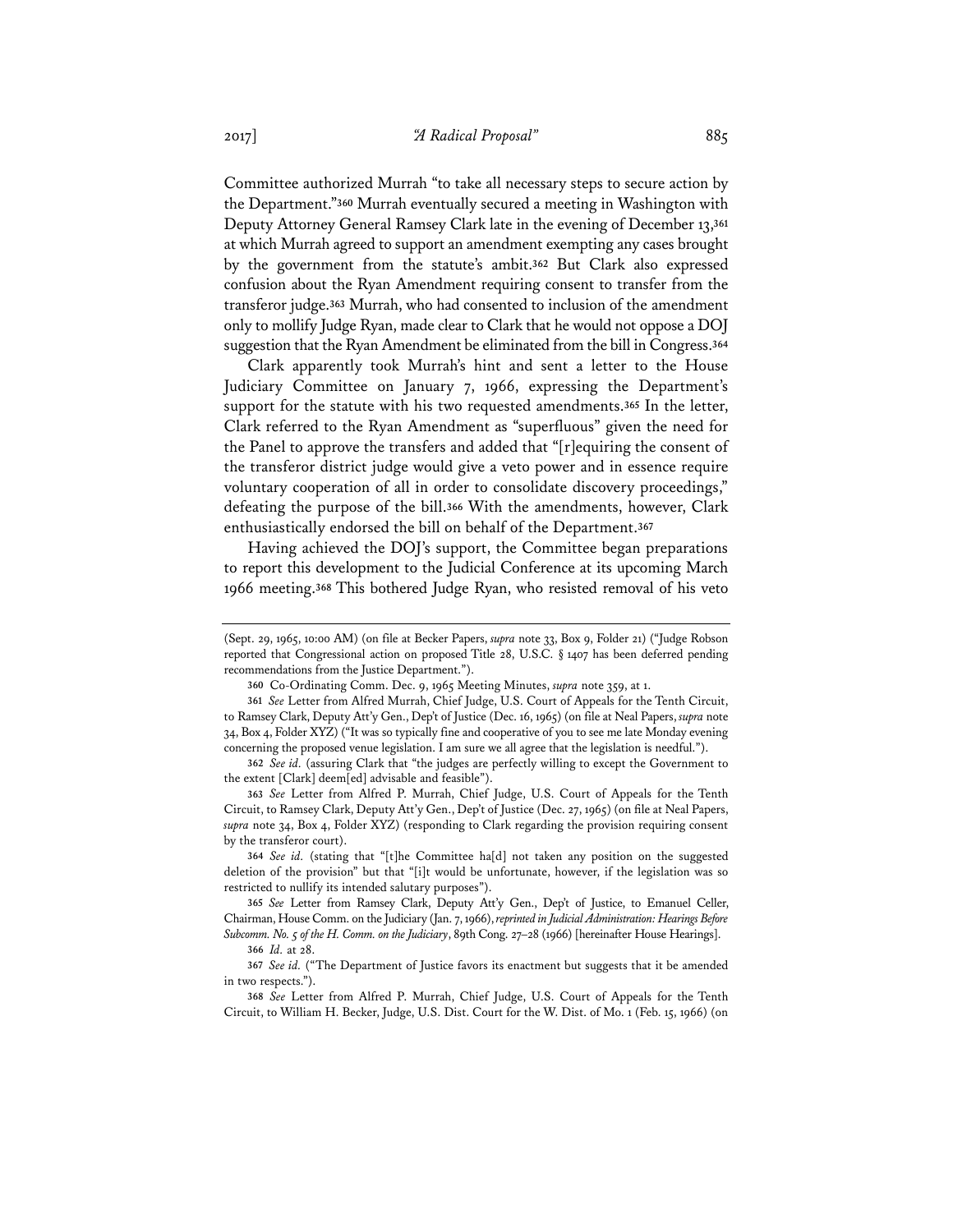provision.**<sup>369</sup>** Ryan objected to any endorsement of Clark's suggested amendments in the Coordinating Committee's report to the Judicial Conference, "since it presents but one view which is opposed to the specific approval by the Conference and this Committee of legislation which has been already introduced."**<sup>370</sup>** Robson attempted to smooth things over in a subsequent letter to the whole Committee, putting the question of the Clark amendments to a majority vote.**<sup>371</sup>** As Murrah probably could have predicted, the majority overruled Ryan and expressed its support of Clark's proposed amendments to the Judicial Conference, which approved the acceptance of the amendments over Judge Ryan's dissent.**<sup>372</sup>** Moreover, anticipating subsequent congressional hearings on the bill, the Committee authorized Robson to designate Committee members to appear at any such hearings, and "[o]ver Chief Judge Ryan's objection the designated Judges were authorized to express their personal opinions on suggested changes."**<sup>373</sup>** As a result, the judges appearing at any hearings could effectively disown Ryan's veto provision.

Despite the approval of the DOJ and the continuing support of the Judicial Conference, the bill remained bogged down in the House.**<sup>374</sup>** As the summer of 1966 wore on, the judges agreed to lobby the Senate to hold hearings on the bill first.**<sup>375</sup>** Becker personally reached out to Senator Edward Long from

file at Becker Papers, *supra* note 33, Box 15, Folder 34, Divider 1) (expressing doubt over the advisability of going back to the Judicial Conference with the proposed statute given that the statute would later "undergo Congressional scrutiny, and may be further amended there").

**<sup>369</sup>** *See* Letter from Sylvester J. Ryan, Chief Judge, U.S. Dist. Ct. for the S. Dist. of N.Y., to Edwin A. Robson, Judge, U.S. Dist. Court for the N. Dist. of Ill. 1-2 (Feb. 16, 1966) (on file at Neal Papers, *supra* note 34, Box 4, Folder XYZ) (registering his "objections to the draft as presently worded" and requesting that his "dissent be recorded as outlined" if the Committee submitted the "report as presently worded").

**<sup>370</sup>** *Id.* at 1.

**<sup>371</sup>** *See* Letter from Edwin A. Robson, Judge, U.S. Dist. Court for the N. Dist. of Ill., to Co-Ordinating Comm. for Multiple Litig. 1 (Feb. 21, 1966) [hereinafter Robson–Co-Ordinating Comm. Feb. 21, 1966 Letter] (on file at Becker Papers, *supra* note 33, Box 15, Folder 34) (enclosing the letter from Ryan and asking the Committee members for their vote on whether or not to delete the provision).

**<sup>372</sup>** *See* ADMIN. OFFICE OF THE U.S. COURT, REPORT OF THE PROCEEDINGS OF THE JUDICIAL CONFERENCE OF THE UNITED STATES 25 (Mar. 10-11, 1966) (approving "the concept of the subcommittee's work . . . including the recommendation of appropriate legislation"); *see also* Robson– Co-Ordinating Comm. Feb. 21, 1966 Letter, *supra* note 371, at 1 ("Judge Robson reported that the . . . Report, which had indicated Chief Judge Ryan's dissent, had been accepted by the Judicial Conference.").

**<sup>373</sup>** Coordinating Comm. for Multiple Litig., Minutes of Meeting of the Co-Ordinating Committee 2 (Mar. 31, 1966, 2:00 PM) (on file at Becker Papers, *supra* note 33, Box 9, Folder 21).

**<sup>374</sup>** *See* Letter from William E. Foley, Deputy Dir., Admin. Office of the U.S. Courts, to Edwin A. Robson, Judge, U.S. Dist. Court for the N. Dist. of Ill. 1 (Apr. 12, 1966) (on file at Becker Papers, *supra* note 33, Box 15, File 34, Divider 1) ("I regret that I do not have any worthwhile suggestions as to how we can move this any faster unless someone has direct access to the Congressman and can urge it on him.").

**<sup>375</sup>** *See, e.g.*, Letter from William H. Becker, Judge, U.S. Dist. Court for the W. Dist. of Mo., to Edward V. Long, Senator, U.S. Senate 1 (Aug. 1, 1966) (on file at Becker Papers, *supra* note 33,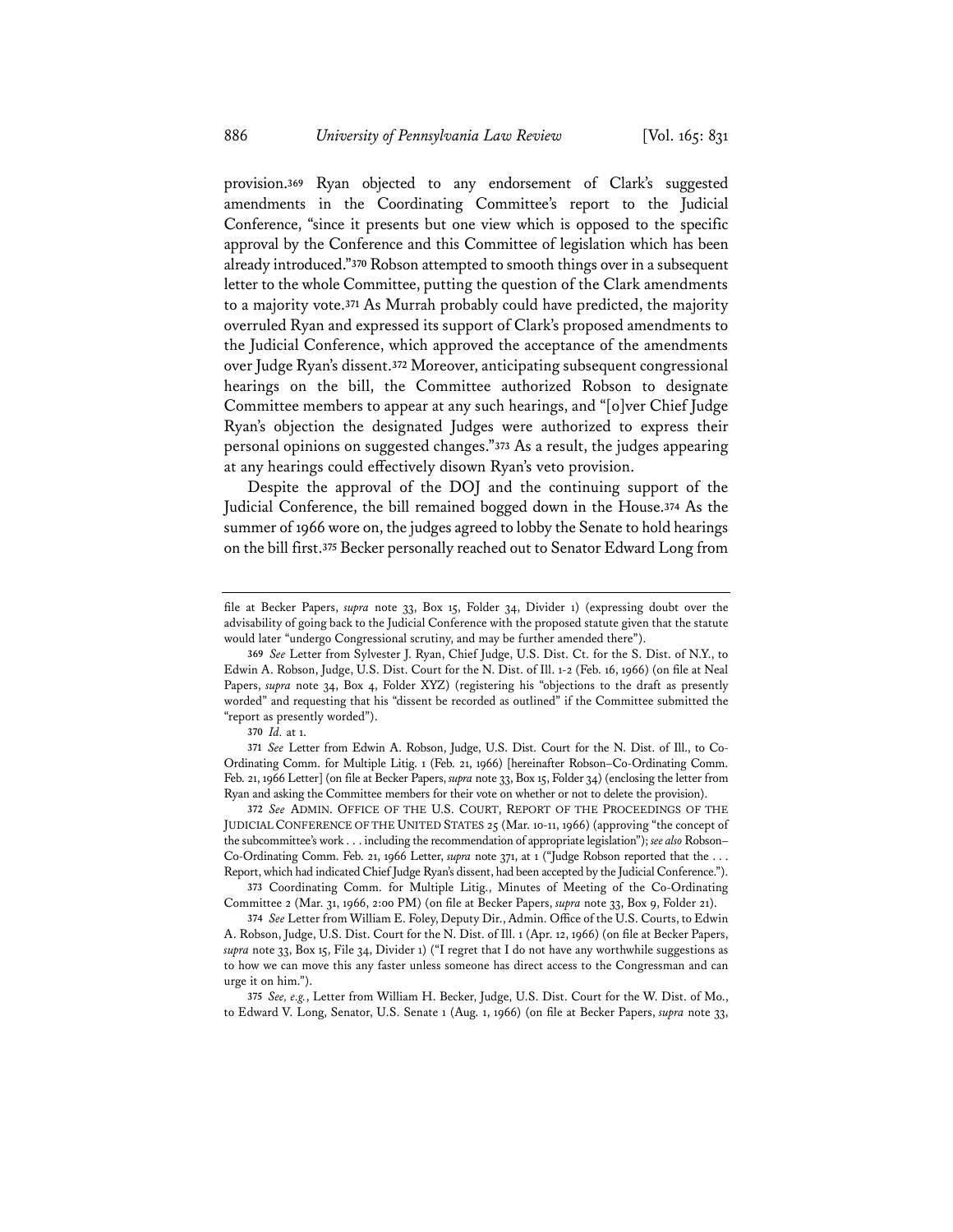his home state of Missouri.**<sup>376</sup>** Long responded, agreeing to move things forward, but also inquiring about the Ryan Amendment,**<sup>377</sup>** which Becker assertively undermined, claiming, "I believe that I can say that practically all of the judges who have reviewed this proposed bill would consider the bill to be a great advance if it were adopted in the form suggested by the Attorney General."**<sup>378</sup>** With things apparently gaining steam in the Senate, the House Judiciary Committee surprised the judges by scheduling a bill hearing on August 31, 1966.**<sup>379</sup>** Once again, things appeared to be on track, but the judges' biggest obstacle was developing: the organized opposition of the lawyers they had rebuffed in November 1964.

#### B. *Roadblock: Opposition by the ABA*

The ABA had long been an important ally of the Judicial Conference.**<sup>380</sup>** Going back to the Taft Era, the Judicial Conference had relied on the ABA as an advocate for legislation that would be politically challenging for judges to support, such as salary increases or provision for additional judgeships.**<sup>381</sup>** At the same time, ABA opposition could be a death knell, even for a proposal supported by the Judicial Conference.**<sup>382</sup>** As discussed in Part II, the lawyers in the Antitrust Section of the ABA had been full partners in the creation of the *Handbook*.**<sup>383</sup>** But by the time the MDL statute was introduced, relations had cooled—perhaps because defendants' experience with the *Handbook*'s recommendations in their harshest form, as implemented in the electrical-equipment cases, did not turn out to be too beneficial.**<sup>384</sup>**

**380** *See* FISH, *supra* note 93, at 331-32 (noting the ABA's importance in "congressional enactment of measures important to the federal courts").

Box 15, Folder 34) ("The bill was introduced in the House but has become bogged down in Congressman Celler's committee.").

**<sup>376</sup>** *See id.* at 1-3 (informing Senator Long of the history of and need for the bill).

**<sup>377</sup>** *See* Letter from William H. Becker, Judge, U.S. Dist. Court for the W. Dist. of Mo., to Edward V. Long, Senator, U.S. Senate 1 (Aug. 12, 1966) (on file at Becker Papers, *supra* note 33, Box 15, Folder 34) (responding to Long concerning "both changes" to the bill).

**<sup>378</sup>** *Id.*; *see also id.* (informing Long that only "[o]ne judge on the drafting committee wished to give the district court from which the action was transferred a veto power").

**<sup>379</sup>** *See* House Hearings, *supra* note 365.

**<sup>381</sup>** *See id.* at 334-36 (noting that judges "looked to the bar for assistance" on "politically sensitive issue[s]").

**<sup>382</sup>** *See* DEBORAH J. BARROW & THOMAS G. WALKER, A COURT DIVIDED: THE FIFTH CIRCUIT COURT OF APPEALS AND THE POLITICS OF JUDICIAL REFORM 256-57 (1988) (noting that opposition from the "organized bar" meant "little chance of legislative success"); *see also* Baar, *supra* note 96, at 99 (explaining that Congress will refer "[b]ills affecting the administration of the courts . . . to the Administrative Office," giving the Judicial Conference "the role of [a] veto group" on any proposed legislation).

**<sup>383</sup>** *See supra* subsection II.A.

**<sup>384</sup>** *See supra* text accompanying notes 191–96.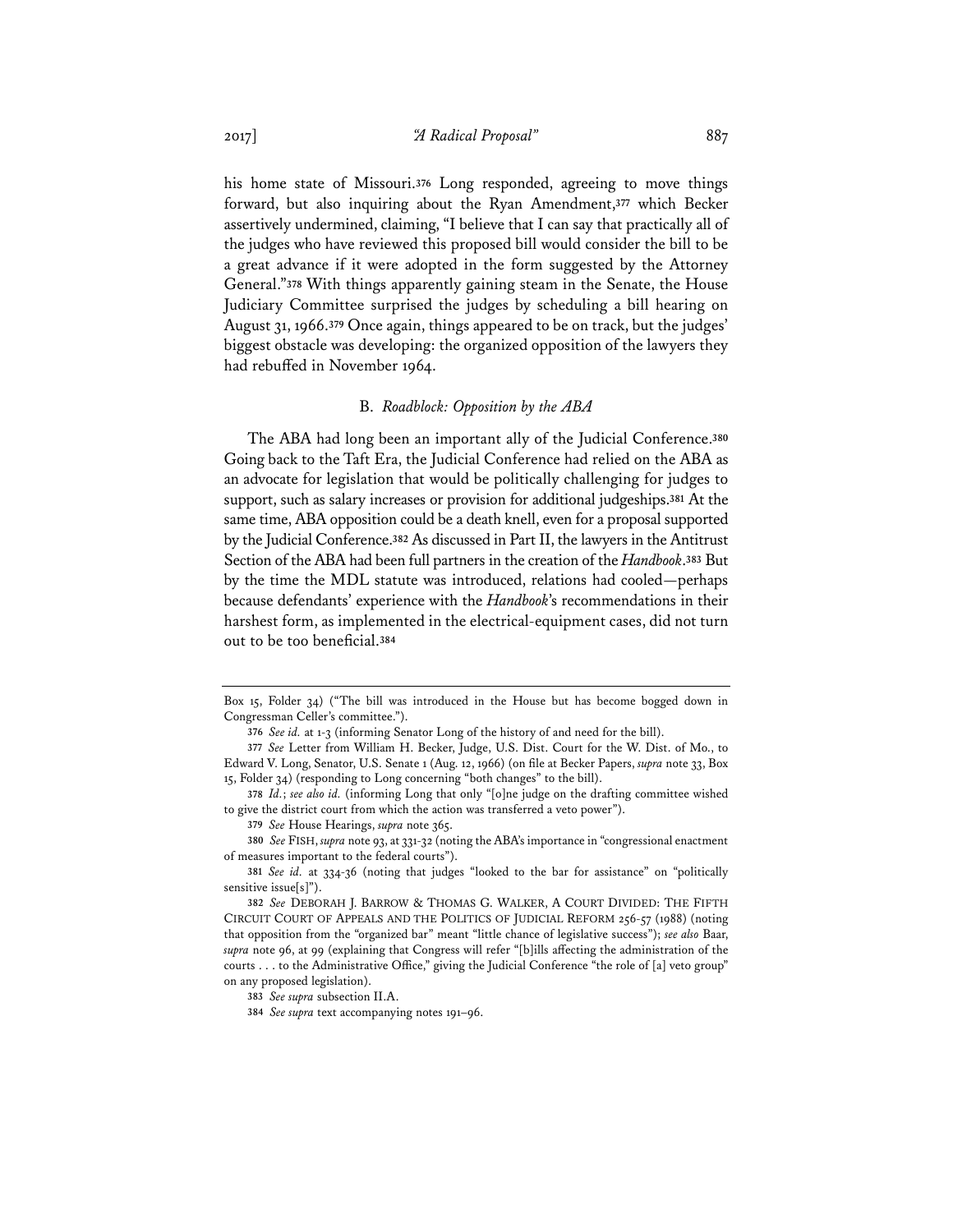When the Committee asked for comments from defense counsel in November 1964, the lawyers' main contention was that the Committee should refer the proposal to the ABA for review.**<sup>385</sup>** The judges roundly rejected this proposal. Having been rebuffed, some opposing lawyers decided to generate formal ABA opposition through its Antitrust Section, whose executive council contained numerous lawyers for defendants in the electrical cases.**<sup>386</sup>** At the Section's April 1965 meeting, it was announced that an ad hoc committee had been formed to study the MDL legislation.**<sup>387</sup>** On April 13, 1966, with the legislation pending in the House Judiciary Committee, the ad hoc committee recommended that the Antitrust Section adopt a resolution opposing the legislation and that this resolution be presented to the ABA as a whole.**<sup>388</sup>** On August 10, at the nationwide meeting of the House of Delegates in Montreal, after a brief statement in support of the resolution opposing the bill by lawyer Richard McLaren of Chicago, the ABA adopted it without debate.**<sup>389</sup>**

The Committee was blindsided. As Robson described in a letter to Becker on August 16, 1966, the ABA "unbeknownst to anybody, voted to oppose the legislation. Both Perry [Goldberg] and [Judge] Joe Estes were in Montreal as members of the section, and received no notice that this was coming up for discussion."**<sup>390</sup>** Robson summarized, "It is apparent from the sessions that Perry and Joe attended that the cards were stacked against us by the defendants."**<sup>391</sup>**

Following adoption of its resolution, the ABA drafted a report outlining its opposition.**<sup>392</sup>** The main thrust of the report was that the statute went too far, too fast, and that the electrical-equipment cases demonstrated that regular

**<sup>385</sup>** *See* Keane–Robson Nov. 6, 1964 Letter, *supra* note 300, at 2 (urging that the "views of the Bar generally should be sought and . . . solicited from the appropriate sections or committees of the American Bar Association").

**<sup>386</sup>** *See Executive Session of the Council of the Section of Antitrust Law*, 27 A.B.A. SEC.ANTITRUST L. viii, viii (1965) (listing the present members of the Council of the Section of Antitrust Law).

**<sup>387</sup>** *See id.* at x (reporting that "[t]he Council reviewed the effort . . . to implement Judge Prettyman's proposal" and "the Chairman was authorized to create an *ad hoc* committee").

**<sup>388</sup>** *See Executive Session of the Council of the Section of Antitrust Law*, 30 A.B.A. SEC. ANTITRUST L. i, ix (1966) (reporting that "Stewart Kerr presented the report of the ad hoc committee . . . , which presented a resolution recommending that H.R. 8276 . . . be opposed").

**<sup>389</sup>** *See Proceedings of the House of Delegates: Montreal, Canada, August 8-11, 1966*, 52 A.B.A. J. 967, 976 (1966) (reporting these events, which ended with "the House vot[ing] to adopt the resolution [in opposition to H.R. 8276] without debate"). The ABA further resolved, "[T]he Section of Antitrust Law is authorized to urge the foregoing views of the American Bar Association on the Committee on the Judiciary." *Proceedings of the House of Delegates at the 1966 Annual Meeting*, 91 ANN. REP. A.B.A. 347, 375 (1966).

**<sup>390</sup>** Letter from Edwin A. Robson, Judge, U.S. Dist. Court for the N. Dist. of Ill., to William H. Becker, Chief Judge, U.S. Dist. Court for the W. Dist. of Mo. 1 (Aug. 16, 1966) (on file at Becker Papers, *supra* note 33, Box 15, Folder 34, Divider 1).

**<sup>391</sup>** *Id.* 

**<sup>392</sup>** *See* REPORT OF SECTION OF ANTITRUST LAW TO THE HOUSE OF DELEGATES OF AMERICAN BAR ASSOCIATION ON H.R. 8276, 89TH CONGRESS, *reprinted in* House Hearings, *supra* note 365, at 33-36.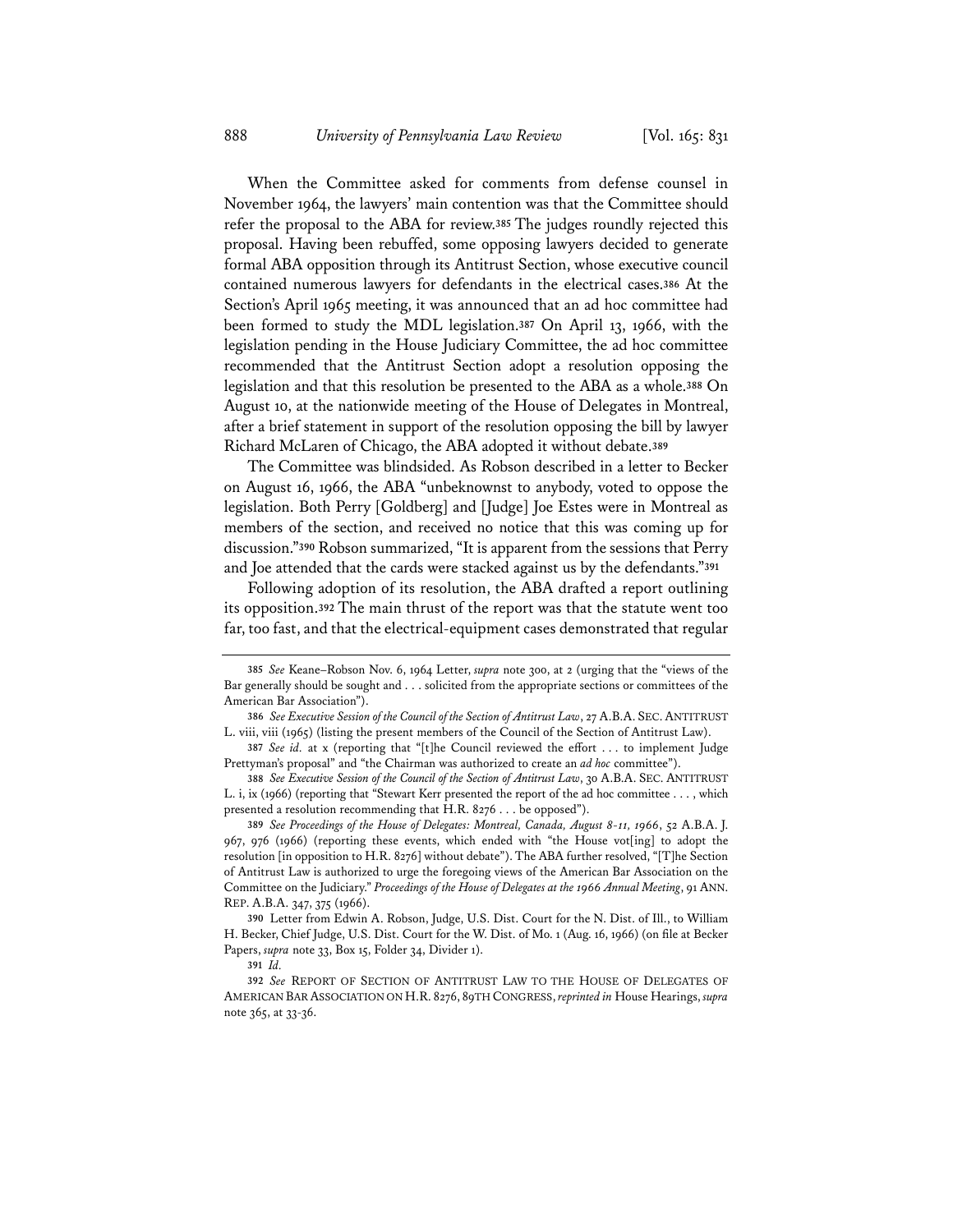procedures were adequate to meet the demands of a crisis.**<sup>393</sup>** Becker and Robson did not see a copy of the report until August 30, the night before the House Subcommittee hearing,**<sup>394</sup>** so they dictated responses to the criticisms in their Washington hotel the night before the hearing.**<sup>395</sup>**

## C. *The House Hearings*

The House Hearings commenced the following morning. The MDL statute was one of four statutes the subcommittee was considering that day.**<sup>396</sup>** Robson and Becker appeared on behalf of the Committee, as did Neal.**<sup>397</sup>** In their testimony, the judges adhered to their established strategy: emphasizing the urgent need for the legislation. Neal went first and described the successes of the electrical-equipment cases,**<sup>398</sup>** but then turned to "the different theory" underlying the MDL statute.**<sup>399</sup>** Neal explained that the procedure followed in the electrical cases was "cumbersome" and "fragile . . . because it [was] dependent upon the unanimous agreement of the judges involved for it to work."**<sup>400</sup>** Moreover, "perhaps most important, section 1404(a) [was] inadequate because it le[ft] the question of transfer to the determination of the court in a particular case and to the initiative of the parties in that case."**<sup>401</sup>** The bill would respond by providing "machinery in the Federal judiciary [to] determine what ought to be done from the standpoint of the judiciary as a whole, and the interests not only of the parties in a single case in a single district but of the parties affected by the entire mass of litigation."**<sup>402</sup>**

Judge Becker testified next and amplified the need for the bill:

**394** *See generally* House Hearings, *supra* note 365.

**<sup>393</sup>** *See id.* at 35 (arguing that it was "too early to assess the relative merits and disadvantages of pretrial proceedings utilized in the electrical cases" and that, either way, "existing statutes and applicable Rules" had allowed for "coordinated pretrial proceedings in those cases").

**<sup>395</sup>** *See* Letter from William H. Becker, Chief Judge, U.S. Dist. Court for the W. Dist. of Mo., to Edward V. Long, Senator, U.S. Senate 1 (Sept. 6, 1966) [hereinafter Becker–Long Sept. 6, 1966 Letter] (on file at Becker Papers, *supra* note 33, Box 15, Folder 34) ("On August 30 we received a copy of the resolution . . . . It was necessary to dictate a response . . . ."); *see also Multidistrict Litigation: Hearings Before the Subcomm. on Improvements in Judicial Machinery of the S. Comm. on the Judiciary*, 89th Cong. 24 (1966) [hereinafter Senate Hearings] (statement of William H. Becker, C.J., U.S. Dist. Court for the W. Dist. of Mo.) ("We discovered the existence of this document only the day before we were to appear before the House committee on H.R. 8276.").

**<sup>396</sup>** *See* House Hearings, *supra* note 365, at 1 (listing H.R. 3391, H.R. 6703, H.R. 8276, and H.R. 16575 as comprising the subcommittee's agenda).

**<sup>397</sup>** *See id.* at 21 (statement of Edwin A. Robson, J., U.S. Dist. Court for the N.D. Ill.) (explaining that the presentation would be divided between himself, Neal, and Becker).

**<sup>398</sup>** *See id.* at 21 (statement of Phil C. Neal, Executive Secretary, Coordinating Comm. for Multiple Litig.) (offering a brief history of the electrical-equipment cases).

**<sup>399</sup>** *Id.* at 22.

**<sup>400</sup>** *Id.*

**<sup>401</sup>** *Id.* at 23.

**<sup>402</sup>** *Id.*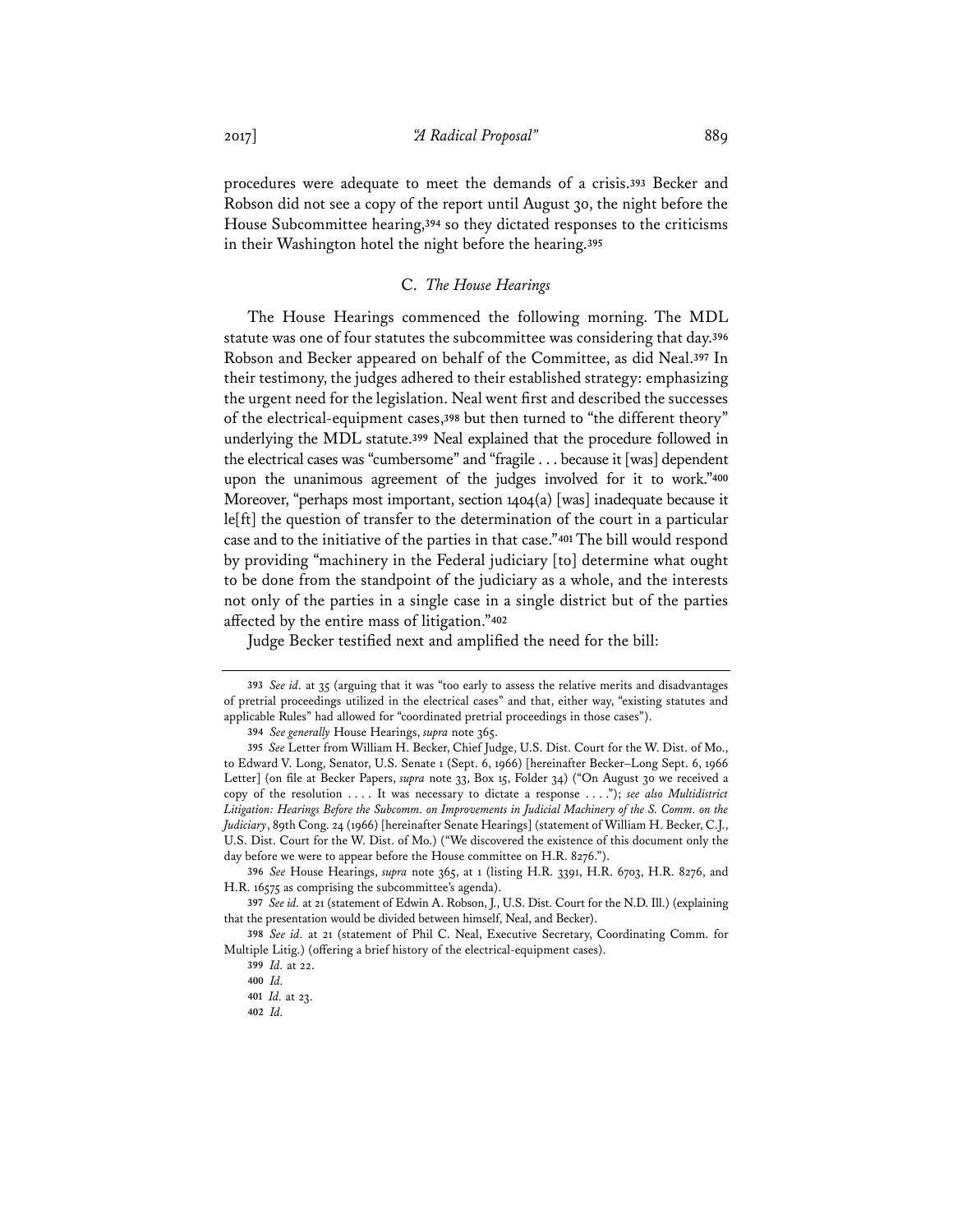We feel that there is a litigation explosion occurring in the Federal courts along with the population explosion and the technological revolution; that even with the addition of many new judges, the caseload, the backlog of cases pending, is growing; and that some new tools are needed by the judges in order to process the litigation which results from the matters which I have mentioned, as well as from extensions of the jurisdiction of the Federal courts by acts of Congress. And this is a method which we think will work.**<sup>403</sup>**

Becker then endorsed the two amendments suggested by Deputy Attorney General Clark.**<sup>404</sup>** Becker noted the Committee's endorsement of the first proposed amendment, exempting suits brought on behalf of the government.**<sup>405</sup>** With respect to the second suggestion, the deletion of the Ryan Amendment allowing for a transferor-court veto, Becker stated, "I am authorized to state that this suggested amendment has the approval of a majority of the Committee and I feel and the majority of the Committee feel that this change should be made, so we are in agreement with the Department of Justice on this matter."**<sup>406</sup>** Becker closed by again stressing the apparently limited nature of the proposal as compared to a complete transfer—that it would not require the creation of a new court or the appointment of any new judges, and that there was a "mandatory duty" to remand the case when pretrial proceedings are concluded.**<sup>407</sup>**

Although no witnesses appeared against the bill, the report of the ABA's opposition was entered into the record,**408** as was Becker and Robson's pointby-point refutation of it,**<sup>409</sup>** dictated in their hotel the night before. The Becker– Robson rejoinder is remarkable for its force. The thrust of the judges' response was that current procedure was plainly inadequate to deal with the massive litigation on the horizon, and that a failure to pass the bill would threaten the

**<sup>403</sup>** *Id.* at 26-27 (statement of William H. Becker, C.J., U.S. Dist. Court for the W. Dist. Of Mo.). **404** *Seeid.* at 27 (stating that Becker, and the majority of the Committee, supported both amendments).

**<sup>405</sup>** *See id.* ("This suggested modification is agreeable to the Committee.").

**<sup>406</sup>** *Id.* Murrah testified even more forcefully along these lines in the Senate hearings, responding to Senator Tydings's question about the veto provision, "I suppose that it is fair to say, of course, that when you are hammering out proposed legislation of this kind, especially with hardheaded Federal judges, you have to make some concessions along the way, sometimes even to the point of emasculation. I think it is appropriate for me to say that I never did approve the provision which allowed veto power to one judge. My argument was and is that if you do that, you almost completely render the legislation impotent." Senate Hearings, *supra* note 395, at 55-56 (statement of Alfred P. Murrah, C.J., U.S. Court of Appeals for the Tenth Circuit).

**<sup>407</sup>** House Hearings, *supra* note 365, at 32 (statement of William H. Becker, C.J., U.S. Dist. Court for the W. Dist. of Mo.).

**<sup>408</sup>** *See supra* note 392 and accompanying text.

**<sup>409</sup>** *See* House Hearings, *supra* note 365, at 29-32 (recording the memorandum submitted by the Coordinating Committee addressing, in turn, each criticism in the ABA Report by number).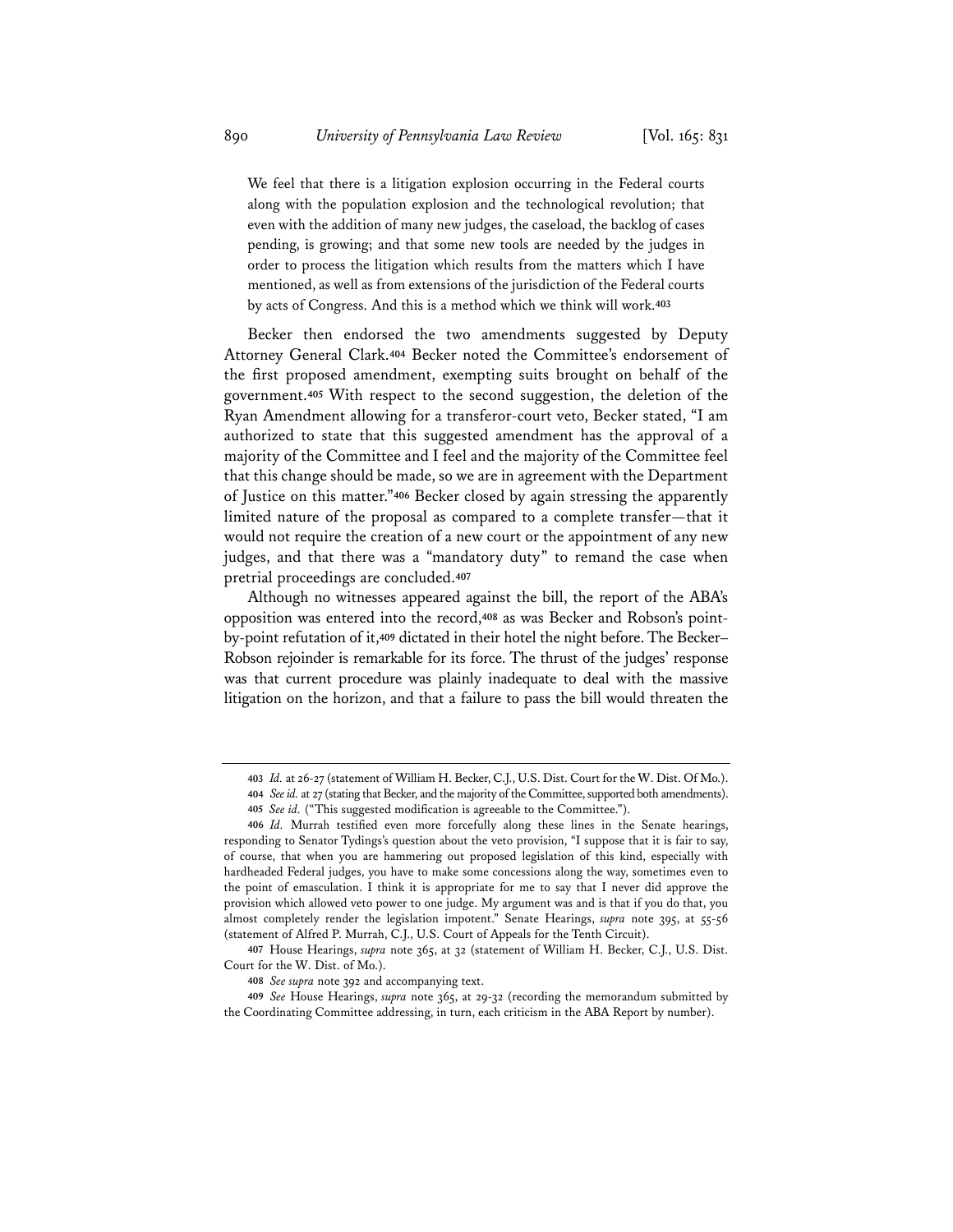basic functioning of the federal courts. The judges also appealed to process—an appeal we now know was disingenuous in light of Becker's papers:

[T]he Coordinating Committee wishes to inform your Committee that before final drafts of H.R. 8276 were submitted to the Judicial Conference, conferences were held with lawyers representing both the plaintiffs and defendants in the electrical equipment antitrust cases. The lawyers consulted represented the major portion of the Antitrust Bar of the United States and many of their suggestions were incorporated in what is now H.R. 8276. On the other hand, no opportunity was given by the Council of the Section of Antitrust Law for discussion or hearing of objections to the report discussed hereinabove.**<sup>410</sup>**

### D. *Shifting Attention to the Senate*

Due to the ABA's opposition in the House, the judges left the House hearings less than confident about the bill's prospects, so they instead turned their attention to lobbying the Senate Judiciary Committee, which eventually agreed to hold a hearing on the bill in October in Chicago.**<sup>411</sup>** The Senate immediately proved to be a more promising avenue. Senator Long and Senator Joseph Tydings of Maryland, the Chairman of the Subcommittee on Improvements in Judicial Machinery, introduced the bill in the Senate on September 9, 1966—with both of Clark's amendments incorporated.**<sup>412</sup>** That Tydings was the chair was serendipitous. Not only was he exceptionally interested in improving the operations of the federal courts,**<sup>413</sup>** his mentor both in law school and beyond was Chief Judge Roszel Thomsen of the District of Maryland, an influential member of both the Coordinating Committee and the Rules Committee.**<sup>414</sup>**

The hearing was held on October 20-21, 1966.**<sup>415</sup>** The only Senator in attendance was Tydings,**<sup>416</sup>** and again only witnesses in favor of the bill

**<sup>410</sup>** *Id.* at 32.

**<sup>411</sup>** *See* Becker–Long Sept. 6, 1966 Letter, *supra* note 395, at 1 (expressing optimism about the Chicago hearings set for October).

**<sup>412</sup>** *See* S. 3815, 89th Cong. (1966). Becker later thanked Long for introducing the bill: "This proposed legislation appears to be a very minor matter, but I can assure you that it is truly of great importance." Letter from William H. Becker, Chief Judge, U.S. Dist. Court for the W. Dist. of Mo., to Edward V. Long, Senator, U.S. Senate 1 (Oct. 17, 1966) (on file at Becker Papers, *supra* note 33, Box 15, Folder 34).

**<sup>413</sup>** *See, e.g.*, Joseph F. Spaniol, Jr., *The Federal Magistrates Act: History and Development*, 1974 ARIZ. ST. L.J. 565, 567 (noting Tydings's interest in judicial administration).

**<sup>414</sup>** *See* Senate Hearings, *supra* note 395, at 3-4 (statement of Senator Joseph D. Tydings, Chairman, Subcomm. on Improvements in Judicial Mach.) ("I am particularly gratified to see my own former mentor . . . Judge Roszel C. Thomsen, who taught me most of the law I know, not only when I was a U.S. attorney but even earlier when I was in law school at the University of Maryland.").

**<sup>415</sup>** *Id.* at 1, 41.

**<sup>416</sup>** *See id.* at 1 (listing Senator Tydings, and no other senators, as present).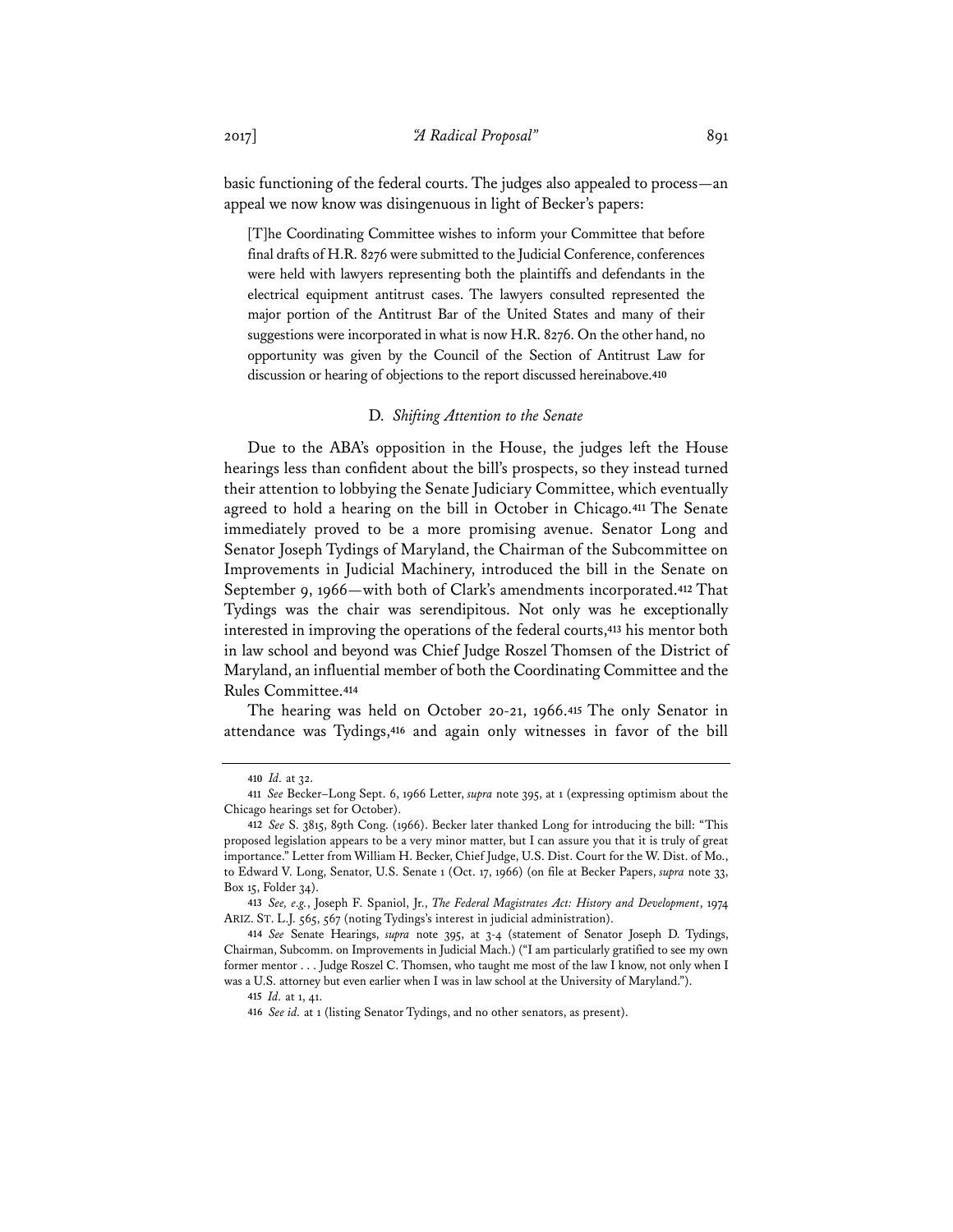testified. But this time, nearly the entire Coordinating Committee attended. As in the House hearing, Robson,**<sup>417</sup>** Becker,**<sup>418</sup>** and Neal**<sup>419</sup>** each testified, trumpeting the success of the electrical-equipment actions, but pressing the need for a case-consolidating machinery in the future that did not rely on the voluntary cooperation of judges. This time, however, they were joined by an additional witness: Charles Bane, the lawyer for Commonwealth Edison, the plaintiff in the electrical litigation, and an advocate for the statute.**<sup>420</sup>**

Becker and Bane targeted the ABA's opposition, both in process and substance. On process, they attacked the means by which the ABA's report was drafted—as an ad hoc committee report, approved by the executive council of the Antitrust Section, and approved without debate by the House of Delegates.**<sup>421</sup>** In Becker's view, "the recommendation of the American bar loses a great deal of its value and influence under those circumstances."**<sup>422</sup>** Becker also implied that his opponents' activities were questionable, noting that "[t]he recommendation was prepared by a special committee which had been appointed and, which, so far as I know, never granted a hearing to anyone," and that "the Coordinating Committee and lawyers who were supporting this proposal for new section 1407 were never given an opportunity to discuss it."**<sup>423</sup>** Moreover, Becker added,

Several members of the Coordinating Committee are members of the Antitrust Section . . . . Nothing was ever said at the meeting they attended.

I undertook recently, therefore, to find out how this could happen and I learned on reliable information from a person intimately connected with this recommendation . . . that the recommendation opposing H.R. 8276 was never made known to the membership of the Antitrust Section of the American Bar Association.**<sup>424</sup>**

For his part, Bane attributed the ABA's recommendation to the influence of defense lawyers on the executive council, contending that "there is a substantial influence in this report by parties who defend electrical equipment antitrust cases and very ably defend them . . . . [B]ut at no time

**<sup>417</sup>** *See id.* at 4 (introducing the statement of Edwin A. Robson, J., U.S. Dist. Court for the N. Dist. of Ill.).

**<sup>418</sup>** *See id.* at 15 (introducing the statement of William H. Becker, C.J., U.S. Dist. Court for the W. Dist. of Mo.).

**<sup>419</sup>** *See id.* at 7 (introducing the statement of Phil C. Neal, Dean, Univ. of Chi. Law Sch.).

**<sup>420</sup>** *See id.* at 25 (introducing the statement of Charles A. Bane, Esquire, Chi., Ill.).

**<sup>421</sup>** *See id.* at 24-25 (statement of William H. Becker, C.J., U.S. Dist. Court for the W. Dist. of Mo.) (drawing into question the robustness of the process by which the report was drafted and approved).

**<sup>422</sup>** *Id.* at 24.

**<sup>423</sup>** *Id.*

**<sup>424</sup>** *Id.*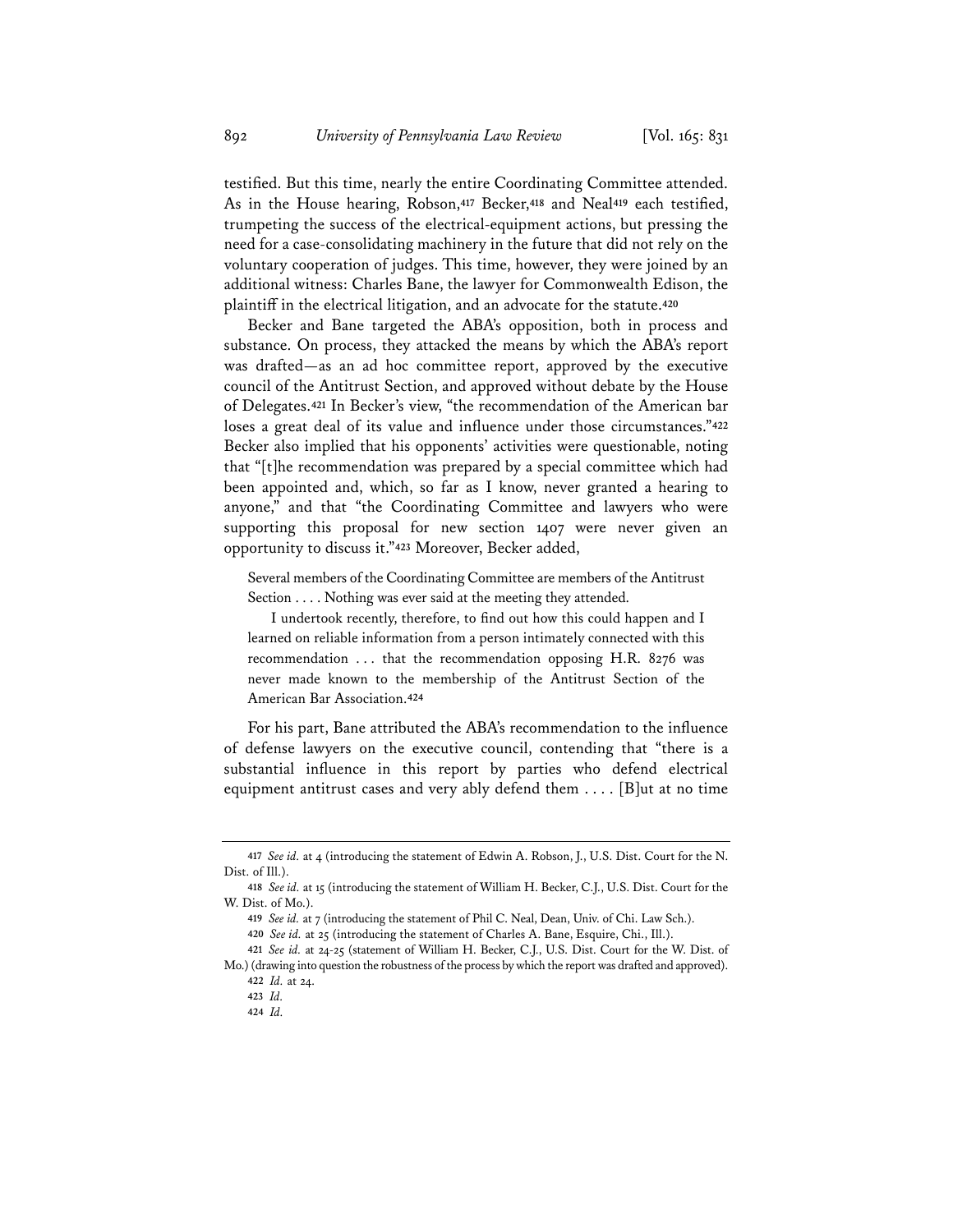did they abandon the advocacy of their clients' causes."**<sup>425</sup>** Bane added that he was present at the Montreal ABA meeting and that, even though he was chairing a committee of the Antitrust Section, he "at no time" had "any indication . . . that the council of the antitrust law section was presenting to the house of delegates this type of a resolution."**<sup>426</sup>** Bane also noted that when the judges in the electrical-equipment cases offered counsel the opportunity to comment on the bill, "the defendants did not comment, but the plaintiffs did," and observed that "plaintiffs' counsel by and large were wholeheartedly in favor of these proposals."**<sup>427</sup>**

The witnesses on the second day of hearings repeated the themes of the first day: the urgent need for the legislation, the success of the electrical-equipment cases, the unlikely success of any future attempt at voluntary coordination, and the unrepresentative and biased nature of the ABA opposition. Two other lawyers in the electrical-equipment cases joined Bane in support of the bill: Ronald W. Olson, who—like Bane—represented plaintiffs,**<sup>428</sup>** and, more surprisingly, Edward R. Johnston, who represented defendant McGraw-Edison Company, and who, at the time, was the senior partner at Raymond, Mayer, Jenner & Block.**<sup>429</sup>** Johnston affirmed the value of coordinated proceedings for a defendant. He noted the "distinct advantage" of "uniformity of action" and recognized that without coordination before a single judge, "it becomes necessary for counsel charged with the representation of a defendant nationally to either attend the hearings in the different districts or to spend a great amount of time with local counsel apprising them of the facts and the legal questions involved."**<sup>430</sup>**

Johnston also questioned the ABA's process, albeit diplomatically, noting that "[t]here was no debate on any of these resolutions" and that he "therefore [could not] attach too great importance to that resolution."**<sup>431</sup>** Despite having "the greatest respect for the members" of the council, Johnston speculated that "there were at least one or two members on the council who did not favor this type of pretrial proceeding."**<sup>432</sup>**

**<sup>425</sup>** *Id.* at 38 (statement of Charles A. Bane, Esquire, Chi., Ill.). Bane added his view that defense counsel was opposed to the bill and that they were "quite likely in the future, in the event that this were tried on a voluntary basis, to be more sophisticated and experienced in their opposition than they were about the electrical equipment litigation, and I am just not at all certain that they might not in some quarters be effective in their opposition." *Id.* at 37.

**<sup>426</sup>** *Id.* at 38.

**<sup>427</sup>** *Id.* at 39.

**<sup>428</sup>** *See id.* at 48 (introducing the statement of Ronald W. Olson, Esquire, Chi., Ill.).

**<sup>429</sup>** *See id.* at 42 (introducing the statement of Edward R. Johnston, Esquire, Chi., Ill.).

**<sup>430</sup>** *Id*. at 43.

**<sup>431</sup>** *Id.* at 47.

**<sup>432</sup>** *Id.*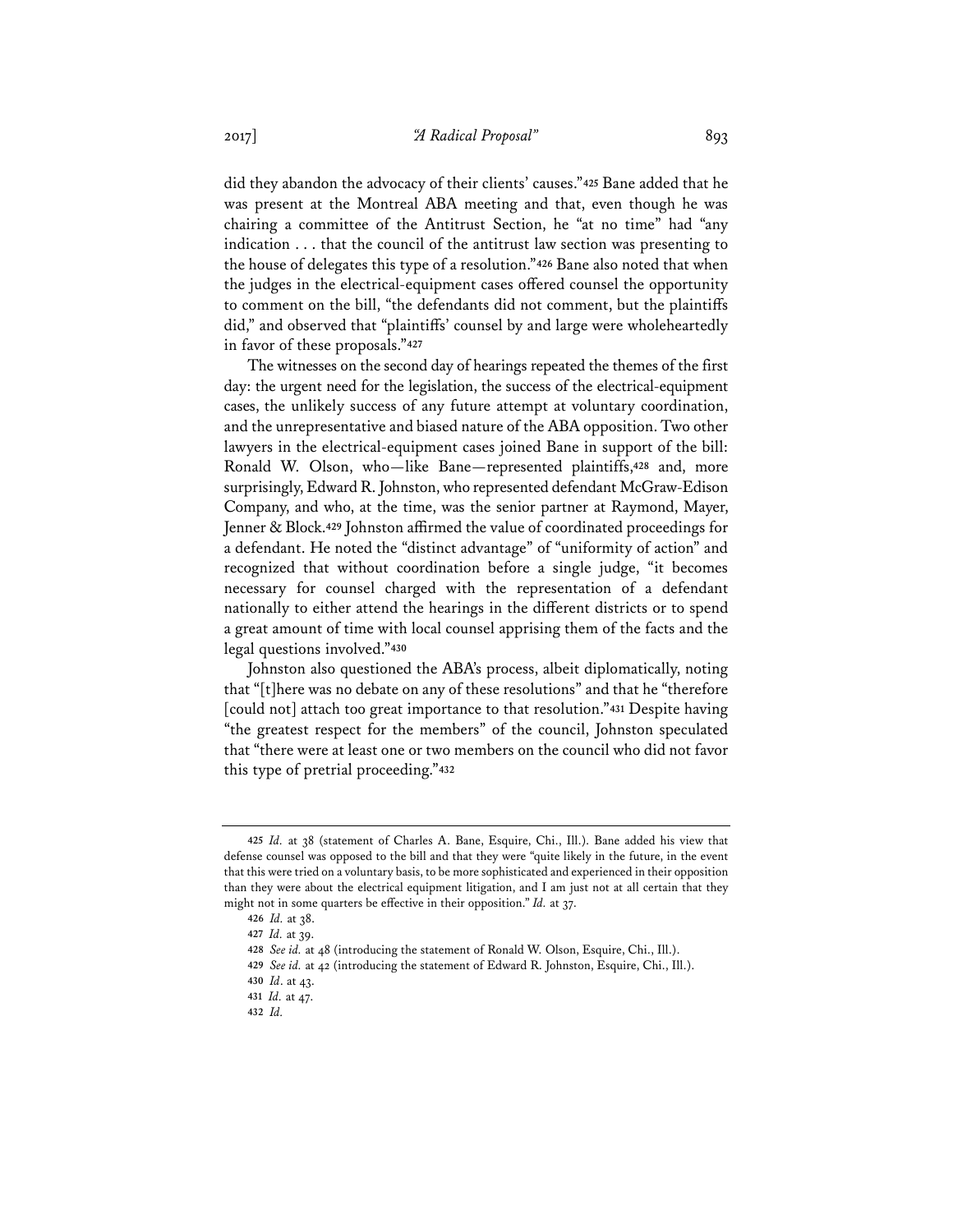Judge Murrah, speaking at the same hearing, anchored the testimony by expressing in stark terms the urgent need for the legislation. He offered, "I think it is important to say that this multiple-district litigation can very well break our backs out of sheer weight of numbers unless we do have an orderly procedure for it."**<sup>433</sup>**

The Senate subcommittee scheduled a third day of hearings for January 24, 1967.**<sup>434</sup>** Unlike the earlier hearings though, this one would feature witnesses testifying in opposition to the bill—including Phillip Price of Dechert, Price & Rhoads in Philadelphia, the firm which had represented defendant I-T-E Circuit Breaker in the electrical cases, and William Simon of Howrey & Simon in Washington, the attorney who had chaired the ABA ad hoc committee which produced the report opposing the bill.**<sup>435</sup>**

Upon learning that Price would appear before the subcommittee, Becker sought to preemptively cast doubt upon his credibility. On January 12, 1967, Becker sent a letter to George Trubow, counsel to the subcommittee, attaching documents from the electrical-equipment litigation to "show the unsound and uncooperative tactics of I-T-E Circuit Breaker."**<sup>436</sup>** Becker added,

I-T-E resisted going to trial and did not undertake a settlement program until it was in the early processes of a jury trial in Chicago. The object of the committee was to terminate the cases by trial or settlement or both. Until the Chicago trial I-T-E expressed an unwillingness to do either. If the Judges had not co-ordinated their efforts these cases would probably be still clogging the dockets in many districts. Mr. Price's testimony should be evaluated in the light of the actions of his firm in representing I-T-E Circuit Breaker in the electrical equipment litigation.**<sup>437</sup>**

The hearing commenced on January 24, 1967, again with Tydings as the only senator in attendance.**<sup>438</sup>** Price did not hold back. Still upset about the

**<sup>433</sup>** *Id.* at 54 (statement of Alfred P. Murrah, C.J., U.S. Court of Appeals for the Tenth Circuit).

**<sup>434</sup>** *See* Jan. 24, 1967 Senate Hearings, *supra* note 181; *see also* Co-Ordinating Comm. for Multiple Litig., Minutes of the Meeting of the Co-Ordinating Committee 4 (Jan. 20, 1967) [hereinafter Co-Ordinating Comm. Jan. 20, 1967 Meeting Minutes] (on file at Becker Papers, *supra* note 33, Box 11, Folder 1) ("The Senate Committee on Improvements in Judicial Machinery will hold additional hearings on proposed § 1407 to be held in Washington, D.C. on January 24.").

**<sup>435</sup>** *See* Co-Ordinating Comm. Jan. 20, 1967 Meeting Minutes, *supra* note 434 ("Mr. Phillip Price of Dechert, Price & Rhoads (Philadelphia) and a Mr. Simon, representing the American Bar Association, are expected to testify . . . . Judge Becker said it should be noted for the record that portions of Mr. Price's statement (distributed to members of the Committee) were inaccurate.").

**<sup>436</sup>** Letter from William H. Becker, Chief Judge, U.S. Dist. Court for the W. Dist. of Mo., to George B. Trubow, Deputy Counsel, Subcomm. on Improvements in Judicial Mach., Comm. on the Judiciary, U.S. Senate 2 (Jan. 12, 1967) (on file at Becker Papers, *supra* note 33, Box 15, Folder 34). **437** *Id.* at 3-4.

**<sup>438</sup>** *See* Jan. 24, 1967 Senate Hearings, *supra* note 181, at 101 (listing Senator Tydings as the only senator present at the hearing).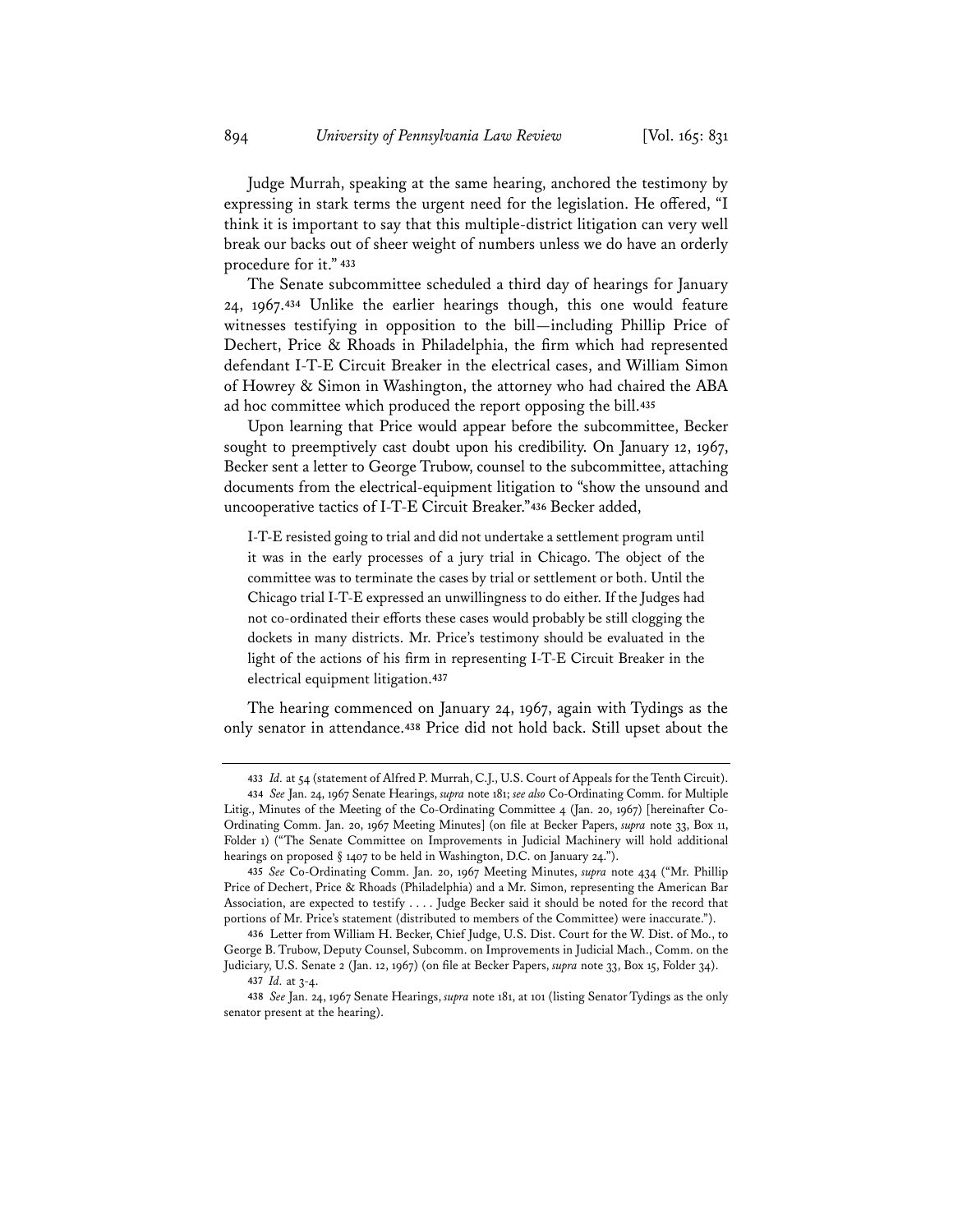handling of the electrical-equipment cases, Price excoriated both the judges and their bill, arguing that "[i]t would lead to the same kind of abuses which have . . . appeared during the . . . electrical cases."**<sup>439</sup>** Price got nowhere, however, with his attempt to influence Tydings, who took up Becker's critique that Price's opposition to the bill was motivated by his client's interest in increasing delay as a weapon against plaintiffs.**<sup>440</sup>**

Simon then attempted to rehabilitate the ABA's report, arguing that the electrical cases proved that existing procedures were adequate to deal with massive litigation and casting coordinated proceedings as "a conflict between justice and efficiency."**<sup>441</sup>** Tydings took the bait, characterizing the ABA's stance as opposed to the fair administration of justice:

Well, as I gather, basically the American Bar Association has taken the position that if they have a hundred or 200 cases, and each one with the same set of facts, the same pretrial for each different district, that if they want to take up the taxpayer's dollar and the court's time, and make it a hundred times as long and more difficult for the judiciary of the United States, that is fine, because the interests of the attorneys and the litigants is the most important.**<sup>442</sup>**

Judge Thomas Clary of Philadelphia attended the hearing on behalf of the Coordinating Committee and reported to his colleagues by letter.**<sup>443</sup>** Clary felt good about how the hearing went.**<sup>444</sup>** Clary also reported a conversation he initiated with subcommittee counsel George Trubow after the hearing; Clary learned from Simon's testimony that the ABA Antitrust Section's ad hoc committee had been appointed by the section's chair, Edgar Barton, of the New York firm White & Case, which had represented General Electric in the electrical cases.**<sup>445</sup>** Expressing views reminiscent of those expressed by Becker, Robson, and Murrah in 1964, Clary also explained that the ABA's position was "to oppose any legislation looking toward improvement in

**<sup>439</sup>** *Id.* at 107 (statement of Philip Price, Esquire, Dechert, Price & Rhoads).

**<sup>440</sup>** *See id.* at 115 (statement of Sen. Tydings, Member, S. Comm. on the Judiciary) (responding to Price's testimony, "As a matter of fact, in many instances it is to the benefit of the counsel to delay the trial, if necessary, to postpone it and drag it out for years. In the electrical equipment cases, they could have been dragged out for 20 years, if they hadn't been consolidated for pretrial as they were").

**<sup>441</sup>** *Id.* at 121 (statement of William Simon, Esquire, Howrey, Simon, Baker & Murchison).

**<sup>442</sup>** *Id.* at 124 (statement of Sen. Tydings, Member, S. Comm. on the Judiciary).

**<sup>443</sup>** *See* Letter from Thomas J. Clary, Judge, U.S. Dist. Court for the E. Dist. of Pa., to the Co-Ordinating Comm. on Multiple Litig. 1-5 (Jan. 27, 1967) (on file at Neal Papers, *supra* note 34, Box 4, Folder XYZ) (reporting Clary's observations and thoughts from the January 24, 1967 hearing on "Senate Bill 159, formerly S. 3815").

**<sup>444</sup>** *See id.* at 5 ("I left the hearing with the feeling that it had gone rather well . . . .").

**<sup>445</sup>** *See id.* at 3 ("[A]t the conclusion of the hearing, I pointed out to Mr. Trubow that the Committee had been appointed by Edgar Barton . . . and most of us will remember his active participation in all proceedings before the Co-Ordinating Committee.").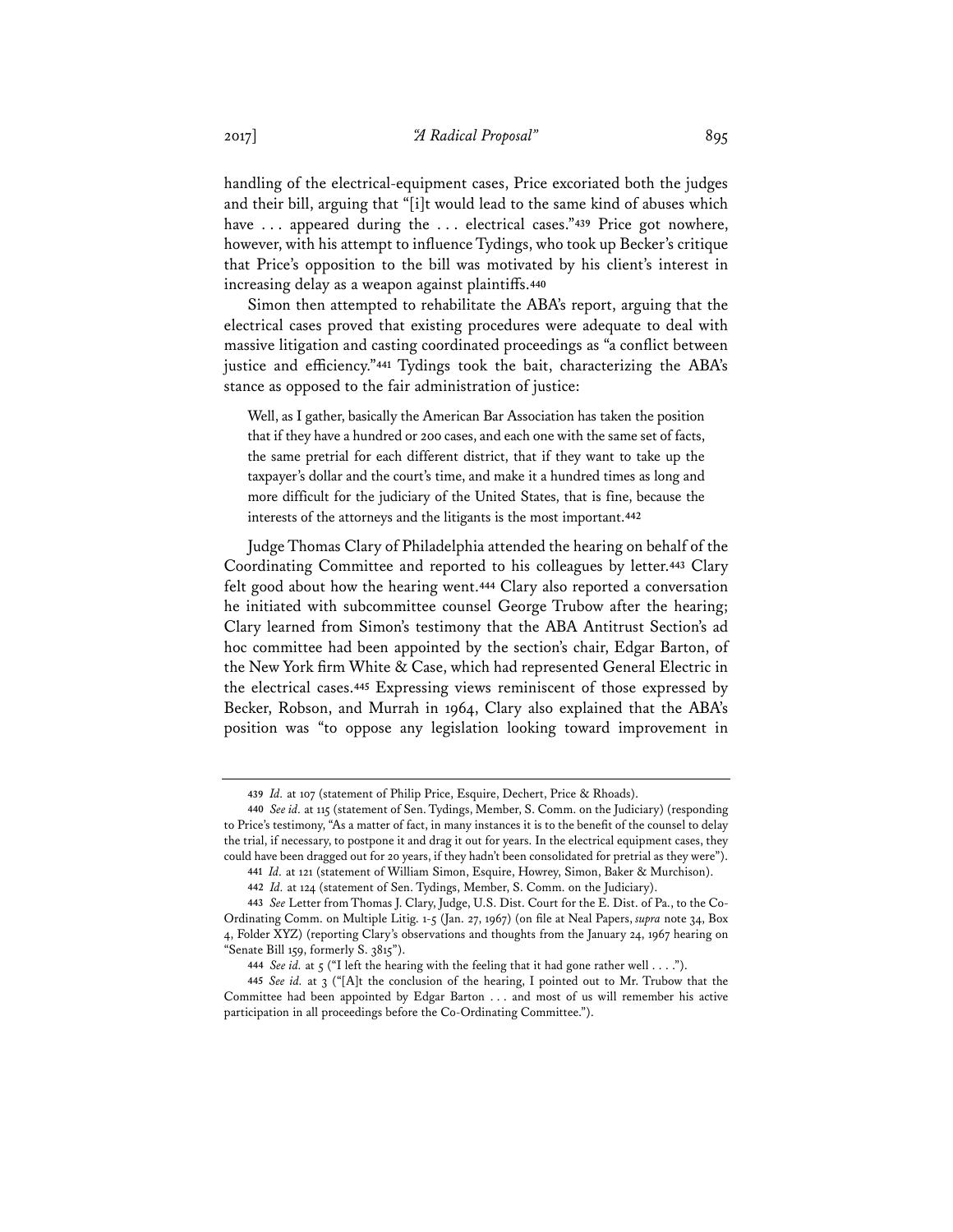expediting antitrust cases and supporting vigorously an extension of loopholes which would avoid responsibility for antitrust violation."**<sup>446</sup>**

Following the hearings, Judge Becker encouraged other judges to commence a letter-writing campaign to their Senators.**<sup>447</sup>** The judges participated eagerly.**<sup>448</sup>** In the meantime, Becker liaised with Senator Tydings's office to respond to the supplemental statements offered by Price**<sup>449</sup>** and attorneys from Cravath, Swaine & Moore, the firm that had represented Westinghouse in the electrical cases.**<sup>450</sup>** Both offered amendments to the bill.**<sup>451</sup>** Perhaps recognizing Tydings's commitment to the legislation, Price encouraged several strategic amendments, all of which would make MDL consolidation more difficult.**<sup>452</sup>** In particular, he proposed an amendment that would only allow transfer based on a showing that there was "a substantial number of civil actions . . . in which common questions of fact and law predominate"**<sup>453</sup>** and transfer only to "the district most convenient for the parties and witnesses."**<sup>454</sup>** The Cravath memorandum to the Committee argued that coordination of multidistrict litigation should occur only under rare circumstances and proposed that only

**449** *See* Phillip Price, Supplemental Statement of Philip Price on Senate Bill 159 [hereinafter Price Supplemental Statement] (on file at Becker Papers, *supra* note 33, Box 15, Folder 34).

**450** *See* Memorandum from Cravath, Swaine & Moore to the Subcomm. on Improvements in Judicial Mach., Comm. on the Judiciary, U.S. Senate (Feb. 10, 1967) [hereinafter Cravath Memo] (on file at Becker Papers, *supra* note 33, Box 15, Folder 34).

**452** *See* Price Supplemental Statement, *supra* note 449, at 1-5.

**<sup>446</sup>** *Id.* at 4.

**<sup>447</sup>** *See* Letter from William H. Becker, Chief Judge, U.S. Dist. Court for the W. Dist. of Mo., to Judges Before Whom Multi-District Litig. Is or Has Been Pending 2 (Apr. 3, 1967) (on file at Becker Papers, *supra* note 33, Box 15, Folder 34) ("It is suggested that, if you approve the bill, you support its passage by writing members of the Senate who represent your state or whom you know.").

**<sup>448</sup>** *See* Letter from Bailey Brown, Judge, U.S. Dist. Court for the W. Dist. of Ky., to William H. Becker, Chief Judge, U.S. Dist. Court for the W. Dist. of Mo. (Apr. 19, 1967) (on file at Becker Papers, *supra* note 33, Box 15, Folder 34) ("In response to your letter of April 17 I have written to Senator Gore . . . ."); Letter from Roy M. Shelbourne, Senior Judge, U.S. Dist. Court for the W. Dist. of Ky., to William H. Becker, Chief Judge, U.S. Dist. Court for the W. Dist. of Mo. (Apr. 19, 1967) (on file at Becker Papers, *supra* note 33, Box 15, Folder 34) ("I have received your letter of April 17, with enclosures. I, of course, will write to the Honorable John S. Cooper and the Honorable Thurston B. Morton, United States Senators from Kentucky, urging the passage of S. 159.").

**<sup>451</sup>** *See id.* at 2-5 (offering amendments to fix what the firm viewed as the "several defects" of the current bill); Price Supplemental Statement, *supra* note 449, at 1-5 (offering his "suggestions for modifications of the language of S.159"). Trubow reached out to Becker for comments on these statements. *See* Letter from George B. Trubow, Deputy Counsel, Subcomm. on Improvements in Judicial Mach., Comm. on the Judiciary, U.S. Senate, to William H. Becker, Chief Judge, U.S. Dist. Court for the W. Dist. of Mo. 1 (Feb. 10, 1967) (on file at Becker Papers, *supra* note 33, Box 15, Folder 34) (asking for Becker's comments regarding Price's suggestions); Letter from George B. Trubow Deputy Counsel, Subcomm. on Improvements in Judicial Mach., Comm. on the Judiciary, U.S. Senate, to William H. Becker, Chief Judge, U.S. Dist. Court for the W. Dist. of Mo. 1 (Feb. 13, 1967) (on file at Becker Papers, *supra* note 33, Box 15, Folder 34) (soliciting Becker's feedback regarding the Cravath memo).

**<sup>453</sup>** *Id.* at 1.

**<sup>454</sup>** *Id.* at 2.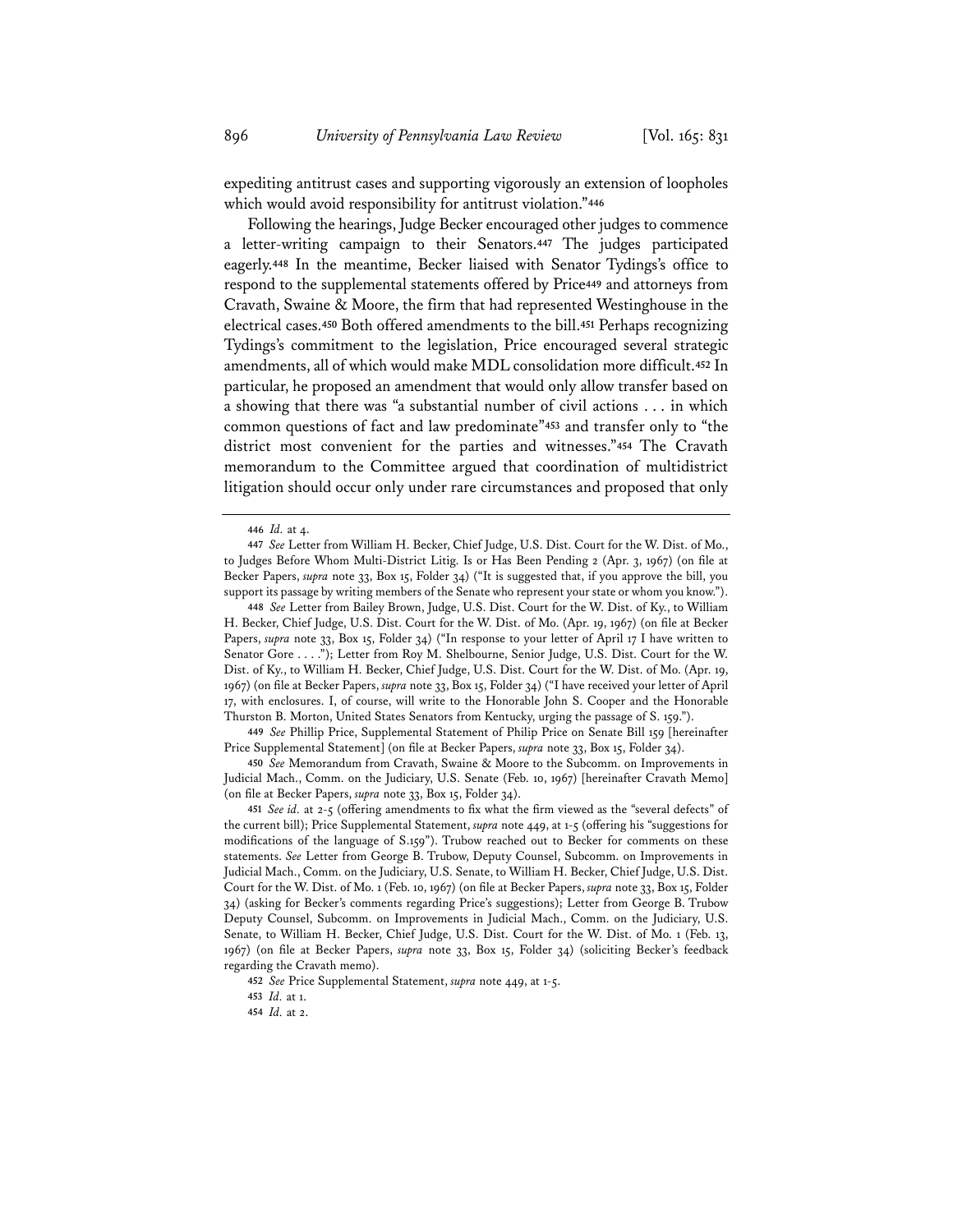a party should be allowed to move for transfer,**<sup>455</sup>** that when doing so the party had to provide a list of all related litigation "in that court or elsewhere,"**<sup>456</sup>** that transfer be for trial as well as pretrial proceedings,**<sup>457</sup>** and that any transfer orders be immediately appealable to the Supreme Court.**<sup>458</sup>** The Cravath memo also echoed Price's request for a requirement that common questions of law and fact "predominate."**<sup>459</sup>**

Becker responded forcefully. He decried the suggestion of a predominance requirement as "undesirable and crippling,"**<sup>460</sup>** and he objected that requiring common questions of law would preclude use of the procedure in diversity cases, such as products liability, where the law to be applied would be that of multiple states.**<sup>461</sup>** Here, Becker again sought to undermine Price's credibility: "It is difficult for me to believe that the author here has a genuine concern in view of past attitudes in the electrical equipment cases . . . wherein I proposed to transfer the cases of the client of the author of the Suggestions to its home state. Local counsel . . . objected."**<sup>462</sup>** Becker summarized, stating simply that the proposed amendments were "calculated to cripple the bill."**<sup>463</sup>**

With respect to the Cravath memo, Becker rejected the idea that massive litigation or the use of MDL would be rare or even exceptional: "All I can say on this is that prophesy is a risky business. I can imagine future developments which will make the electrical equipment cases seem to be a relatively simple mass of litigation."**<sup>464</sup>** Becker accurately predicted the future of MDL; in fact,

**461** *See id.* at 3 ("But the words 'of law' should not be used at all because of obvious reasons. Suppose the United States Courts are flooded with hundreds of thousands of diversity damage actions arising in 50 states as might result if a drug (such as a birth control pill) was alleged to have side effects injurious to women generally. The principal issue of fact would be the issue of alleged injurious effects of the drug. Nevertheless, the law applicable to the facts could be different in some respect in each state. The suggested amendment would exclude use of the efficient and economical procedures of the bill.").

**464** Memorandum from William H. Becker, Chief Judge, U.S. Dist. Court for the W. Dist. of Mo., to the Subcomm. on Improvements in Judicial Mach., Comm. on the Judiciary, U.S. Senate, Comments on Memorandum for Subcommittee on Improvements in Judicial Machinery of the Committee on the Judiciary of the Unites States, by Cravath, Swaine and Moore, Dated February 10, 1967, at 1 (Mar. 18, 1967) [hereinafter Becker Response to Cravath Memo] (on file at Becker Papers, *supra* note 33, Box 15, Folder 34).

**<sup>455</sup>** *See* Cravath Memo, *supra* note 450, at 4 (suggesting that "[u]pon motion of any party to a case" be added to the bill).

**<sup>456</sup>** *Id.*

**<sup>457</sup>** *See id.* at 2-3 (arguing against subsequent remand for trial).

**<sup>458</sup>** *See id.* at 4 ("That determination shall be directly appealable to the Supreme Court . . . ."). **459** *Id.* 

**<sup>460</sup>** Memorandum from William H. Becker, Chief Judge, U.S. Dist. Court for the W. Dist. of Mo., to the Subcomm. on Improvements in Judicial Mach., Comm. on the Judiciary, U.S. Senate, Comments on Supplemental Statements of Mr. Phillip Price on Senate Bill 159, at 2 (Mar. 18, 1967) (on file at Becker Papers, *supra* note 33, Box 15, Folder 34).

**<sup>462</sup>** *Id.* at 5 (internal citation omitted).

**<sup>463</sup>** *Id.*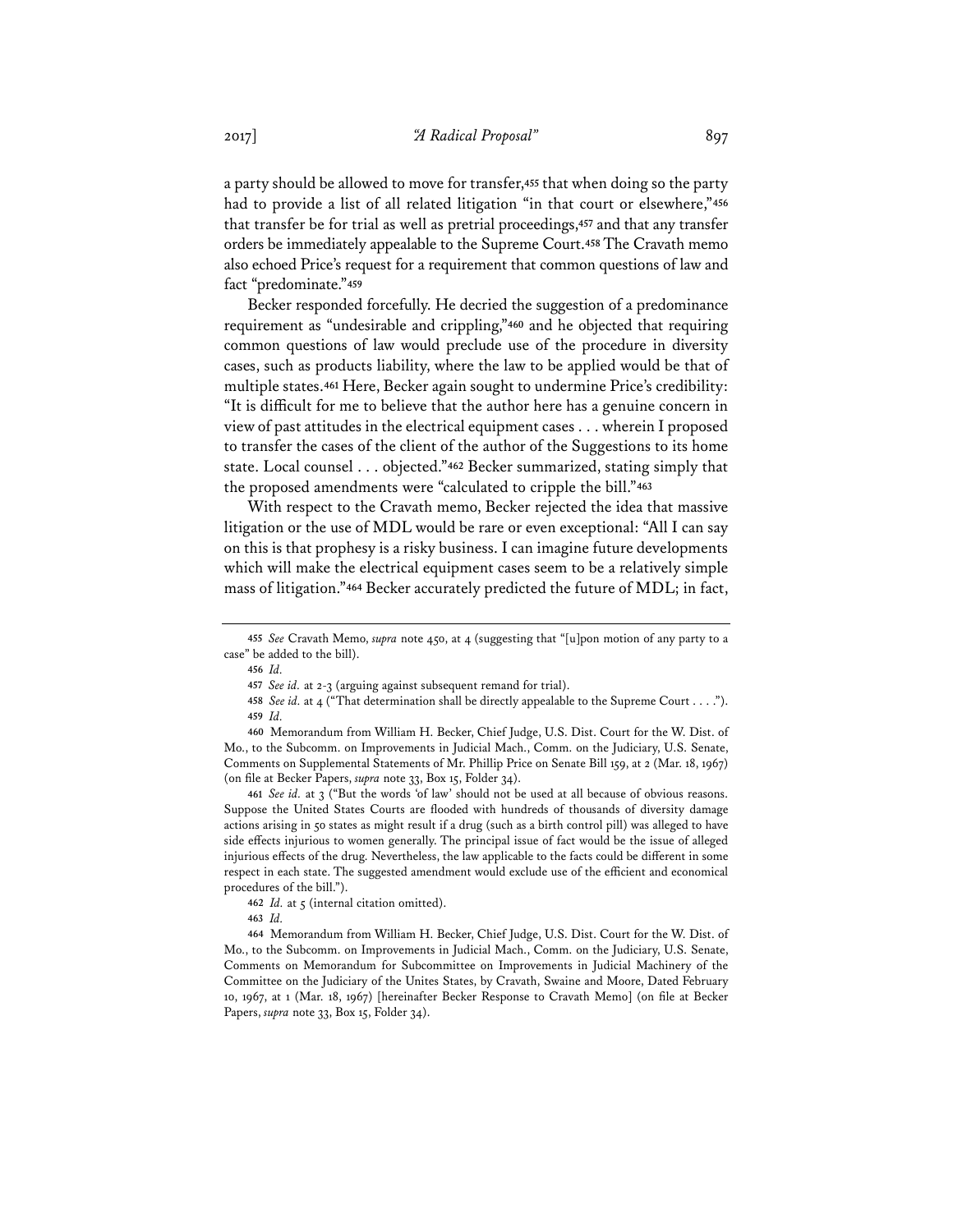he accurately predicted a products liability action related to the "injurious side effects of a birth-control pills" and cases in which "an automobile manufacturer sells millions of a model of an automobile with an obviously unsafe feature in violation of federal law, and massive litigation results."**<sup>465</sup>** With respect to the rest of Cravath's suggestions, Becker stated simply that their arguments were "vague and unconvincing" and that the proposed amendments "would render the bill worthless from a judicial standpoint."**<sup>466</sup>** Becker also took aim at Cravath's credibility, characterizing its position as biased: "Advocates necessarily must in appraising a judicial reform take into account the interests of their clients and of their own practice. Judges necessarily must consider only the interests of the administration of justice."**<sup>467</sup>**

On May 25, 1967, the judges received good news. Tydings reported that the Subcommittee was preparing a report of the bill with three amendments intended only to "clarify certain provisions of the bill, but make no substantial changes."**<sup>468</sup>** The amendments were limited. Though two addressed some of the objections to the bill, they did not limit the scope of the statutory power to consolidate. The three amendments were: (1) adding "the convenience of parties and witnesses" as a factor in the decision to transfer along with the "just and efficient conduct of such actions," (2) allowing parties to initiate a motion for consolidation, and (3) allowing appeal of an order to transfer by the panel on an extraordinary writ.**<sup>469</sup>** The Senate Judiciary Committee endorsed the bill as amended on July 27, 1967, and the Senate passed it on the consent calendar—with no roll-call vote—on August 9, 1967.**<sup>470</sup>** The short report from the Senate Judiciary Committee highlights all of the judges' tactics, with particular emphasis on the urgent need for the legislation in light of demands on the federal courts and the unlikelihood of the cooperation seen

**<sup>465</sup>** *Id.* at 1-2. For current examples of Becker's prediction having come to fruition, see *In re* Yasmin & Yaz (Drospirenone) Marketing, Sales Practices & Products Liability Litigation, 692 F. Supp. 2d 1012 (S.D. Ill. 2010) and *In re* General Motors Ignition Switch Litigation, Nos. 14-MD-2543(JMF), 2015 WL 3619584 (S.D.N.Y. June 10, 2015).

**<sup>466</sup>** Becker Response to Cravath Memo, *supra* note 464, at 8-9.

**<sup>467</sup>** *Id.* at 10.

**<sup>468</sup>** Letter from Joseph D. Tydings, Chairman, Subcomm. on Improvements in Judicial Mach., Comm. on the Judiciary, U.S. Senate, to Edwin A. Robson, Chief Judge, U.S. Dist. Court for the W. Dist. of Mo. 1 (May 25, 1967) (on file at Neal Papers, *supra* note 34, Box 4, Folder XYZ).

**<sup>469</sup>** S. REP. NO. 90-454, at 1-2 (1967). The Report notes that "[t]he amendments suggested in this report were the result of recommendations by members of the bar acquiesced in by the coordinating committee." *Id.* at 6.

**<sup>470</sup>** *See* 113 CONG.REC. 22,124 (1967) (reporting that the bill "was read the third time, and passed").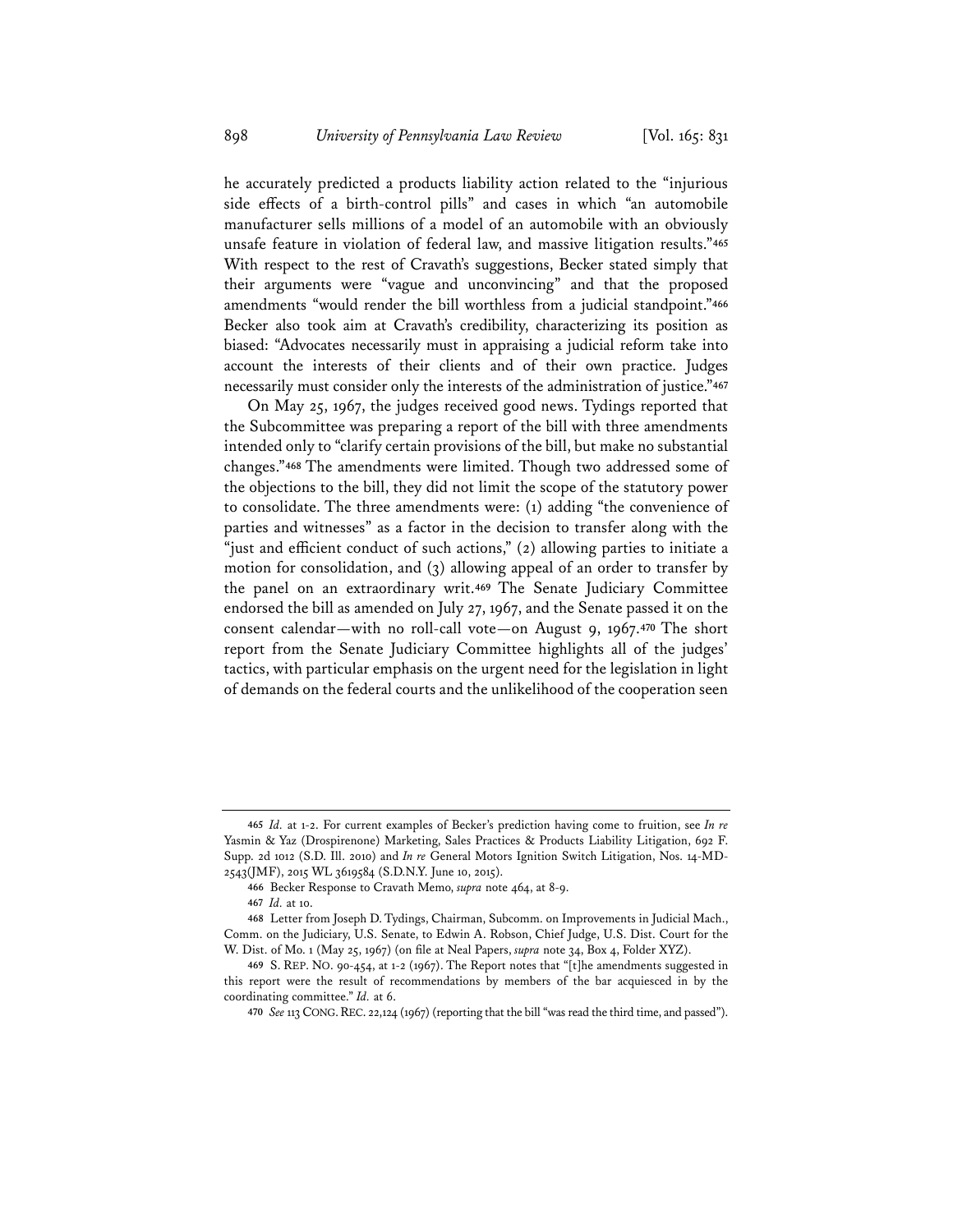in the electrical cases ever occurring again.**<sup>471</sup>** The Senate Report does not even mention the ABA's opposition to the bill.**<sup>472</sup>**

### E. *Back to the House—and Overcoming the ABA*

Despite securing passage in the Senate, the Committee still faced an uphill climb in the House, where the bill had languished for two years due to the ABA's opposition.**<sup>473</sup>** In August 1967, Robson and Becker met to determine how to proceed.**<sup>474</sup>** By then, the demands arising from his work on the Coordinating Committee had begun to take a toll on Judge Becker. Due to the end of the electrical-equipment litigation, the Committee no longer had any source of funding.**<sup>475</sup>** Nevertheless, the Committee continued to coordinate pretrial proceedings in a variety of large-scale cases, including the Technograph patent litigation, antitrust actions in the concrete pipe, rock salt, and schoolbook industries, and litigation involving helicopter and airplane crashes.**<sup>476</sup>**

Feeling the pinch, the Committee redoubled its efforts to achieve passage in the House. Judges Murrah, Becker, and Robson met in Chicago on September 8, 1967, and, according to minutes of the meeting labeled "Personal and Confidential," they developed a plan.**<sup>477</sup>** The judges would attempt to lobby the key lawyers behind the ABA opposition directly:

Judge Murrah described a discussion which he recently had with a Washington lawyer, Leonard J. Emmerglick, Esquire, regarding the suspected subtle opposition to [the legislation]. Emmerglick informed Judge Murrah that the opposition is based on certain fears, entertained by lawyers (particularly some New York lawyers) who make a career of handling antitrust cases.

**<sup>471</sup>** *See, e.g.*, S. REP. NO. 90-454, at 7 (concluding that "[t]he demands being put upon the Federal courts are greater now than ever" and that the legislation was "necessary to improved judicial administration").

**<sup>472</sup>** *See* S. REP. NO. 90-454, at 3-7 (offering a history of the bill that does not mention the ABA opposition).

**<sup>473</sup>** *See supra* text accompanying note 374.

**<sup>474</sup>** *See* August 21, 1967 Meeting of Judges Becker and Robson, Kansas City: Important Topics for Discussion (Aug. 21, 1967) (on file at Becker Papers, *supra* note 33, Box 18, File 1) (listing "how to proceed to gather support for passage of § 1407 in the House" as an "Important Topic[] for Discussion").

**<sup>475</sup>** *See supra* note 200 and accompanying text.

**<sup>476</sup>** *See* Co-Ordinating Committee Nov. 3, 1967 Meeting Minutes, *supra* note 199.

**<sup>477</sup>** *See* Minutes of the Steering Committee, September 8, 1967, Chicago, Illinois (Sept. 8, 1967) (on file at Becker Chronological Files, *supra* note 33, Box 11, Folder 7); *see also* Letter from William H. Becker, Judge, U.S. Dist. Court for the W. Dist. of Mo., to Alfred P. Murrah, Chief Judge, U.S. Court of Appeals for the Tenth Circuit 1 (Oct. 3, 1967) [hereinafter Becker–Murrah Oct. 3, 1967 Letter] (on file at Becker Papers, *supra* note 33, Box 11, Folder 7) (noting that the meeting minutes "were marked personal and confidential").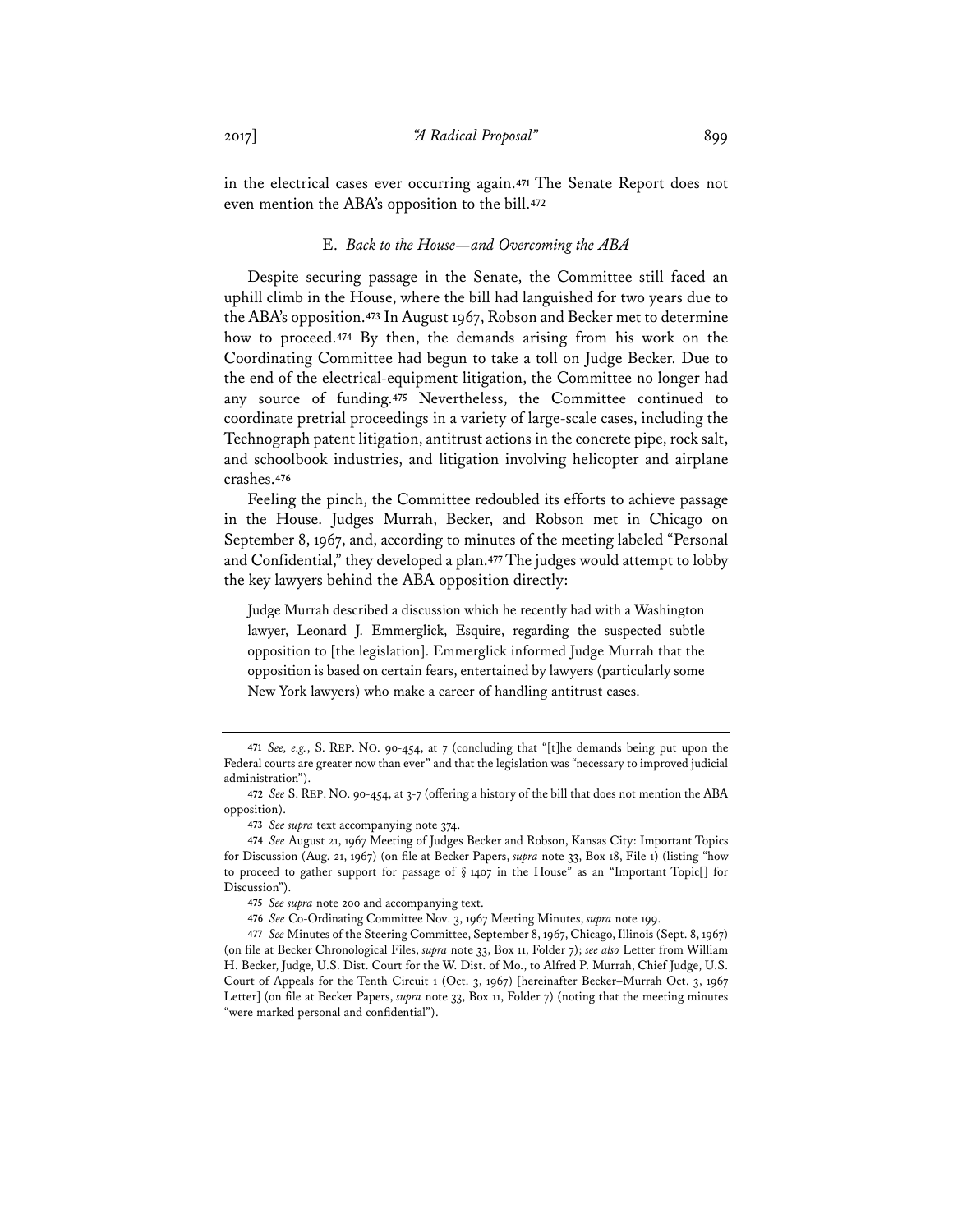Judge Murrah said he would like to initiate an informal meeting with some of the leading members of the Bar to speak frankly with them about S. 159 for the purpose of allaying some of the misapprehensions upon which the opposition is based. Judge Murrah said that unless such a meeting is held, various members of the Bar (especially those residing in New York) may be able to prevent the passage of S. 159. Others present agreed with Judge Murrah's proposal.**<sup>478</sup>**

Murrah seemed to recognize the sensitive nature of this strategy, as he, upon receipt of the minutes, wrote to Judge Becker's law clerk, stating,

Your proposed minutes certainly do reflect what was said and done at the breakfast session re S. 159.

But I doubt the efficacy of perpetuating it in the minutes lest they get in the hands of those who would misunderstand and misuse them. I would suggest that we refrain from perpetuating our session, but if the other judges think it would serve a useful purpose, I shall not object.**<sup>479</sup>**

Becker responded, noting that the minutes "were marked personal and confidential" and circulated only to those in attendance, but offered to "have them recalled and amended."**<sup>480</sup>**

Shortly thereafter, Murrah reported that a meeting with these New York antitrust lawyers had been scheduled for October 19-20, 1967, at the Bar Association of New York City.**<sup>481</sup>** The judges of the Coordinating Committee and numerous lawyers who had been involved in the electrical-equipment cases, as well as lawyers who had been on the executive council of the ABA Antitrust Section when it opposed the bill, attended the meeting.**<sup>482</sup>** Attendees included, among others, Whitney North Seymour, the managing partner of Simpson, Thacher & Bartlett, Bethuel Webster, a prominent New

**<sup>478</sup>** *Id.* at 2-3.

**<sup>479</sup>** Letter from Alfred P. Murrah, Chief Judge, U.S. Court of Appeals for the Tenth Circuit, to William G. Levi, Law Clerk to William H. Becker, Judge, U.S. Dist. Court for the W. Dist. of Mo. 1 (Sept. 27, 1967) (on file at Becker Papers, *supra* note 33, Box 11, Folder 7).

**<sup>480</sup>** Becker–Murrah Oct. 3, 1967 Letter, *supra* note 477.

**<sup>481</sup>** *See* Letter from Alfred P. Murrah, Chief Judge, U.S. Court of Appeals for the Tenth Circuit, to Co-Ordinating Comm. on Multiple Litig. 1 (Oct. 3, 1967) (on file at Becker Chronological Files, *supra* note 33, Box 16, Folder 1) ("[I]t is proposed to meet with Mr. Emmerglick and other designated members of the bar on October 19 and 20 at the offices of the Bar Association of New York City . . . ."); Letter from Alfred P. Murrah, Chief Judge, U.S. Court of Appeals for the Tenth Circuit, to Members of the Joint Comm. on Problems Related to the Proof of Sci. & Econ. Fact – & Related Matters 1 (Oct. 11, 1967) (on file at Becker Chronological Files, *supra* note 33, Box 12, Folder 10) (enclosing the agreed-upon agenda for his meeting with Emmerglick scheduled for October 19-20).

**<sup>482</sup>** *See* William H. Becker, Handwritten Notes on Meeting, Thursday October 19, at 1 (Oct. 19, 1967) (on file at Becker Papers, *supra* note 33, Box 12, Folder 1) (listing the attendees of the meeting).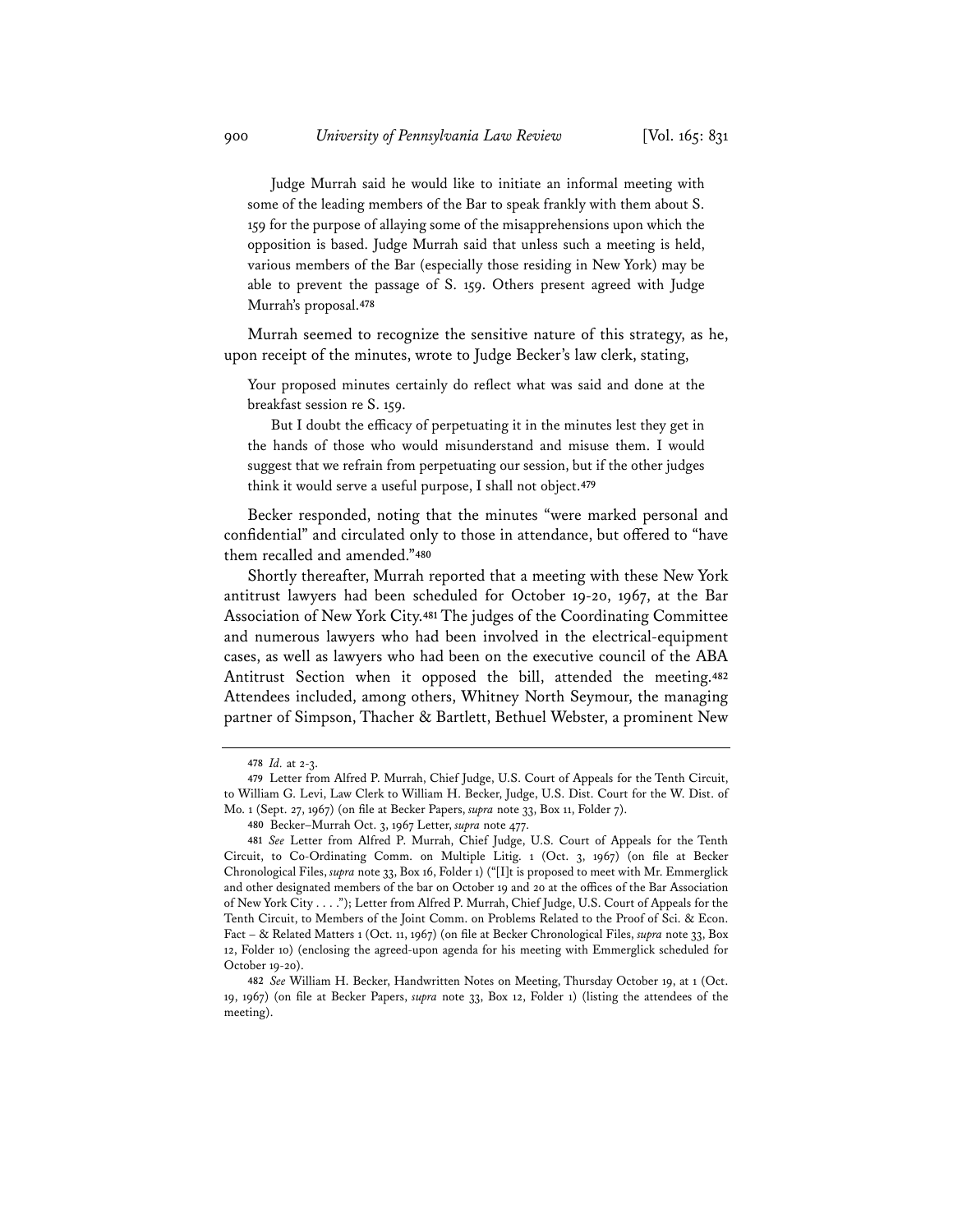York City lawyer and confidant of Mayor John Lindsay, Cyrus Anderson, the general counsel of the Pittsburgh Plate & Glass Company, and Marcus Mattson, a prominent Los Angeles antitrust lawyer.**<sup>483</sup>**

Becker's handwritten notes of the meeting survive.**<sup>484</sup>** Judge Ryan, who had apparently recovered from having his amendment to the statute be unceremoniously disowned, took the lead in explaining to the lawyers the need for the legislation in cases other than antitrust, such as products liability, securities, and patents.**<sup>485</sup>** Ryan added that he understood that the bill had been opposed by defense attorneys, and that the Committee did "not want to force [the] bill down [the] throat of the bar—We want [the] support of [the] bar."**<sup>486</sup>** Ryan therefore expressed his hope that the ABA would recognize the need for the bill, but he also made clear that "If [the] Bar doesn't agree [the] judges owe it to Courts to push [the] bill as it is."**<sup>487</sup>** Whitney North Seymour responded that the situation had gotten "off track" but believed that, after further consultation with the Bar, an agreement might be reached.**<sup>488</sup>** The notes—albeit somewhat sparse—suggest that, at the judges' urging, the Antitrust Section agreed to take a second look at the legislation.**<sup>489</sup>**

In the meantime, the judges stepped up their correspondence campaign with Congressmen.**<sup>490</sup>** For the time being though, the bill remained held up in the House due to ABA opposition.**<sup>491</sup>** Becker's pleas for relief from his workload became stronger; he claimed he was "barely able to keep the work of the Co-Ordinating Committee from coming to a complete halt."**<sup>492</sup>** He continued,

It would be very detrimental to the effort of the judiciary of the United States to meet the increasing burdens of the litigation explosion if the efforts of this

**492** Letter from William H. Becker, Judge, U.S. Dist. Court for the W. Dist. of Mo., to Alfred P. Murrah, Chief Judge, U.S. Court of Appeals for the Tenth Circuit 1 (Nov. 20, 1967) (on file at Becker Chronological Files, *supra* note 33, Box 16, Folder 1).

**<sup>483</sup>** *See id.*

**<sup>484</sup>** *See id.* at 1-9.

**<sup>485</sup>** *See id.* at 3-4 (offering Becker's notes on Ryan's opening remarks to the lawyers).

**<sup>486</sup>** *Id.* at 4.

**<sup>487</sup>** *Id.* at 5.

**<sup>488</sup>** *Id.* at 6.

**<sup>489</sup>** *See id.* at 5 (recording the comments of Webster, a "member of [the] subcommittee of section on Antitrust").

**<sup>490</sup>** *See* Co-Ordinating Committee Nov. 3, 1967 Meeting Minutes, *supra* note 199, at 2 ("It was agreed that the Co-Ordinating Committee should urge the judges . . . to write members of Congress requesting their support of the passage . . . of S. 159 . . . .").

**<sup>491</sup>** Robson had reached out to Congressman Robert McClory of Illinois, who, in turn, reached out to Congressman Celler. *See* Letter from Robert McClory, Congressman, U.S. House of Representatives, to Edwin A. Robson, Judge, U.S. Dist. Court for the N. Dist. of Ill. 1 (Nov. 8, 1967) (on file at Neal Papers, *supra* note 34, Box 4, Folder XYZ) ("I brought up the subject of S. 159 at the meeting of Subcommittee  $#5 \ldots$ .").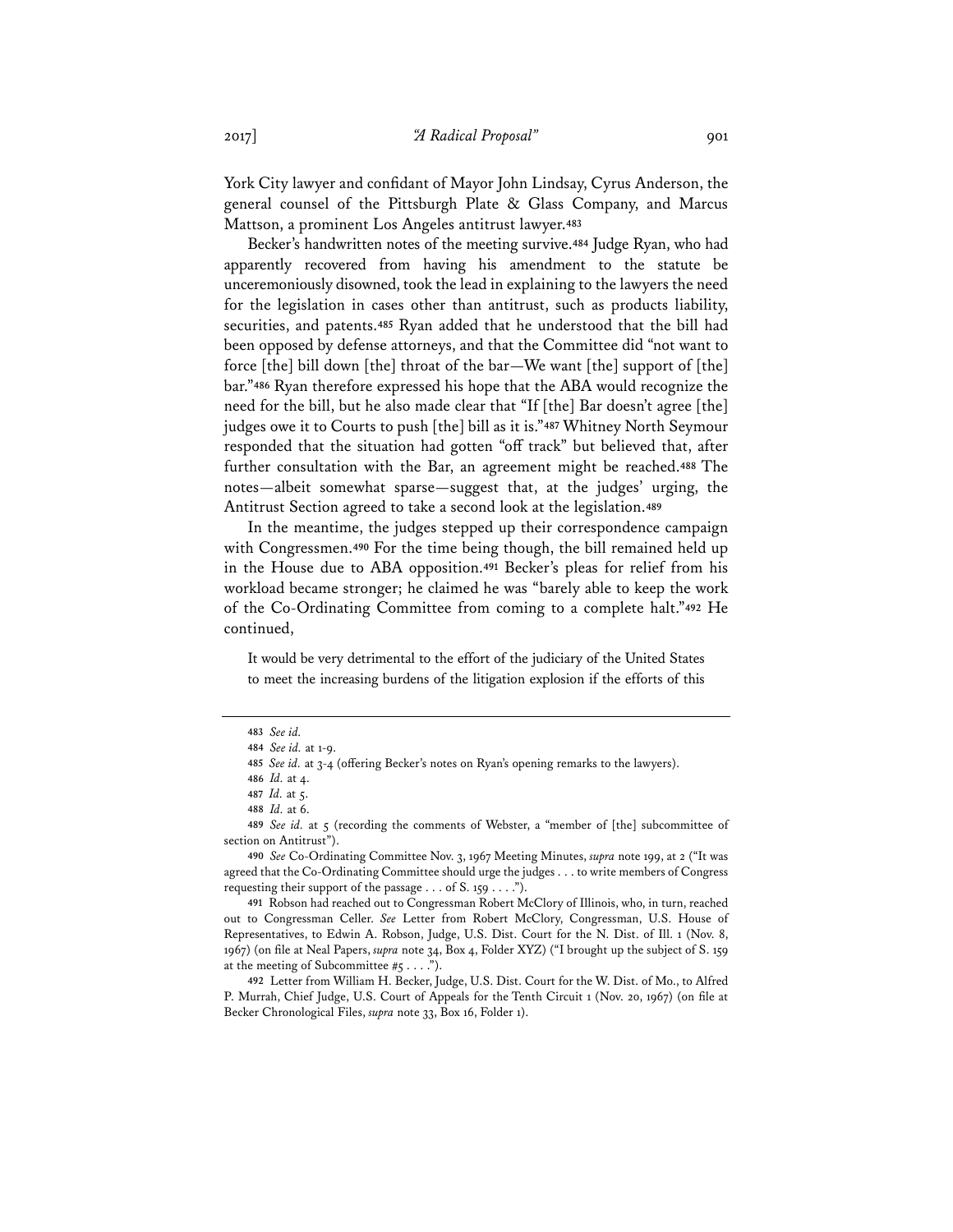Committee were terminated. It is simply beyond the capacity of an active judge and a law clerk to carry on this extra burden for any protracted length of time.**<sup>493</sup>**

### F. *The Dam Breaks*

The dam finally broke in January 1968, when the ABA suddenly reversed its position. Lawyer (and later district judge) Richard McLaren notified Murrah that the ad hoc committee of the Antitrust Section had issued a new report in favor of the bill.**<sup>494</sup>** McLaren noted, "The basic reasons for this change in position are the changes in the bill itself, the assurances contained in the Senate Report and, most particularly, the need for the legislation demonstrated by the representatives of the Judicial Conference."**<sup>495</sup>** Referring to the October meeting, McLaren added,

I think we both understand that there was a breakdown in communications between our Section and the Judicial Conference prior to our earlier adverse report on H.R. 8276. This was particularly regrettable in the light of the fine cooperation and understanding we had in connection with the development of the *Handbook* and other matters in the past, and I am particularly pleased that the air has now been cleared.**<sup>496</sup>**

The ABA's new report, which was to be submitted to its upcoming House of Delegates meeting in February in Chicago, cited the amendments to the bill and the assurances in the Senate Report that the transfer procedure would be used only in exceptional cases.**<sup>497</sup>** The report also cites a greater understanding of the need for the bill, which was "brought to our attention by members of the Judicial Conference," including the need for the legislation in cases "outside the antitrust field."**<sup>498</sup>** Soon after the ABA issued its report,

**<sup>493</sup>** *Id.*

**<sup>494</sup>** *See* Letter from Richard W. McLaren, Am. Bar Ass'n, to Alfred P. Murrah, Chief Judge, U.S. Court of Appeals for the Tenth Circuit 1 (Jan. 11, 1968) [hereinafter McLaren–Murrah Jan. 11, 1968 Letter] (on file at Neal Papers, *supra* note 34, Box 4, Folder XYZ) ("[T]he Ad Hoc Committee of this Section has reviewed the developments since its original report in opposition to H.R. 8276 and has now submitted a report with the recommendation that the American Bar Association support S. 159, as amended . . . .").

**<sup>495</sup>** *Id.*

**<sup>496</sup>** *Id.* at 1-2.

**<sup>497</sup>** *See* RICHARD W. MCLAREN, CHAIRMAN, SECTION OF ANTITRUST LAW, REPORT OF SECTION OF ANTITRUST LAW TO THE HOUSE OF DELEGATES OF THE AMERICAN BAR ASSOCIATION ON S. 159, 90th Congress 5 (Jan. 19, 1968) (on file at Neal Papers, *supra* note 34, Box 7, Folder on C.O.C. Documents) ("[O]nly in the 'few exceptional cases' which 'share unusually complex questions of fact' or in the situation of 'many complex cases' which 'share a few questions of fact,' will consolidation be ordered in the absence of *many* cases with *many* common issues of fact.").

**<sup>498</sup>** *Id.* at 7.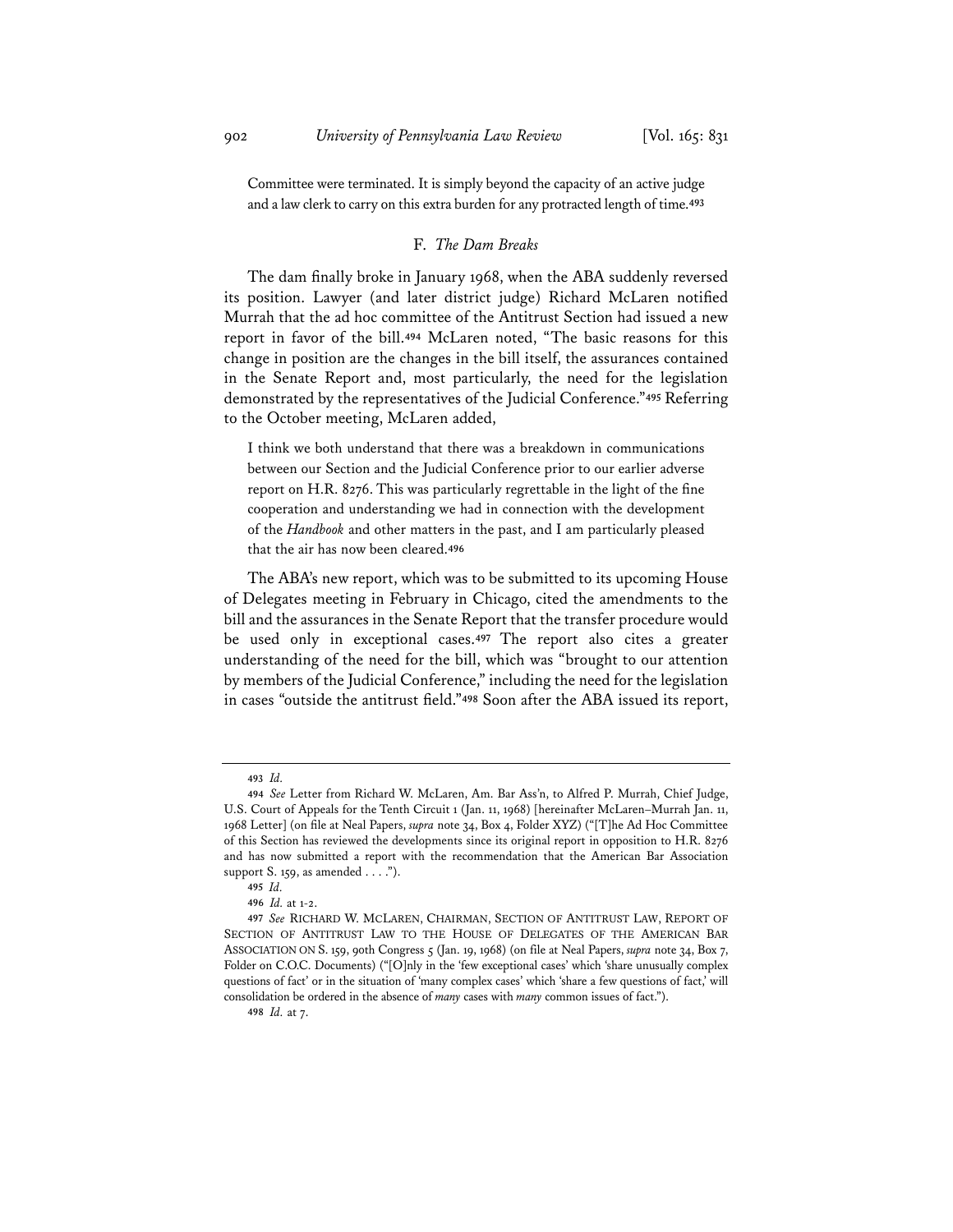on February 20, 1968, the ABA House of Delegates adopted a resolution in support of the bill.**<sup>499</sup>**

It is not entirely clear why the ABA made this 180-degree turn. One could take McLaren at his word—that the Antitrust Section had been persuaded by the amendments and convinced of the need for the legislation. This is possible, but seems unlikely in light of the ABA's prior vociferous opposition to the legislation and the fact that the amendments to the statutory language—adding "convenience of the parties and witnesses" as a standard, allowing a party to a litigation to move for consolidation, and providing for review of the Panel's orders only by extraordinary writ**<sup>500</sup>**—were marginal and only barely responsive to the ABA's more fundamental criticisms.

Another theory is that the lawyers may simply have mellowed in their opposition. With the benefit of hindsight, perhaps some defense counsel recognized the potential benefits of the bill to their clients and concluded that their clients had not come out so badly in the electrical-equipment cases. After all, their clients had been able to settle the entire litigation quite promptly and move on.**<sup>501</sup>** One of the great benefits of consolidated litigation for defendants is the opportunity to achieve closure through a global settlement.**<sup>502</sup>** It is possible that the defendants, with the dust having settled, realized that the coordinated proceedings had worked in their favor.

To me, however, the most persuasive theory is that the October 1967 New York meeting had an effect. McLaren alludes to the meeting in his letter,**<sup>503</sup>** and the judges may have been especially convincing about the need for the legislation in areas beyond antitrust. Moreover, at least based on Becker's notes, the judges appear to have pressured the lawyers, claiming that they would push the bill with or without their support.**<sup>504</sup>** While it is unclear how effective this brute-force approach would have been, it is clear that these lawyers—all from major law firms or corporations—were repeat players in high-stakes federal litigation. One might rationally assume that antagonism with these judges was not in these lawyers'—or their clients'—best interests.

There was also another reason for the lawyers present at the meeting to be interested in warmer relations with the Committee. Judge Becker was taking the lead in the first draft of what would become the *Manual for Complex* 

**<sup>499</sup>** *See Proceedings of the House of Delegates: Chicago, Illinois, February 19-20, 1968*, 54 A.B.A. J. 510, 521 (1968) ("Be it resolved, That the American Bar Association recommends to the House of Representatives . . . that it pass S.159 . . . .").

**<sup>500</sup>** S. REP. NO. 90-454, at 1-2 (1967).

**<sup>501</sup>** *See supra* notes 179 and 189.

**<sup>502</sup>** *See supra* note 17; *see also* Silver & Miller, *supra* note 25, at 123 (arguing that MDL generally favors defendants in mass-tort cases because "MDL judges cannot try cases," which "declaws plaintiffs . . . by depriving them" of "the threat of forcing an exchange at a price set by a jury").

**<sup>503</sup>** *See supra* text accompanying note 496.

**<sup>504</sup>** *See supra* text accompanying note 487.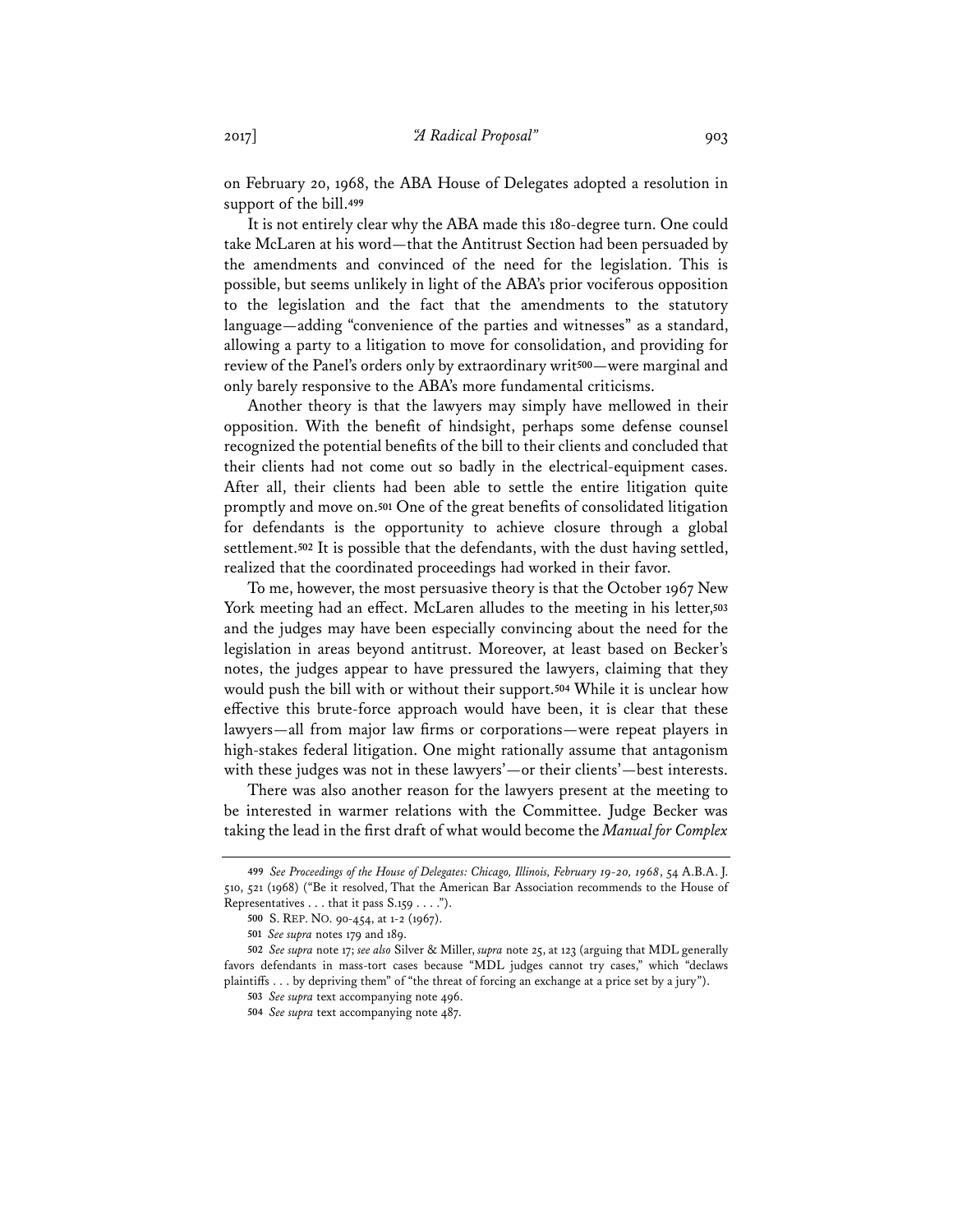*and Multidistrict Litigation* (the *Manual*).**<sup>505</sup>** As Arthur Miller remembers it, "the lawyers were fighting the manual as it was then drafted tooth and nail" because it appeared to facilitate the kind of benefits for plaintiffs that the defendants had complained of in the electrical-equipment cases.**<sup>506</sup>** Perhaps recognizing that aggregate litigation would be the way of the future, these large-firm lawyers may well have decided that they would be better off participating in the *Manual*'s creation rather than stonewalling it.

There is evidence to support this theory in Becker's papers. In McLaren's letter informing Judge Murrah of the ABA's change of heart, McLaren mentions the *Manual* specifically, noting, "I am concerned that a new misunderstanding might be abuilding."**<sup>507</sup>** McLaren asks for a seat at the table, seeking the opportunity to formally comment on the draft *Manual*, suggesting, "I believe that the path will be much smoother and far greater progress will be made in the long run if time and opportunity are allowed for the organized bar to study, comment upon, and get used to, the 'Outline' before it is formally adopted."**<sup>508</sup>**

Lo and behold, such a meeting between the lawyers at the New York meeting and the judges drafting the *Manual* did, in fact, come about on June 4, 1968.**<sup>509</sup>** A transcript of this meeting survives in Judge Becker's papers.**<sup>510</sup>** At the meeting, lawyer Cyrus Anderson of Pittsburgh Plate & Glass—the Chair of the ABA Antitrust Section at the time the unfavorable report on proposed § 1407 was issued, and who was present at the October 1967 New York meeting—spoke first, on behalf of the newly formed ABA Special Committee on Complex and Multi-District Litigation.**<sup>511</sup>** Anderson highlighted the meetings Judge Murrah had set up "between the Judicial Conference Coordinating Committee and our ABA anti-trust section group."**<sup>512</sup>** Anderson continued,

**<sup>505</sup>** *See* Arthur R. Miller, *In Memoriam: Judge William H. Becker*, 807 F. Supp. LXXII (W.D. Mo. 1992) [hereinafter Miller, *In Memoriam*] ("[I]t was Judge Becker's pen that really was reflected in the first draft of the manual."); *see also* Arthur R. Miller, *Simplified Pleading, Meaningful Days in Court, and Trials on the Merits: Reflections on the Deformation of Federal Procedure*, 88 N.Y.U. L. REV. 286, 294 n.26 (2013) ("The motor force behind the drafting of the *Manual* was the leadership of William H. Becker . . . .").

**<sup>506</sup>** *See* Miller, *In Memoriam*, *supra* note 505.

**<sup>507</sup>** McLaren–Murrah Jan. 11, 1968 Letter, *supra* note 494, at 2.

**<sup>508</sup>** *Id.*

**<sup>509</sup>** *See* Transcript of Proceedings of United States Judicial Conference Coordinating Committee on Complex and Multi-District Litigation (June 4, 1968) (on file at Becker Chronological Files, *supra* note 33, Box 13, Folder 2).

**<sup>510</sup>** *See id.*

**<sup>511</sup>** *See id.* at 4 (statement of Cyrus V. Anderson, Co-Chairman, ABA Special Comm. on Complex & Multi-Dist. Litig.) (offering the first statements of the meeting).

**<sup>512</sup>** *Id.* at 4-5.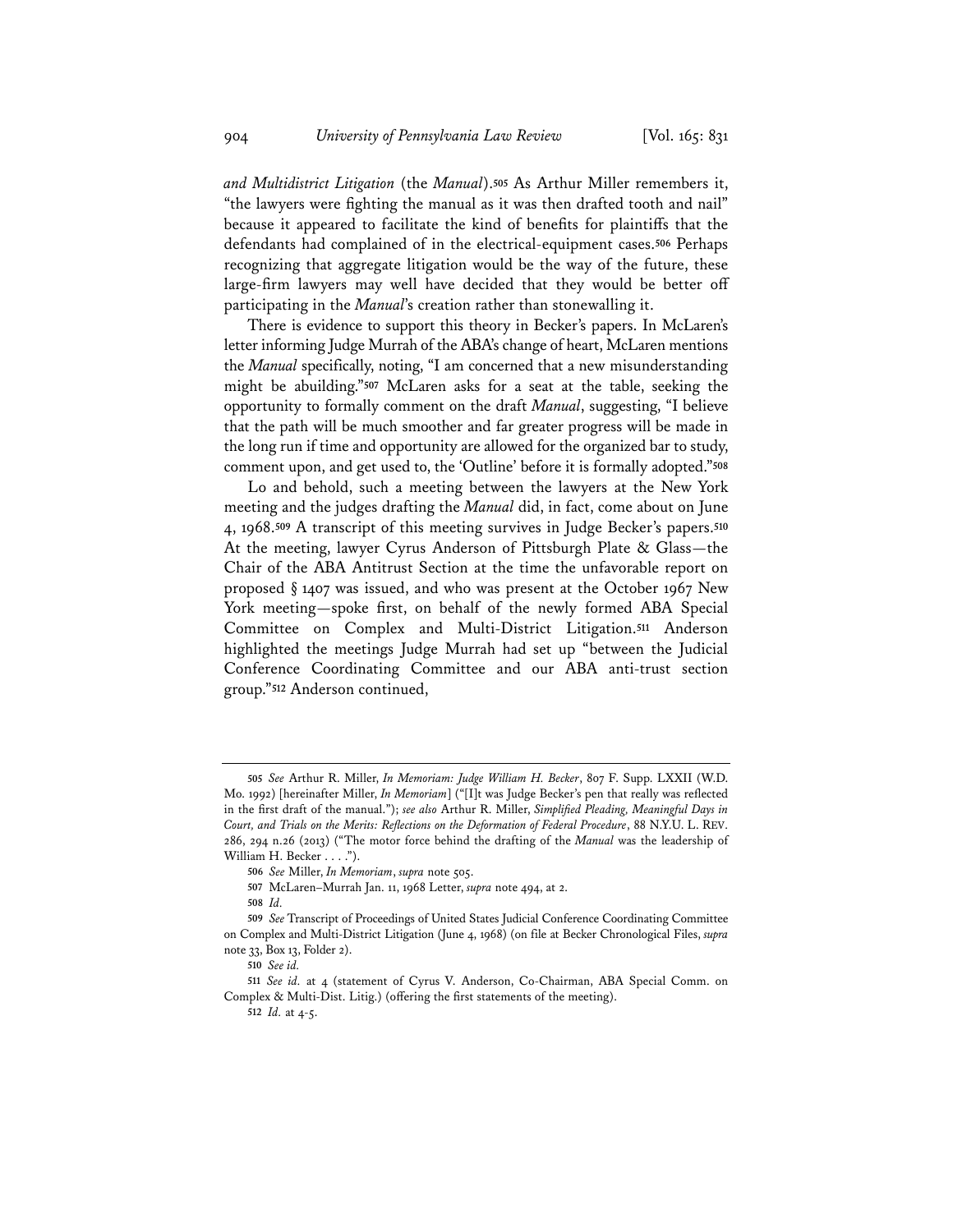Last fall when S-159 became hot, the Coordinating Committee asked the antitrust section to reconsider its former adverse position respecting an earlier version of that Bill. That we did, and I think the rest is now history.

To make a long story short, a new ABA report came out recommending adoption of S-159 in the light of various changes that were made in committee and the Bill was recently enacted into law, as you know. Now, at our October, 1967 meeting with the Coordinating Committee, the draft outline of the proposed Manual came up for discussion. Our ABA committee promised to study it . . . . Thanks to Judge Murrah and his recommendation, and those of others . . . our Committee was then formed.**<sup>513</sup>**

At the meeting, Anderson, joined by several others who had attended the New York meeting, and McLaren, who wrote the report endorsing the MDL statute, gave a "preliminary identification of our problem areas"—primarily the commanding tone of the suggestions in the *Manual* that judges take rigid control of discovery and move as quickly as possible.**<sup>514</sup>** There were several additional meetings between the Coordinating Committee and the ABA Committee throughout 1968,**<sup>515</sup>** and the *Manual* ultimately did reflect the lawyers' desire that it be written as a set of flexible suggestions.**<sup>516</sup>**

In any event, Anderson's description of events regarding the MDL statute was completely accurate: the bill did pass in the House quickly once the ABA reversed itself.**<sup>517</sup>** At a meeting of the Coordinating Committee in Philadelphia on January 18, the judges discussed the need to capitalize on the ABA's new

**<sup>513</sup>** *Id.* at 5-6.

**<sup>514</sup>** *Id.* at 9 (statement of Richard McLaren, Chairman, Section of Antitrust Law); *see also id.* (statement of Leonard J. Emmerglick, Att'y, Antitrust Section) ("The values of flexibility cannot be adequately built into the Manual by an introductory paragraph . . . ."). McLaren also opined, "I was awfully sorry that that relationship between our group—well, the organized Bar and the Judicial Conference Committee sort of lapsed after 1960. In fact, I think it got worse than that. We ended up on opposite sides of some different matters working more or less at cross purposes separately . . . . I am delighted that contact has been re-established and more than pleased that we were able to change our position on the new S-159 to see it go through, and I am delighted also that we are working on this very worthwhile project." *Id.* at 15-16.

**<sup>515</sup>** For instance, these same lawyers met with the Coordinating Committee in San Francisco on July 24, 1968. *See* Transcript of Special Meeting re: ABA Special Committee Recommended Changes in the Proposed Manual for Complex and Multiple Litigation 2-4 (July 24, 1968, 2:00 PM) (on file at Becker Chronological Files, *supra* note 33, Box 13, Folder 2) (listing the attendees of the San Francisco meeting). At this meeting, the lawyers repeatedly expressed their view that the draft of the *Manual* was written in terms of rigid commands to judges rather than flexible suggestions. For instance, the lawyers sought an explicit statement in the *Manual* that its suggestions were flexible and could be tailored to the individual case, a statement that eventually was included. *See id.* at 31- 32 (statement of Leonard J. Emmerglick, Att'y, Antitrust Section) ("[T]hese problems will disappear if affirmatively there is built in to the main text of the Manual a clear notion that flexibility is an ingredient of primary value . . . .").

**<sup>516</sup>** *See generally* MANUAL FOR COMPLEX AND MULTIDISTRICT LITIGATION (1st ed. 1969).

**<sup>517</sup>** *See supra* note 32 and accompanying text.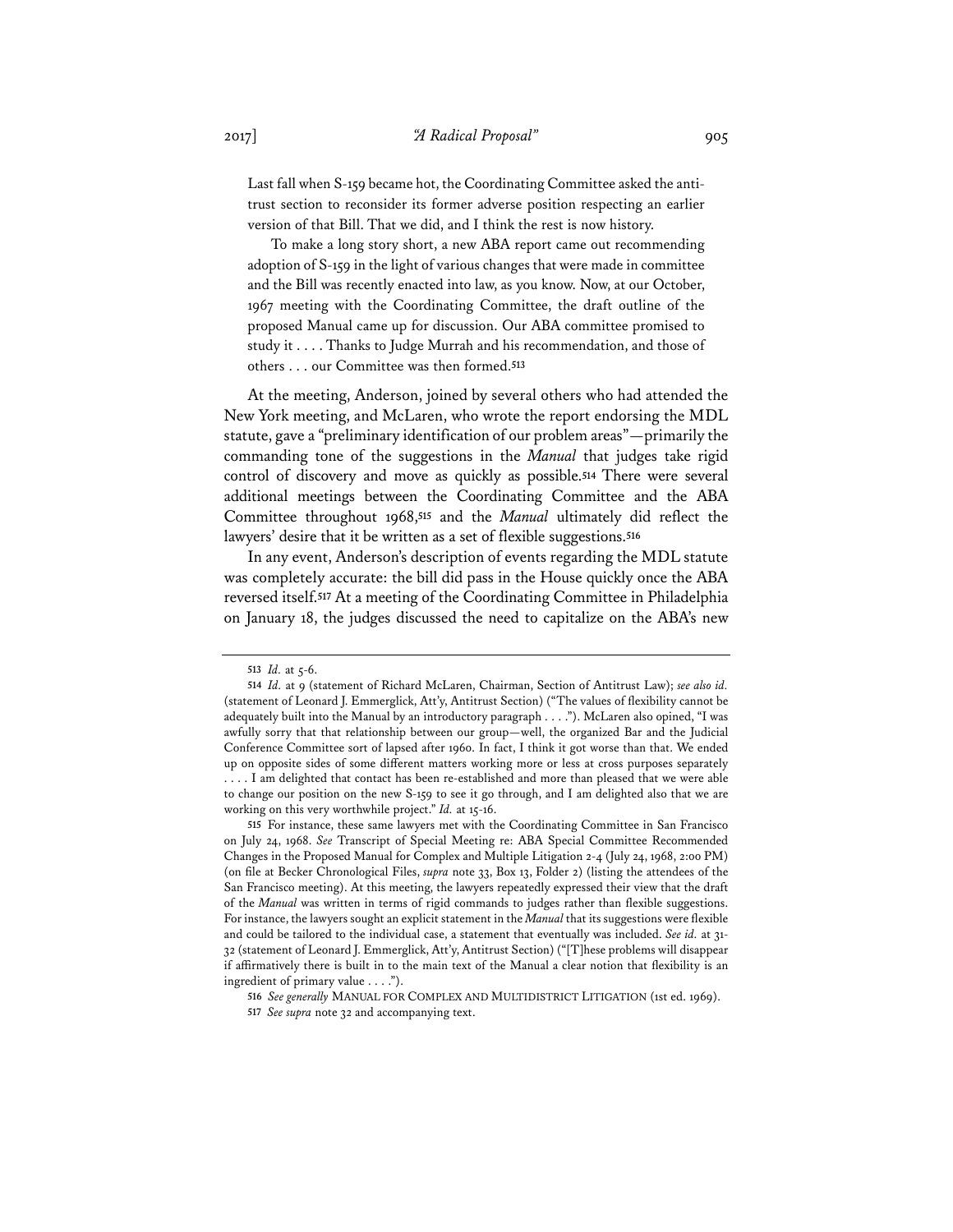position.**<sup>518</sup>** Speed remained critical to the judges because, as Becker observed, without additional staff "the day-to-day operations of the Committee could not continue for long," and Murrah regretted that "despite the chaos in the federal judicial system which would result from a discontinuance of the Co-Ordinating Committee's services, he had exhausted what he felt to be 'all available resources' in obtaining additional staff assistance."**<sup>519</sup>** The minutes note that, "action upon S. 159 by the House could provide an additional alternative for obtaining staff assistance in the future since, as Mr. Foley pointed out, funds could be released from the Administrative Office if S. 159 were to be passed and became a law."**<sup>520</sup>**

There was little debate from then on in the Congress. The House Judiciary Committee reported the bill on February 28, 1968.**<sup>521</sup>** According to Representative Mathias of Maryland, who spoke on the House floor, "In our deliberations in both the Subcommittee and the full Committee on the Judiciary, we did not have a single voice raised in opposition to the bill. All of those present agreed that it was a necessary and desirable piece of legislation."**<sup>522</sup>** The bill then passed on March 4, 1968, with no dissent.**<sup>523</sup>** President Johnson signed the bill on April 29, and Chief Justice Warren appointed the first Judicial Panel on Multidistrict Litigation on May 29.**<sup>524</sup>** Unsurprisingly, its membership included Judges Murrah, Becker, and Robson.**<sup>525</sup>** Three years after it was introduced in the House and Senate, the Multidistrict Litigation Act became law. After the House passed the legislation, the Wall Street Journal reported, tersely, "Congress has just passed without fanfare a bill likely to result in a substantial speedup in the handling of

**<sup>518</sup>** *See* Co-Ordinating Comm. on Multiple Litig., Minutes of Special Preliminary Meeting of the Co-Ordinating Committee 1 (Jan. 18, 1968) (on file at Becker Papers, *supra* note 33, Box 11, Folder 6) ("The purpose of this meeting was to discuss the future of the Committee's work.").

**<sup>519</sup>** *Id.* at 2-3.

**<sup>520</sup>** *Id.* at 6.

**<sup>521</sup>** *See* H.R. REP. NO. 90-1130 (1968).

**<sup>522</sup>** 90 CONG. REC. H4927-28 (daily ed. March 4, 1968) (statement of Rep. Mathias). Mathias added that he had "discussed [the bill] personally with several of the distinguished Federal judges who have firsthand knowledge and experience with this kind of problem. I know how urgently they feel the bill is needed in order to make the administration of justice more expeditious and more efficient." *Id.* at H4927.

**<sup>523</sup>** *See id.* at H4928 ("[T]he bill, as amended, was passed."). The House later corrected three typographical errors in the bill; Tydings had to return to the Senate floor on April 10, 1968 to amend it. *See* 90 CONG. REC. S9448 (daily ed. April 10, 1968) (statement of Sen. Tydings) (offering amendments to insert the words "the" and "an" into various parts of the statute and to correct the spelling of "transfer").

**<sup>524</sup>** *See* Multidistrict Litigation Act of 1968, Pub. L. No. 90-296, § 1, 82 Stat. 109 (1968); *see also* DAVID F. HERR, MULTIDISTRICT LITIGATION 321 (1986) (listing the initial membership of the Panel).

**<sup>525</sup>** *See* Note, *The Judicial Panel and the Conduct of Multidistrict Litigation*, 87 HARV. L. REV. 1001, 1005 n.20 (1974) (describing the membership of the original Panel).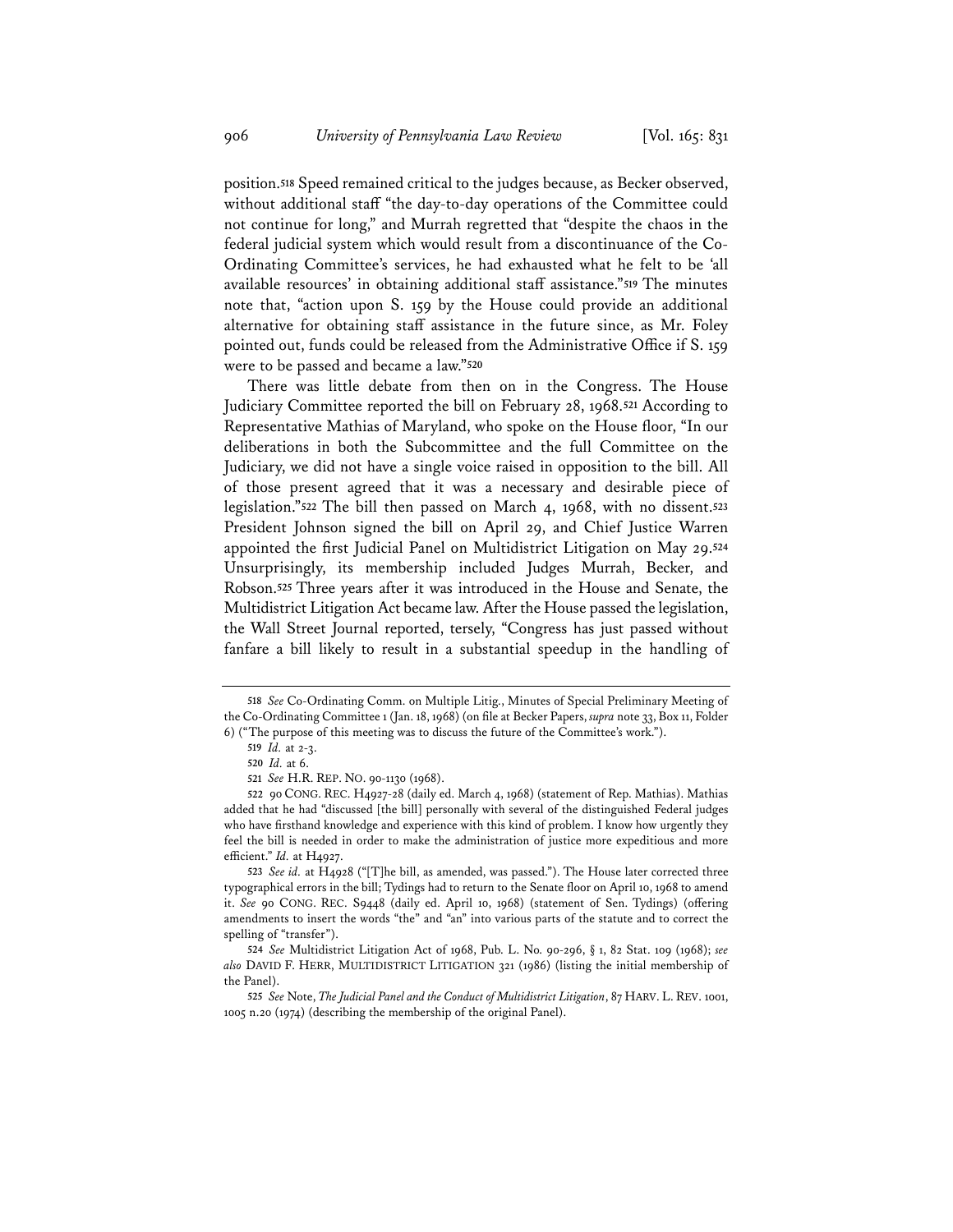basically similar court suits."**<sup>526</sup>** With that short statement, the era of multidistrict litigation had begun.

## V. ASSESSING THE JUDGES' EFFORTS

When considered in light of its creators' goals, MDL is a remarkable success story and an important moment in the development of modern procedure. A small group of men—mainly Neal, Murrah, Becker, and Robson—invented and shepherded to passage a statute creating, out of whole cloth, the power to consolidate potentially thousands of cases filed around the country in a single court before a single district judge. A half a century later, the MDL statute is playing the central role in the litigation world that they accurately predicted.

At least for civil-procedure enthusiasts, the story of the judges' legislative swashbuckling is compelling in its own right. But the story of MDL is also revealing in important ways, particularly if one approaches procedure from the perspective that it is primarily about power—in Stephen Burbank's words, "who has it and who should have it both in litigation and in making the rules for litigation."**<sup>527</sup>** Here, a small group of judges engineered a transfer of power in large litigations from the parties and district judges in individual cases around the country to themselves and the other members of the newly formed Judicial Panel on Multidistrict Litigation. The MDL statute was an intentional power grab, accomplished at an especially opportune moment. The judges knew this, and they took full advantage of their success in the electrical-equipment cases and the perception of an imminent litigation crisis.**<sup>528</sup>** As believers in judicial control of cases, they believed that litigants, particularly defendants who enjoyed war-of-attrition-like advantages from delay (and whom they believed had an interest in showing the judicial system could not handle massive litigation), and uncooperative judges who were not believers in active case management simply could not be in charge. Instead, power had to be centralized before judges who could manage cases to a conclusion, as was accomplished in the mass settlements of the electrical-equipment cases.

**<sup>526</sup>** *Congress Passes Bill to Speed Up Handling of Similar Civil Suits*, WALL ST. J., Mar. 20, 1968, at 12. **527** Burbank, *Procedure and Power*, *supra* note 44, at 513.

**<sup>528</sup>** It is noteworthy that the MDL judges' reaction to a litigation explosion was to create a statute facilitating litigation rather than attempting to shut it out, as would be the typical response to such claims beginning in the 1970s. *See id.* at 515 (discussing how judges sought to minimize the number of claims litigated); *see also* Edward A. Purcell, Jr., *The Class Action Fairness Act in Perspective: The Old and the New in Federal Jurisdictional Reform*, 156 U. PA. L. REV. 1823, 1890 (2008) (describing the "tort reform" movement's efforts "vigorously and systematically to blame most of America's woes on a frightening, unjustified, and greed-inspired 'litigation explosion'" to advance "a broad range of legislative and judicial reform measures designed to drive plaintiffs from the courts").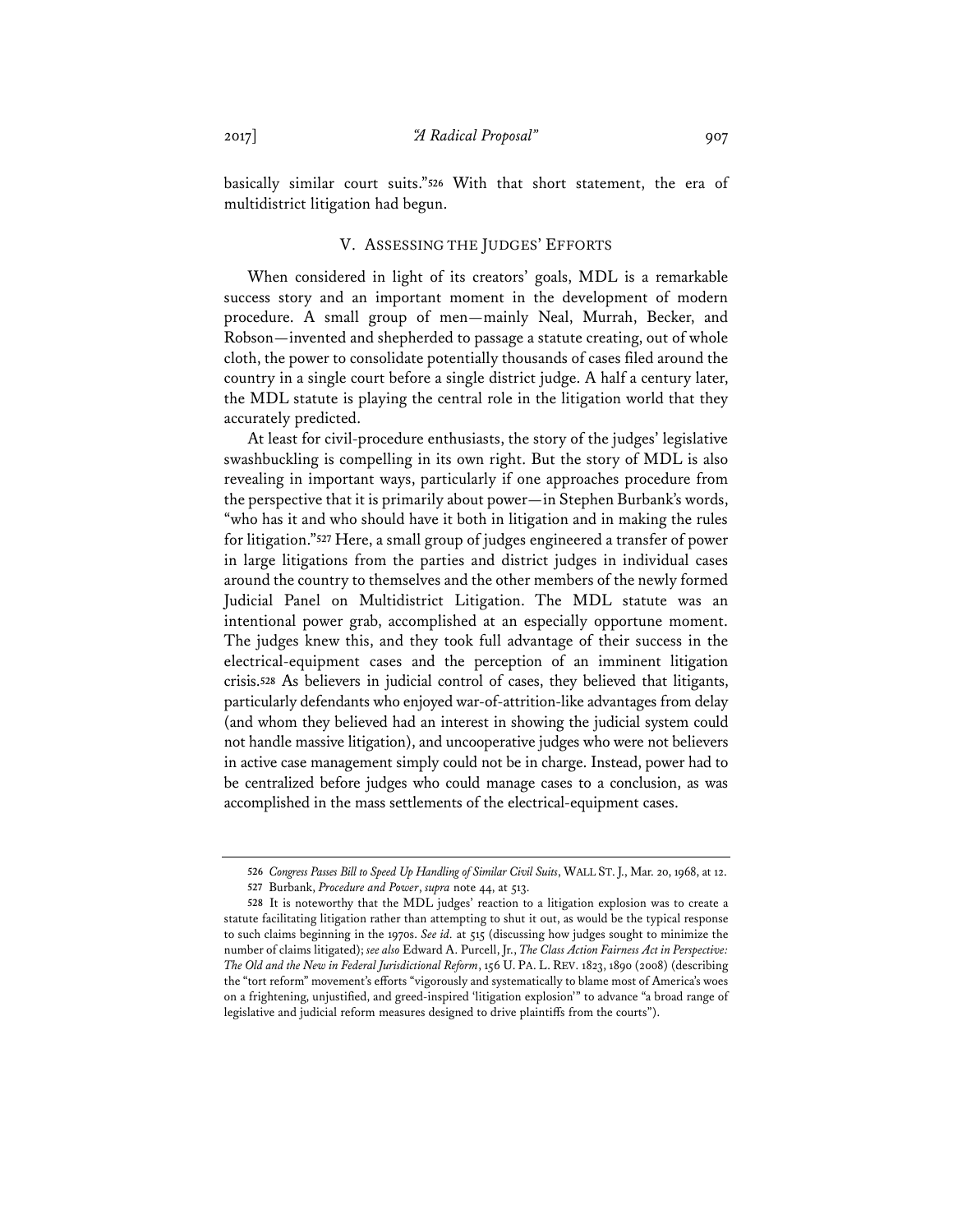To say that MDL was a power grab is not to cast aspersions on the judges' good intentions. Nor is it to say that they paved the road to hell. Effective administration of justice and our commitment to private enforcement of the law require some mechanism to aggregate large numbers of cases, particularly in a system with limited judicial resources.**<sup>529</sup>** Whether MDL is preferable to other available alternatives is an open question, subject to dynamic and ongoing debate.**<sup>530</sup>** But what the history should lay to rest is any perception that the ambitions of the statute and its creators were modest. To the contrary, their aims were to profoundly change the way the courts process what they believed would be the lion's share of federal civil cases—and their ambitions were fulfilled. In a sense, then, the story of MDL is a microcosm of the story of modern procedure, in which judicially managed aggregate litigation is the norm.**<sup>531</sup>**

Moreover, the judges were willing to go to great lengths to achieve this expansive vision. Although they were ultimately successful, some of their tactical maneuvers should nevertheless give us pause. The fact that the judges entered the legislative fray is not itself a problem: judges' participation in lawmaking is inevitable.**<sup>532</sup>** And it can be particularly beneficial when it comes to matters of procedure, in which judges have particular expertise and a stake in the outcome.**<sup>533</sup>** In fact, dialogue between the branches on issues of court administration is salutary, especially when one recognizes that congressional acts increasing litigation may place burdens on courts without the necessary

**<sup>529</sup>** *See, e.g.*, COFFEE, JR., *supra* note 4, at 98 (noting courts' "determination to find a solution (indeed any solution) to the impending caseload crisis that they perceived mass torts to pose for them"); Samuel Issacharoff & Robert H. Klonoff, *The Public Value of Settlement*, 78 FORDHAM L. REV. 1177, 1186 (2009) (noting the benefits of aggregate settlements).

**<sup>530</sup>** *See* Robert G. Bone, *Securing the Normative Foundations of Litigation Reform*, 86 B.U. L. REV. 1155, 1167 (2006) ("How best to aggregate related cases for adjudication is a hotly debated question in procedure circles these days."); *cf.* Cimino v. Raymark Indus., 751 F. Supp. 649, 651-52 (E.D. Tex. 1990) (emphasizing that if every defendant insisted on an individual trial in mass-tort cases, that would mean, practically speaking, "these cases will never be tried").

**<sup>531</sup>** *See* J. Maria Glover, *The Federal Rules of Civil Settlement*, 87 N.Y.U. L. REV. 1713, 1722-24 (2012) (noting that "federal civil trial's decline was probably aided by Supreme Court rulings that provide for more robust judicial intervention at various procedural steps"); Resnik, *From "Cases" to "Litigation*,*" supra* note 2, at 21-22 (discussing how "[m]ulti-party, multi-claim litigations are . . . increasingly viewed as fixtures of [the modern litigation] landscape").

**<sup>532</sup>** *See, e.g.*, Charles Gardner Geyh, *Paradise Lost, Paradigm Found: Redefining the Judiciary's Imperiled Role in Congress*, 71 N.Y.U. L. REV. 1165, 1168-69 (1996) ("Judges have always played an important extrajudicial role in the legislative process by proposing, drafting, testifying on, and lobbying for and against innumerable proposals regulating or affecting federal court operations.").

**<sup>533</sup>** *See* Stephen B. Burbank, *Implementing Procedural Change: Who, How, Why, & When?*, 49 ALA. L. REV. 221, 222 (1997) (emphasizing "the importance of early and ongoing cooperation between the federal judiciary and the Congress in responding to calls for procedural change"); *see also* CHRISTOPHER E. SMITH, JUDICIAL SELF INTEREST: FEDERAL JUDGES AND COURT ADMINISTRATION 8-9 (1995) (noting judges' significant influence in matters of procedure).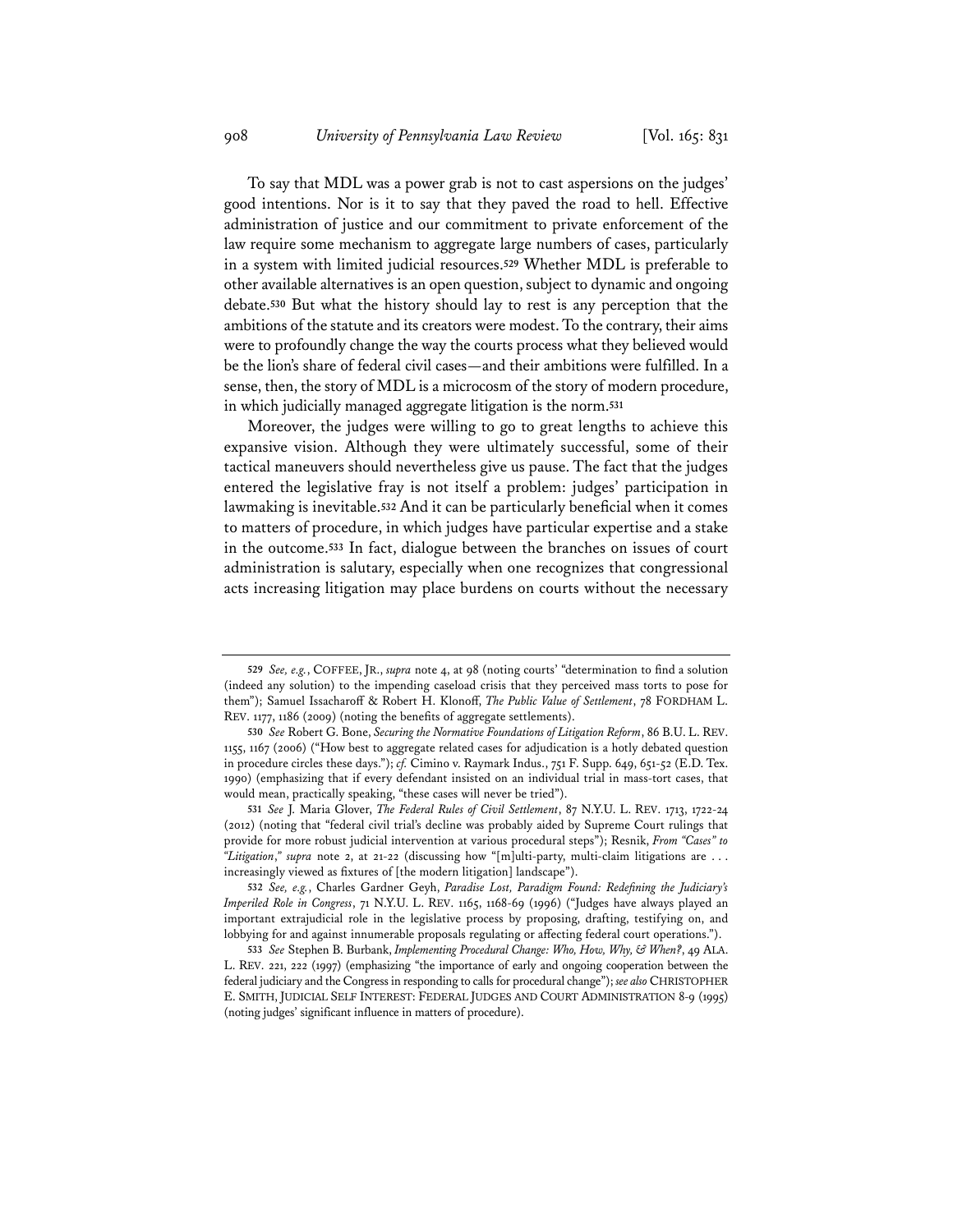resource allocations.**<sup>534</sup>** Such dialogue also enhances interbranch relations and may lead to better procedural law.**<sup>535</sup>** More generally, to criticize judges for lobbying Congress ignores the reality that judges regularly lobby Congress.**<sup>536</sup>** As Judith Resnik's work on the development of the Judicial Conference and Administrative Office demonstrates, the judiciary has long been an active political player.**<sup>537</sup>** Anyone shocked by the judges' tactics in this case might also be shocked to learn that there was gambling going on at Rick's Café Américain.**<sup>538</sup>**

But that does not mean that some of the judges' actions did not cross the line of acceptable judicial lobbying. Even if one embraces judicial involvement in legislation, one must still recognize when judges do step into the political thicket, they put themselves in, as Charles Geyh describes it, a "precarious position."**<sup>539</sup>** When they lobby Congress, judges shed their role of neutral arbiter and act as an interest group.**<sup>540</sup>** And if they are lobbying for legislation

**<sup>534</sup>** *See* Robert A. Katzmann, *The Underlying Concerns*, *in* JUDGES AND LEGISLATORS: TOWARD INSTITUTIONAL COMITY 7, 8 (Robert A. Katzmann ed., 1988) (describing the dynamic of congressional actions increasing court activity without additional appropriations); *see also* Roger E. Hartley, "*It's Called Lunch": Judicial Ethics and the Political and Legal Space for the Judiciary to "Lobby*,*"* 56 ARIZ. L. REV. 383, 389 (2014) ("The very nature of legislative and executive processes necessitates and rewards active, and sometimes aggressive . . . [j]udicial lobbying . . . to secure needed resources . . . .").

**<sup>535</sup>** *See* Stephen B. Burbank, *Judicial Independence, Judicial Accountability, and Interbranch Relations*, 95 GEO. L.J. 909, 911 (2007) [hereinafter Burbank, *Judicial Independence*] ("[P]olitics of a certain sort must play in the work of courts and the judiciary if they are to continue to serve as the guardians of our fundamental rights . . . ."); Deanell Reece Tacha, *Judges and Legislators: Renewing the Relationship*, 52 OHIO ST. L.J. 279, 279 (1991) (arguing for "systematic dialogue between those who make and those who interpret legislation").

**<sup>536</sup>** *See* Russell R. Wheeler & Robert A. Katzmann, *A Primer on Interbranch Relations*, 95 GEO. L.J. 1155, 1160 (2007) ("As Congress legislates about the courts, the judiciary tries to affect the legislative product. The judiciary defends requests for funds. It proposes, and comments on, bills to alter its organization, operations, and workload."); John W. Winkle III, *Interbranch Politics: The Administrative Office of the U.S. Courts as Liaison*, 24 JUST. SYS. J. 43, 48 (2003) ("One senator, for example, commented that 'mutual communication is a necessity' and, in his view 'judges have a responsibility to come to [us] . . . . The judiciary, it seems, appreciates and perhaps fears the prerogatives of Congress and, as a result, strives to cultivate harmonious work relationships." (internal citation omitted)).

**<sup>537</sup>** *See, e.g.*, Judith Resnik, *The Programmatic Judiciary: Lobbying, Judging, and Invalidating the Violence Against Women Act*, 74 S. CAL. L. REV. 269, 288 (2000) [hereinafter Resnik, *The Programmatic Judiciary*] ("[T]he last forty years of Judicial Conference reports offer many examples of policymaking acts of 'political will' that judges routinely as adjudicators claim to be beyond their ken.").

**<sup>538</sup>** CASABLANCA (Warner Bros. 1942).

**<sup>539</sup>** Geyh, *supra* note 532, at 1170; *see also* Burbank, *Judicial Independence*, *supra* note 535, at 917 (noting judges' "dilemma . . . of participating in a political system without becoming the victim of politics"); Resnik, *The Programmatic Judiciary*, *supra* note 537, at 289 (referring to judicial involvement in legislation "an act of redefining the identity of the Third Branch").

**<sup>540</sup>** *See* FISH, *supra* note 93, at 433 ("To obtain favorable legislative action, . . . judges, behaving like interest groups, generally must take the initiative."); SMITH, *supra* note 533, at 18-19 ("[D]ependence upon legislative action forces [judges] to engage in the kinds of political strategies, such as lobbying and persuasion, that other interested parties employ when seeking beneficial legislation.").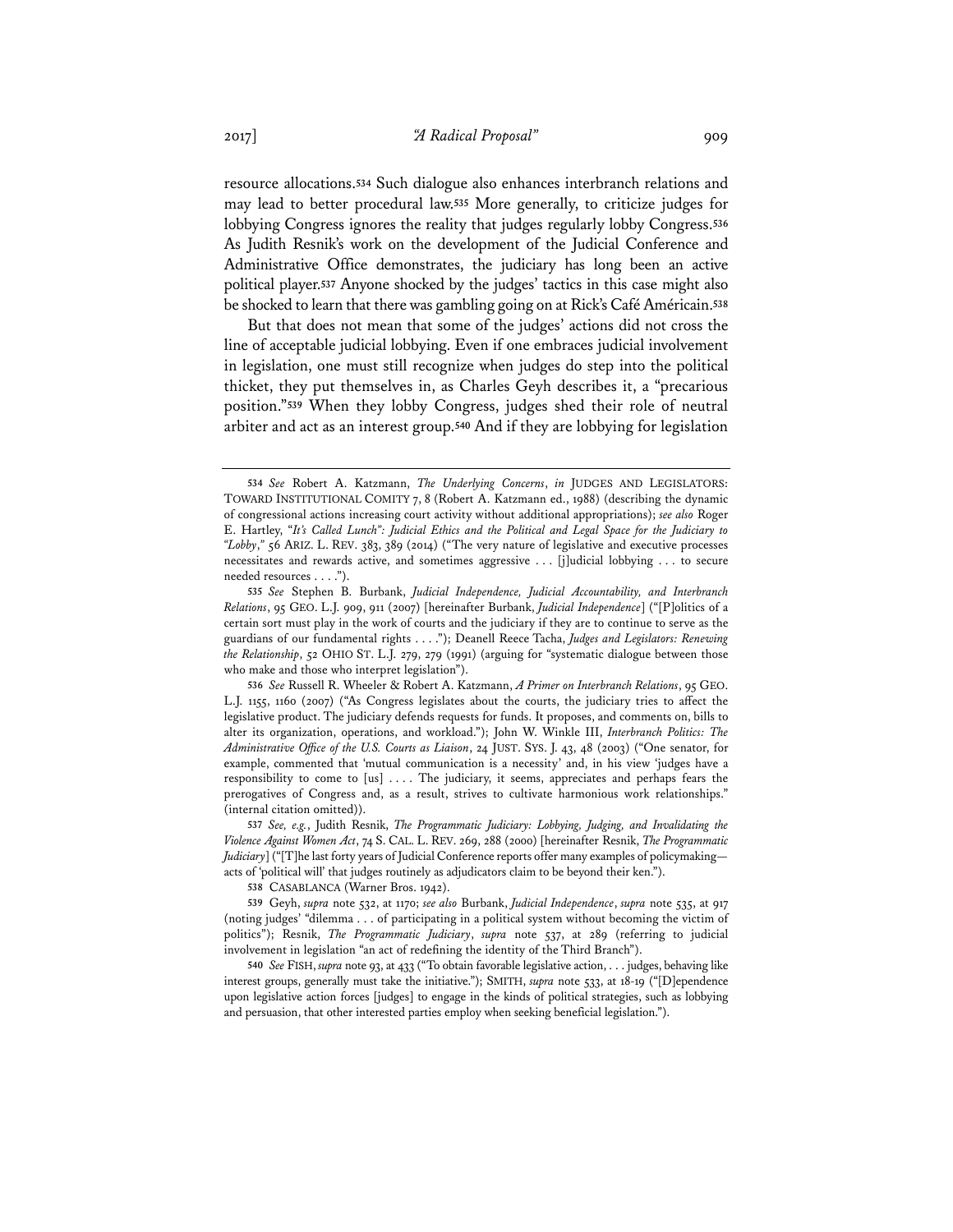that enhances their own power at the expense of litigants or that reduces their caseload, they run the risk of sacrificing their legitimacy and independence, which relies in part on the perception that they remain above the fray, even when their interests overlap with the public's.**<sup>541</sup>**

Here, the judges were very much in the fray, and rather aggressively so. Some of their activities, such as drafting legislation,**<sup>542</sup>** testifying in congressional hearings,**<sup>543</sup>** and engaging in a letter-writing campaign**<sup>544</sup>** are wholly unobjectionable.**<sup>545</sup>** But trumpeting extensive cooperation with lawyers when it barely happened,**<sup>546</sup>** undermining lawyers' credibility in private memoranda to Senate committees,**<sup>547</sup>** and strong-arming lawyers who would likely appear before them face-to-face**<sup>548</sup>** are all actions that might rightly make us queasy.**<sup>549</sup>** Judge Becker's papers reveal that the judges were willing to throw sharp elbows to succeed. Ultimately, of course, the judges succeeded in their aims. And, scholarly criticism notwithstanding, the judges' product has been impervious to any threat to its legitimacy.

Yet, one should be hesitant to extrapolate from the judges' conduct lessons for today, as the landscape of procedural lawmaking is quite different now. The judges launched MDL at a moment when Judicial Conference influence was at its height**<sup>550</sup>** and when Congress was willing to empower private litigants to enforce the substantive law.**<sup>551</sup>** The advent of MDL also came while procedure

**544** *See supra* notes 447–48 and accompanying text.

**545** *Cf.* Geyh, *supra* note 532, at 1210 ("Congress needs the judiciary's expertise to make informed legislative choices, and the judiciary needs informed legislative choices to maintain control of its dockets and preserve the integrity of the judicial process.").

- **546** *See supra* text accompanying note 345.
- **547** *See supra* text accompanying note 462.
- **548** *See supra* text accompanying note 487.

**549** *See, e.g.*, Stephen C. Yeazell, *Judging Rules, Ruling Judges*, 61 L. & CONTEMP. PROBS. 229, 240 (1998) ("When judges rather than lawyers frame rules by which they will decide between litigants, judges open themselves to criticism and the perception of partiality. That perception becomes acute when the judge decides an issue under a rule that grants the court broad powers of discretion.").

**550** *See* Russell Wheeler, *Empirical Research and the Politics of Judicial Administration: Creating the Federal Judicial Center*, 51 L. & CONTEMP. PROBS. 31, 53 (1988) (describing the creation of the Federal Judicial Center as "an exception to [the general] rule" of judicial independence); *see also* FISH, *supra* note 93, at 301 ("Increasingly [Congress] looked to the Conference for cues, for authoritative pronouncements of the judiciary's legislative program.").

**551** *See* Stephen B. Burbank & Sean Farhang, *Litigation Reform: An Institutional Approach*, 162 U. PA. L. REV. 1543, 1547 (2014) (describing the "unmistakable explosion of private lawsuits to enforce

**<sup>541</sup>** *See* Janet Cooper Alexander, *Judges' Self-Interest and Procedural Rules: Comment on Macey*, 23 J. LEGAL STUD. 647, 654 (1994) (explaining ways in which judges' self-interest can converge with the public's interest); Christopher E. Smith, *Judicial Lobbying and Court Reform: U.S. Magistrate Judges and the Judicial Improvements Act of 1990*, 14 U. ARK. LITTLE ROCK L.J. 163, 173-74 (1991) (explaining how "strategic political activity by judges aimed at influencing legislation" can negatively impact the public's opinion of the judiciary).

**<sup>542</sup>** *See supra* Section III.

**<sup>543</sup>** *See supra* subsection IV.C.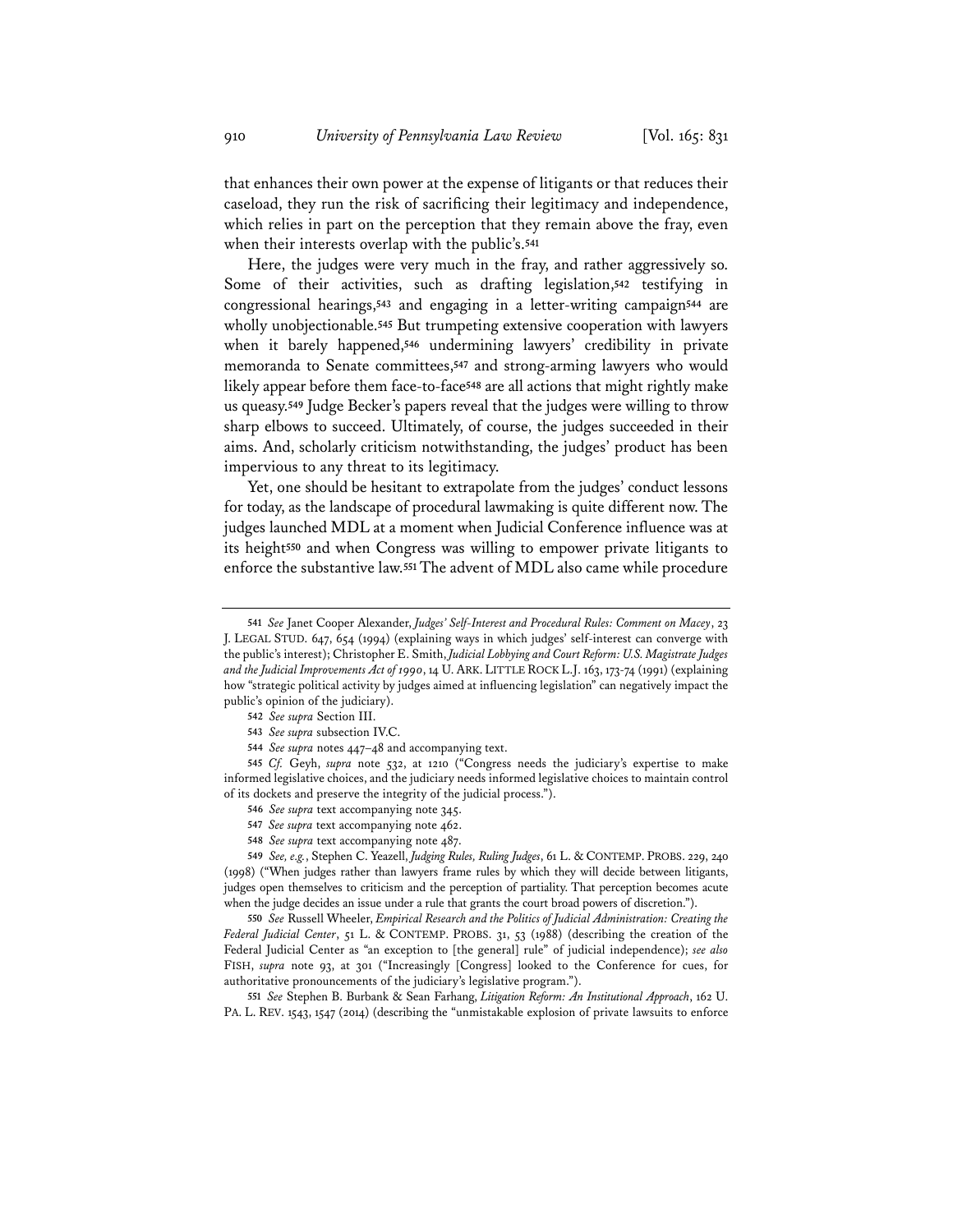could masquerade as mere "adjective" law, or as the "handmaiden" of the substantive law.**<sup>552</sup>** Beginning with the clash over the Federal Rules of Evidence in 1973 and the unexpected proliferation of class actions, that myth was exploded.**<sup>553</sup>** It is fair to say that Congress is now well aware of the power of procedure—and even its political salience.**<sup>554</sup>** Today, efforts at so-called litigation reform are now "political footballs" providing point-scoring opportunities.**<sup>555</sup>** But, in the 1960s, the judges' actions—important as they were—could still generally fly under the radar.

Notably, the process of procedural lawmaking is now much more open than the 1960s. The political world in which MDL, and the original 1938 Federal Rules for that matter, were born, in which a small insider group of academics and lawyers could create a new procedural system behind closed doors,**<sup>556</sup>** is a thing of the past. So, too, is the relative homogeneity of demography and interest among federal judges and the federal-court bar.**<sup>557</sup>** Leading up to the MDL statute, federal judges and the lawyers who appeared before them were remarkably philosophically aligned, but the fight over MDL portended early cleavages between the bench and the bar, especially the defense bar, whose complaints about plaintiffs' lawyers run amok would soon be heard—and acted upon—by Chief Justice Burger.**<sup>558</sup>**

**552** *See* Robert G. Bone, *The Process of Making Process: Court Rulemaking, Democratic Legitimacy, and Procedural Efficacy*, 87 GEO. L.J. 887, 894 (1999) (describing how "proponents of court rulemaking" viewed procedure as "merely a means to the end of finding the facts and applying the substantive law").

**553** *See* Geyh, *supra* note 532, at 1187 (describing the "imbroglio" over the Rules of Evidence in 1973 and the subsequent response by Congress to assert its exclusive power over substantive lawmaking).

**554** *See* Stephen B. Burbank, *Procedure, Politics, and Power: The Role of Congress*, 79 NOTRE DAME L. REV. 1677, 1704 (2004) [hereinafter Burbank, *Procedure, Politics, and Power*] (describing "dramatic changes in Congress's attitudes toward procedural lawmaking" after 1973).

**555** *See, e.g.*, Burbank, *Procedure and Power*, *supra* note 44, at 516 (observing that by the 1990s "civil justice reform" was a "political football").

**556** *See* Jeffrey W. Stempel, *New Paradigm, Normal Science, or Crumbling Construct? Trends in Adjudicatory Procedure and Litigation Reform*, 59 BROOK. L. REV. 659, 667 (1993) (describing how "the original drafting of the Federal Rules during the 1930s was a much more closed affair. A handful of prominent white male lawyers drawn largely from the Northeastern states was selected and deliberated in relative anonymity before producing a fully developed code of civil procedure.").

**557** *See* Burbank, *Procedure, Politics, and Power*, *supra* note 554, at 1722 (describing the breakdown between the federal judiciary and the bar following the judiciary's use of "rulemaking strategies that either empowered [judges] at the expense of lawyers and their clients . . . or that simply disempowered lawyers").

**558** *See* Burbank & Farhang, *supra* note 551, at 1588 (describing Chief Justice Burger's "antipathy toward the 'litigation explosion' of the 1970s" and his "counteroffensive against notice pleading and broad discovery").

federal statutes" as resulting from "self-conscious choices of statutory design by . . . Congress seeking to mobilize private enforcers"); *see also* SEAN FARHANG, THE LITIGATION STATE: PUBLIC REGULATION AND PRIVATE LAWSUITS IN THE U.S. 234 (2010) (noting "Congress's proactive inclusion" of "economic incentives for private enforcement" when drafting new federal statutes); ROBERT A. KAGAN, ADVERSARIAL LEGALISM: THE AMERICAN WAY OF LAW 47 (2001) (describing the increase in federal statutes that rely on private enforcement).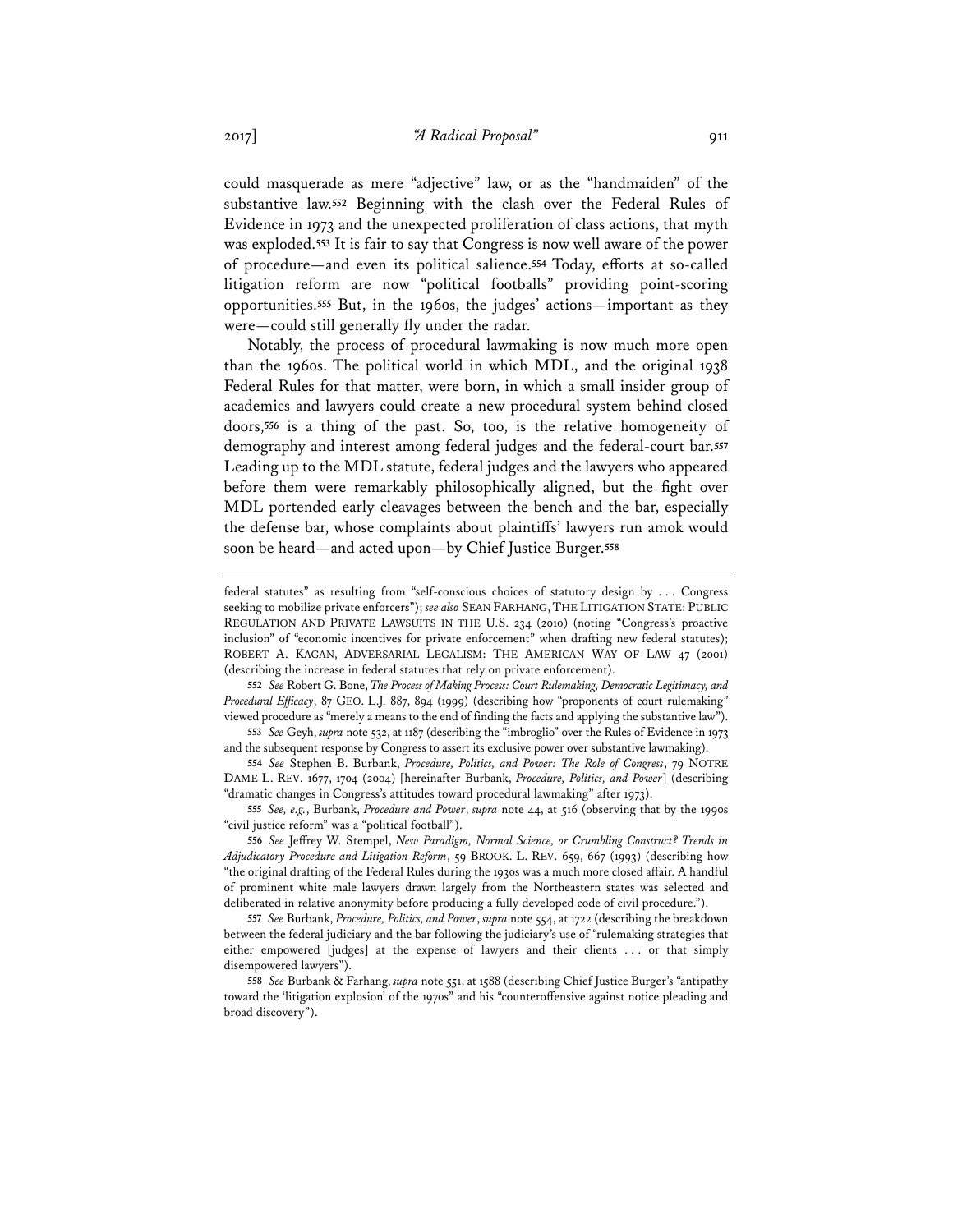Now, by virtue of the 1988 amendments to the Rules Enabling Act, the process of Supreme Court rulemaking—and by extension congressional procedural legislating—has become far more transparent and participatory.**<sup>559</sup>** And, as the flood of comments on the recent amendments to the discovery rules demonstrates, changes in procedural law now attract the attention and resources of those affected on both sides of the proverbial "v."**<sup>560</sup>** Although one might lament the challenges associated with the new world of procedural lawmaking, "politicization" is not an epithet.**<sup>561</sup>** Open participation of potentially impacted groups is a necessary corollary to the recognition of the power of procedure.**<sup>562</sup>** And the politicization of rulemaking became inevitable in any event once Congress woke up to the fact that it "holds the cards" when it comes to procedural law.**<sup>563</sup>** The story of MDL is therefore an artifact from a different world—but is representative of a shift in the way we make procedural law, for better or for worse.

While the circumstances surrounding the passage of MDL may belong to a different time, MDL of course exists in the present. To express qualms about the judges' methods in advancing the bill does not diminish the impact of the statute. Current criticisms of MDL suggest that the statute was intended to be used rarely, or that MDL was a modest procedural innovation whose powers have been expanded out of proportion by imperialistic district judges.**<sup>564</sup>** It is easy to understand why this is the common perception. The drafters intentionally pitched the statute as one to be used only in exceptional circumstances, and current MDL judges are innovating at a rapid clip without much in the way of formal limitations on their power. But the statute's history demonstrates that the judges who developed the statute did not intend for it to play a limited role or for MDL judges to feel hemmed in.

For one thing, the judges believed MDL would be invoked regularly as mass torts became the grist of the federal-litigation mill;**<sup>565</sup>** that was one reason Judge Becker opposed amendments to the statute that would restrict

**<sup>559</sup>** *See id.* at 1594 (describing the "open meetings" and extension of the "minimum period before proposed Federal Rules . . . can become effective" that Congress now requires).

**<sup>560</sup>** *See* Richard Marcus, *How to Steer an Ocean Liner*, 18 LEWIS & CLARK L. REV. 615, 616 (2014) (noting that the proposed 2013 amendments "attracted about 2,300 public comments and also produced three oversubscribed public hearings").

**<sup>561</sup>** *See* Martin H. Redish & Uma M. Amuluru, *The Supreme Court, the Rules Enabling Act, and the Politicization of the Federal Rules: Constitutional and Statutory Implications*, 90 MINN. L. REV. 1303, 1334 (2006) (defining "politicization" as "returning foundational normative choices of social policy to those who are representative of and accountable to the electorate").

**<sup>562</sup>** *See id.* at 1305 (describing the supposed dichotomy between procedure and substance as "political nonsense"); *see also* Bone, *supra* note 552, at 903 (describing the increased interest-group activity in all stages of rulemaking post-1973).

**<sup>563</sup>** Burbank, *Procedure, Politics, and Power*, *supra* note 554, at 1678.

**<sup>564</sup>** *See supra* notes 26–28 and accompanying text.

**<sup>565</sup>** *See supra* text accompanying notes 204–06 and 403.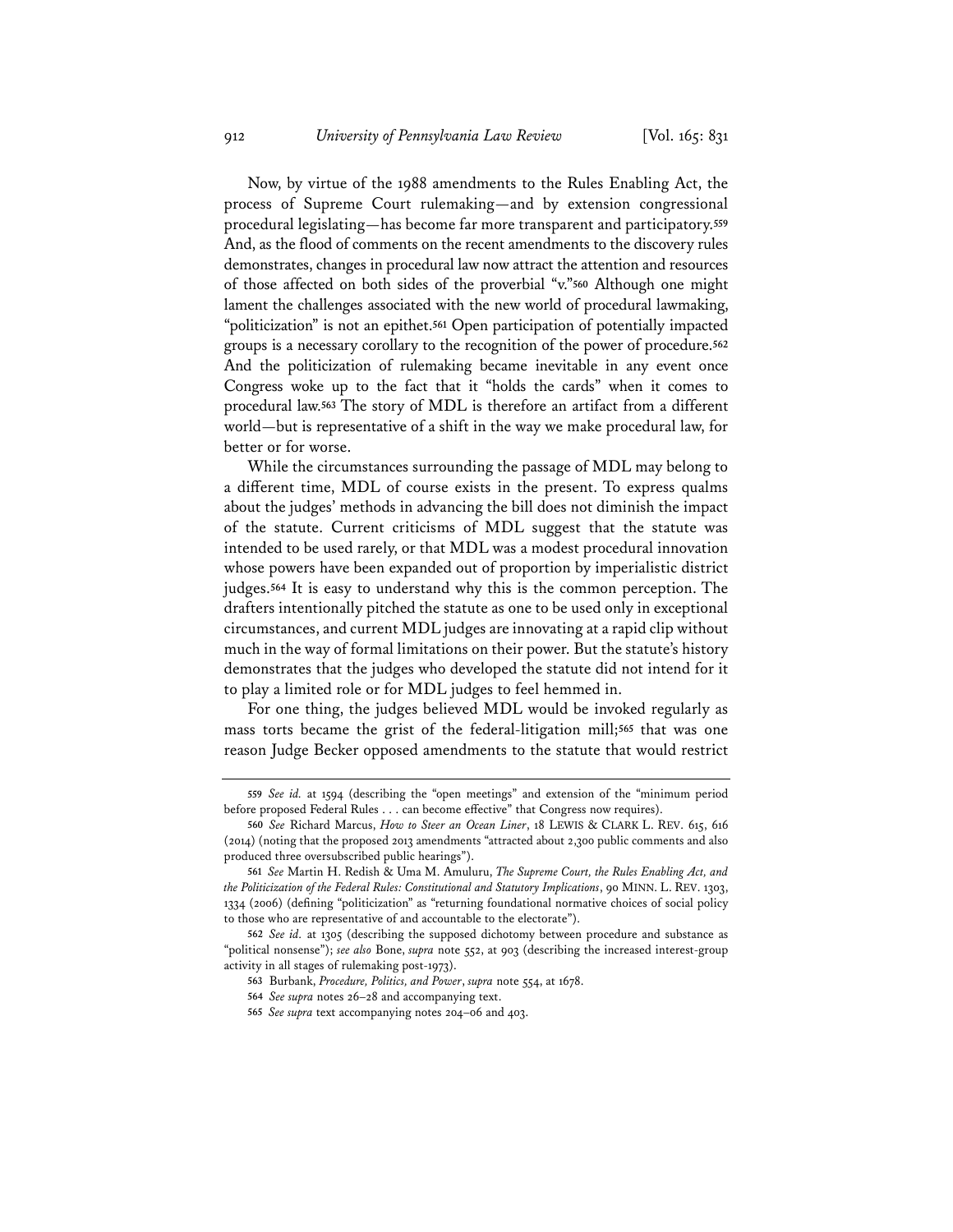its use.**<sup>566</sup>** Nor was MDL exclusively about discovery, as the judges insisted from the beginning that the MDL court must have the power to grant dispositive motions.**<sup>567</sup>** MDL was designed to give judges complete control over cases to bring them to a conclusion, as they had in the electricalequipment litigation. Moreover, the goals of the drafters were to ensure flexibility in the hands of the district judges assigned to MDL cases.**<sup>568</sup>** Though one can debate whether judges are using the power created by the MDL statute in a beneficial way, or whether the MDL statute is consistent with principles of due process, one cannot deny that judges are using the statute as its drafters intended.

It is also clear that the drafters acutely anticipated how aggregation could be tolerated in American litigation. The central problem in aggregate litigation is balancing the persistent need for efficient processing of claims in a system that relies on litigation for enforcement of rights with the foundational American norms of individual participation and a day in court.**<sup>569</sup>** The damages class action—and its later use in the service of global settlement—has proven to be too blunt a tool, at least according to the Supreme Court.**<sup>570</sup>** As a result, unless something unexpected happens, the experiment in mass-tort class actions spawned by the 1966 Rule 23 amendments is coming to an end.**<sup>571</sup>** But the need for aggregation—by litigants on both sides and the courts—remains. MDL fills that gap. And, despite continuing scholarly critique, MDL remains undisturbed by due-process attack.**<sup>572</sup>**

The question of what makes MDL work—and in what respects it does not—is fertile ground for future theoretical and empirical research. But as a matter of doctrine, one aspect of MDL that renders it palatable in a way damages class actions are not is its accommodation of the traditional American litigation

**570** *See* COFFEE,JR., *supra* note 4, at 114 (describing the Supreme Court's "basic message . . . that 'sprawling' classes could not be certified"); Sherman, *The MDL Model*, *supra* note 19, at 2212 (contending that "[t]he class action settlement had bitten off too much"); *see also* Klonoff, *supra* note 65, at 747-48 (noting that "courts have become increasingly skeptical in reviewing" class certification decisions).

**571** *See* COFFEE, JR., *supra* note 4, at 2 (arguing that the class action's "dismantling appears to be the major procedural project of the conservative majority of the contemporary Supreme Court in the twenty-first century").

**572** *See, e.g.*, Redish & Karaba, *supra* note 20, at 115 ("The sweeping deprivations of an individual's ability to protect his legal rights brought about by MDL cannot be justified by naked concerns of pragmatism if the concept of the process is to mean anything.").

**<sup>566</sup>** *See supra* note 406 and accompanying text.

**<sup>567</sup>** *See supra* text accompanying note 248.

**<sup>568</sup>** *See supra* text accompanying note 335.

**<sup>569</sup>** *See* Burbank, *CAFA in Historical Context*, *supra* note 4, at 1484 (detailing "the most critical dilemma of modern procedure, that is, how to provide sufficient access to court in a society that depends heavily upon private litigation for compensation for injury and the enforcement of important social norms with (1) fidelity to those norms, (2) due attention to the interests of litigants and others affected by litigation, and (3) adequate attention to the limited capacity of American courts").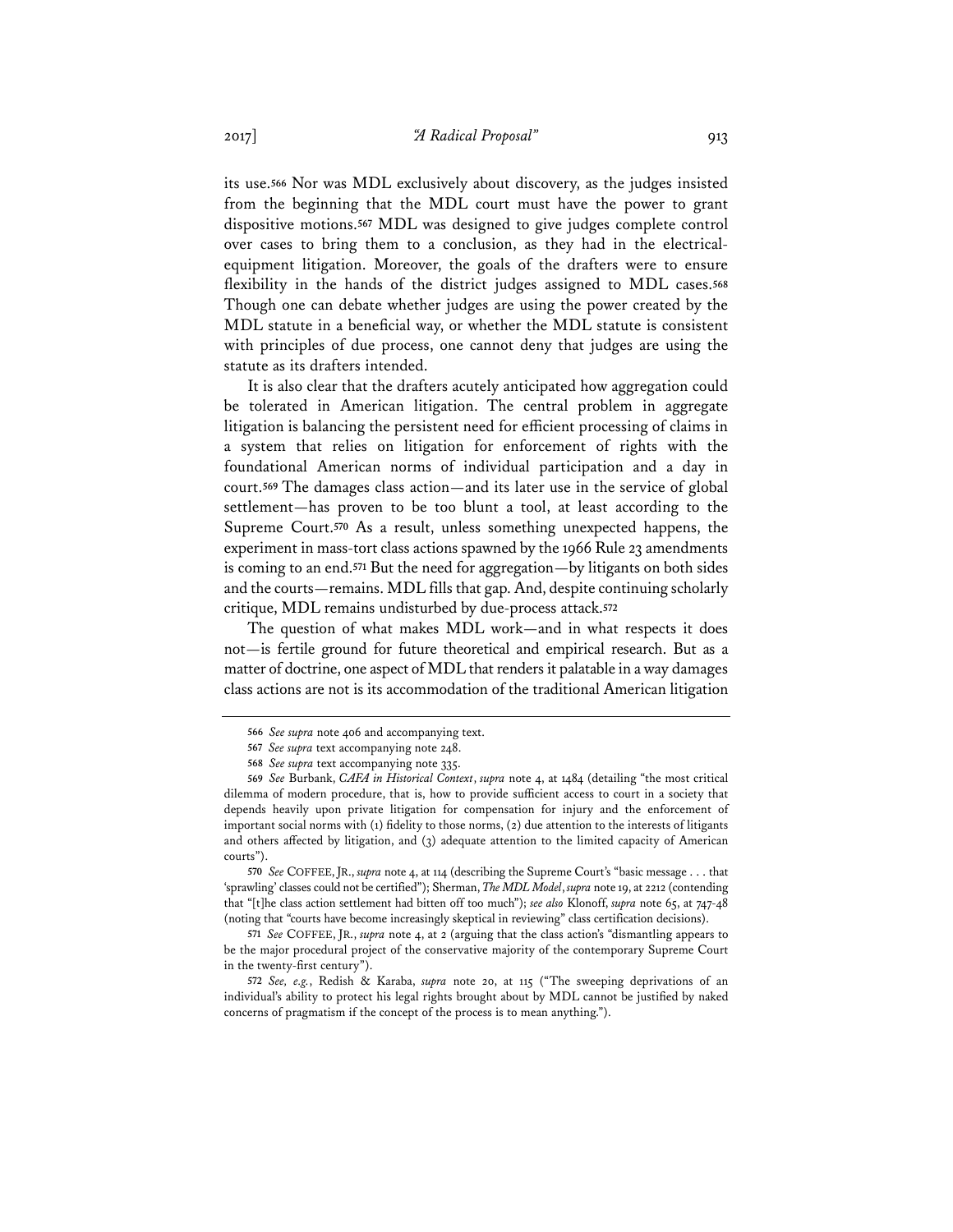norms of individual and decentralized control.**<sup>573</sup>** Unlike a class action, there are no absentees in an MDL; every party has filed her own case in the forum of her choice and is represented by a lawyer of her own choosing.**<sup>574</sup>** The cases retain their individual identities within the mass and remain governed by the law that would be applicable had they remained in their original forum.**<sup>575</sup>** And, perhaps most importantly, there is the prospect (however slim) of return to the original forum for trial, something a party may always demand.**<sup>576</sup>** All of this notwithstanding, MDL looks a great deal like class actions from the ground. The cases proceed en masse, directed by lead lawyers appointed to steering committees and paid from a common fund.**<sup>577</sup>** Case-management orders apply universally to all of the cases, as do the orders on many motions, including dispositive motions like those brought under Rule  $12(b)(6)$  and near-dispositive motions like those to exclude an expert witness. And, most importantly, most MDLs are resolved by global settlement—settlements which can sometimes be quite coercive.**<sup>578</sup>** Perhaps the most controversial example is the Vioxx settlement, which required lawyers for plaintiffs to inform their clients that they would withdraw from the representation if the clients chose to go to trial.**<sup>579</sup>** Indeed, large MDLs are so much like class actions that judges have taken to referring to them as quasi-class-actions.**<sup>580</sup>**

Yet, unlike mass-tort class actions, courts have accepted MDL. There are numerous reasons for this, the most important of which is likely how MDL accommodates the interests of powerful repeat players.**<sup>581</sup>** But another reason is that MDL's incorporation of traditional norms of individual control

**<sup>573</sup>** *See* YEAZELL, *supra* note 31, at 268 ("The roots of the difficulty [with group litigation] lie in a tension basic to modern legal and political thought: a belief in individual autonomy and a desire to achieve forms of political and economic organization incompatible with strong individual autonomy."); Francis E. McGovern, *Toward a Cooperative Strategy for Federal and State Judges in Mass Tort Litigation*, 148 U. PA. L. REV. 1867, 1870 (2000) ("The model of one-by-one resolution of each individual's rights ... in the context of our system of federalism is the predominant model. Circumventing those principles, even if it means a more efficient overall outcome, is not acceptable.").

**<sup>574</sup>** *See supra* text accompanying note 78.

**<sup>575</sup>** *See* Bradt, *supra* note 11, at 762 (describing how cases within MDL "retain their individual identities"); Grabill, *supra* note 26, at 457 (noting that "MDL consolidation of related lawsuits does not merge the suits into one massive case"); *see also* Judith Resnik, *Aggregation, Settlement, and Dismay*, 80 CORNELL L. REV. 918, 933 (1995) (describing the "ongoing rhetorical commitment to individual processing" in MDL).

**<sup>576</sup>** *See supra* note 52 and accompanying text.

**<sup>577</sup>** *See supra* note 79 and accompanying text.

**<sup>578</sup>** *See supra* note 83 and accompanying text.

**<sup>579</sup>** *See* Issacharoff, *supra* note 24, at 218 ("Individual claimants remained free to reject the proposed deal but . . . would have to find other counsel to handle their claims.").

**<sup>580</sup>** *See* Mullenix, *Dubious Doctrines*, *supra* note 20, at 389 ("[T]he term 'quasi-class action' has been appearing with increasing, uncritical frequency in a spate of federal court decisions.").

**<sup>581</sup>** *See id.* at 421 (describing how "the interests of the plaintiff and defense bars (and the judiciary) converged to encourage development" of MDL as an alternative to class actions).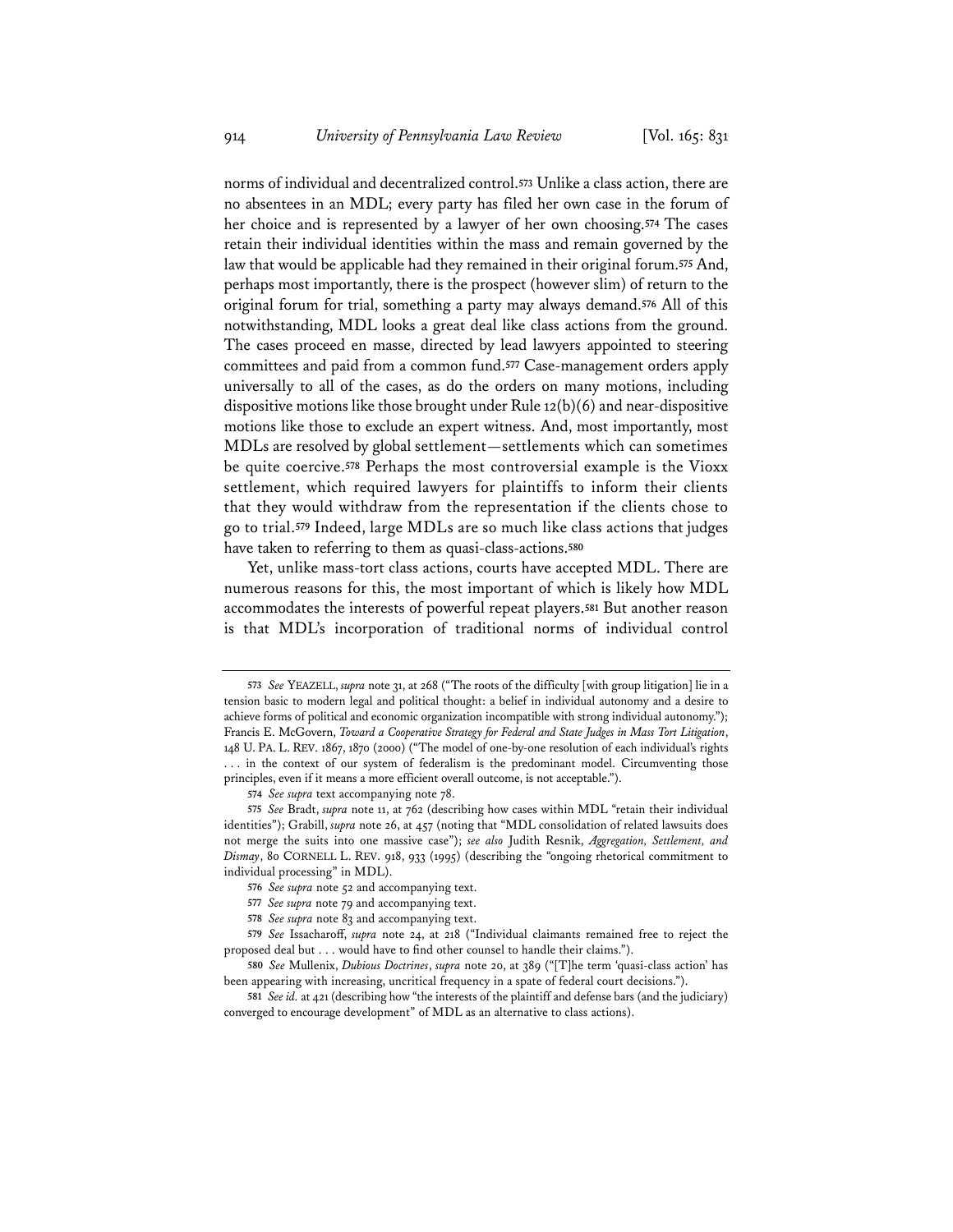insulate the structure from the kinds of due process attacks that plagued the class action.**<sup>582</sup>** And it is these features of individual control that facilitate the aggressive consolidation that the statute provides. In a world in which trials are increasingly rare and pretrial procedure is dominant,**<sup>583</sup>** a consolidation mechanism whose legitimacy is based on costly trials unlikely to ever occur, MDL is the poster child for twenty-first-century procedure.

One contribution of this Article is to demonstrate that the people who created the statute understood this dynamic well. The judges behind MDL intended to centralize power over national litigation in the hands of a single judge who could control cases and manage them to a resolution. In so doing, that judge would keep the federal judicial system going in the face of a litigation explosion. The judges understood that complete transfer of cases would face "massive resistance" from both lawyers and judges.**<sup>584</sup>** But they also believed that consolidation must be ironclad and not vulnerable to opt out by parties who wanted to go it alone. Their solution was the MDL structure, a device that preserved individual control just enough to give cover to the centralization of control they thought necessary. Taken alone, that centralization of control troubles critics because the statute seems to provide no meaningful limits on the power of the MDL judge, at least so long as the case remains in the pretrial phase. But the judges who built the statute, as proponents of active case management, understood that pretrial was the main event. Now, in a litigation universe dominated by MDL, there may be good reason for modern commentators to applaud or criticize what the drafters created, but they should begin the conversation with a clear-eyed appraisal of what the statute is: a device intended to concentrate judicial power.

## **CONCLUSION**

With the demise of the mass-tort class action, multidistrict litigation is now in the spotlight as the key mechanism for facilitating mass-tort litigation in the federal and state courts. But with success comes attention, and MDL's ascendance has brought significant criticism. One aspect of this criticism is that judges exercising imperial control over national litigation are acting beyond the scope of the statute, a modest tweak to the venue rules that fifty years after passage is now being abused. But this Article goes back to the roots of the MDL statute to examine the intentions of the small group that created it and the methods they used to manage its passage without a single dissenting

**<sup>582</sup>** *See* R. Marcus, *Cure-All*, *supra* note 13, at 2248 (noting that MDL has "not caused the sort of controversy the class action produced" (internal citation omitted)).

**<sup>583</sup>** *See* Galanter & Frozena, *supra* note 12, at 116 (citing the "long, steady decline in the percentage of cases that reach trial").

**<sup>584</sup>** *See supra* text accompanying note 254.